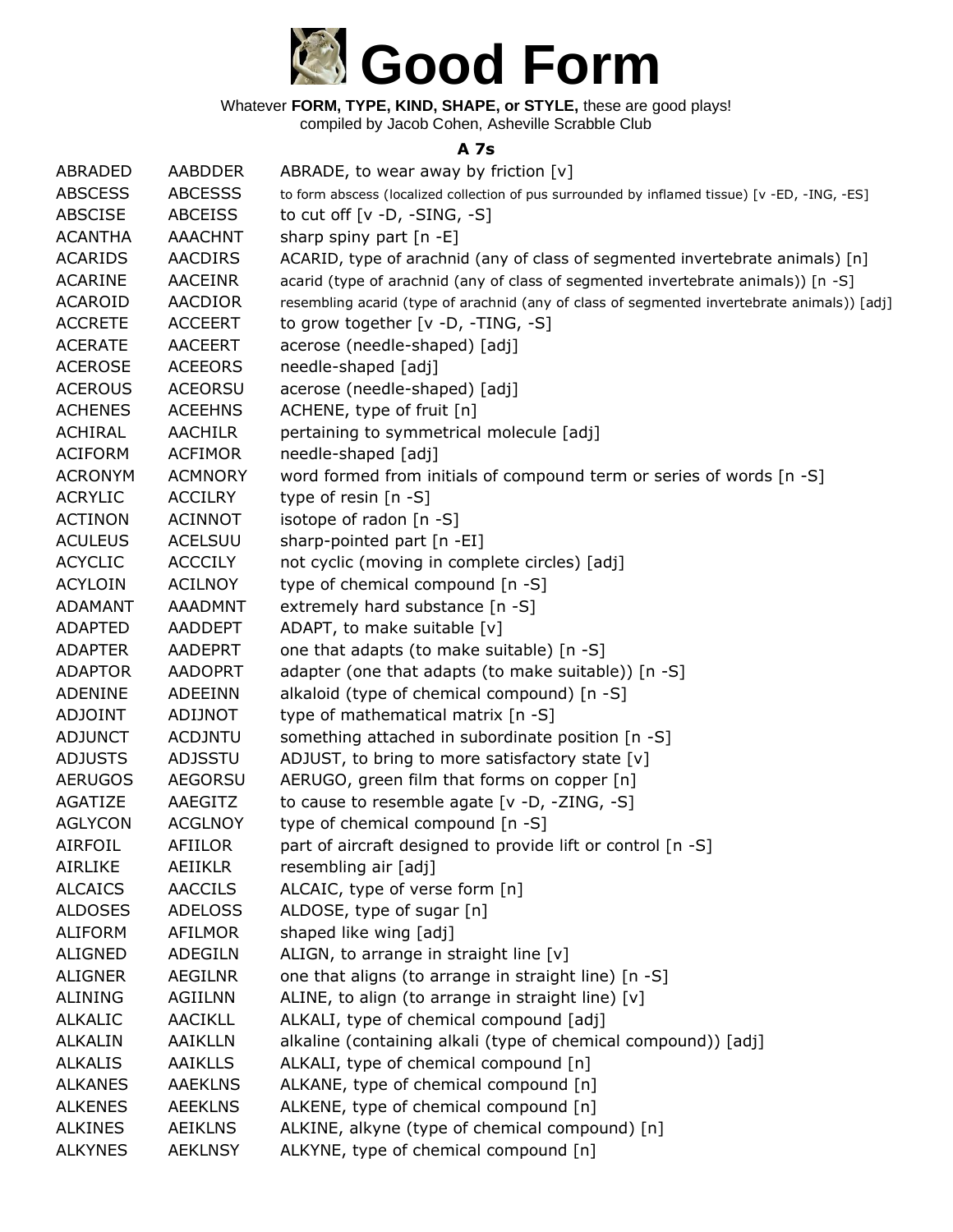

| <b>ALLELES</b> | <b>AEELLLS</b> | ALLELE, any of several forms of gene [n]                                         |
|----------------|----------------|----------------------------------------------------------------------------------|
| <b>ALLELIC</b> | <b>ACEILLL</b> | ALLELE, any of several forms of gene [adj]                                       |
| <b>ALLOVER</b> | <b>AELLORV</b> | fabric having pattern extending over entire surface [n -S]                       |
| <b>ALLOYED</b> | <b>ADELLOY</b> | ALLOY, to combine to form alloy (homogenous mixture of metals) [v]               |
| <b>ALTERED</b> | <b>ADEELRT</b> | ALTER, to make different [v]                                                     |
| <b>ALUDELS</b> | <b>ADELLSU</b> | ALUDEL, pear-shaped vessel [n]                                                   |
| AMENDED        | <b>ADDEEMN</b> | AMEND, to improve (to make better) [v]                                           |
| <b>AMENDER</b> | <b>ADEEMNR</b> | one that amends (to improve (to make better)) [n -S]                             |
| AMIDINE        | ADEIIMN        | type of chemical compound [n -S]                                                 |
| AMINITY        | <b>AIIMNTY</b> | state of being amine (type of chemical compound) [n -TIES]                       |
| <b>AMMINES</b> | <b>AEIMMNS</b> | AMMINE, type of chemical compound [n]                                            |
| <b>AMOROSO</b> | <b>AMOOORS</b> | type of wine [n -S]                                                              |
| <b>AMOSITE</b> | <b>AEIMOST</b> | type of asbestos [n -S]                                                          |
| <b>AMPHORA</b> | <b>AAHMOPR</b> | narrow-necked jar used in ancient Greece [n -S or -E]                            |
| <b>AMPULLA</b> | AALLMPU        | globular bottle used in ancient Rome [n -E]                                      |
| ANAGRAM        | <b>AAAGMNR</b> | to transpose letters of word or phrase to form new one [v -MMED, -MMING, -S]     |
| <b>ANALITY</b> | <b>AAILNTY</b> | type of psychological state [n -TIES]                                            |
| ANALOGY        | <b>AAGLNOY</b> | resemblance in some respects between things otherwise unlike [n -GIES]           |
| <b>ANAPEST</b> | <b>AAENPST</b> | type of metrical foot [n -S]                                                     |
| ANEROID        | <b>ADEINOR</b> | type of barometer [n -S]                                                         |
| ANGUINE        | <b>AEGINNU</b> | resembling snake [adj]                                                           |
| <b>ANGULAR</b> | AAGLNRU        | having sharp corners [adj]                                                       |
| <b>ANILITY</b> | <b>AIILNTY</b> | state of being anile (resembling old woman) [n -TIES]                            |
| <b>ANNEALS</b> | <b>AAELNNS</b> | ANNEAL, to toughen (to make tough) [v]                                           |
| ANNEXED        | <b>ADEENNX</b> | ANNEX, to add or attach [v]                                                      |
| <b>ANNEXES</b> | <b>AEENNSX</b> | ANNEX, to add or attach [v] / ANNEXE, something added or attached [n]            |
| <b>ANNULAR</b> | <b>AALNNRU</b> | shaped like ring [adj]                                                           |
| <b>ANNULET</b> | <b>AELNNTU</b> | small ring $[n - S]$                                                             |
| <b>ANOMALY</b> | <b>AALMNOY</b> | deviation from common rule, type, or form [n -LIES]                              |
| <b>ANSATED</b> | <b>AADENST</b> | ansate (having handle) [adj]                                                     |
| <b>ANTHILL</b> | AHILLNT        | mound formed by ants in building their nest [n -S]                               |
| <b>ANTHOID</b> | <b>ADHINOT</b> | resembling flower [adj]                                                          |
| <b>ANTICLY</b> | <b>ACILNTY</b> | in clownish (resembling or befitting clown) manner [adv]                         |
| <b>ANTIFAT</b> | <b>AAFINTT</b> | preventing formation of fat [adj]                                                |
| <b>ANTISAG</b> | <b>AAGINST</b> | designed to prevent sagging [adj]                                                |
| <b>ANTLIKE</b> | <b>AEIKLNT</b> | resembling ant (small insect (any of class of small invertebrate animals)) [adj] |
| <b>ANUROUS</b> | ANORSUU        | having no tail [adj]                                                             |
| ANVILED        | ADEILNV        | ANVIL, to shape on anvil (heavy iron block) [v]                                  |
| <b>APAREJO</b> | <b>AAEJOPR</b> | type of saddle [n -S]                                                            |
| <b>APELIKE</b> | AEEIKLP        | resembling ape (large, tailless primate) [adj]                                   |
| <b>APERCUS</b> | <b>ACEPRSU</b> | APERCU, brief summary [n]                                                        |
| <b>APLANAT</b> | <b>AAALNPT</b> | type of reflecting or refracting surface [n -S]                                  |
| <b>APODOUS</b> | <b>ADOOPSU</b> | apodal (having no feet or footlike appendages) [adj]                             |
| <b>APOLLOS</b> | <b>ALLOOPS</b> | APOLLO, handsome young man [n]                                                   |
| <b>APOTHEM</b> | <b>AEHMOPT</b> | perpendicular from center to any side of regular polygon [n -S]                  |
| <b>APPENDS</b> | <b>ADENPPS</b> | APPEND, to add as supplement [v]                                                 |
| <b>APPLIER</b> | <b>AEILPPR</b> | APPLEY, resembling or suggestive of apple [adj]                                  |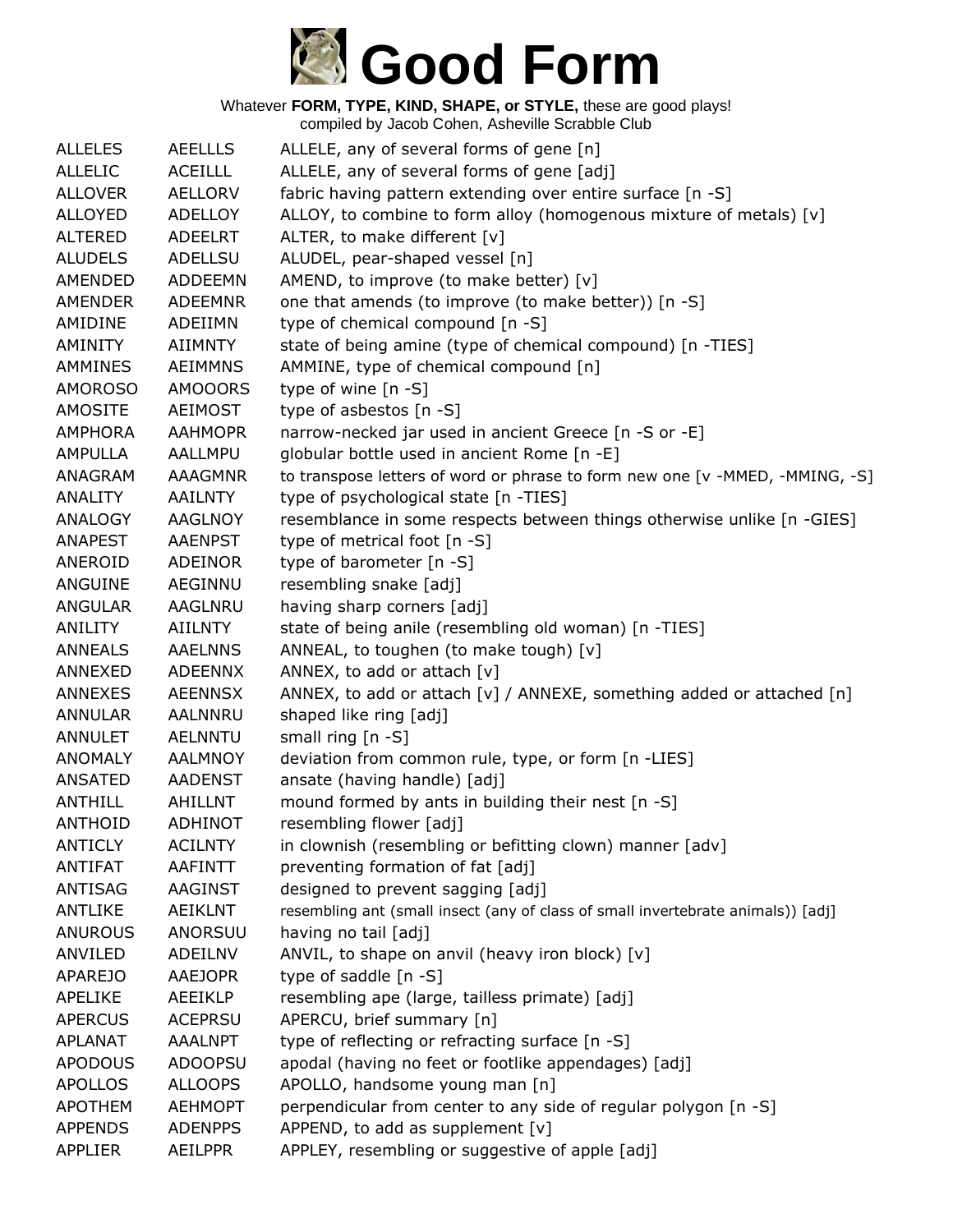

| <b>APROTIC</b> | <b>ACIOPRT</b> | being type of solvent [adj]                                                                 |
|----------------|----------------|---------------------------------------------------------------------------------------------|
| APSIDAL        | AADILPS        | APSE, domed, semicircular projection of building [adj]                                      |
| <b>APSIDES</b> | <b>ADEIPSS</b> | APSIS, apse (domed, semicircular projection of building) [n]                                |
| <b>APTERAL</b> | AAELPRT        | apterous (having no wings) [adj]                                                            |
| <b>AQUIFER</b> | AEFIQRU        | water-bearing rock formation [n -S]                                                         |
| <b>ARABESK</b> | <b>AABEKRS</b> | design of intertwined floral figures [n -S]                                                 |
| <b>ARAMIDS</b> | AADIMRS        | ARAMID, type of chemical compound [n]                                                       |
| <b>ARCADED</b> | <b>AACDDER</b> | ARCADE, to provide arcade (series of arches) [v]                                            |
| <b>ARCADES</b> | <b>AACDERS</b> | ARCADE, to provide arcade (series of arches) [v]                                            |
| <b>ARCHING</b> | <b>ACGHINR</b> | series of arches [n -S] / ARCH, to bend like arch (curved structure spanning opening) [v]   |
| <b>ARCINGS</b> | <b>ACGINRS</b> | ARCING, curved form of arc [n]                                                              |
| <b>ARCKING</b> | <b>ACGIKNR</b> | ARC, to move in curved course [v]                                                           |
| <b>ARCUATE</b> | <b>AACERTU</b> | curved like bow [adj]                                                                       |
| <b>ARCUSES</b> | <b>ACERSSU</b> | ARCUS, arch-shaped cloud [n]                                                                |
| <b>ARGALAS</b> | <b>AAAGLRS</b> | ARGALA, type of stork (wading bird) [n]                                                     |
| <b>ARGYLES</b> | <b>AEGLRSY</b> | ARGYLE, knitting pattern [n]                                                                |
| <b>ARGYLLS</b> | <b>AGLLRSY</b> | ARGYLL, argyle (knitting pattern) [n]                                                       |
| <b>ARIOSOS</b> | <b>AIOORSS</b> | ARIOSO, musical passage resembling aria [n]                                                 |
| ARISTAE        | AAEIRST        | ARISTA, bristlelike structure or appendage [n]                                              |
| <b>ARISTAS</b> | AAIRSST        | ARISTA, bristlelike structure or appendage [n]                                              |
| <b>ARKOSES</b> | <b>AEKORSS</b> | ARKOSE, type of sandstone [n]                                                               |
| <b>ARKOSIC</b> | <b>ACIKORS</b> | ARKOSE, type of sandstone [adj]                                                             |
| ARMLIKE        | AEIKLMR        | resembling arm [adj]                                                                        |
| <b>ARRISES</b> | <b>AEIRRSS</b> | ARRIS, ridge formed by meeting of two surfaces [n]                                          |
| <b>ARROWED</b> | <b>ADEORRW</b> | ARROW, to indicate proper position of with arrow (linear figure with wedge-shaped end) [v]  |
| <b>ARTIEST</b> | AEIRSTT        | ARTY, showily or pretentiously artistic [adj]                                               |
| <b>ARTIGIS</b> | <b>AGIIRST</b> | ARTIGI, atigi (type of Inuit parka) [n]                                                     |
| <b>ARTISAN</b> | <b>AAINRST</b> | trained or skilled workman [n -S]                                                           |
| <b>ARTISTE</b> | AEIRSTT        | skilled public performer [n -S]                                                             |
| <b>ARTISTS</b> | AIRSSTT        | ARTIST, one who practices one of fine arts [n]                                              |
| <b>ARTLESS</b> | <b>AELRSST</b> | lacking cunning or guile [adj]                                                              |
| <b>ARTSIER</b> | <b>AEIRRST</b> | ARTSY, arty (showily or pretentiously artistic) [adj]                                       |
| <b>ARTSIES</b> | <b>AEIRSST</b> | ARTSIE, student in arts program [n]                                                         |
| <b>ARTWORK</b> | <b>AKORRTW</b> | illustrative or decorative work in printed matter [n -S]                                    |
| <b>ASHIEST</b> | <b>AEHISST</b> | ASHY, covered with ashes [adj]                                                              |
| <b>ASHLARS</b> | <b>AAHLRSS</b> | ASHLAR, to build with squared stones [v]                                                    |
| <b>ASHLERS</b> | <b>AEHLRSS</b> | ASHLER, to ashlar (to build with squared stones) [v]                                        |
| <b>ASHLESS</b> | <b>AEHLSSS</b> | having no ashes [adj]                                                                       |
| <b>ASPECTS</b> | <b>ACEPSST</b> | ASPECT, appearance of something to eye or mind [n]                                          |
| <b>ASSLIKE</b> | <b>AEIKLSS</b> | resembling ass (hoofed mammal) [adj]                                                        |
| <b>ASSORTS</b> | <b>AORSSST</b> | ASSORT, to distribute into groups according to kind or class [v]                            |
| <b>ASTANGA</b> | <b>AAAGNST</b> | ashtanga (type of yoga (Hindu philosophy involving physical and mental disciplines)) [n -S] |
| <b>ASTRALS</b> | <b>AALRSST</b> | ASTRAL, type of oil lamp [n]                                                                |
| <b>ASUNDER</b> | ADENRSU        | into pieces [adv]                                                                           |
| <b>ATABALS</b> | <b>AAABLST</b> | ATABAL, type of drum [n]                                                                    |
| <b>ATACTIC</b> | AACCITT        | showing no regularity of structure [adj]                                                    |
| <b>ATHODYD</b> | <b>ADDHOTY</b> | type of jet engine [n -S]                                                                   |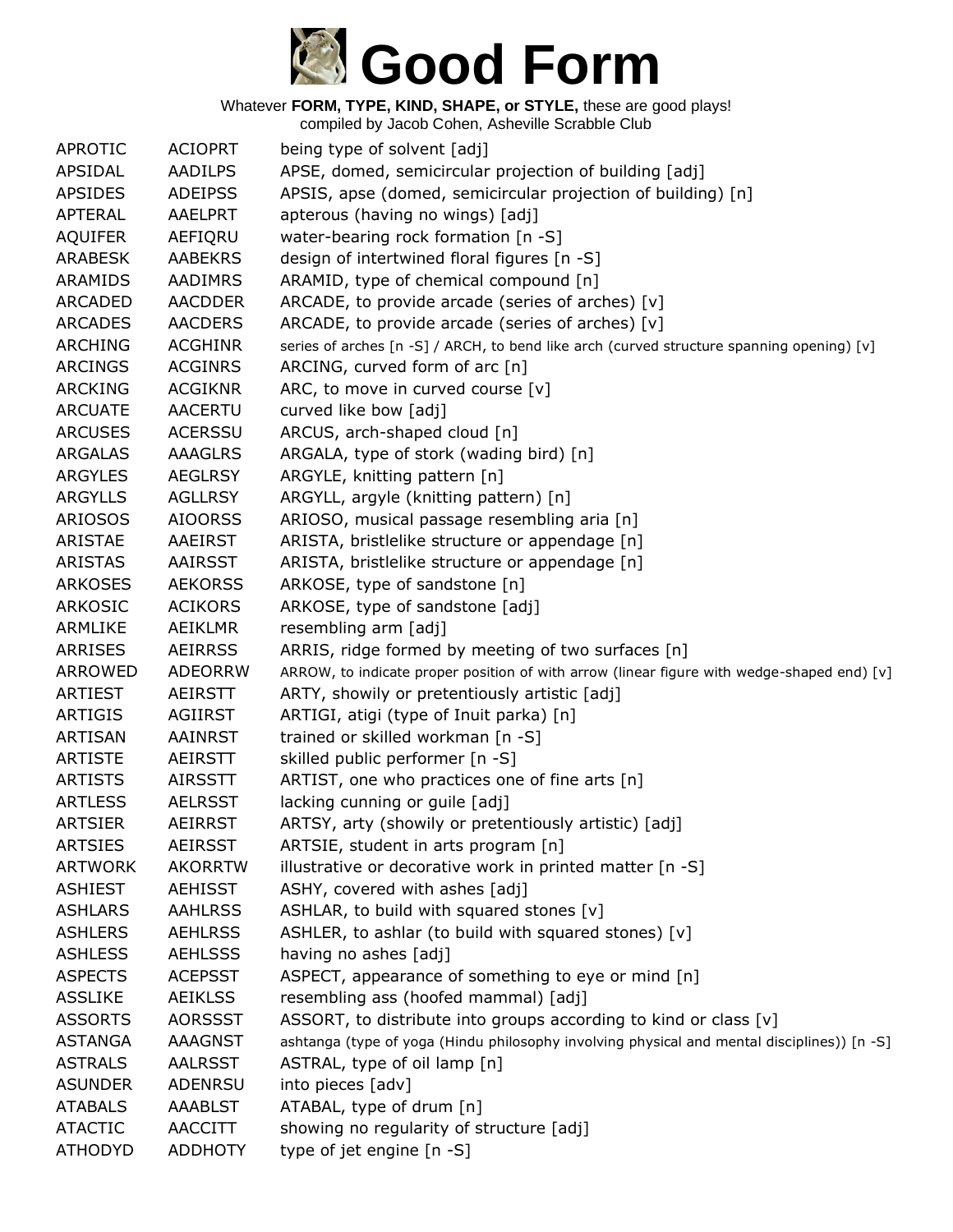

| <b>ATOPIES</b> | <b>AEIOPST</b> | ATOPY, type of allergy (state of hypersensitive reaction to certain things) [n]        |
|----------------|----------------|----------------------------------------------------------------------------------------|
| <b>ATRESIA</b> | AAEIRST        | absence or closure of natural bodily passage [n -S]                                    |
| <b>ATRESIC</b> | <b>ACEIRST</b> | ATRESIA, absence or closure of natural bodily passage [adj]                            |
| <b>ATRETIC</b> | <b>ACEIRTT</b> | ATRESIA, absence or closure of natural bodily passage [adj]                            |
| <b>ATROPHY</b> | <b>AHOPRTY</b> | to waste away [v -HIED, -ING, -HIES]                                                   |
| <b>AUKLETS</b> | <b>AEKLSTU</b> | AUKLET, small auk [n]                                                                  |
| <b>AUREOLA</b> | AAELORU        | halo (ring of light) $[n - S, -E]$                                                     |
| <b>AUREOLE</b> | AEELORU        | to surround with halo (ring of light) [v -D, -LING, -S]                                |
| <b>AURICLE</b> | ACEILRU        | ear or ear-shaped part [n -S]                                                          |
| <b>AUSFORM</b> | <b>AFMORSU</b> | to subject steel to strengthening process [v -ED, -ING, -S]                            |
| <b>AUTHORS</b> | AHORSTU        | AUTHOR, to write (to form characters or symbols on surface with instrument) [v]        |
| <b>AUTOMAT</b> | AAMOTTU        | type of cafeteria [n -S]                                                               |
| <b>AVELLAN</b> | AAELLNV        | having four arms shaped like filberts -- used of heraldic cross [adj]                  |
| <b>AVULSED</b> | <b>ADELSUV</b> | AVULSE, to tear off forcibly [v]                                                       |
| <b>AVULSES</b> | <b>AELSSUV</b> | AVULSE, to tear off forcibly [v]                                                       |
| <b>AXIALLY</b> | AAILLXY        | AXIAL, pertaining to or forming axis [adv]                                             |
| <b>AZULEJO</b> | <b>AEJLOUZ</b> | type of ceramic tile [n -S]                                                            |
|                |                | <b>B</b> 7s                                                                            |
| <b>BABIEST</b> | <b>ABBEIST</b> | BABY, resembling baby (infant) [adj]                                                   |
| <b>BABYISH</b> | <b>ABBHISY</b> | resembling baby [adj]                                                                  |
| <b>BACCATE</b> | <b>AABCCET</b> | pulpy like berry [adj]                                                                 |
| <b>BACKFIT</b> | <b>ABCFIKT</b> | to retrofit (to furnish with new parts not originally available) [v -TTED, -TTING, -S] |
| <b>BACKHOE</b> | <b>ABCEHKO</b> | to use backhoe (type of excavating machine) [v -D, -ING, -S]                           |
| <b>BACKSAW</b> | <b>AABCKSW</b> | type of saw $[n - S]$                                                                  |
| <b>BADDISH</b> | ABDDHIS        | BAD, something that is bad [adj]                                                       |
| <b>BADGING</b> | ABDGGIN        | BADGE, to supply with insignia [v]                                                     |
| <b>BAGGIER</b> | ABEGGIR        | BAGGY, loose-fitting [adj]                                                             |
| <b>BAGGILY</b> | ABGGILY        | BAGGY, loose-fitting [adv]                                                             |
| <b>BAGLIKE</b> | ABEGIKL        | resembling bag [adj]                                                                   |
| <b>BAGUETS</b> | ABEGSTU        | baguette (rectangular gem) [n]                                                         |
| <b>BAGWIGS</b> | ABGGISW        | BAGWIG, type of wig [n]                                                                |
| <b>BAIRNLY</b> | <b>ABILNRY</b> | childish (resembling child (young person)) [adj -LIER, -LIEST]                         |
| <b>BALCONY</b> | <b>ABCLNOY</b> | elevated platform [n -NIES]                                                            |
| <b>BALDEST</b> | <b>ABDELST</b> | BALD, lacking hair [adj]                                                               |
| <b>BALDIES</b> | ABDEILS        | BALDY, bald person [n]                                                                 |
| <b>BALDING</b> | <b>ABDGILN</b> | BALD, to become bald [v]                                                               |
| <b>BALDISH</b> | <b>ABDHILS</b> | somewhat bald [adj]                                                                    |
| <b>BALINGS</b> | <b>ABGILNS</b> | BALING, forming of something into tight bundle [n]                                     |
| <b>BALLADE</b> | AABDELL        | type of poem (composition in verse) [n -S]                                             |
| <b>BALLBOY</b> | <b>ABBLLOY</b> | boy who retrieves balls during games [n -S]                                            |
| <b>BALLERS</b> | <b>ABELLRS</b> | BALLER, one that balls (to form into ball (spherical object)) [n]                      |
| <b>BALLETS</b> | <b>ABELLST</b> | BALLET, classical dance form [n]                                                       |
| <b>BALLING</b> | ABGILLN        | BALL, to form into ball (spherical object) [v]                                         |
| <b>BALLOON</b> | <b>ABLLNOO</b> | to swell out $[v - ED, -ING, -S]$                                                      |
| <b>BALLSED</b> | <b>ABDELLS</b> | BALLS, BALL, to form into ball (spherical object) [v]                                  |
| <b>BALLSES</b> | <b>ABELLSS</b> | BALLS, BALL, to form into ball (spherical object) [v]                                  |
| <b>BANALLY</b> | <b>AABLLNY</b> | BANAL, ordinary (of kind to be expected in normal order of events) [adv]               |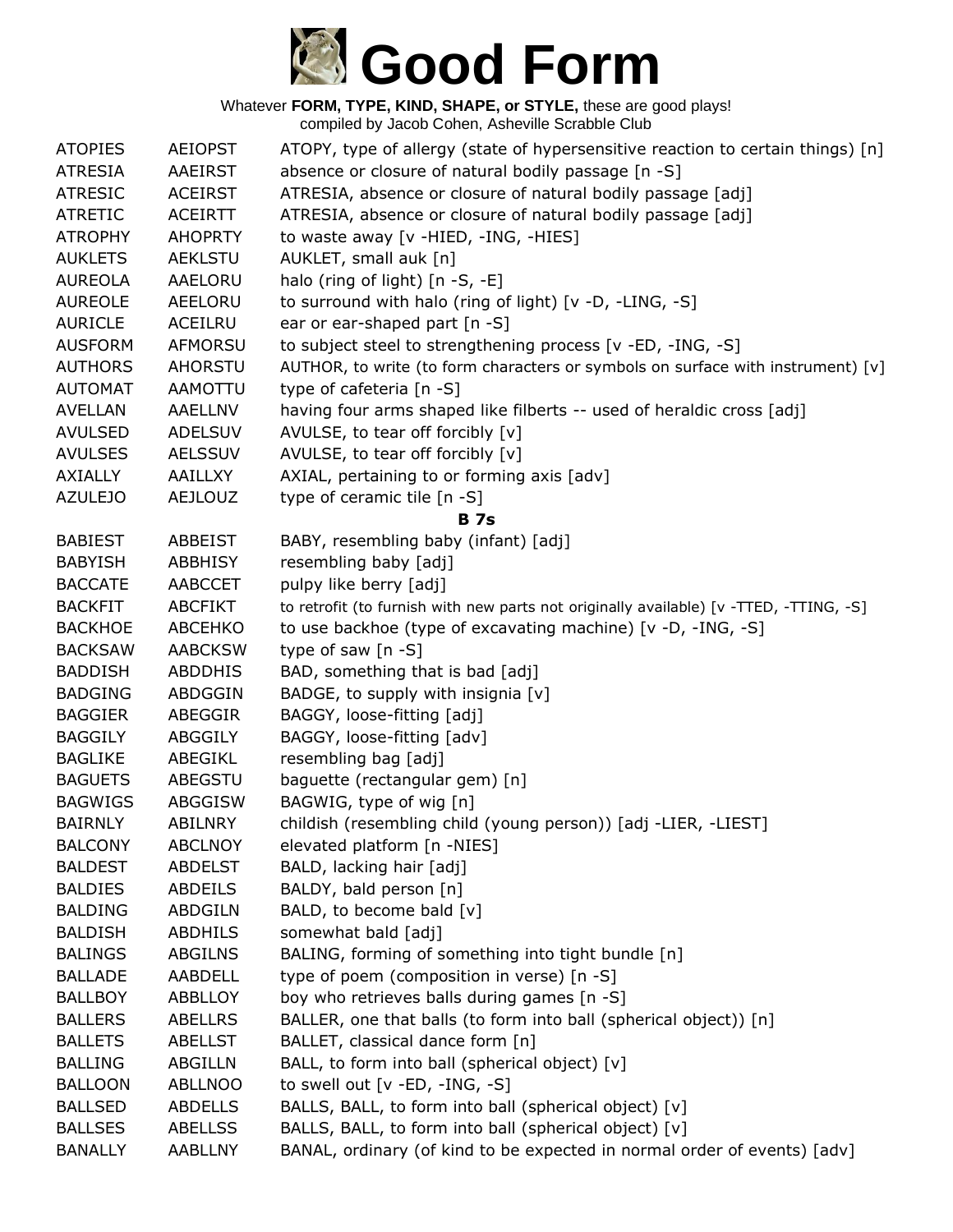

| <b>BANDERS</b> | <b>ABDENRS</b> | BANDER, one that bands (to decorate with flexible strips of material) [n]                                           |
|----------------|----------------|---------------------------------------------------------------------------------------------------------------------|
| <b>BANDIER</b> | ABDEINR        | BANDY, curved apart at knees [adj]                                                                                  |
| <b>BANDING</b> | ABDGINN        | BAND, to decorate with flexible strips of material [v]                                                              |
| <b>BANNERS</b> | <b>ABENNRS</b> | BANNER, to furnish with flag [v]                                                                                    |
| <b>BANNOCK</b> | <b>ABCKNNO</b> | type of cake [n -S]                                                                                                 |
| <b>BARBERS</b> | <b>ABBERRS</b> | BARBER, to cut hair [v]                                                                                             |
| <b>BARBING</b> | ABBGINR        | BARB, to furnish with barb (sharp projection) [v]                                                                   |
| <b>BARBULE</b> | ABBELRU        | small barb (sharp projection) [n -S]                                                                                |
| <b>BARBUTS</b> | ABBRSTU        | BARBUT, type of helmet [n]                                                                                          |
| <b>BARCHAN</b> | <b>AABCHNR</b> | type of sand dune [n -S]                                                                                            |
| <b>BARNIER</b> | ABEINRR        | BARNY, resembling barn in size, shape, or smell [adj]                                                               |
| <b>BARONGS</b> | <b>ABGNORS</b> | BARONG, broad knife [n]                                                                                             |
| <b>BAROQUE</b> | ABEOQRU        | ornate object [n -S]                                                                                                |
| <b>BARRETS</b> | <b>ABERRST</b> | BARRET, flat cap [n]                                                                                                |
| <b>BARRING</b> | <b>ABGINRR</b> | BARRE, to play type of guitar chord $[v]$                                                                           |
| <b>BARROWS</b> | <b>ABORRSW</b> | BARROW, type of cart [n]                                                                                            |
| <b>BARYONS</b> | <b>ABNORSY</b> | BARYON, type of subatomic particle [n]                                                                              |
| <b>BASCULE</b> | ABCELSU        | type of seesaw [n -S]                                                                                               |
| <b>BASINAL</b> | AABILNS        | BASIN, large bowl [adj]                                                                                             |
| <b>BASINED</b> | ABDEINS        | BASIN, large bowl [adj]                                                                                             |
| <b>BATCHED</b> | <b>ABCDEHT</b> | BATCH, to bring together [v]                                                                                        |
| <b>BATCHER</b> | <b>ABCEHRT</b> | one that batches (to bring together) [n -S]                                                                         |
| <b>BATCHES</b> | <b>ABCEHST</b> | BATCH, to bring together [v]                                                                                        |
| <b>BATEAUX</b> | <b>AABETUX</b> | BATEAU, flat-bottomed boat [n]                                                                                      |
| <b>BATFISH</b> | ABFHIST        | batlike fish [n -ES]                                                                                                |
| <b>BATLIKE</b> | ABEIKLT        | resembling bat (flying mammal) [adj]                                                                                |
| <b>BATTEAU</b> | AABETTU        | bateau (flat-bottomed boat) [n -X]                                                                                  |
| <b>BATTUES</b> | ABESTTU        | BATTUE, type of hunt [n]                                                                                            |
| <b>BATWING</b> | <b>ABGINTW</b> | shaped like bat's wing [adj]                                                                                        |
| <b>BAWDIER</b> | ABDEIRW        | BAWDY, obscene (indecent (not decent (conforming to recognized standards of propriety))) [adj]                      |
| <b>BEADERS</b> | ABDEERS        | BEADER, one that beads (to adorn with beads (round pieces of glass) [n]                                             |
| <b>BEADIER</b> | ABDEEIR        | BEADY, resembling beads (round pieces of glass)                                                                     |
| <b>BEADILY</b> | ABDEILY        | in beady (resembling beads) manner [adv]                                                                            |
| <b>BEADING</b> | ABDEGIN        | BEAD, to adorn with beads (round pieces of glass) [v]                                                               |
| <b>BEAKIER</b> | ABEEIKR        | BEAKY, resembling beak (bird's bill) [adj]                                                                          |
| <b>BEAMISH</b> | <b>ABEHIMS</b> | cheerful (full of spirits) [adj]                                                                                    |
| <b>BEANBAG</b> | AABBEGN        | small cloth bag [n -S]                                                                                              |
| <b>BEARISH</b> | ABEHIRS        | resembling bear (large mammal) [adj]                                                                                |
| <b>BEASTLY</b> | <b>ABELSTY</b> | resembling beast (animal (living organism typically capable of voluntary motion and sensation)) [adj -LIER, -LIEST] |
| <b>BEATNIK</b> | ABEIKNT        | nonconformist [n -S]                                                                                                |
| <b>BEAUISH</b> | ABEHISU        | BEAU, boyfriend [adj]                                                                                               |
| <b>BEAUTER</b> | ABEERTU        | BEAUT, beautiful [adj]                                                                                              |
| <b>BEBLOOD</b> | <b>BBDELOO</b> | to cover with blood [v -ED, -ING, -S]                                                                               |
| <b>BECHALK</b> | <b>ABCEHKL</b> | to cover with chalk [v -ED, -ING, -S]                                                                               |
| <b>BECKING</b> | <b>BCEGIKN</b> | BECK, to beckon (to signal by sign or gesture) [v]                                                                  |
| <b>BECKONS</b> | <b>BCEKNOS</b> | BECKON, to signal by sign or gesture [v]                                                                            |
| <b>BEDECKS</b> | <b>BCDEEKS</b> | BEDECK, to clothe with finery [v]                                                                                   |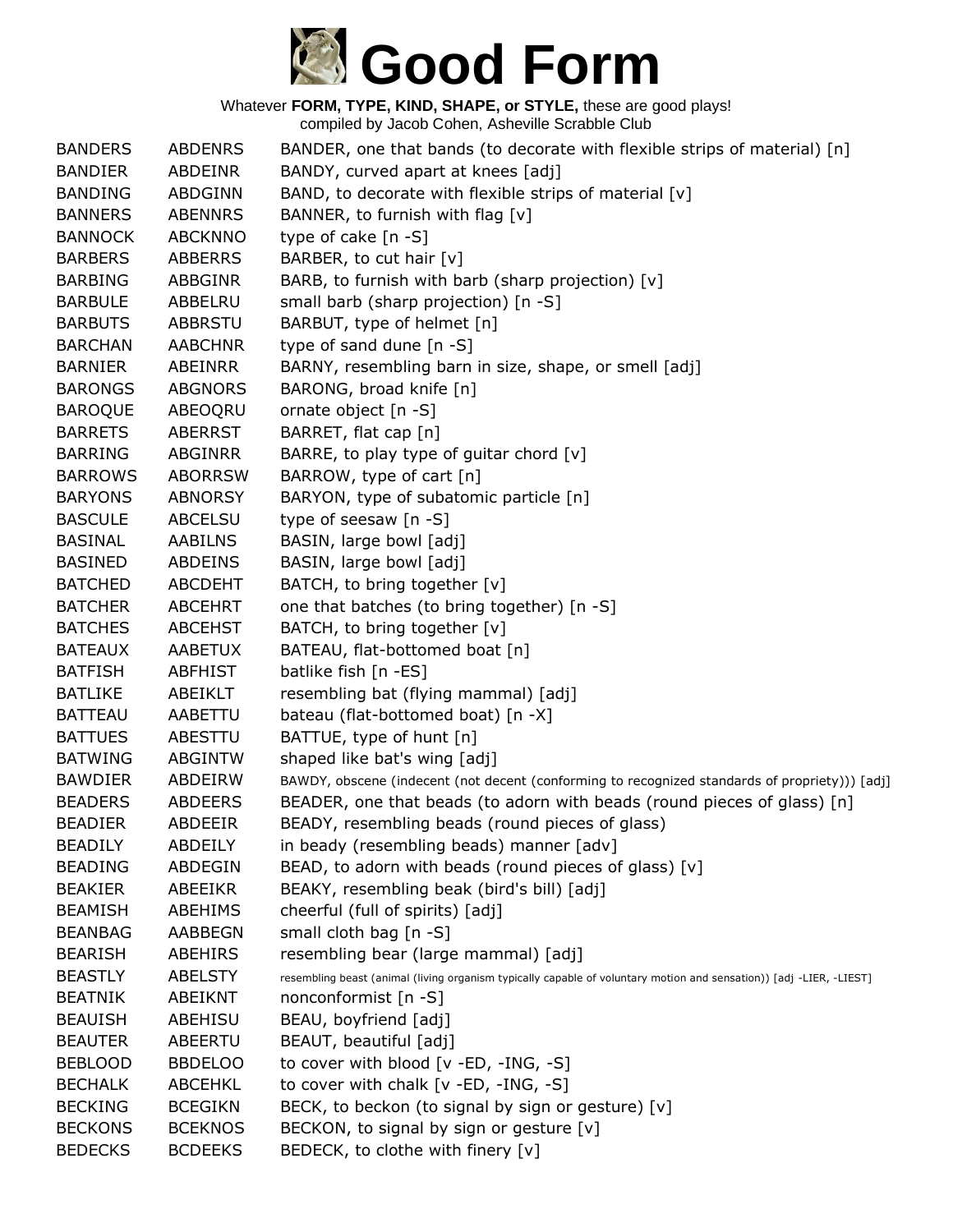

Whatever **FORM, TYPE, KIND, SHAPE, or STYLE,** these are good plays! compiled by Jacob Cohen, Asheville Scrabble Club

| <b>BEDIGHT</b> | <b>BDEGHIT</b> | to bedeck (to clothe with finery) [v -ED, -ING, -S]                                            |
|----------------|----------------|------------------------------------------------------------------------------------------------|
| <b>BEDIZEN</b> | <b>BDEEINZ</b> | to dress gaudily [v -ED, -ING, -S]                                                             |
| <b>BEDLIKE</b> | <b>BDEEIKL</b> | resembling bed [adj]                                                                           |
| <b>BEDRAPE</b> | <b>ABDEEPR</b> | to drape (to arrange in graceful folds) [v -D, -PING, -S]                                      |
| <b>BEDSORE</b> | <b>BDEEORS</b> | type of sore [n -S]                                                                            |
| <b>BEDWARF</b> | <b>ABDEFRW</b> | to cause to appear small by comparison [v -ED, -ING, -S]                                       |
| <b>BEECHEN</b> | <b>BCEEEHN</b> | BEECH, type of tree [adj]                                                                      |
| <b>BEECHES</b> | <b>BCEEEHS</b> | BEECH, type of tree [n]                                                                        |
| <b>BEELIKE</b> | <b>BEEEIKL</b> | resembling bee (winged insect) [adj]                                                           |
| <b>BEESWAX</b> | <b>ABEESWX</b> | to polish furniture with type of wax [v -ED, -ING, -ES]                                        |
| <b>BEFLAGS</b> | <b>ABEFGLS</b> | BEFLAG, to deck with flags [v]                                                                 |
| <b>BEFLECK</b> | <b>BCEEFKL</b> | to fleck (to mark with flecks (tiny streaks or spots)) [v -ED, -ING, -S]                       |
| <b>BEHINDS</b> | <b>BDEHINS</b> | BEHIND, buttocks (either of two rounded parts of rump) [n]                                     |
| <b>BEIGNES</b> | <b>BEEGINS</b> | BEIGNE, beignet (type of fritter or doughnut) [n]                                              |
| <b>BEIGNET</b> | <b>BEEGINT</b> | type of fritter or doughnut [n -S]                                                             |
| <b>BEJEWEL</b> | <b>BEEEJLW</b> | to adorn with jewels [v -LLED, -LED, -LLING, -LING, -S]                                        |
| <b>BELACED</b> | <b>ABCDEEL</b> | adorned with lace [adj]                                                                        |
| <b>BELLIED</b> | <b>BDEEILL</b> | BELLY, to swell out [v]                                                                        |
| <b>BELLIES</b> | <b>BEEILLS</b> | BELLY, to swell out [v]                                                                        |
| <b>BEMIXED</b> | <b>BDEEIMX</b> | BEMIX, to mix thoroughly [v]                                                                   |
| <b>BEMIXES</b> | <b>BEEIMSX</b> | BEMIX, to mix thoroughly [v]                                                                   |
| <b>BENDERS</b> | <b>BDEENRS</b> | BENDER, one that bends (to curve (to deviate from straightness)) [n]                           |
| <b>BENDIER</b> | <b>BDEEINR</b> | BENDY, flexible (capable of being bent) [adj]                                                  |
| <b>BENDING</b> | <b>BDEGINN</b> | BEND, to curve (to deviate from straightness) [v]                                              |
| <b>BERBERS</b> | <b>BBEERRS</b> | BERBER, type of carpet [n]                                                                     |
| <b>BERLINS</b> | <b>BEILNRS</b> | BERLIN, type of carriage (wheeled, horse-drawn vehicle) [n]                                    |
| <b>BERMING</b> | <b>BEGIMNR</b> | BERM, to provide with berm (ledge) [v]                                                         |
| <b>BESTUDS</b> | <b>BDESSTU</b> | BESTUD, to dot (to cover with dots (tiny round marks)) [v]                                     |
| <b>BETAINE</b> | ABEEINT        | alkaloid (type of chemical compound) [n -S]                                                    |
| <b>BETHORN</b> | <b>BEHNORT</b> | to fill with thorns [v -ED, -ING, -S]                                                          |
| <b>BEVELED</b> | <b>BDEEELV</b> | BEVEL, to cut at angle [v]                                                                     |
| <b>BEVELER</b> | <b>BEEELRV</b> | one that bevels (to cut at angle) [n -S]                                                       |
| <b>BEWRAPS</b> | <b>ABEPRSW</b> | BEWRAP, to wrap completely [v]                                                                 |
| <b>BEWRAPT</b> | <b>ABEPRTW</b> | BEWRAP, to wrap completely [v]                                                                 |
| <b>BIAXIAL</b> | AABIILX        | having two axes [adj]                                                                          |
| <b>BIBCOCK</b> | <b>BBCCIKO</b> | type of faucet (device for controlling flow of liquid from pipe) [n -S]                        |
| <b>BIBLIKE</b> | <b>BBEIIKL</b> | resembling bib [adj]                                                                           |
| <b>BICORNE</b> | <b>BCEINOR</b> | type of hat [n -S]                                                                             |
| <b>BICORNS</b> | <b>BCINORS</b> | BICORN, bicorne (type of hat) [n]                                                              |
| <b>BIFIDLY</b> | <b>BDFIILY</b> | BIFID, divided into two parts [adv]                                                            |
| <b>BIFILAR</b> | ABFIILR        | having two threads [adj]                                                                       |
| <b>BIFOCAL</b> | <b>ABCFILO</b> | type of lens (piece of transparent material used in changing convergence of light rays) [n -S] |
| <b>BIFOLDS</b> | <b>BDFILOS</b> | BIFOLD, two-piece door [n]                                                                     |
| <b>BIGGEST</b> | <b>BEGGIST</b> | BIG, of considerable size [adj]                                                                |
| <b>BIGGIES</b> | <b>BEGGIIS</b> | BIGGIE, one that is big [n] / BIGGY, biggie (one that is big) [n]                              |
| <b>BIGGISH</b> | <b>BGGHIIS</b> | somewhat big [adj]                                                                             |
| <b>BIGNESS</b> | <b>BEGINSS</b> | state of being big (of considerable size) [n -ES]                                              |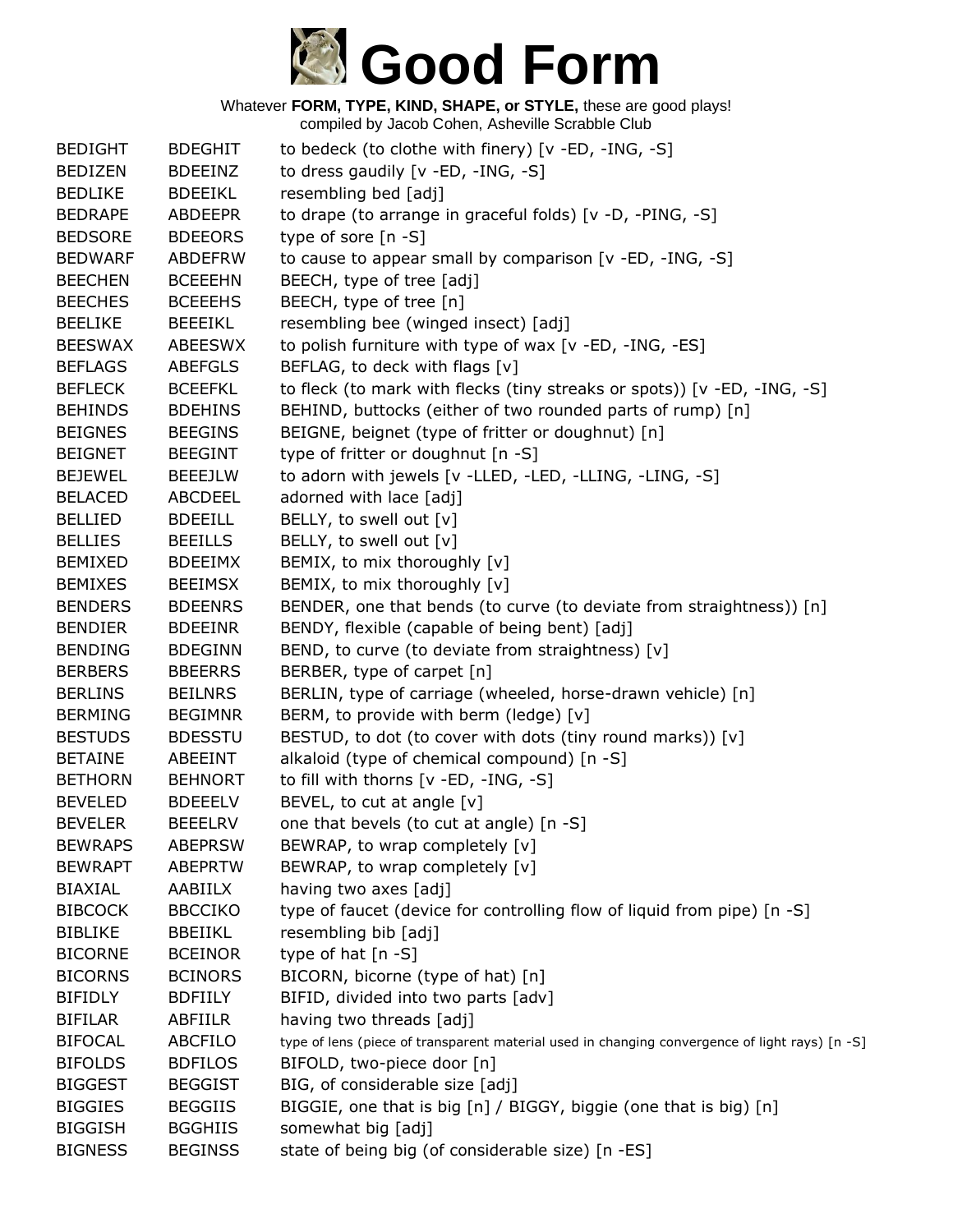

| <b>BIKINIS</b> | <b>BIIIKNS</b> | BIKINI, type of two-piece bathing suit [n]                                       |
|----------------|----------------|----------------------------------------------------------------------------------|
| <b>BIMINIS</b> | <b>BIIIMNS</b> | BIMINI, type of awning for yacht [n]                                             |
| <b>BIMORPH</b> | <b>BHIMOPR</b> | device consisting of two crystals cemented together [n -S]                       |
| <b>BIOTITE</b> | <b>BEIIOTT</b> | form of mica $[n - S]$                                                           |
| <b>BIOTYPE</b> | <b>BEIOPTY</b> | group of genetically similar organisms [n -S]                                    |
| <b>BIPLANE</b> | ABEILNP        | type of airplane (winged aircraft propelled by jet engines or propellers) [n -S] |
| <b>BIPOLAR</b> | <b>ABILOPR</b> | having two poles [adj]                                                           |
| <b>BIREMES</b> | <b>BEEIMRS</b> | BIREME, ancient galley (long, low medieval ship) [n]                             |
| <b>BISECTS</b> | <b>BCEISST</b> | BISECT, to cut into two parts [v]                                                |
| <b>BISNAGA</b> | <b>AABGINS</b> | type of cactus (plant native to arid regions) [n -S]                             |
| <b>BIZNAGA</b> | AABGINZ        | bisnaga (type of cactus (plant native to arid regions)) [n -S]                   |
| <b>BLAHEST</b> | <b>ABEHLST</b> | BLAH, dull, unexciting [adj]                                                     |
| <b>BLENDED</b> | <b>BDDEELN</b> | BLEND, to mix smoothly and inseparably together [v]                              |
| <b>BLENDER</b> | <b>BDEELNR</b> | one that blends (to mix smoothly and inseparably together) [n -S]                |
| <b>BLIGHTS</b> | <b>BGHILST</b> | BLIGHT, to cause decay [v]                                                       |
| <b>BLISTER</b> | <b>BEILRST</b> | skin swelling [v -ED, -ING, -S]                                                  |
| <b>BLOATED</b> | <b>ABDELOT</b> | BLOAT, to swell [v]                                                              |
| <b>BLOBBED</b> | <b>BBBDELO</b> | BLOB, to splotch [v]                                                             |
| <b>BLOKIER</b> | <b>BEIKLOR</b> | BLOKEY, blokeish (resembling typical behavior of bloke) [adj]                    |
| <b>BLOTCHY</b> | <b>BCHLOTY</b> | blotched (marked with spots) [adj -HIER, -HIEST]                                 |
| <b>BLOWFLY</b> | <b>BFLLOWY</b> | type of fly [n -LIES]                                                            |
| <b>BLUEISH</b> | <b>BEHILSU</b> | bluish (somewhat blue) [adj]                                                     |
| <b>BLUFFER</b> | <b>BEFFLRU</b> | BLUFF, having broad front [adj]                                                  |
| <b>BLUFFLY</b> | <b>BFFLLUY</b> | BLUFF, having broad front [adv]                                                  |
| <b>BLUNGED</b> | <b>BDEGLNU</b> | BLUNGE, to mix clay with water [v]                                               |
| <b>BLUNGER</b> | <b>BEGLNRU</b> | one that blunges (to mix clay with water) [n -S]                                 |
| <b>BLUNGES</b> | <b>BEGLNSU</b> | BLUNGE, to mix clay with water [v]                                               |
| <b>BLUNTED</b> | <b>BDELNTU</b> | BLUNT, to make blunt (not sharp or pointed) [v]                                  |
| <b>BLUNTER</b> | <b>BELNRTU</b> | BLUNT, not sharp or pointed [adj]                                                |
| <b>BLUNTLY</b> | <b>BLLNTUY</b> | BLUNT, not sharp or pointed [adv]                                                |
| <b>BOARISH</b> | ABHIORS        | swinish; coarse [adj]                                                            |
| <b>BOBBERY</b> | <b>BBBEORY</b> | disturbance [n -RIES]                                                            |
| <b>BOBCATS</b> | <b>ABBCOST</b> | BOBCAT, lynx (short-tailed wildcat) [n]                                          |
| <b>BOBTAIL</b> | <b>ABBILOT</b> | to cut short [v -ED, -ING, -S]                                                   |
| <b>BODKINS</b> | <b>BDIKNOS</b> | BODKIN, sharp instrument [n]                                                     |
| <b>BODYING</b> | <b>BDGINOY</b> | BODY, to give form to [v]                                                        |
| <b>BOGGIER</b> | <b>BEGGIOR</b> | BOGGY, marshy (resembling marsh (tract of low, wet land)) [adj]                  |
| <b>BOGGISH</b> | <b>BGGHIOS</b> | boggy (marshy (resembling marsh (tract of low, wet land))) [adj]                 |
| <b>BOLDING</b> | <b>BDGILNO</b> | BOLD, to boldface (to print in thick type) [v]                                   |
| <b>BOLLARD</b> | <b>ABDLLOR</b> | thick post on ship or wharf [n -S]                                               |
| <b>BOLLING</b> | <b>BGILLNO</b> | BOLL, to form pods [v]                                                           |
| <b>BOLSONS</b> | <b>BLNOOSS</b> | BOLSON, flat arid valley [n]                                                     |
| <b>BOLUSES</b> | <b>BELOSSU</b> | BOLUS, large pill [n]                                                            |
| <b>BOMBLET</b> | <b>BBELMOT</b> | small bomb [n -S]                                                                |
| <b>BONDERS</b> | <b>BDENORS</b> | BONDER, one that bonds (to join together) [n]                                    |
| <b>BONDING</b> | <b>BDGINNO</b> | BOND, to join together [v] / formation of close personal relationship [n -S]     |
| <b>BONNETS</b> | <b>BENNOST</b> | BONNET, to provide with bonnet (type of hat) [v]                                 |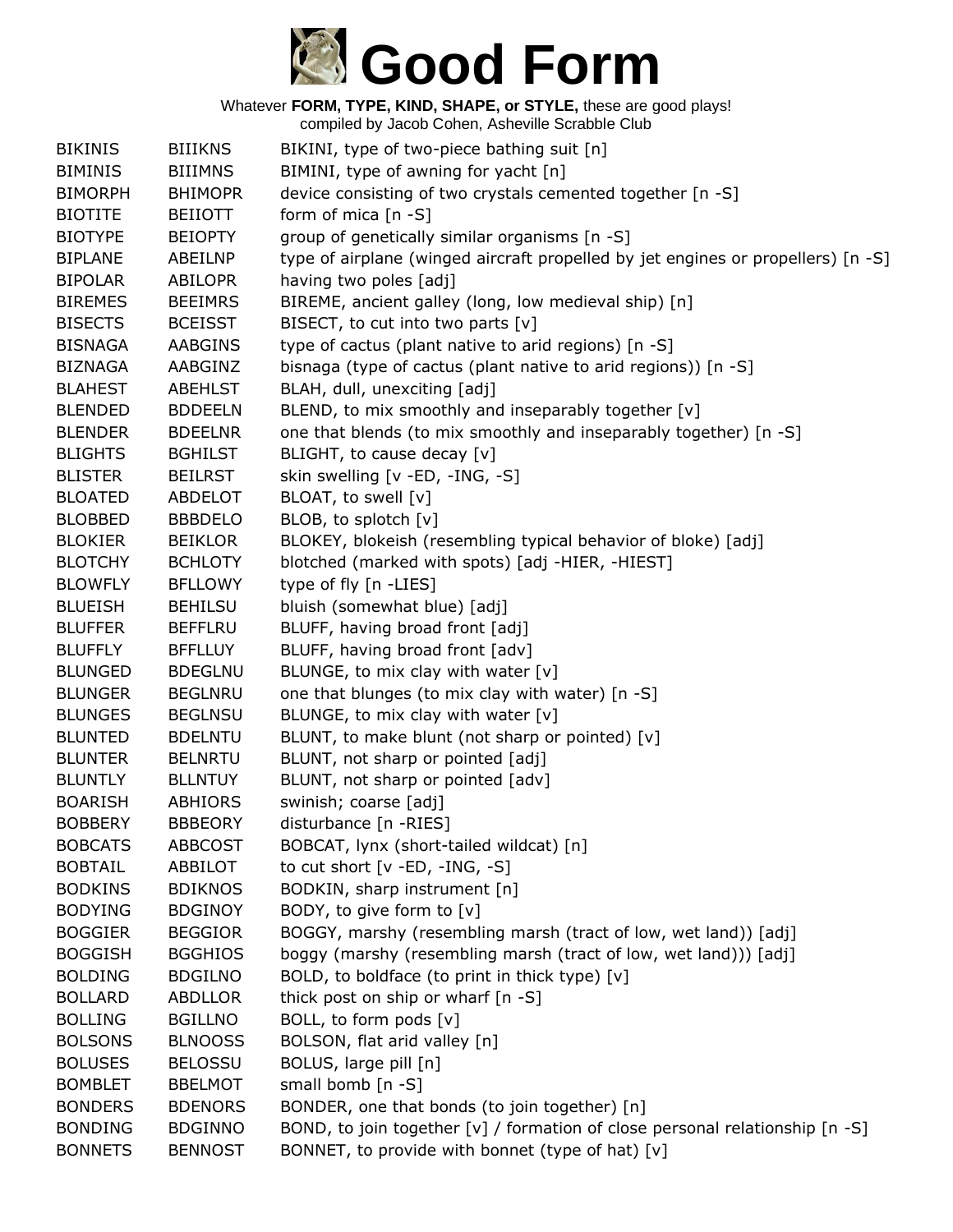

| <b>BONNIER</b> | <b>BEINNOR</b> | BONNY, pretty (pleasing to eye) [adj]                                               |
|----------------|----------------|-------------------------------------------------------------------------------------|
| <b>BONNILY</b> | <b>BILNNOY</b> | BONNY, pretty (pleasing to eye) [adv]                                               |
| <b>BONNOCK</b> | <b>BCKNNOO</b> | bannock (type of cake) [n -S]                                                       |
| <b>BOOBISH</b> | <b>BBHIOOS</b> | doltish (stupid person) [adj]                                                       |
| <b>BOOKISH</b> | <b>BHIKOOS</b> | pertaining to books [adj]                                                           |
| <b>BOOKLET</b> | <b>BEKLOOT</b> | small book [n -S]                                                                   |
| <b>BOORISH</b> | <b>BHIOORS</b> | rude (discourteous or impolite) [adj]                                               |
| <b>BOPPIER</b> | <b>BEIOPPR</b> | BOPPY, suggestive of bebop [adj]                                                    |
| <b>BOPPISH</b> | <b>BHIOPPS</b> | boppy (suggestive of bebop) [adj]                                                   |
| <b>BORAZON</b> | ABNOORZ        | hard form of boron nitride [n -S]                                                   |
| <b>BORDERS</b> | <b>BDEORRS</b> | BORDER, to put border (edge) on [v]                                                 |
| <b>BOTCHED</b> | <b>BCDEHOT</b> | BOTCH, to bungle (to work, make, or do clumsily) [v]                                |
| <b>BOTCHER</b> | <b>BCEHORT</b> | one that botches (to bungle (to work, make, or do clumsily)) [n -S]                 |
| <b>BOTCHES</b> | <b>BCEHOST</b> | BOTCH, to bungle (to work, make, or do clumsily) [v]                                |
| <b>BOTONEE</b> | <b>BEENOOT</b> | having arms ending in trefoil - used of heraldic cross [adj]                        |
| <b>BOUCHEE</b> | <b>BCEEHOU</b> | small patty shell [n -S]                                                            |
| <b>BOUGHED</b> | <b>BDEGHOU</b> | BOUGH, tree branch [adj]                                                            |
| <b>BOULLES</b> | <b>BELLOSU</b> | BOULLE, buhl (style of furniture decoration) [n]                                    |
| <b>BOWFINS</b> | <b>BFINOSW</b> | BOWFIN, freshwater fish [n]                                                         |
| <b>BOWHEAD</b> | <b>ABDEHOW</b> | arctic whale [n -S]                                                                 |
| <b>BOWKNOT</b> | <b>BKNOOTW</b> | type of knot [n -S]                                                                 |
| <b>BOWLEGS</b> | <b>BEGLOSW</b> | BOWLEG, outwardly curved leg [n]                                                    |
| <b>BOWLIKE</b> | <b>BEIKLOW</b> | curved [adj]                                                                        |
| <b>BOWLINE</b> | <b>BEILNOW</b> | type of knot [n -S]                                                                 |
| <b>BOWLING</b> | <b>BGILNOW</b> | game in which balls are rolled at objects $[n -S]$ / BOWL, to play at bowling $[v]$ |
| <b>BOWPOTS</b> | <b>BOOPSTW</b> | BOWPOT, boughpot (large vase (rounded, decorative container)) [n]                   |
| <b>BOWSAWS</b> | <b>ABOSSWW</b> | BOWSAW, saw having blade in bow-shaped frame [n]                                    |
| <b>BOXBALL</b> | ABBLLOX        | form of handball [n -S]                                                             |
| <b>BOXFISH</b> | <b>BFHIOSX</b> | marine fish [n -ES]                                                                 |
| <b>BOXIEST</b> | <b>BEIOSTX</b> | BOXY, resembling box [adj]                                                          |
| <b>BOXINGS</b> | <b>BGINOSX</b> | BOXING, casing (protective outer covering) [n]                                      |
| <b>BOXLIKE</b> | <b>BEIKLOX</b> | resembling box [adj]                                                                |
| <b>BRACKEN</b> | <b>ABCEKNR</b> | large fern $[n -S]$                                                                 |
| <b>BRADAWL</b> | AABDLRW        | type of awl (pointed tool for making small holes) [n -S]                            |
| <b>BRAIDED</b> | ABDDEIR        | BRAID, to weave together [v]                                                        |
| <b>BRAIDER</b> | ABDEIRR        | one that braids (to weave together) [n -S]                                          |
| <b>BRALESS</b> | <b>ABELRSS</b> | wearing no bra [adj]                                                                |
| <b>BRAMBLY</b> | <b>ABBLMRY</b> | prickly (having many sharp points) [adj -LIER, -LIEST]                              |
| <b>BRANCHY</b> | <b>ABCHNRY</b> | having many branches [adj -HIER, -HIEST]                                            |
| <b>BRANDED</b> | <b>ABDDENR</b> | BRAND, to mark with hot iron [v]                                                    |
| <b>BRANDER</b> | <b>ABDENRR</b> | one that brands (to mark with hot iron) [n -S]                                      |
| <b>BRASHES</b> | <b>ABEHRSS</b> | BRASH, mass of fragments [n]                                                        |
| <b>BRAZERS</b> | <b>ABERRSZ</b> | BRAZER, one that brazes (to solder together) [n]                                    |
| <b>BRAZING</b> | ABGINRZ        | BRAZE, to solder together [v]                                                       |
| <b>BREADED</b> | <b>ABDDEER</b> | BREAD, to cover with crumbs of bread (baked foodstuff made from flour) [v]          |
| <b>BREAKER</b> | ABEEKRR        | one that breaks (to reduce to fragments) [n -S]                                     |
| <b>BREAKUP</b> | ABEKPRU        | act of breaking up [n -S]                                                           |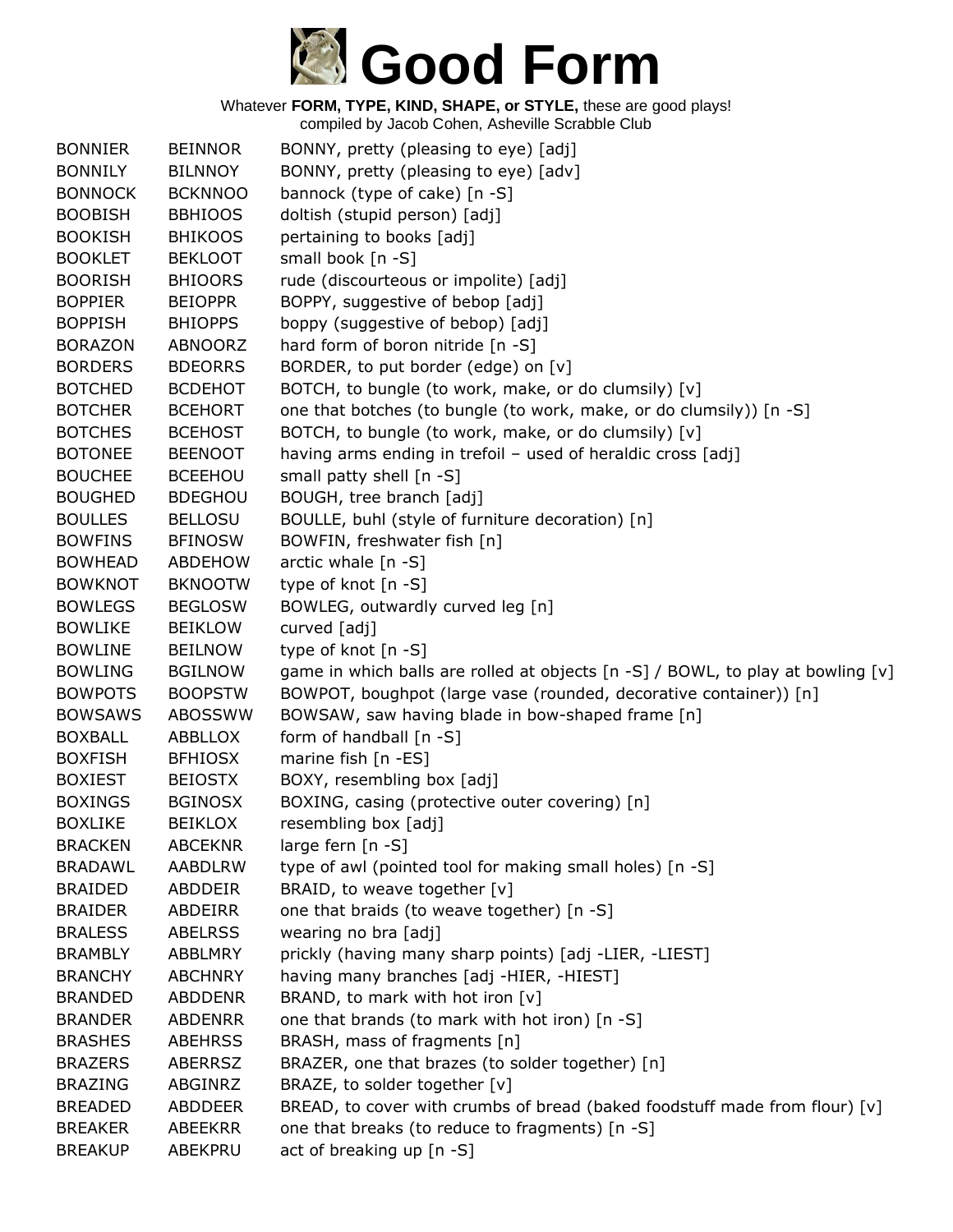

| <b>BRECCIA</b><br><b>ABCCEIR</b><br>type of rock $[n - S]$<br>BREGMA, junction point of skull [n]<br><b>BREGMAS</b><br><b>ABEGMRS</b><br>size of type [n -S]<br><b>BREVIER</b><br><b>BEEIRRV</b><br>shortness of duration [n -TIES]<br><b>BREVITY</b><br><b>BEIRTVY</b><br>BRIEF, to summarize [v]<br><b>BRIEFED</b><br><b>BDEEFIR</b><br><b>BRIEFER</b><br>BRIEF, short (having little length) [adj] / one that briefs (to summarize) [n -S]<br><b>BEEFIRR</b><br>in brief (short (having little length)) manner [adv]<br><b>BRIEFLY</b><br><b>BEFILRY</b><br>to group together [v -D, -DING, -S]<br><b>BRIGADE</b><br>ABDEGIR<br><b>BRINISH</b><br>resembling brine [adj]<br><b>BHIINRS</b><br>to mold into small bricks [v -TTED, -TTING, -S]<br><b>BRIQUET</b><br><b>BEIQRTU</b><br><b>BRISTLY</b><br><b>BILRSTY</b><br>stiffly erect [adj]<br>smooth cardboard [n -S]<br><b>BRISTOL</b><br><b>BILORST</b><br>in brittle (likely to break) manner [adv]<br><b>BRITTLY</b><br><b>BILRTTY</b><br>broad-edged ax [n -ES]<br><b>BROADAX</b><br><b>AABDORX</b><br><b>BROADEN</b><br><b>ABDENOR</b><br>to make broad (wide (having great extent from side to side)) [v -ED, -ING, -S]<br>BROAD, wide (having great extent from side to side) [adj]<br><b>BROADER</b><br><b>ABDEORR</b><br><b>BROCADE</b><br><b>ABCDEOR</b><br>to weave with raised design [v -D, -DING, -S]<br><b>BROCKET</b><br>small, red deer [n -S]<br><b>BCEKORT</b><br>form of magnesium hydroxide [n -S]<br><b>BRUCITE</b><br><b>BCEIRTU</b><br>big, husky man [n -S]<br><b>BRUISER</b><br><b>BEIRRSU</b><br><b>BRUTEST</b><br>BRUTE, resembling animal; cruel [adj]<br><b>BERSTTU</b><br>BRUTE, to shape diamond by rubbing with another diamond [v]<br><b>BRUTING</b><br><b>BGINRTU</b><br>brutal (cruel; savage) [adj]<br><b>BRUTISH</b><br><b>BHIRSTU</b><br><b>BUBBLED</b><br>BUBBLE, to form bubbles (bodies of gas) [v]<br><b>BBBDELU</b><br>BUBBLE, to form bubbles (bodies of gas) [v]<br><b>BUBBLES</b><br><b>BBBELSU</b><br>foppish (characteristic of dandy) [adj]<br><b>BUCKISH</b><br><b>BCHIKSU</b><br><b>BUCKISH</b><br><b>BCHIKSU</b><br>foppish (characteristic of dandy) [adj]<br>BUCKLE, to bend under pressure [v]<br><b>BUCKLED</b><br><b>BCDEKLU</b><br><b>BUCKLES</b><br>BUCKLE, to bend under pressure [v]<br><b>BCEKLSU</b><br>type of asexual reproduction [n -S]<br><b>BUDDING</b><br><b>BDDGINU</b><br>being without buds [adj]<br><b>BUDLESS</b><br><b>BDELSSU</b><br><b>BUDLIKE</b><br><b>BDEIKLU</b><br>resembling bud [adj]<br><b>BEFFSTU</b><br><b>BUFFEST</b><br>BUFF, having muscular physique [adj]<br><b>BUILDUP</b><br><b>BDILPUU</b><br>accumulation [n -S]<br>burly (heavy and muscular) [adj]<br><b>BUIRDLY</b><br><b>BDILRUY</b><br><b>BULBOUS</b><br>bulb-shaped; bulging [adj]<br><b>BBLOSUU</b><br>BULKY, massive (of considerable size) [adj]<br><b>BULKIER</b><br><b>BEIKLRU</b><br><b>BULKILY</b><br><b>BIKLLUY</b><br>BULKY, massive (of considerable size) [adv]<br>BULK, to gather into mass [v]<br><b>BULKING</b><br><b>BGIKLNU</b><br>blistered in appearance [adj]<br><b>BULLATE</b><br><b>ABELLTU</b><br><b>BULLISH</b><br>stubborn (unyielding (to give up)) [adj]<br><b>BHILLSU</b> |                |                |                                         |
|--------------------------------------------------------------------------------------------------------------------------------------------------------------------------------------------------------------------------------------------------------------------------------------------------------------------------------------------------------------------------------------------------------------------------------------------------------------------------------------------------------------------------------------------------------------------------------------------------------------------------------------------------------------------------------------------------------------------------------------------------------------------------------------------------------------------------------------------------------------------------------------------------------------------------------------------------------------------------------------------------------------------------------------------------------------------------------------------------------------------------------------------------------------------------------------------------------------------------------------------------------------------------------------------------------------------------------------------------------------------------------------------------------------------------------------------------------------------------------------------------------------------------------------------------------------------------------------------------------------------------------------------------------------------------------------------------------------------------------------------------------------------------------------------------------------------------------------------------------------------------------------------------------------------------------------------------------------------------------------------------------------------------------------------------------------------------------------------------------------------------------------------------------------------------------------------------------------------------------------------------------------------------------------------------------------------------------------------------------------------------------------------------------------------------------------------------------------------------------------------------------------------------------------------------------------------------------------------------------------------------------------------------------------------------------------------------------------------------------------------------------------------------------------------------------------------------------------------------------------------------------------------------------------------------------------------------------------------------------------------------------------------------------------------------------------------------------------------------------------------------------------------------------------------------------------------------------------------|----------------|----------------|-----------------------------------------|
|                                                                                                                                                                                                                                                                                                                                                                                                                                                                                                                                                                                                                                                                                                                                                                                                                                                                                                                                                                                                                                                                                                                                                                                                                                                                                                                                                                                                                                                                                                                                                                                                                                                                                                                                                                                                                                                                                                                                                                                                                                                                                                                                                                                                                                                                                                                                                                                                                                                                                                                                                                                                                                                                                                                                                                                                                                                                                                                                                                                                                                                                                                                                                                                                                    |                |                |                                         |
|                                                                                                                                                                                                                                                                                                                                                                                                                                                                                                                                                                                                                                                                                                                                                                                                                                                                                                                                                                                                                                                                                                                                                                                                                                                                                                                                                                                                                                                                                                                                                                                                                                                                                                                                                                                                                                                                                                                                                                                                                                                                                                                                                                                                                                                                                                                                                                                                                                                                                                                                                                                                                                                                                                                                                                                                                                                                                                                                                                                                                                                                                                                                                                                                                    |                |                |                                         |
|                                                                                                                                                                                                                                                                                                                                                                                                                                                                                                                                                                                                                                                                                                                                                                                                                                                                                                                                                                                                                                                                                                                                                                                                                                                                                                                                                                                                                                                                                                                                                                                                                                                                                                                                                                                                                                                                                                                                                                                                                                                                                                                                                                                                                                                                                                                                                                                                                                                                                                                                                                                                                                                                                                                                                                                                                                                                                                                                                                                                                                                                                                                                                                                                                    |                |                |                                         |
|                                                                                                                                                                                                                                                                                                                                                                                                                                                                                                                                                                                                                                                                                                                                                                                                                                                                                                                                                                                                                                                                                                                                                                                                                                                                                                                                                                                                                                                                                                                                                                                                                                                                                                                                                                                                                                                                                                                                                                                                                                                                                                                                                                                                                                                                                                                                                                                                                                                                                                                                                                                                                                                                                                                                                                                                                                                                                                                                                                                                                                                                                                                                                                                                                    |                |                |                                         |
|                                                                                                                                                                                                                                                                                                                                                                                                                                                                                                                                                                                                                                                                                                                                                                                                                                                                                                                                                                                                                                                                                                                                                                                                                                                                                                                                                                                                                                                                                                                                                                                                                                                                                                                                                                                                                                                                                                                                                                                                                                                                                                                                                                                                                                                                                                                                                                                                                                                                                                                                                                                                                                                                                                                                                                                                                                                                                                                                                                                                                                                                                                                                                                                                                    |                |                |                                         |
|                                                                                                                                                                                                                                                                                                                                                                                                                                                                                                                                                                                                                                                                                                                                                                                                                                                                                                                                                                                                                                                                                                                                                                                                                                                                                                                                                                                                                                                                                                                                                                                                                                                                                                                                                                                                                                                                                                                                                                                                                                                                                                                                                                                                                                                                                                                                                                                                                                                                                                                                                                                                                                                                                                                                                                                                                                                                                                                                                                                                                                                                                                                                                                                                                    |                |                |                                         |
|                                                                                                                                                                                                                                                                                                                                                                                                                                                                                                                                                                                                                                                                                                                                                                                                                                                                                                                                                                                                                                                                                                                                                                                                                                                                                                                                                                                                                                                                                                                                                                                                                                                                                                                                                                                                                                                                                                                                                                                                                                                                                                                                                                                                                                                                                                                                                                                                                                                                                                                                                                                                                                                                                                                                                                                                                                                                                                                                                                                                                                                                                                                                                                                                                    |                |                |                                         |
|                                                                                                                                                                                                                                                                                                                                                                                                                                                                                                                                                                                                                                                                                                                                                                                                                                                                                                                                                                                                                                                                                                                                                                                                                                                                                                                                                                                                                                                                                                                                                                                                                                                                                                                                                                                                                                                                                                                                                                                                                                                                                                                                                                                                                                                                                                                                                                                                                                                                                                                                                                                                                                                                                                                                                                                                                                                                                                                                                                                                                                                                                                                                                                                                                    |                |                |                                         |
|                                                                                                                                                                                                                                                                                                                                                                                                                                                                                                                                                                                                                                                                                                                                                                                                                                                                                                                                                                                                                                                                                                                                                                                                                                                                                                                                                                                                                                                                                                                                                                                                                                                                                                                                                                                                                                                                                                                                                                                                                                                                                                                                                                                                                                                                                                                                                                                                                                                                                                                                                                                                                                                                                                                                                                                                                                                                                                                                                                                                                                                                                                                                                                                                                    |                |                |                                         |
|                                                                                                                                                                                                                                                                                                                                                                                                                                                                                                                                                                                                                                                                                                                                                                                                                                                                                                                                                                                                                                                                                                                                                                                                                                                                                                                                                                                                                                                                                                                                                                                                                                                                                                                                                                                                                                                                                                                                                                                                                                                                                                                                                                                                                                                                                                                                                                                                                                                                                                                                                                                                                                                                                                                                                                                                                                                                                                                                                                                                                                                                                                                                                                                                                    |                |                |                                         |
|                                                                                                                                                                                                                                                                                                                                                                                                                                                                                                                                                                                                                                                                                                                                                                                                                                                                                                                                                                                                                                                                                                                                                                                                                                                                                                                                                                                                                                                                                                                                                                                                                                                                                                                                                                                                                                                                                                                                                                                                                                                                                                                                                                                                                                                                                                                                                                                                                                                                                                                                                                                                                                                                                                                                                                                                                                                                                                                                                                                                                                                                                                                                                                                                                    |                |                |                                         |
|                                                                                                                                                                                                                                                                                                                                                                                                                                                                                                                                                                                                                                                                                                                                                                                                                                                                                                                                                                                                                                                                                                                                                                                                                                                                                                                                                                                                                                                                                                                                                                                                                                                                                                                                                                                                                                                                                                                                                                                                                                                                                                                                                                                                                                                                                                                                                                                                                                                                                                                                                                                                                                                                                                                                                                                                                                                                                                                                                                                                                                                                                                                                                                                                                    |                |                |                                         |
|                                                                                                                                                                                                                                                                                                                                                                                                                                                                                                                                                                                                                                                                                                                                                                                                                                                                                                                                                                                                                                                                                                                                                                                                                                                                                                                                                                                                                                                                                                                                                                                                                                                                                                                                                                                                                                                                                                                                                                                                                                                                                                                                                                                                                                                                                                                                                                                                                                                                                                                                                                                                                                                                                                                                                                                                                                                                                                                                                                                                                                                                                                                                                                                                                    |                |                |                                         |
|                                                                                                                                                                                                                                                                                                                                                                                                                                                                                                                                                                                                                                                                                                                                                                                                                                                                                                                                                                                                                                                                                                                                                                                                                                                                                                                                                                                                                                                                                                                                                                                                                                                                                                                                                                                                                                                                                                                                                                                                                                                                                                                                                                                                                                                                                                                                                                                                                                                                                                                                                                                                                                                                                                                                                                                                                                                                                                                                                                                                                                                                                                                                                                                                                    |                |                |                                         |
|                                                                                                                                                                                                                                                                                                                                                                                                                                                                                                                                                                                                                                                                                                                                                                                                                                                                                                                                                                                                                                                                                                                                                                                                                                                                                                                                                                                                                                                                                                                                                                                                                                                                                                                                                                                                                                                                                                                                                                                                                                                                                                                                                                                                                                                                                                                                                                                                                                                                                                                                                                                                                                                                                                                                                                                                                                                                                                                                                                                                                                                                                                                                                                                                                    |                |                |                                         |
|                                                                                                                                                                                                                                                                                                                                                                                                                                                                                                                                                                                                                                                                                                                                                                                                                                                                                                                                                                                                                                                                                                                                                                                                                                                                                                                                                                                                                                                                                                                                                                                                                                                                                                                                                                                                                                                                                                                                                                                                                                                                                                                                                                                                                                                                                                                                                                                                                                                                                                                                                                                                                                                                                                                                                                                                                                                                                                                                                                                                                                                                                                                                                                                                                    |                |                |                                         |
|                                                                                                                                                                                                                                                                                                                                                                                                                                                                                                                                                                                                                                                                                                                                                                                                                                                                                                                                                                                                                                                                                                                                                                                                                                                                                                                                                                                                                                                                                                                                                                                                                                                                                                                                                                                                                                                                                                                                                                                                                                                                                                                                                                                                                                                                                                                                                                                                                                                                                                                                                                                                                                                                                                                                                                                                                                                                                                                                                                                                                                                                                                                                                                                                                    |                |                |                                         |
|                                                                                                                                                                                                                                                                                                                                                                                                                                                                                                                                                                                                                                                                                                                                                                                                                                                                                                                                                                                                                                                                                                                                                                                                                                                                                                                                                                                                                                                                                                                                                                                                                                                                                                                                                                                                                                                                                                                                                                                                                                                                                                                                                                                                                                                                                                                                                                                                                                                                                                                                                                                                                                                                                                                                                                                                                                                                                                                                                                                                                                                                                                                                                                                                                    |                |                |                                         |
|                                                                                                                                                                                                                                                                                                                                                                                                                                                                                                                                                                                                                                                                                                                                                                                                                                                                                                                                                                                                                                                                                                                                                                                                                                                                                                                                                                                                                                                                                                                                                                                                                                                                                                                                                                                                                                                                                                                                                                                                                                                                                                                                                                                                                                                                                                                                                                                                                                                                                                                                                                                                                                                                                                                                                                                                                                                                                                                                                                                                                                                                                                                                                                                                                    |                |                |                                         |
|                                                                                                                                                                                                                                                                                                                                                                                                                                                                                                                                                                                                                                                                                                                                                                                                                                                                                                                                                                                                                                                                                                                                                                                                                                                                                                                                                                                                                                                                                                                                                                                                                                                                                                                                                                                                                                                                                                                                                                                                                                                                                                                                                                                                                                                                                                                                                                                                                                                                                                                                                                                                                                                                                                                                                                                                                                                                                                                                                                                                                                                                                                                                                                                                                    |                |                |                                         |
|                                                                                                                                                                                                                                                                                                                                                                                                                                                                                                                                                                                                                                                                                                                                                                                                                                                                                                                                                                                                                                                                                                                                                                                                                                                                                                                                                                                                                                                                                                                                                                                                                                                                                                                                                                                                                                                                                                                                                                                                                                                                                                                                                                                                                                                                                                                                                                                                                                                                                                                                                                                                                                                                                                                                                                                                                                                                                                                                                                                                                                                                                                                                                                                                                    |                |                |                                         |
|                                                                                                                                                                                                                                                                                                                                                                                                                                                                                                                                                                                                                                                                                                                                                                                                                                                                                                                                                                                                                                                                                                                                                                                                                                                                                                                                                                                                                                                                                                                                                                                                                                                                                                                                                                                                                                                                                                                                                                                                                                                                                                                                                                                                                                                                                                                                                                                                                                                                                                                                                                                                                                                                                                                                                                                                                                                                                                                                                                                                                                                                                                                                                                                                                    |                |                |                                         |
|                                                                                                                                                                                                                                                                                                                                                                                                                                                                                                                                                                                                                                                                                                                                                                                                                                                                                                                                                                                                                                                                                                                                                                                                                                                                                                                                                                                                                                                                                                                                                                                                                                                                                                                                                                                                                                                                                                                                                                                                                                                                                                                                                                                                                                                                                                                                                                                                                                                                                                                                                                                                                                                                                                                                                                                                                                                                                                                                                                                                                                                                                                                                                                                                                    |                |                |                                         |
|                                                                                                                                                                                                                                                                                                                                                                                                                                                                                                                                                                                                                                                                                                                                                                                                                                                                                                                                                                                                                                                                                                                                                                                                                                                                                                                                                                                                                                                                                                                                                                                                                                                                                                                                                                                                                                                                                                                                                                                                                                                                                                                                                                                                                                                                                                                                                                                                                                                                                                                                                                                                                                                                                                                                                                                                                                                                                                                                                                                                                                                                                                                                                                                                                    |                |                |                                         |
|                                                                                                                                                                                                                                                                                                                                                                                                                                                                                                                                                                                                                                                                                                                                                                                                                                                                                                                                                                                                                                                                                                                                                                                                                                                                                                                                                                                                                                                                                                                                                                                                                                                                                                                                                                                                                                                                                                                                                                                                                                                                                                                                                                                                                                                                                                                                                                                                                                                                                                                                                                                                                                                                                                                                                                                                                                                                                                                                                                                                                                                                                                                                                                                                                    |                |                |                                         |
|                                                                                                                                                                                                                                                                                                                                                                                                                                                                                                                                                                                                                                                                                                                                                                                                                                                                                                                                                                                                                                                                                                                                                                                                                                                                                                                                                                                                                                                                                                                                                                                                                                                                                                                                                                                                                                                                                                                                                                                                                                                                                                                                                                                                                                                                                                                                                                                                                                                                                                                                                                                                                                                                                                                                                                                                                                                                                                                                                                                                                                                                                                                                                                                                                    |                |                |                                         |
|                                                                                                                                                                                                                                                                                                                                                                                                                                                                                                                                                                                                                                                                                                                                                                                                                                                                                                                                                                                                                                                                                                                                                                                                                                                                                                                                                                                                                                                                                                                                                                                                                                                                                                                                                                                                                                                                                                                                                                                                                                                                                                                                                                                                                                                                                                                                                                                                                                                                                                                                                                                                                                                                                                                                                                                                                                                                                                                                                                                                                                                                                                                                                                                                                    |                |                |                                         |
|                                                                                                                                                                                                                                                                                                                                                                                                                                                                                                                                                                                                                                                                                                                                                                                                                                                                                                                                                                                                                                                                                                                                                                                                                                                                                                                                                                                                                                                                                                                                                                                                                                                                                                                                                                                                                                                                                                                                                                                                                                                                                                                                                                                                                                                                                                                                                                                                                                                                                                                                                                                                                                                                                                                                                                                                                                                                                                                                                                                                                                                                                                                                                                                                                    |                |                |                                         |
|                                                                                                                                                                                                                                                                                                                                                                                                                                                                                                                                                                                                                                                                                                                                                                                                                                                                                                                                                                                                                                                                                                                                                                                                                                                                                                                                                                                                                                                                                                                                                                                                                                                                                                                                                                                                                                                                                                                                                                                                                                                                                                                                                                                                                                                                                                                                                                                                                                                                                                                                                                                                                                                                                                                                                                                                                                                                                                                                                                                                                                                                                                                                                                                                                    |                |                |                                         |
|                                                                                                                                                                                                                                                                                                                                                                                                                                                                                                                                                                                                                                                                                                                                                                                                                                                                                                                                                                                                                                                                                                                                                                                                                                                                                                                                                                                                                                                                                                                                                                                                                                                                                                                                                                                                                                                                                                                                                                                                                                                                                                                                                                                                                                                                                                                                                                                                                                                                                                                                                                                                                                                                                                                                                                                                                                                                                                                                                                                                                                                                                                                                                                                                                    |                |                |                                         |
|                                                                                                                                                                                                                                                                                                                                                                                                                                                                                                                                                                                                                                                                                                                                                                                                                                                                                                                                                                                                                                                                                                                                                                                                                                                                                                                                                                                                                                                                                                                                                                                                                                                                                                                                                                                                                                                                                                                                                                                                                                                                                                                                                                                                                                                                                                                                                                                                                                                                                                                                                                                                                                                                                                                                                                                                                                                                                                                                                                                                                                                                                                                                                                                                                    |                |                |                                         |
|                                                                                                                                                                                                                                                                                                                                                                                                                                                                                                                                                                                                                                                                                                                                                                                                                                                                                                                                                                                                                                                                                                                                                                                                                                                                                                                                                                                                                                                                                                                                                                                                                                                                                                                                                                                                                                                                                                                                                                                                                                                                                                                                                                                                                                                                                                                                                                                                                                                                                                                                                                                                                                                                                                                                                                                                                                                                                                                                                                                                                                                                                                                                                                                                                    |                |                |                                         |
|                                                                                                                                                                                                                                                                                                                                                                                                                                                                                                                                                                                                                                                                                                                                                                                                                                                                                                                                                                                                                                                                                                                                                                                                                                                                                                                                                                                                                                                                                                                                                                                                                                                                                                                                                                                                                                                                                                                                                                                                                                                                                                                                                                                                                                                                                                                                                                                                                                                                                                                                                                                                                                                                                                                                                                                                                                                                                                                                                                                                                                                                                                                                                                                                                    |                |                |                                         |
|                                                                                                                                                                                                                                                                                                                                                                                                                                                                                                                                                                                                                                                                                                                                                                                                                                                                                                                                                                                                                                                                                                                                                                                                                                                                                                                                                                                                                                                                                                                                                                                                                                                                                                                                                                                                                                                                                                                                                                                                                                                                                                                                                                                                                                                                                                                                                                                                                                                                                                                                                                                                                                                                                                                                                                                                                                                                                                                                                                                                                                                                                                                                                                                                                    |                |                |                                         |
|                                                                                                                                                                                                                                                                                                                                                                                                                                                                                                                                                                                                                                                                                                                                                                                                                                                                                                                                                                                                                                                                                                                                                                                                                                                                                                                                                                                                                                                                                                                                                                                                                                                                                                                                                                                                                                                                                                                                                                                                                                                                                                                                                                                                                                                                                                                                                                                                                                                                                                                                                                                                                                                                                                                                                                                                                                                                                                                                                                                                                                                                                                                                                                                                                    |                |                |                                         |
|                                                                                                                                                                                                                                                                                                                                                                                                                                                                                                                                                                                                                                                                                                                                                                                                                                                                                                                                                                                                                                                                                                                                                                                                                                                                                                                                                                                                                                                                                                                                                                                                                                                                                                                                                                                                                                                                                                                                                                                                                                                                                                                                                                                                                                                                                                                                                                                                                                                                                                                                                                                                                                                                                                                                                                                                                                                                                                                                                                                                                                                                                                                                                                                                                    |                |                |                                         |
|                                                                                                                                                                                                                                                                                                                                                                                                                                                                                                                                                                                                                                                                                                                                                                                                                                                                                                                                                                                                                                                                                                                                                                                                                                                                                                                                                                                                                                                                                                                                                                                                                                                                                                                                                                                                                                                                                                                                                                                                                                                                                                                                                                                                                                                                                                                                                                                                                                                                                                                                                                                                                                                                                                                                                                                                                                                                                                                                                                                                                                                                                                                                                                                                                    |                |                |                                         |
|                                                                                                                                                                                                                                                                                                                                                                                                                                                                                                                                                                                                                                                                                                                                                                                                                                                                                                                                                                                                                                                                                                                                                                                                                                                                                                                                                                                                                                                                                                                                                                                                                                                                                                                                                                                                                                                                                                                                                                                                                                                                                                                                                                                                                                                                                                                                                                                                                                                                                                                                                                                                                                                                                                                                                                                                                                                                                                                                                                                                                                                                                                                                                                                                                    |                |                |                                         |
|                                                                                                                                                                                                                                                                                                                                                                                                                                                                                                                                                                                                                                                                                                                                                                                                                                                                                                                                                                                                                                                                                                                                                                                                                                                                                                                                                                                                                                                                                                                                                                                                                                                                                                                                                                                                                                                                                                                                                                                                                                                                                                                                                                                                                                                                                                                                                                                                                                                                                                                                                                                                                                                                                                                                                                                                                                                                                                                                                                                                                                                                                                                                                                                                                    |                |                |                                         |
|                                                                                                                                                                                                                                                                                                                                                                                                                                                                                                                                                                                                                                                                                                                                                                                                                                                                                                                                                                                                                                                                                                                                                                                                                                                                                                                                                                                                                                                                                                                                                                                                                                                                                                                                                                                                                                                                                                                                                                                                                                                                                                                                                                                                                                                                                                                                                                                                                                                                                                                                                                                                                                                                                                                                                                                                                                                                                                                                                                                                                                                                                                                                                                                                                    |                |                |                                         |
|                                                                                                                                                                                                                                                                                                                                                                                                                                                                                                                                                                                                                                                                                                                                                                                                                                                                                                                                                                                                                                                                                                                                                                                                                                                                                                                                                                                                                                                                                                                                                                                                                                                                                                                                                                                                                                                                                                                                                                                                                                                                                                                                                                                                                                                                                                                                                                                                                                                                                                                                                                                                                                                                                                                                                                                                                                                                                                                                                                                                                                                                                                                                                                                                                    |                |                |                                         |
|                                                                                                                                                                                                                                                                                                                                                                                                                                                                                                                                                                                                                                                                                                                                                                                                                                                                                                                                                                                                                                                                                                                                                                                                                                                                                                                                                                                                                                                                                                                                                                                                                                                                                                                                                                                                                                                                                                                                                                                                                                                                                                                                                                                                                                                                                                                                                                                                                                                                                                                                                                                                                                                                                                                                                                                                                                                                                                                                                                                                                                                                                                                                                                                                                    |                |                |                                         |
|                                                                                                                                                                                                                                                                                                                                                                                                                                                                                                                                                                                                                                                                                                                                                                                                                                                                                                                                                                                                                                                                                                                                                                                                                                                                                                                                                                                                                                                                                                                                                                                                                                                                                                                                                                                                                                                                                                                                                                                                                                                                                                                                                                                                                                                                                                                                                                                                                                                                                                                                                                                                                                                                                                                                                                                                                                                                                                                                                                                                                                                                                                                                                                                                                    | <b>BULLOUS</b> | <b>BLLOSUU</b> | resembling bullae (large blister) [adj] |
| <b>BUMBLED</b><br>BUMBLE, to bungle (to work, make, or do clumsily) [v]<br><b>BBDELMU</b>                                                                                                                                                                                                                                                                                                                                                                                                                                                                                                                                                                                                                                                                                                                                                                                                                                                                                                                                                                                                                                                                                                                                                                                                                                                                                                                                                                                                                                                                                                                                                                                                                                                                                                                                                                                                                                                                                                                                                                                                                                                                                                                                                                                                                                                                                                                                                                                                                                                                                                                                                                                                                                                                                                                                                                                                                                                                                                                                                                                                                                                                                                                          |                |                |                                         |
| one that bumbles (to bungle (to work, make, or do clumsily)) [n -S]<br><b>BUMBLER</b><br><b>BBELMRU</b>                                                                                                                                                                                                                                                                                                                                                                                                                                                                                                                                                                                                                                                                                                                                                                                                                                                                                                                                                                                                                                                                                                                                                                                                                                                                                                                                                                                                                                                                                                                                                                                                                                                                                                                                                                                                                                                                                                                                                                                                                                                                                                                                                                                                                                                                                                                                                                                                                                                                                                                                                                                                                                                                                                                                                                                                                                                                                                                                                                                                                                                                                                            |                |                |                                         |
| BUMBLE, to bungle (to work, make, or do clumsily) [v]<br><b>BUMBLES</b><br><b>BBELMSU</b>                                                                                                                                                                                                                                                                                                                                                                                                                                                                                                                                                                                                                                                                                                                                                                                                                                                                                                                                                                                                                                                                                                                                                                                                                                                                                                                                                                                                                                                                                                                                                                                                                                                                                                                                                                                                                                                                                                                                                                                                                                                                                                                                                                                                                                                                                                                                                                                                                                                                                                                                                                                                                                                                                                                                                                                                                                                                                                                                                                                                                                                                                                                          |                |                |                                         |
| BUMPY, uneven surface [adj]<br><b>BUMPIER</b><br><b>BEIMPRU</b>                                                                                                                                                                                                                                                                                                                                                                                                                                                                                                                                                                                                                                                                                                                                                                                                                                                                                                                                                                                                                                                                                                                                                                                                                                                                                                                                                                                                                                                                                                                                                                                                                                                                                                                                                                                                                                                                                                                                                                                                                                                                                                                                                                                                                                                                                                                                                                                                                                                                                                                                                                                                                                                                                                                                                                                                                                                                                                                                                                                                                                                                                                                                                    |                |                |                                         |
| <b>BUMPILY</b><br>BUMPY, uneven surface [adv]<br><b>BILMPUY</b>                                                                                                                                                                                                                                                                                                                                                                                                                                                                                                                                                                                                                                                                                                                                                                                                                                                                                                                                                                                                                                                                                                                                                                                                                                                                                                                                                                                                                                                                                                                                                                                                                                                                                                                                                                                                                                                                                                                                                                                                                                                                                                                                                                                                                                                                                                                                                                                                                                                                                                                                                                                                                                                                                                                                                                                                                                                                                                                                                                                                                                                                                                                                                    |                |                |                                         |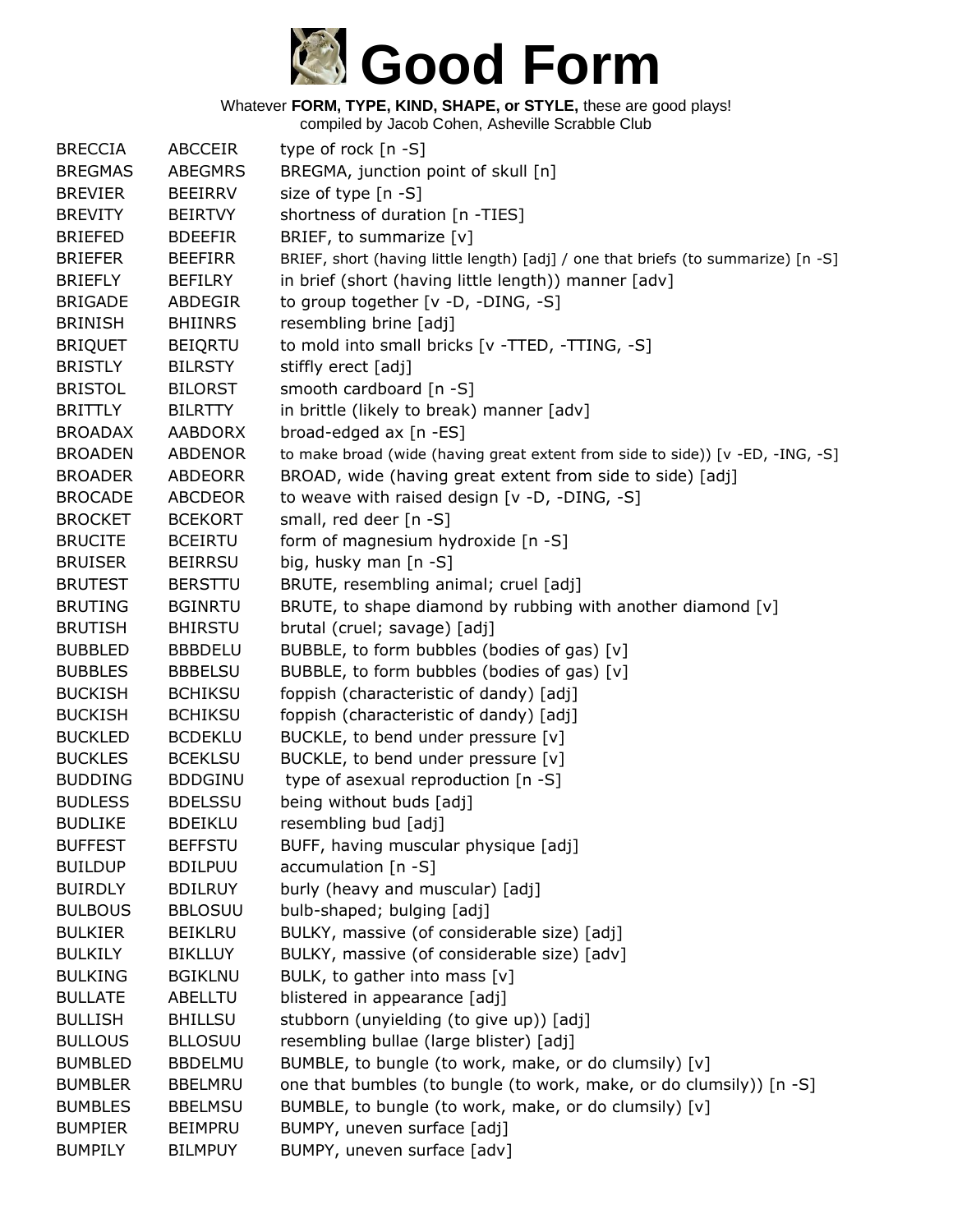

| <b>BUNCHED</b> | <b>BCDEHNU</b> | BUNCH, to group together [v]                                                   |
|----------------|----------------|--------------------------------------------------------------------------------|
| <b>BUNCHER</b> | <b>BCEHNRU</b> | one that gathers things together [n -S]                                        |
| <b>BUNCHES</b> | <b>BCEHNSU</b> | BUNCH, to group together [v]                                                   |
| <b>BUNDLED</b> | <b>BDDELNU</b> | BUNDLE, to fasten group of objects together [v]                                |
| <b>BUNDLER</b> | <b>BDELNRU</b> | one that bundles (to fasten group of objects together) [n]                     |
| <b>BUNDLES</b> | <b>BDELNSU</b> | BUNDLE, to fasten group of objects together [v]                                |
| <b>BUNGEES</b> | <b>BEEGNSU</b> | BUNGEE, elasticized cord [n]                                                   |
| <b>BUNGLED</b> | <b>BDEGLNU</b> | BUNGLE, to work, make, or do clumsily [v]                                      |
| <b>BUNGLER</b> | <b>BEGLNRU</b> | one that bungles (to work, make, or do clumsily) [n -S]                        |
| <b>BUNGLES</b> | <b>BEGLNSU</b> | BUNGLE, to work, make, or do clumsily [v]                                      |
| <b>BURGEES</b> | <b>BEEGRSU</b> | BURGEE, small flag [n]                                                         |
| <b>BURLESK</b> | <b>BEKLRSU</b> | type of stage show [n -S]                                                      |
| <b>BURLIER</b> | <b>BEILRRU</b> | BURLY, heavy and muscular [adj]                                                |
| <b>BURLILY</b> | <b>BILLRUY</b> | BURLY, heavy and muscular [adv]                                                |
| <b>BURNING</b> | <b>BGINNRU</b> | BURN, to destroy by fire [v] / firing of ceramic materials [n -S]              |
| <b>BURRERS</b> | <b>BERRRSU</b> | BURRER, one that burrs (to remove rough edge from) [n]                         |
| <b>BURRIER</b> | <b>BEIRRRU</b> | BURRY, prickly (having many sharp points) [adj]                                |
| <b>BURRING</b> | <b>BGINRRU</b> | BUR, to remove rough edge from [v]                                             |
| <b>BURSATE</b> | <b>ABERSTU</b> | pertaining to bursa (bodily pouch) [adj]                                       |
| <b>BUSBARS</b> | <b>ABBRSSU</b> | BUSBAR, type of electrical conductor [n]                                       |
| <b>BUSTERS</b> | <b>BERSSTU</b> | BUSTER, one that breaks up something [n]                                       |
| <b>BUTTOCK</b> | <b>BCKOTTU</b> | either of two rounded parts of rump [n -S]                                     |
| <b>BUTTONY</b> | <b>BNOTTUY</b> | resembling button [adj]                                                        |
| <b>BUXOMER</b> | <b>BEMORUX</b> | BUXOM, healthily plump [adj]                                                   |
| <b>BUZZWIG</b> | <b>BGIUWZZ</b> | large, thick wig [n-S]                                                         |
|                |                | C <sub>7s</sub>                                                                |
| <b>CABBAGY</b> | AABBCGY        | cabbagey (resembling cabbage (leafy vegetable)) [adj]                          |
| <b>CACHETS</b> | <b>ACCEHST</b> | CACHET, to print design on envelope [v]                                        |
| <b>CADDISH</b> | <b>ACDDHIS</b> | resembling cad (ungentlemanly man) [adj]                                       |
| <b>CAEOMAS</b> | <b>AACEMOS</b> | CAEOMA, spore-forming organ of fungus [n]                                      |
| CAIQUES        | ACEIQSU        | CAIQUE, long, narrow rowboat [n]                                               |
| CAIRNED        | <b>ACDEINR</b> | CAIRN, mound of stones set up as memorial [adj]                                |
| <b>CAJONES</b> | <b>ACEJNOS</b> | CAJON, steep-sided canyon [n]                                                  |
| <b>CAKIEST</b> | <b>ACEIKST</b> | CAKEY, tending to form lumps [adj] / CAKY, cakey (tending to form lumps) [adj] |
| <b>CALCARS</b> | <b>AACCLRS</b> | CALCAR, type of oven [n]                                                       |
| <b>CALICLE</b> | <b>ACCEILL</b> | cup-shaped anatomical structure [n -S]                                         |
| <b>CALIPER</b> | <b>ACEILPR</b> | to use type of measuring device [v -ED, -ING, -S]                              |
| <b>CALIXES</b> | <b>ACEILSX</b> | CALIX, cup [n]                                                                 |
| CALLOUS        | <b>ACLLOSU</b> | to make or become hard [v -ED, -ING, -S]                                       |
| CALOTTE        | <b>ACELOTT</b> | skullcap (close-fitting cap) [n -S]                                            |
| <b>CAMBERS</b> | <b>ABCEMRS</b> | CAMBER, to arch slightly [v]                                                   |
| CAMEOED        | <b>ACDEEMO</b> | CAMEO, to portray in sharp, delicate relief [v]                                |
| CAMMIES        | <b>ACEIMMS</b> | CAMMIE, camouflage [n]                                                         |
| <b>CANKLES</b> | <b>ACEKLNS</b> | CANKLE, thick ankle [n]                                                        |
| <b>CANOLAS</b> | <b>AACLNOS</b> | CANOLA, oil from seeds of kind of herb [n]                                     |
| <b>CANYONS</b> | <b>ACNNOSY</b> | CANYON, deep valley with steep sides [n]                                       |
| CANZONA        | <b>AACNNOZ</b> | canzone (form of lyric poetry) [n -S]                                          |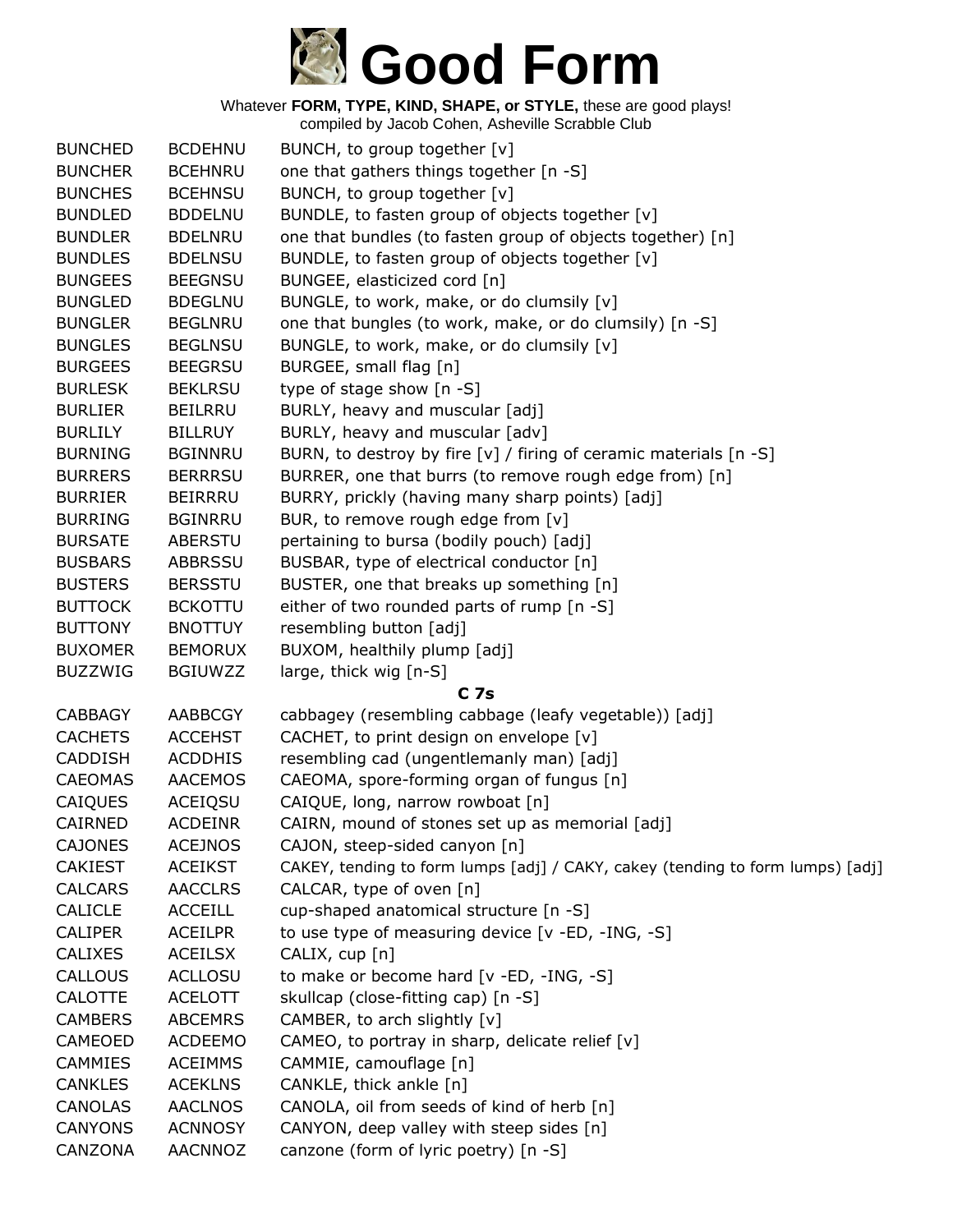

| CANZONE        | <b>ACENNOZ</b> | form of lyric poetry [n -S, -NI]                                       |
|----------------|----------------|------------------------------------------------------------------------|
| <b>CAPITAL</b> | <b>AACILPT</b> | upper part of column [n -S]                                            |
| CAPORAL        | <b>AACLOPR</b> | coarse tobacco [n -S]                                                  |
| <b>CAPPING</b> | <b>ACGINPP</b> | CAP, to provide with cap (type of head covering) $[v]$                 |
| <b>CAPSULE</b> | <b>ACELPSU</b> | to condense into brief form [v -D, -LING, -S]                          |
| <b>CARACKS</b> | <b>AACCKRS</b> | CARACK, carrack (type of merchant ship) [n]                            |
| CARIOUS        | <b>ACIORSU</b> | decayed [adj]                                                          |
| <b>CARLISH</b> | <b>ACHILRS</b> | resembling carl (peasant (person of inferior social rank)) [adj]       |
| <b>CARNIFY</b> | <b>ACFINRY</b> | to form into flesh [v -FIED, -ING, -FIES]                              |
| <b>CARRACK</b> | <b>AACCKRR</b> | type of merchant ship [n -S]                                           |
| <b>CARROTY</b> | <b>ACORRTY</b> | resembling carrot in color [adj -TIER, -TIEST]                         |
| <b>CARVERS</b> | <b>ACERRSV</b> | CARVER, one that carves (to form by cutting) [n]                       |
| <b>CARVING</b> | <b>ACGINRV</b> | carved figure or design [n -S]                                         |
| <b>CASEOUS</b> | <b>ACEOSSU</b> | cheesy (resembling cheese (food made from milk curds)) [adj]           |
| <b>CASTING</b> | <b>ACGINST</b> | something made in mold [n -S]                                          |
| <b>CATFACE</b> | <b>AACCEFT</b> | deformity of fruit [n -S]                                              |
| <b>CATLIKE</b> | <b>ACEIKLT</b> | resembling cat; stealthy; silent [adj]                                 |
| <b>CATTISH</b> | <b>ACHISTT</b> | catty (catlike; spiteful) [adj]                                        |
| <b>CATWALK</b> | <b>AACKLTW</b> | narrow walkway [n -S]                                                  |
| <b>CAVEATS</b> | <b>AACESTV</b> | CAVEAT, to enter type of legal notice [v]                              |
| <b>CAVEOLA</b> | <b>AACELOV</b> | small pit in cell [n -E]                                               |
| <b>CAVERNS</b> | <b>ACENRSV</b> | CAVERN, to hollow out [v]                                              |
| <b>CAVETTO</b> | <b>ACEOTTV</b> | concave molding [n -S or -TTI]                                         |
| <b>CERATED</b> | <b>ACDEERT</b> | covered with wax [adj]                                                 |
| <b>CERIPHS</b> | <b>CEHIPRS</b> | CERIPH, serif (fine line used to finish stroke of letter) [n]          |
| <b>CHABOUK</b> | ABCHKOU        | type of whip $[n - S]$                                                 |
| <b>CHABUKS</b> | <b>ABCHKSU</b> | CHABUK, chabouk (type of whip) [n]                                     |
| <b>CHACHKA</b> | <b>AACCHHK</b> | chatchka (knickknack) [n -S]                                           |
| <b>CHAINES</b> | <b>ACEHINS</b> | CHAINE, series of ballet turns [n]                                     |
| <b>CHALAHS</b> | <b>AACHHLS</b> | CHALAH, challah (kind of bread) [n]                                    |
| <b>CHALEHS</b> | <b>ACEHHLS</b> | CHALEH, challah (kind of bread) [n]                                    |
| <b>CHALKED</b> | <b>ACDEHKL</b> | CHALK, to mark with chalk (soft limestone) [v]                         |
| <b>CHALLAH</b> | <b>AACHHLL</b> | kind of bread [n -S, -LLOT, -LLOTH]                                    |
| <b>CHALLAS</b> | <b>AACHLLS</b> | CHALLA, challah (kind of bread) [n]                                    |
| <b>CHALOTH</b> | <b>ACHHLOT</b> | CHALAH, challah (kind of bread) [n]                                    |
| <b>CHAMFER</b> | <b>ACEFHMR</b> | to groove (to form groove (long, narrow depression)) [v -ED, -ING, -S] |
| <b>CHANGED</b> | <b>ACDEGHN</b> | CHANGE, to make different [v]                                          |
| <b>CHANGER</b> | <b>ACEGHNR</b> | one that changes (to make different) [n -S]                            |
| <b>CHANGES</b> | <b>ACEGHNS</b> | CHANGE, to make different [v]                                          |
| <b>CHANNEL</b> | <b>ACEHLNN</b> | to direct along some desired course [v -NNED, -NED, -NNING, -NING, -S] |
| <b>CHAPPED</b> | <b>ACDEHPP</b> | CHAP, to split, crack, or redden [v]                                   |
| <b>CHARIOT</b> | <b>ACHIORT</b> | to ride in chariot (type of cart) [v -ED, -ING, -S]                    |
| <b>CHARKED</b> | <b>ACDEHKR</b> | CHARK, to burn slightly [v]                                            |
| CHARQUI        | ACHIQRU        | type of meat (animal flesh used as food) [n -S]                        |
| <b>CHARRED</b> | <b>ACDEHRR</b> | CHAR, to burn slightly [v]                                             |
| <b>CHARTED</b> | <b>ACDEHRT</b> | CHART, to map out [v]                                                  |
| <b>CHASING</b> | <b>ACGHINS</b> | design engraved on metal [n -S]                                        |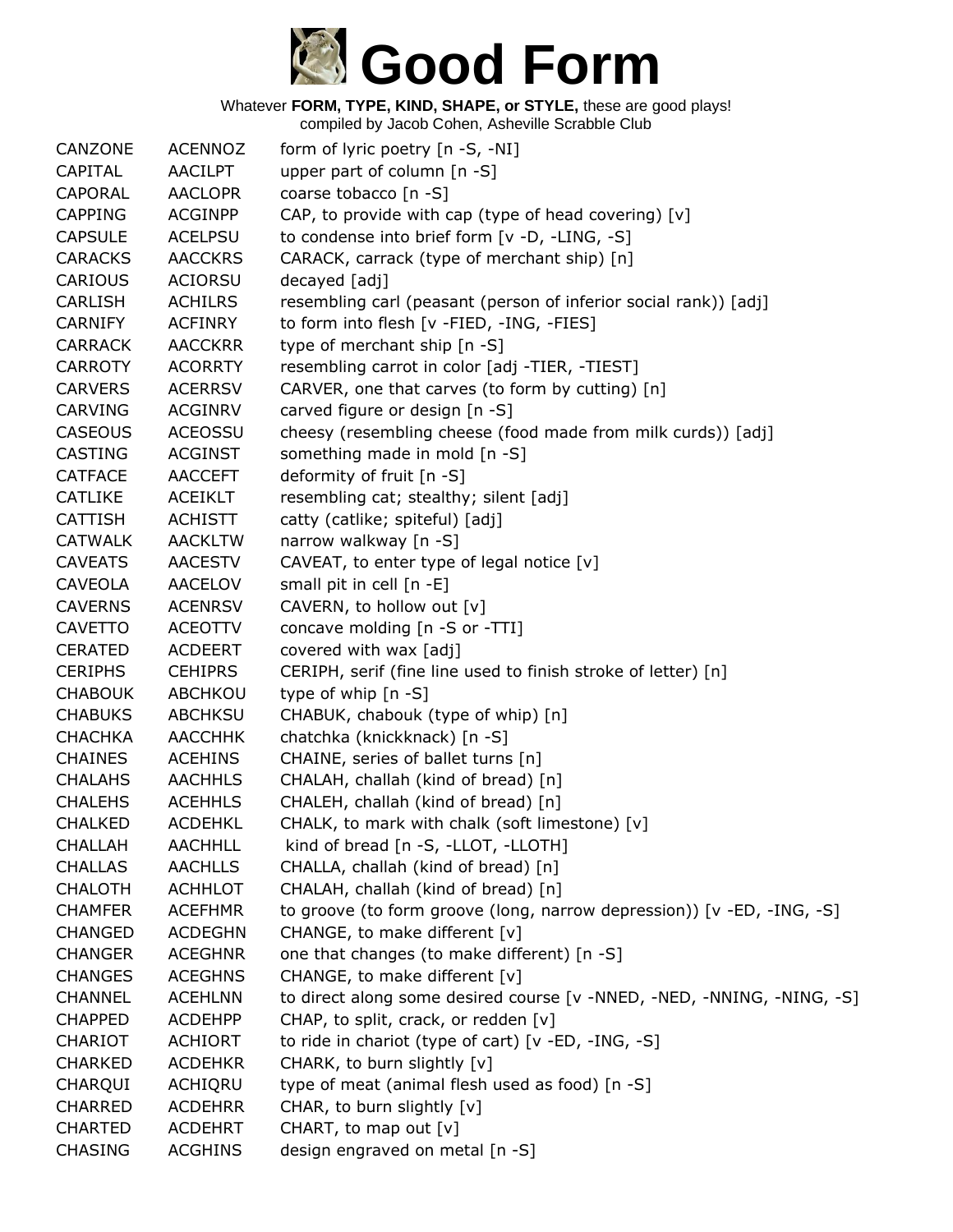

| <b>CHASMAL</b> | <b>AACHLMS</b> | CHASM, deep cleft in earth [adj]                          |
|----------------|----------------|-----------------------------------------------------------|
| <b>CHASMED</b> | <b>ACDEHMS</b> | CHASM, deep cleft in earth [adj]                          |
| <b>CHASMIC</b> | <b>ACCHIMS</b> | CHASM, deep cleft in earth [adj]                          |
| <b>CHEAPEN</b> | <b>ACEEHNP</b> | to make cheap [v -ED, -ING, -S]                           |
| <b>CHEAPER</b> | <b>ACEEHPR</b> | CHEAP, inexpensive [adj]                                  |
| <b>CHEAPIE</b> | <b>ACEEHIP</b> | one that is cheap [n -S]                                  |
| <b>CHEAPLY</b> | <b>ACEHLPY</b> | in cheap (inexpensive) manner [adv]                       |
| <b>CHEAPOS</b> | <b>ACEHOPS</b> | CHEAPO, cheapie (one that is cheap) [n]                   |
| <b>CHECKER</b> | <b>CCEEHKR</b> | to mark with squares [v -ED, -ING, -S]                    |
| <b>CHEDDAR</b> | <b>ACDDEHR</b> | type of cheese [n -S]                                     |
| <b>CHEQUER</b> | CEEHQRU        | to checker (to mark with squares) [v -ED, -ING, -S]       |
| <b>CHEROOT</b> | <b>CEHOORT</b> | square-cut cigar [n -S]                                   |
| <b>CHEVRON</b> | <b>CEHNORV</b> | V-shaped pattern [n -S]                                   |
| <b>CHICEST</b> | <b>CCEHIST</b> | CHIC, smartly stylish [adj]                               |
| <b>CHICHIS</b> | <b>CCHHIIS</b> | CHICHI, elaborate ornamentation [n]                       |
| <b>CHIGNON</b> | <b>CGHINNO</b> | woman's hairdo [n -S]                                     |
| <b>CHILDLY</b> | <b>CDHILLY</b> | resembling child (young person) [adj -LIER, -LIEST]       |
| <b>CHINOIS</b> | <b>CHIINOS</b> | cone-shaped sieve [n -ES]                                 |
| <b>CHIPPED</b> | <b>CDEHIPP</b> | CHIP, to break small piece from [v]                       |
| <b>CHOANAE</b> | <b>AACEHNO</b> | CHOANA, funnel-shaped opening [n]                         |
| <b>CHOIRED</b> | <b>CDEHIOR</b> | CHOIR, to sing in unison [v]                              |
| <b>CHOPINE</b> | <b>CEHINOP</b> | type of shoe (covering for foot) [n -S]                   |
| <b>CHOPINS</b> | <b>CHINOPS</b> | CHOPIN, chopine (type of shoe (covering for foot)) [n]    |
| <b>CHOPPED</b> | <b>CDEHOPP</b> | CHOP, to sever with sharp tool $[v]$                      |
| <b>CHORING</b> | <b>CGHINOR</b> | CHORE, to do small jobs [v]                               |
| <b>CHOWDER</b> | <b>CDEHORW</b> | to make thick soup of [v -ED, -ING, -S]                   |
| <b>CHROMOS</b> | <b>CHMOORS</b> | CHROMO, type of color picture [n]                         |
| <b>CHUDDAH</b> | <b>ACDDHHU</b> | chuddar (large, square shawl) [n -S]                      |
| <b>CHUDDAR</b> | ACDDHRU        | large, square shawl [n -S]                                |
| <b>CHUDDER</b> | <b>CDDEHRU</b> | chuddar (large, square shawl) [n -S]                      |
| <b>CHUKKAS</b> | <b>ACHKKSU</b> | CHUKKA, type of boot [n]                                  |
| <b>CHYRONS</b> | <b>CHNORSY</b> | CHYRON, type of digital graphic video overlay [n]         |
| <b>CINCHED</b> | <b>CCDEHIN</b> | CINCH, to girth (to encircle (to form circle around)) [v] |
| <b>CINCHES</b> | <b>CCEHINS</b> | CINCH, to girth (to encircle (to form circle around)) [v] |
| <b>CINDERY</b> | <b>CDEINRY</b> | containing cinders [adj]                                  |
| <b>CIPOLIN</b> | CIILNOP        | type of marble [n -S]                                     |
| <b>CIRCLET</b> | <b>CCEILRT</b> | small ring or ring-shaped object [n -S]                   |
| <b>CIRQUES</b> | <b>CEIQRSU</b> | CIRQUE, deep, steep-walled basin on mountain [n]          |
| <b>CIRRATE</b> | <b>ACEIRRT</b> | having cirri (tendril or similar part) [adj]              |
| <b>CIRROSE</b> | <b>CEIORRS</b> | cirrous (having cirri (tendril or similar part)) [adj]    |
| <b>CIRROUS</b> | <b>CIORRSU</b> | having cirri [adj]                                        |
| <b>CISSOID</b> | <b>CDIIOSS</b> | type of geometric curve [n -S]                            |
| <b>CITHERN</b> | <b>CEHINRT</b> | cittern (pear-shaped guitar) [n -S]                       |
| <b>CITHERS</b> | <b>CEHIRST</b> | CITHER, cittern (pear-shaped guitar) [n]                  |
| <b>CITHREN</b> | <b>CEHINRT</b> | cittern (pear-shaped guitar) [n -S]                       |
| <b>CITOLAS</b> | <b>ACILOST</b> | CITOLA, cittern (pear-shaped guitar) [n]                  |
| <b>CITOLES</b> | CEILOST        | CITOLE, citola (cittern (pear-shaped guitar)) [n]         |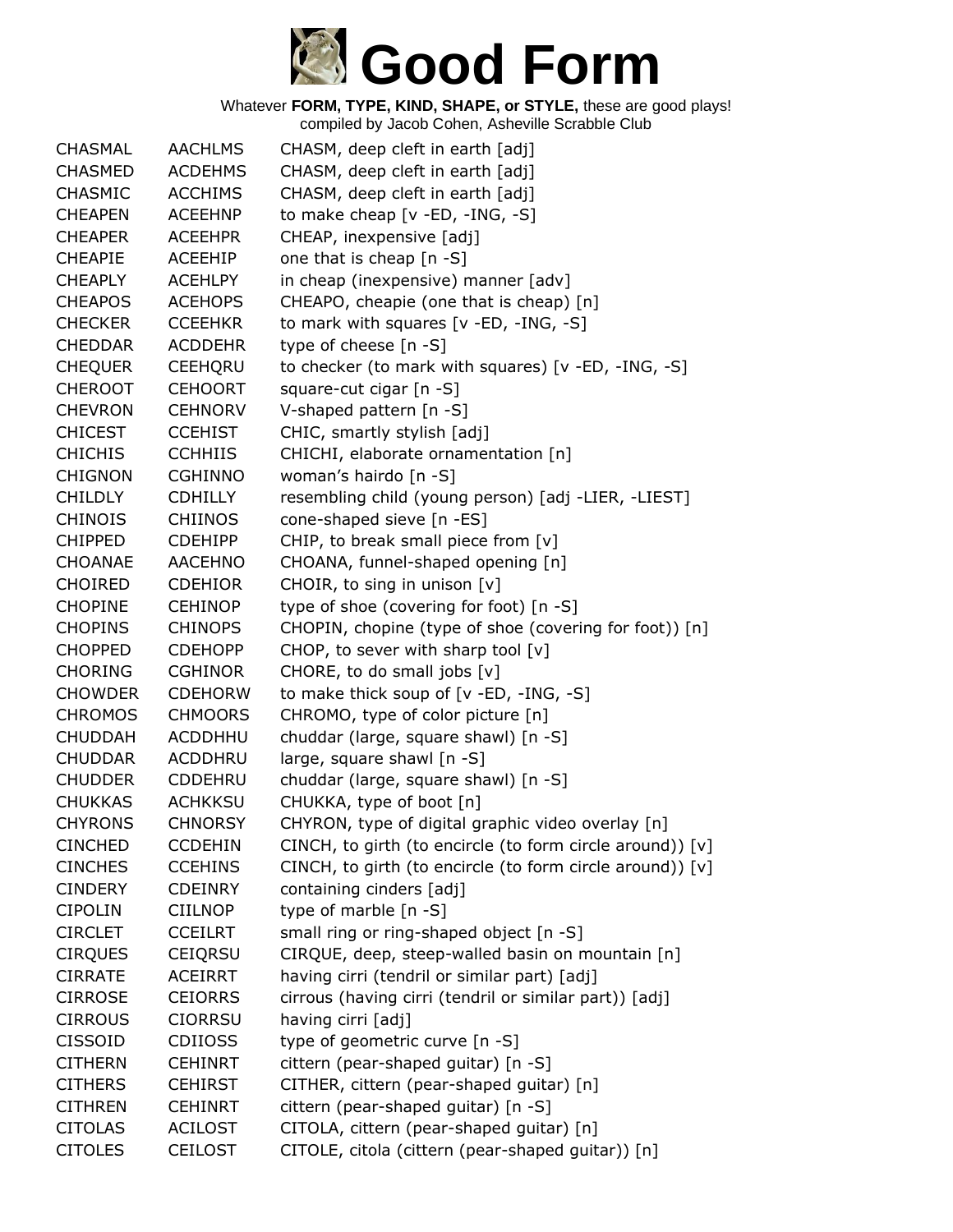

| <b>CITTERN</b> | <b>CEINRTT</b> | pear-shaped guitar [n -S]                                                |
|----------------|----------------|--------------------------------------------------------------------------|
| <b>CLABBER</b> | <b>ABBCELR</b> | to curdle (to congeal (to change from fluid to solid)) [v -ED, -ING, -S] |
| <b>CLADIST</b> | <b>ACDILST</b> | taxonomist who uses clades in classifying life-forms [n -S]              |
| <b>CLAMBER</b> | <b>ABCELMR</b> | to climb awkwardly [v -ED, -ING, -S]                                     |
| <b>CLAVATE</b> | <b>AACELTV</b> | shaped like club [adj]                                                   |
| <b>CLAWING</b> | <b>ACGILNW</b> | CLAW, to scratch with claws (sharp, curved toenails) [v]                 |
| <b>CLAYIER</b> | ACEILRY        | CLAYEY, resembling clay [adj]                                            |
| <b>CLAYISH</b> | <b>ACHILSY</b> | resembling or containing clay [adj]                                      |
| <b>CLEAVED</b> | <b>ACDEELV</b> | CLEAVE, to split or divide [v]                                           |
| <b>CLEAVES</b> | <b>ACEELSV</b> | CLEAVE, to split or divide [v]                                           |
| <b>CLEWING</b> | <b>CEGILNW</b> | CLEW, to roll into ball [v]                                              |
| <b>CLINKER</b> | <b>CEIKLNR</b> | to form fused residue in burning [v -ED, -ING, -S]                       |
| <b>CLIPPED</b> | <b>CDEILPP</b> | CLIP, to trim by cutting $[v]$                                           |
| <b>CLIPPER</b> | <b>CEILPPR</b> | one that clips (to trim by cutting) [n -S]                               |
| <b>CLOCHES</b> | <b>CCEHLOS</b> | CLOCHE, bell-shaped hat [n]                                              |
| <b>CLIQUED</b> | CDEILQU        | CLIQUE, to form clique (exclusive group of persons) [v]                  |
| <b>CLIQUES</b> | CEILQSU        | CLIQUE, to form clique (exclusive group of persons) [v]                  |
| <b>CLIQUEY</b> | <b>CEILQUY</b> | inclined to form cliques [adj -UIER, -UIEST]                             |
| <b>CLOCHES</b> | <b>CCEHLOS</b> | CLOCHE, bell-shaped hat [n]                                              |
| <b>CLOQUES</b> | <b>CELOQSU</b> | CLOQUE, fabric with embossed design [n]                                  |
| <b>CLOTBUR</b> | <b>BCLORTU</b> | type of plant with prickly seeds [n -S]                                  |
| <b>CLOTTED</b> | <b>CDELOTT</b> | CLOT, to form into clot (thick mass) [v]                                 |
| <b>CLOUDED</b> | CDDELOU        | CLOUD, to cover with clouds (masses of visible vapor) [v]                |
| <b>CLOUGHS</b> | <b>CGHLOSU</b> | CLOUGH, ravine (narrow, steep-sided valley) [n]                          |
| <b>CLUBBED</b> | <b>BBCDELU</b> | CLUB, to form club (organized group of persons) [v]                      |
| <b>CLUMPED</b> | <b>CDELMPU</b> | CLUMP, to form into thick mass [v]                                       |
| <b>CLUNKER</b> | <b>CEKLNRU</b> | jalopy (decrepit car) [n -S]                                             |
| <b>CLUSTER</b> | <b>CELRSTU</b> | to form into cluster (group of similar objects) [v -ED, -ING, -S]        |
| <b>COARSEN</b> | <b>ACENORS</b> | to make coarse (rough) [v -ED, -ING, -S]                                 |
| <b>COARSER</b> | <b>ACEORRS</b> | COARSE, rough [adj]                                                      |
| COAXIAL        | AACILOX        | having common axis [adj]                                                 |
| <b>COBBIER</b> | <b>BBCEIOR</b> | COBBY, stocky (having short, thick body) [adj]                           |
| <b>COBBLED</b> | <b>BBCDELO</b> | COBBLE, to mend (to repair (to restore to good condition)) [v]           |
| <b>COBBLER</b> | <b>BBCELOR</b> | mender of shoes [n -S]                                                   |
| <b>COBBLES</b> | <b>BBCELOS</b> | COBBLE, to mend (to repair (to restore to good condition)) [v]           |
| <b>COCCOUS</b> | <b>CCCOOSU</b> | COCCUS, spherical bacterium [adj]                                        |
| <b>COCKISH</b> | <b>CCHIKOS</b> | cocky (arrogantly self-confident) [adj]                                  |
| <b>COCKLED</b> | <b>CCDEKLO</b> | COCKLE, to wrinkle or pucker [v]                                         |
| <b>COCKLES</b> | <b>CCEKLOS</b> | COCKLE, to wrinkle or pucker [v]                                         |
| <b>COESITE</b> | <b>CEEIOST</b> | type of silica (form of silicon) [n -S]                                  |
| <b>COHERED</b> | <b>CDEEHOR</b> | COHERE, to stick together [v]                                            |
| <b>COHERER</b> | <b>CEEHORR</b> | device used to detect radio waves [n -S]                                 |
| <b>COHERES</b> | <b>CEEHORS</b> | COHERE, to stick together [v]                                            |
| <b>COIFFED</b> | <b>CDEFFIO</b> | COIFFE, to coif (to style hair) [v]                                      |
| <b>COIFFES</b> | <b>CEFFIOS</b> | COIFFE, to coif (to style hair) [v]                                      |
| <b>COIFING</b> | <b>CFGIINO</b> | COIF, to style hair [v]                                                  |
| COIGNED        | <b>CDEGINO</b> | COIGN, to quoin (to secure with type of wedge) [v] / COIGNE [v]          |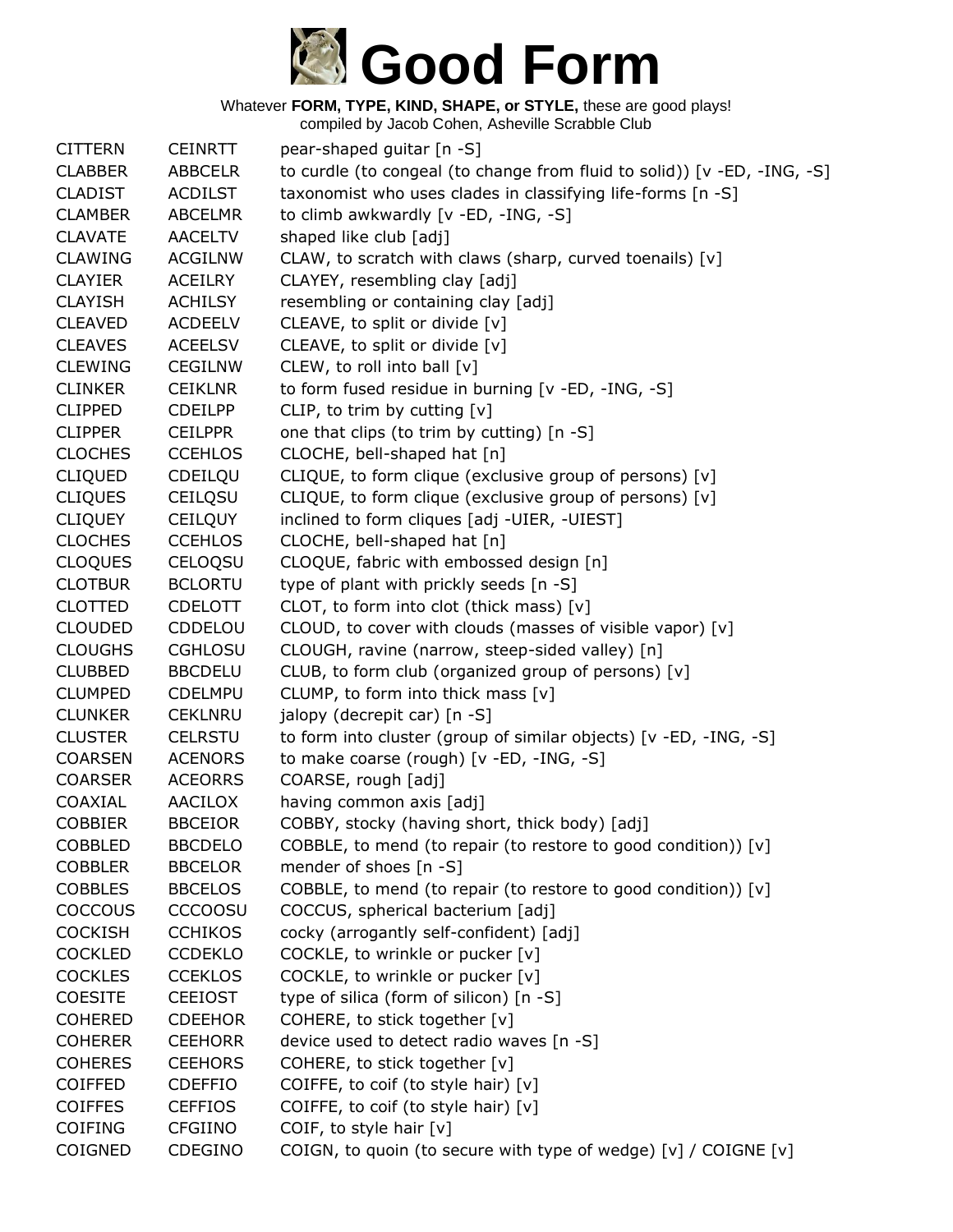

| <b>COIGNES</b> | <b>CEGINOS</b> | COIGNE, to quoin (to secure with type of wedge) [v]                              |
|----------------|----------------|----------------------------------------------------------------------------------|
| <b>COILERS</b> | <b>CEILORS</b> | COILER, one that coils (to wind in even rings) [n]                               |
| COILING        | <b>CGIILNO</b> | COIL, to wind in even rings $[v]$                                                |
| COJOINS        | <b>CIJNOOS</b> | COJOIN, to join together [v]                                                     |
| <b>COLDISH</b> | <b>CDHILOS</b> | somewhat cold [adj]                                                              |
| COLLAGE        | <b>ACEGLLO</b> | to arrange materials in collage (type of artistic composition) [v -D, -GING, -S] |
| <b>COLLECT</b> | <b>CCELLOT</b> | to bring together in group [v -ED, -ING, -S]                                     |
| <b>COLLETS</b> | <b>CELLOST</b> | COLLET, to set gem in rim of ring [v]                                            |
| COLLOID        | <b>CDILLOO</b> | type of chemical suspension [n -S]                                               |
| <b>COLTISH</b> | <b>CHILOST</b> | COLT, young male horse [adj]                                                     |
| <b>COLUMEL</b> | CELLMOU        | small column-like anatomical part [n -S]                                         |
| <b>COLUMNS</b> | <b>CLMNOSU</b> | COLUMN, vertical cylindrical support [n]                                         |
| <b>COLURES</b> | <b>CELORSU</b> | COLURE, astronomical circle [n]                                                  |
| <b>COMEDOS</b> | <b>CDEMOOS</b> | COMEDO, skin blemish [n]                                                         |
| <b>COMFIER</b> | <b>CEFIMOR</b> | COMFY, comfortable [adj]                                                         |
| <b>COMFILY</b> | <b>CFILMOY</b> | COMFY, comfortable [adv]                                                         |
| <b>COMMIXT</b> | <b>CIMMOTX</b> | COMMIX, to mix together [v]                                                      |
| <b>COMPARE</b> | <b>ACEMOPR</b> | to represent as similar [v -D, -RING, -S]                                        |
| <b>COMPONE</b> | <b>CEMNOOP</b> | compony (composed of squares of alternating colors) [adj]                        |
| <b>COMPONY</b> | <b>CMNOOPY</b> | composed of squares of alternating colors [adj]                                  |
| <b>COMPOSE</b> | <b>CEMOOPS</b> | to form substance of [v -D, -SING, -S]                                           |
| <b>CONCAVE</b> | <b>ACCENOV</b> | to make concave (curving inward) [v -D, -VING, -S]                               |
| <b>CONCEIT</b> | <b>CCEINOT</b> | to imagine (to form mental picture of) [v -ED, -ING, -S]                         |
| <b>CONCERT</b> | <b>CCENORT</b> | to plan (to formulate plan (method for achieving end)) [v -ED, -ING, -S]         |
| <b>CONCHAE</b> | <b>ACCEHNO</b> | CONCHA, anatomical shell-like structure [n]                                      |
| <b>CONCHAL</b> | <b>ACCHLNO</b> | CONCHA, anatomical shell-like structure [adj]                                    |
| <b>CONCHAS</b> | <b>ACCHNOS</b> | CONCHA, anatomical shell-like structure [n]                                      |
| <b>CONCHOS</b> | <b>CCHNOOS</b> | CONCHO, concha (ornamental disk) [n]                                             |
| <b>CONCISE</b> | <b>CCEINOS</b> | succinct (clearly expressed in few words) [adj -R, -ST]                          |
| CONCOCT        | <b>CCCNOOT</b> | to prepare by combining ingredients [v -ED, -ING, -S]                            |
| <b>CONFORM</b> | <b>CFMNOOR</b> | to become same or similar [v -ED, -ING, -S]                                      |
| CONICAL        | <b>ACCILNO</b> | shaped like cone [adj]                                                           |
| CONJOIN        | <b>CIJNNOO</b> | to join together [v -ED, -ING, -S]                                               |
| CONOIDS        | <b>CDINOOS</b> | CONOID, geometric solid [n]                                                      |
| <b>CONSIST</b> | <b>CINOSST</b> | to be made up or composed [v -ED, -ING, -S]                                      |
| <b>CONTORT</b> | <b>CNOORTT</b> | to twist out of shape [v -ED, -ING, -S]                                          |
| <b>CONTOUR</b> | <b>CNOORTU</b> | to make outline of [v -ED, -ING, -S]                                             |
| <b>CONVERT</b> | <b>CENORTV</b> | to change into another form [v -ED, -ING, -S]                                    |
| <b>COOKEYS</b> | <b>CEKOOSY</b> | COOKEY, cookie (small, flat cake) [n]                                            |
| <b>COOKIES</b> | <b>CEIKOOS</b> | COOKIE, small, flat cake [n] / COOKY, cookie (small, flat cake) [n]              |
| <b>COOLISH</b> | <b>CHILOOS</b> | somewhat cool [adj]                                                              |
| <b>COOMBES</b> | <b>BCEMOOS</b> | COOMBE, combe (narrow valley) [n]                                                |
| <b>COPIERS</b> | <b>CEIOPRS</b> | COPIER, one that copies (to imitate (to behave in same way as)) [n]              |
| <b>COPINGS</b> | <b>CGINOPS</b> | COPING, top part of wall [n]                                                     |
| <b>COPPERY</b> | <b>CEOPPRY</b> | resembling copper [adj -RIER, -RIEST]                                            |
| <b>COPPICE</b> | <b>CCEIOPP</b> | to cause to grow in form of coppice (thicket) [v -D, -CING, -S]                  |
| <b>COPULAE</b> | <b>ACELOPU</b> | COPULA, something that links (to connect (to join together)) [n]                 |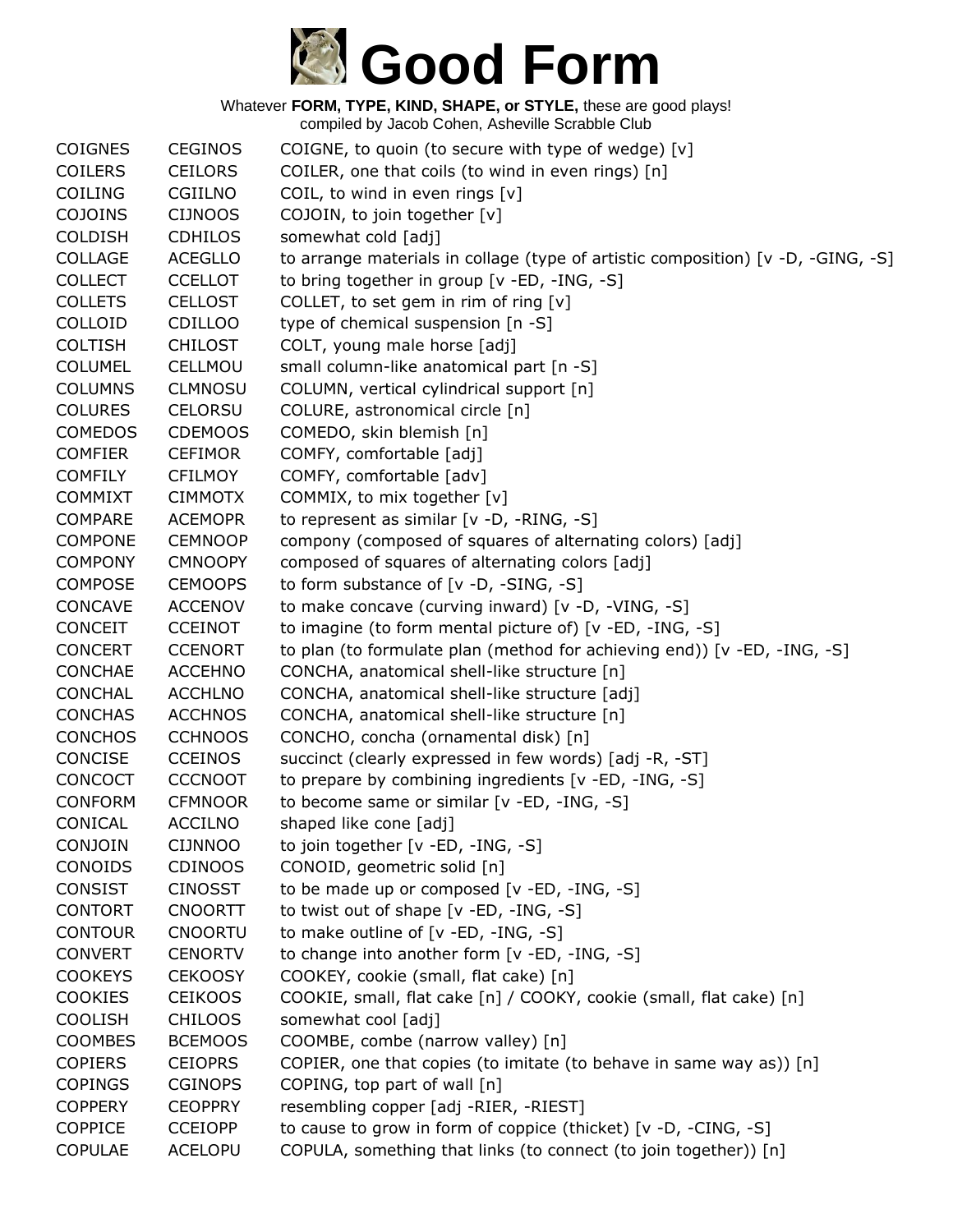

| <b>COPULAR</b> | <b>ACLOPRU</b> | COPULA, something that links (to connect (to join together)) [adj]       |
|----------------|----------------|--------------------------------------------------------------------------|
| <b>COPULAS</b> | <b>ACLOPSU</b> | COPULA, something that links (to connect (to join together)) [n]         |
| <b>COPYCAT</b> | <b>ACCOPTY</b> | to imitate (to behave in same way as) [v -TTED, -TTING, -S]              |
| <b>COPYING</b> | <b>CGINOPY</b> | COPY, to imitate (to behave in same way as) [v]                          |
| <b>COPYIST</b> | <b>CIOPSTY</b> | imitator (one that imitates (to behave in same way as)) [n -S]           |
| <b>CORACLE</b> | <b>ACCELOR</b> | small boat [n -S]                                                        |
| <b>CORBEIL</b> | <b>BCEILOR</b> | sculptured fruit basket [n -S]                                           |
| <b>CORDATE</b> | <b>ACDEORT</b> | heart-shaped [adj]                                                       |
| <b>CORDING</b> | <b>CDGINOR</b> | ribbed surface of cloth [n -S]                                           |
| <b>CORDONS</b> | <b>CDNOORS</b> | CORDON, to form barrier around [v]                                       |
| <b>CORKIER</b> | <b>CEIKORR</b> | CORKY, corklike (resembling cork (porous tree bark)) [adj]               |
| <b>CORMELS</b> | <b>CELMORS</b> | CORMEL, small corm [n]                                                   |
| <b>CORMLET</b> | <b>CELMORT</b> | small corm [n -S]                                                        |
| <b>CORNICE</b> | <b>CCEINOR</b> | to decorate with molding [v -D, -CING, -S]                               |
| <b>CORNIFY</b> | <b>CFINORY</b> | to form keratin [v -FIED, -ING, -FIES]                                   |
| <b>CORNROW</b> | <b>CNOORRW</b> | to braid hair tightly in rows close to scalp [n -S]                      |
| <b>CORNUAL</b> | <b>ACLNORU</b> | CORNU, hornlike bone formation [adj]                                     |
| <b>CORNUTE</b> | <b>CENORTU</b> | horn-shaped [adj]                                                        |
| <b>CORONAS</b> | <b>ACNOORS</b> | CORONA, luminous circle around celestial body [n]                        |
| <b>CORRECT</b> | <b>CCEORRT</b> | make free from error [v -ED, -ING, -S] / free from error [adj -ER, -EST] |
| <b>CORRIES</b> | <b>CEIORRS</b> | CORRIE, cirque (deep, steep-walled basin on mountain) [n]                |
| <b>CORRODE</b> | <b>CDEOORR</b> | to eat away gradually [v -D, -DING, -S]                                  |
| <b>CORYMBS</b> | <b>BCMORSY</b> | CORYMB, flower cluster [n]                                               |
| <b>COSIEST</b> | <b>CEIOSST</b> | COSY, cozy (snug and comfortable) [adj]                                  |
| <b>COSTATE</b> | <b>ACEOSTT</b> | having rib or ribs [adj]                                                 |
| <b>COSTREL</b> | <b>CELORST</b> | flask (narrow-necked container) [n -S]                                   |
| <b>COSTUME</b> | <b>CEMOSTU</b> | to supply with costume (style of dress) [v -D, -MING, -S]                |
| <b>COTTONY</b> | <b>CNOOTTY</b> | resembling cotton (soft, fibrous material) [adj]                         |
| <b>COTYPES</b> | <b>CEOPSTY</b> | COTYPE, taxonomic type [n]                                               |
| <b>COULEES</b> | <b>CEELOSU</b> | COULEE, small ravine (narrow, steep-sided valley) [n]                    |
| <b>COULOIR</b> | <b>CILOORU</b> | deep gorge or gully [n -S]                                               |
| <b>COUPLED</b> | <b>CDELOPU</b> | COUPLE, to unite in pairs [v]                                            |
| <b>COUPLER</b> | <b>CELOPRU</b> | one that couples (to unite in pairs) [n -S]                              |
| <b>COUPLES</b> | <b>CELOPSU</b> | COUPLE, to unite in pairs [v]                                            |
| <b>COURTLY</b> | <b>CLORTUY</b> | stately (dignified) [adj -LIER, -LIEST]                                  |
| COVINGS        | <b>CGINOSV</b> | COVING, concave molding [n]                                              |
| <b>COWIEST</b> | <b>CEIOSTW</b> | COWY, suggestive of cow [adj]                                            |
| <b>COWLIKE</b> | <b>CEIKLOW</b> | resembling cow [adj]                                                     |
| COWLING        | <b>CGILNOW</b> | covering for aircraft engine [n -S] / COWL, to cover with hood [v]       |
| <b>COWPUNK</b> | <b>CKNOPUW</b> | music combining country and western styles with punk rock [n -S]         |
| CRAALED        | <b>AACDELR</b> | CRAAL, to kraal (to pen in type of enclosure) [v]                        |
| <b>CRACKED</b> | <b>ACCDEKR</b> | CRACK, to break without dividing into parts [v]                          |
| <b>CRACKER</b> | <b>ACCEKRR</b> | thin, crisp biscuit [n -S]                                               |
| <b>CRACKLY</b> | <b>ACCKLRY</b> | brittle (likely to break) [adj -LIER, -LIEST]                            |
| <b>CRACKUP</b> | <b>ACCKPRU</b> | collision [n -S]                                                         |
| <b>CRAFTED</b> | <b>ACDEFRT</b> | CRAFT, to make by hand [v]                                               |
| <b>CRAFTER</b> | <b>ACDEFRT</b> | one that crafts (to make by hand) [n -S]                                 |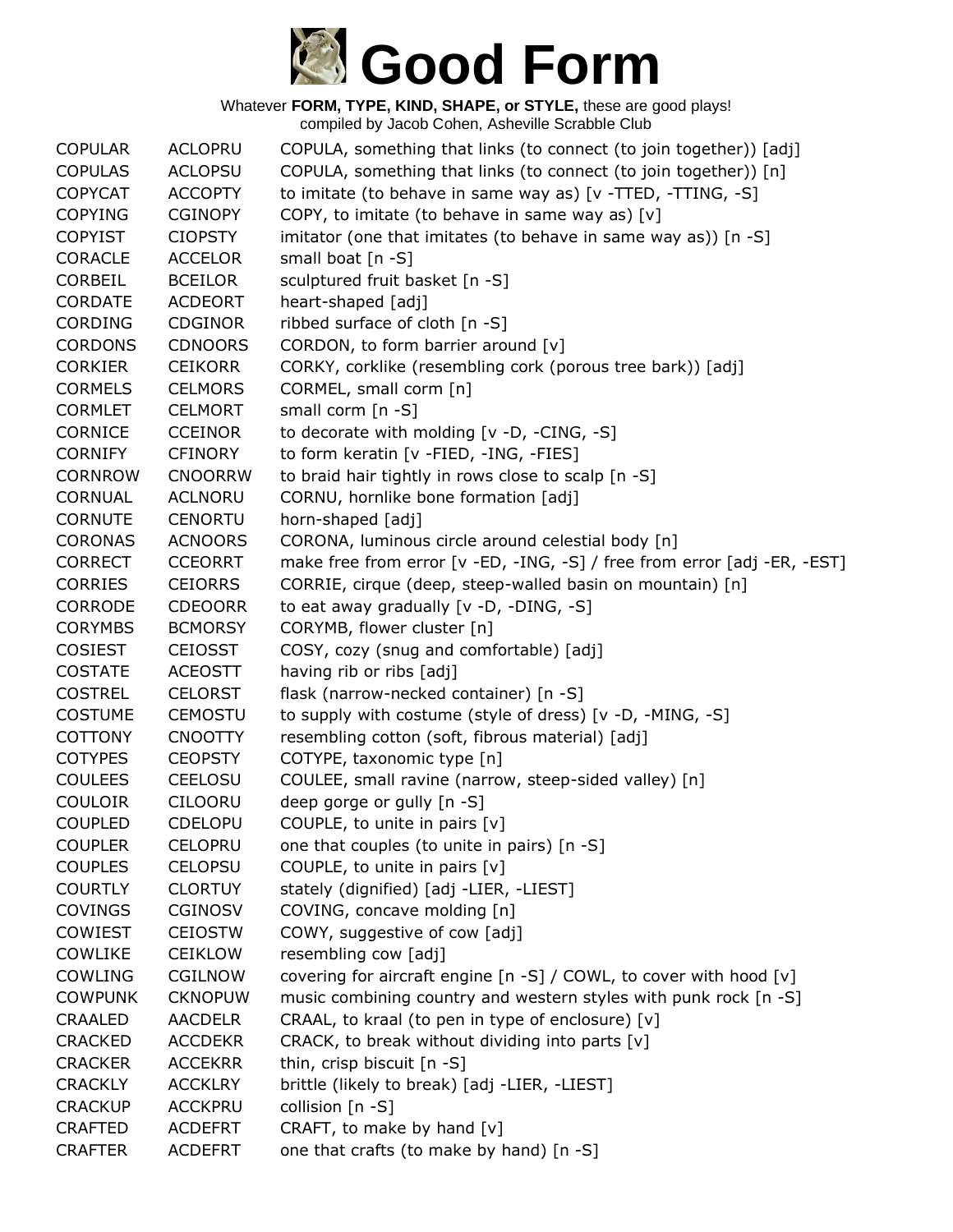

| CRAGGED        | <b>ACDEGGR</b> | CRAG, large jagged rock [adj]                                     |
|----------------|----------------|-------------------------------------------------------------------|
| <b>CRAMMED</b> | <b>ACDEMMR</b> | CRAM, to fill or pack tightly [v]                                 |
| <b>CRAMMER</b> | <b>ACEMMRR</b> | one that crams (to fill or pack tightly) [n -S]                   |
| <b>CRANKLE</b> | <b>ACEKLNR</b> | to crinkle [v -D, -LING, -S]                                      |
| <b>CRAPING</b> | <b>ACGINPR</b> | CRAPE, crepe (to frizz hair) [v]                                  |
| <b>CRATERS</b> | <b>ACERRST</b> | CRATER, to form cavities in surface [v]                           |
| <b>CRAZING</b> | <b>ACGINRZ</b> | fine surface crack on pottery [n -S]                              |
| <b>CREAMED</b> | <b>ACDEEMR</b> | CREAM, to form cream (part of milk) [v]                           |
| CREASED        | <b>ACDEERS</b> | CREASE, to make fold or wrinkle in [v]                            |
| <b>CREASER</b> | <b>ACEERRS</b> | one that creases (to make fold or wrinkle in) [n -S]              |
| <b>CREASES</b> | <b>ACEERSS</b> | CREASE, to make fold or wrinkle in [v]                            |
| <b>CREMATE</b> | <b>ACEEMRT</b> | to reduce to ashes by burning [v]                                 |
| <b>CRENATE</b> | <b>ACEENRT</b> | having edge with rounded projections [adj]                        |
| <b>CRENELS</b> | <b>CEELNRS</b> | CRENEL, to provide with crenelles (rounded projection) [v]        |
| <b>CREOLES</b> | <b>CEELORS</b> | CREOLE, type of mixed language [n]                                |
| <b>CREPIER</b> | <b>CEEIPRR</b> | CREPEY, crinkly [adj]                                             |
| <b>CREPING</b> | <b>CEGINPR</b> | CREPE, to frizz hair [v]                                          |
| <b>CREPONS</b> | <b>CENOPRS</b> | CREPON, crinkly fabric [n]                                        |
| <b>CRESTAL</b> | <b>ACELRST</b> | pertaining to crest (peak)                                        |
| <b>CRESTED</b> | <b>CDEERST</b> | CREST, to reach crest (peak) [v]                                  |
| <b>CRETICS</b> | <b>CCEIRST</b> | CRETIC, type of metrical foot [n]                                 |
| <b>CREVICE</b> | <b>CCEEIRV</b> | cleft [n -S]                                                      |
| <b>CREWCUT</b> | <b>CCERTUW</b> | short haircut $[n - S]$                                           |
| <b>CRICKET</b> | <b>CCEIKRT</b> | to play cricket (ball game) [v -ED, -ING, -S]                     |
| <b>CRIMMER</b> | <b>CEIMMRR</b> | krimmer (kind of fur) [n -S]                                      |
| <b>CRIMPED</b> | <b>CDEIMPR</b> | CRIMP, to pleat (to fold in even manner) [v]                      |
| <b>CRIMPER</b> | <b>CEIMPRR</b> | one that crimps (to pleat (to fold in even manner)) [n -S]        |
| CRIMPLE        | <b>CEILMPR</b> | to wrinkle [v -D, -LING, -S]                                      |
| <b>CRIPPLE</b> | <b>CEILPPR</b> | to disable or impair [v -D, -LING, -S]                            |
| <b>CRISPLY</b> | <b>CILPRSY</b> | in crisp (brittle (likely to break)) manner [adv]                 |
| <b>CROCHET</b> | <b>CCEHORT</b> | to do type of needlework [v -ED, -ING, -S]                        |
| <b>CROCKET</b> | <b>CCEKORT</b> | architectural ornament [n -S]                                     |
| <b>CRONISH</b> | <b>CHINORS</b> | CRONE, withered old woman [adj]                                   |
| <b>CROOKED</b> | <b>CDEKOOR</b> | CROOK, to bend (to curve (to deviate from straightness)) [v]      |
| <b>CROPPED</b> | <b>CEOPPRR</b> | CROP, to cut off short [v]                                        |
| <b>CROPPER</b> | <b>CEOPPRR</b> | one that crops (to cut off short) [n -S]                          |
| <b>CROQUET</b> | <b>CEOQRTU</b> | to drive ball away in certain game [v -ED, -ING, -S]              |
| <b>CROQUIS</b> | <b>CIOORSU</b> | sketch [n CROQUIS]                                                |
| CROWDED        | <b>CDDEORW</b> | CROWD, to press into insufficient space [v]                       |
| <b>CROWDER</b> | <b>CDEORRW</b> | one that crowds (to press into insufficient space) [n -S]         |
| <b>CRUCIFY</b> | <b>CCFIRUY</b> | to put to death on cross [v -FIED, -ING, -FIES]                   |
| <b>CRUDELY</b> | <b>CDELRUY</b> | CRUDE, unrefined (not refined (to free from impurities)) [adv]    |
| <b>CRUDEST</b> | <b>CDERSTU</b> | CRUDE, unrefined (to free from impurities) [adj]                  |
| <b>CRUDITY</b> | <b>CDIRTUY</b> | state of being crude (unrefined (not refined (refine))) [n -TIES] |
| <b>CRUMBED</b> | <b>BCDEMRU</b> | CRUMB, to break into crumbs (small pieces) [v]                    |
| <b>CRUMBER</b> | <b>BCEMRRU</b> | one that crumbs (to break into crumbs (small pieces)) [n -S]      |
| <b>CRUMBLE</b> | <b>BCELMRU</b> | to break into small pieces [v -D, -LING, -S]                      |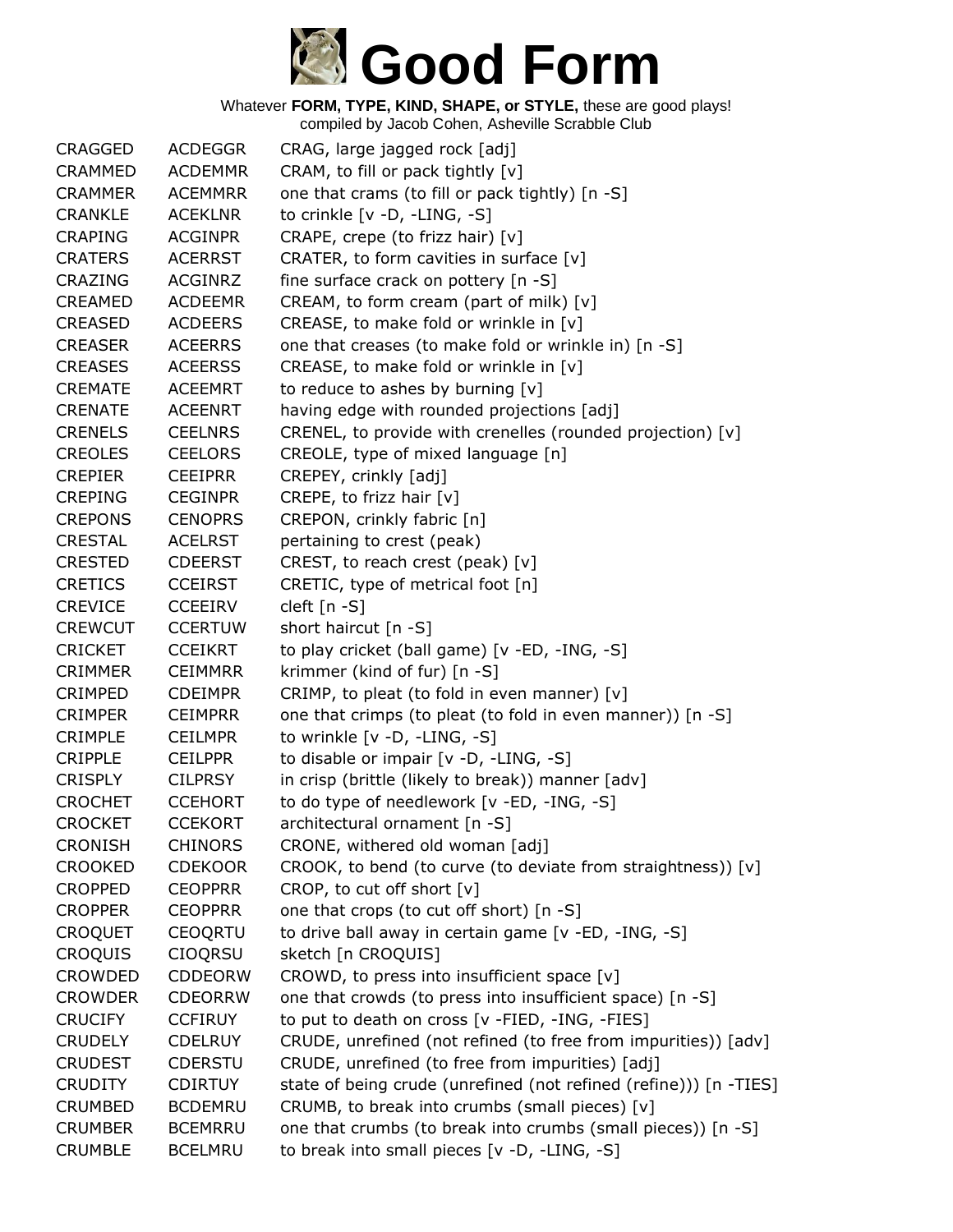

Whatever **FORM, TYPE, KIND, SHAPE, or STYLE,** these are good plays! compiled by Jacob Cohen, Asheville Scrabble Club

| <b>CRUMBLY</b> | <b>BCLMRUY</b> | easily crumbled (to break into small pieces) [adj]                 |
|----------------|----------------|--------------------------------------------------------------------|
| <b>CRUMMIE</b> | <b>CEIMMRU</b> | cow with crooked horns [n -S]                                      |
| <b>CRUMPLE</b> | <b>CELMPRU</b> | to wrinkle [v -D, -LING, -S]                                       |
| <b>CRUMPLY</b> | <b>CLMPRUY</b> | easily wrinkled [adj -LIER, -LIEST]                                |
| <b>CRUNODE</b> | CDENORU        | point at which curve crosses itself [n -S]                         |
| <b>CRUSHED</b> | <b>CDEHRSU</b> | CRUSH, to press or squeeze out of shape [v]                        |
| <b>CRUSHER</b> | <b>CEHRRSU</b> | one that crushes (to press or squeeze out of shape) [n -S]         |
| <b>CRUSHES</b> | <b>CEHRSSU</b> | CRUSH, to press or squeeze out of shape [v]                        |
| <b>CRUSILY</b> | <b>CILRSUY</b> | covered with crosslets [adj]                                       |
| <b>CRUSTED</b> | <b>CDERSTU</b> | CRUST, to form crust (hardened outer surface) [v]                  |
| <b>CTENOID</b> | <b>CDEINOT</b> | comblike [adj]                                                     |
| <b>CUBAGES</b> | ABCEGSU        | CUBAGE, cubature (cubical content) [n]                             |
| <b>CUBBISH</b> | <b>BBCHISU</b> | resembling cub [adj]                                               |
| <b>CUBICAL</b> | ABCCILU        | shaped like cube [adj]                                             |
| <b>CUBICLY</b> | <b>BCCILUY</b> | in form of cube [adv]                                              |
| <b>CUBISMS</b> | <b>BCIMSSU</b> | CUBISM, style of art [n]                                           |
| <b>CUBISTS</b> | <b>VCISSTU</b> | CUBIST, adherent of cubism (style of art) [n]                      |
| <b>CUBOIDS</b> | <b>BCDIOSU</b> | CUBOID, bone of foot [n]                                           |
| <b>CUEISTS</b> | <b>CEISSTU</b> | CUEIST, one that uses cue (straight tapering rod) in billiards [n] |
| <b>CUESTAS</b> | <b>ACESSTU</b> | CUESTA, type of land elevation [n]                                 |
| <b>CUIRASS</b> | <b>ACIRSSU</b> | to cover with type of armor [v -ED, -ING, -ES]                     |
| <b>CUISINE</b> | <b>CEIINSU</b> | style of cooking [n -S]                                            |
| <b>CULLETS</b> | <b>CELLSTU</b> | CULLET, broken glass gathered for remelting [n]                    |
| <b>CULMING</b> | CGILMNU        | CULM, to form hollow stem [v]                                      |
| <b>CULTISH</b> | <b>CHILSTU</b> | pertaining to cult (group of zealous devotees) [adj]               |
| <b>CUMULUS</b> | <b>CLMSUUU</b> | type of cloud [n -LI, -ES]                                         |
| <b>CUNEATE</b> | <b>ACEENTU</b> | wedge-shaped; triangular [adj]                                     |
| <b>CUPLIKE</b> | <b>CEIKLPU</b> | resembling cup [adj]                                               |
| <b>CUPOLAS</b> | <b>ACLOPSU</b> | CUPOLA, to shape like dome [v]                                     |
| <b>CUPPIER</b> | <b>CEIPPRU</b> | CUPPY, cuplike (resembling cup) [adj]                              |
| <b>CUPULAE</b> | <b>ACELPUU</b> | CUPULA, cupule (cup-shaped anatomical structure) [n]               |
| <b>CUPULAR</b> | <b>ACLPRUU</b> | cupulate (cup-shaped) [adj]                                        |
| <b>CUPULES</b> | <b>CELPSUU</b> | CUPULE, cup-shaped anatomical structure [n]                        |
| <b>CURACAO</b> | AACCORU        | type of liqueur (sweetened alcoholic beverage) [n -S]              |
| <b>CURACOA</b> | <b>AACCORU</b> | curacao (type of liqueur (sweetened alcoholic beverage)) [n -S]    |
| <b>CURDING</b> | CDGINRU        | CURD, to curdle (to congeal (to change from fluid to solid)) [v]   |
| <b>CURLERS</b> | <b>CELRRSU</b> | CURLER, oner that curls (to form into ringlets) [n]                |
| <b>CURLIER</b> | <b>CEILRRU</b> | CURLY, tending to curl [adj]                                       |
| <b>CURLILY</b> | <b>CILLRUY</b> | CURLY, tending to curl [adv]                                       |
| <b>CURLING</b> | CGILNRU        | CURL, to form into ringlets [v]                                    |
| <b>CURRISH</b> | <b>CHIRRSU</b> | resembling cur (mongrel dog) [adj]                                 |
| <b>CURSIVE</b> | <b>CEIRSUV</b> | style of print [n -S]                                              |
| <b>CURTALS</b> | <b>ACLRSTU</b> | CURTAL, animal with clipped tail [n]                               |
| <b>CURTANA</b> | <b>AACNRTU</b> | type of English sword [n -S]                                       |
| <b>CURTATE</b> | <b>ACERTTU</b> | shortened [adj]                                                    |
| <b>CURTESY</b> | <b>CERSTUY</b> | type of legal tenure [n -SIES]                                     |
| <b>CURVIER</b> | <b>CEIRRUV</b> | CURVEY, curvy (curved) [adj] / CURVY, curved [adj]                 |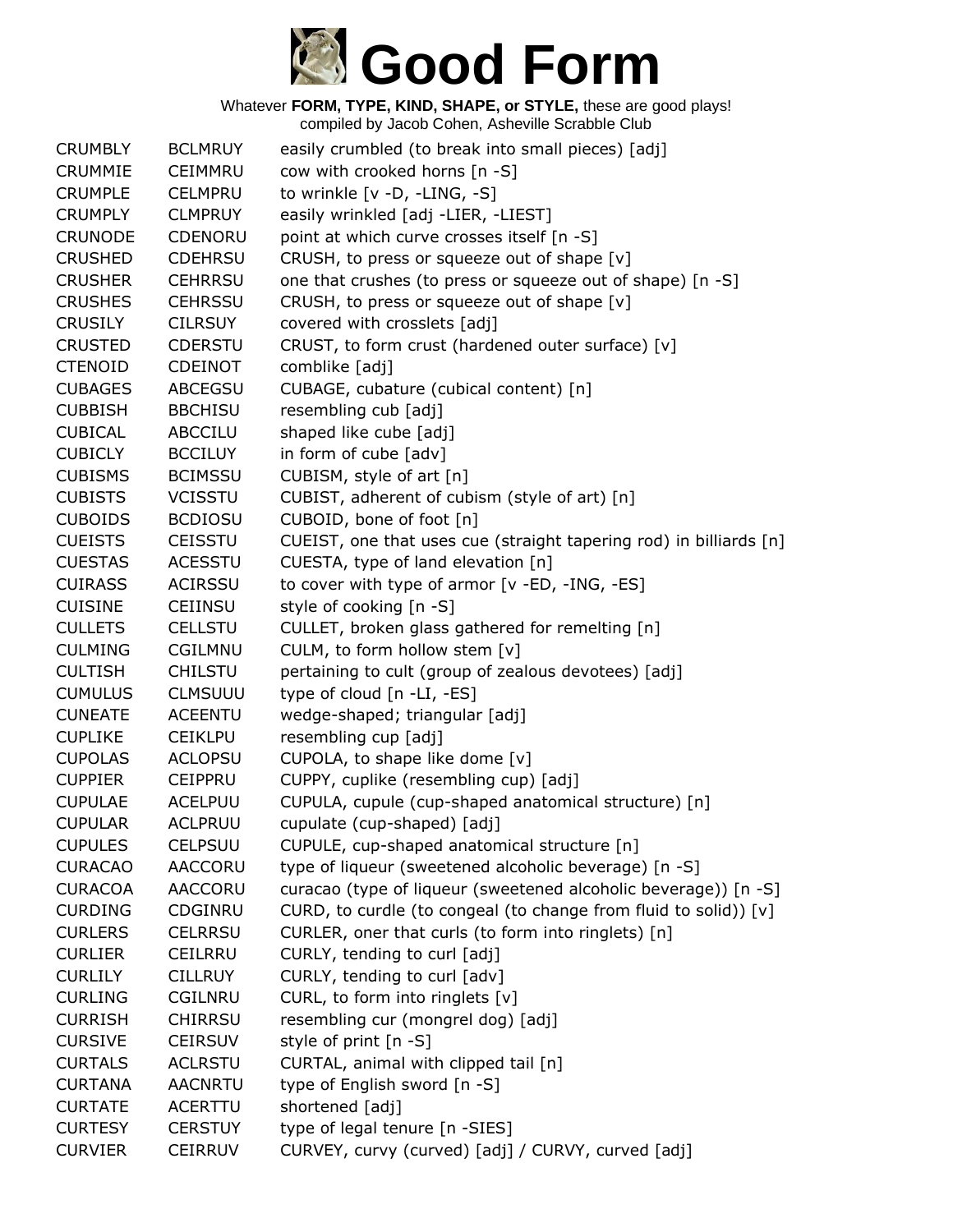

| <b>CURVING</b> | <b>CGINRUV</b> | CURVE, to deviate from straightness [v]                                      |
|----------------|----------------|------------------------------------------------------------------------------|
| <b>CUSHIER</b> | <b>CEHIRSU</b> | CUSHY, easy (not difficult) [adj]                                            |
| <b>CUSHILY</b> | <b>CHILSUY</b> | in cushy (easy (not difficult)) manner [adv]                                 |
| <b>CUSPATE</b> | <b>ACEPSTU</b> | CUSP, pointed end [adj]                                                      |
| <b>CUSPIDS</b> | <b>CDIPSSU</b> | CUSPID, pointed tooth [n]                                                    |
| <b>CUSTARD</b> | <b>ACDRSTU</b> | thick, soft dessert [n -S]                                                   |
| <b>CUTAWAY</b> | <b>AACTUWY</b> | type of coat $[n - S]$                                                       |
| <b>CUTBANK</b> | <b>ABCKNTU</b> | steep stream bank [n -S]                                                     |
| <b>CUTESIE</b> | <b>CEEISTU</b> | cutesy (self-consciously cute) [adj -R, -ST]                                 |
| <b>CUTOUTS</b> | COSTTUU        | CUTOUT, something cut out [n]                                                |
| <b>CUTTIES</b> | <b>CEISTTU</b> | CUTTY, thickset girl [n]                                                     |
| <b>CUTTLED</b> | <b>CDELTTU</b> | CUTTLE, to fold cloth in particular fashion [v]                              |
| <b>CUTTLES</b> | <b>CELSTTU</b> | CUTTLE, to fold cloth in particular fashion [v]                              |
| <b>CUTWORK</b> | <b>CKORTUW</b> | type of embroidery [n -S]                                                    |
| <b>CYCLIZE</b> | <b>CCEILYZ</b> | to form one or more rings in chemical compound [v -D, -ZING, -S]             |
| <b>CYCLOID</b> | <b>CCDILOY</b> | geometric curve [n -S]                                                       |
| <b>CYSTOID</b> | <b>CDIOSTY</b> | cyst-like structure [n -S]                                                   |
|                |                | D <sub>7s</sub>                                                              |
| <b>DACTYLS</b> | <b>ACDLSTY</b> | DACTYL, type of metrical foot [n]                                            |
| <b>DADAISM</b> | AADDIMS        | dada movement (art & literary) [n -S                                         |
| <b>DADAIST</b> | <b>AADDIST</b> | follower of dadaism (dada movement (art &literary) [n -S]                    |
| <b>DADOING</b> | ADDGINO        | DADO, to set into groove [v]                                                 |
| <b>DAGWOOD</b> | <b>ADDGOOW</b> | large sandwich [n -S]                                                        |
| <b>DAMAGED</b> | <b>AADDEGM</b> | DAMAGE, to injure [v]                                                        |
| <b>DAMAGER</b> | AADEGMR        | one that damages (to injure) [n -S]                                          |
| <b>DAMASKS</b> | <b>AADKMSS</b> | DAMASK, to weave with elaborate design [v]                                   |
| <b>DAMPISH</b> | <b>ADHIMPS</b> | somewhat damp [adj]                                                          |
| <b>DANDIFY</b> | <b>ADDFINY</b> | to cause to resemble dandy [v -FIED, -ING, -FIES]                            |
| <b>DAPPLED</b> | <b>ADDELPP</b> | DAPPLE, to mark with spots [v]                                               |
| <b>DAPPLES</b> | <b>ADELPPS</b> | DAPPLE, to mark with spots [v]                                               |
| <b>DARIOLE</b> | ADEILOR        | type of pastry filled with cream, custard, or jelly [n -S]                   |
| <b>DARKISH</b> | <b>ADHIKRS</b> | somewhat dark [adj]                                                          |
| <b>DARNERS</b> | <b>ADENRRS</b> | DARNER, one that darns (to mend with interlacing stitches) [n]               |
| <b>DARNING</b> | <b>ADGINNR</b> | DARN, to mend with interlacing stitches $[v] /$ things to be darned $[n -S]$ |
| <b>DASHIER</b> | ADEHIRS        | DASHY, stylish (fashionable) [adj]                                           |
| <b>DATEDLY</b> | <b>ADDELTY</b> | in old-fashioned manner [adv]                                                |
| <b>DAUBERY</b> | <b>ABDERUY</b> | bad or inexpert painting [n -RIES]                                           |
| <b>DAUBIER</b> | ABDEIRU        | DAUBY, smeary (smeared) [adj]                                                |
| <b>DEAFISH</b> | <b>ADEFHIS</b> | somewhat deaf [adj]                                                          |
| <b>DEATHLY</b> | <b>ADEHLTY</b> | resembling or suggestive of death [adj -LIER, -LIEST]                        |
| <b>DEBEAKS</b> | <b>ABDEEKS</b> | DEBEAK, to remove tip of upper beak of [v]                                   |
| <b>DEBONED</b> | <b>BDDEENO</b> | DEBONE, to remove bones from [v]                                             |
| <b>DEBONER</b> | <b>BDEENOR</b> | bone remover [n -S]                                                          |
| <b>DEBONES</b> | <b>BDEENOS</b> | DEBONE, to remove bones from [v]                                             |
| <b>DEBURRS</b> | <b>BDERRSU</b> | DEBURR, to remove rough edges from [v]                                       |
| <b>DECAGON</b> | <b>ACDEGNO</b> | ten-sided polygon [n -S]                                                     |
| <b>DECAYED</b> | <b>ACDDEEY</b> | DECAY, to decompose [v]                                                      |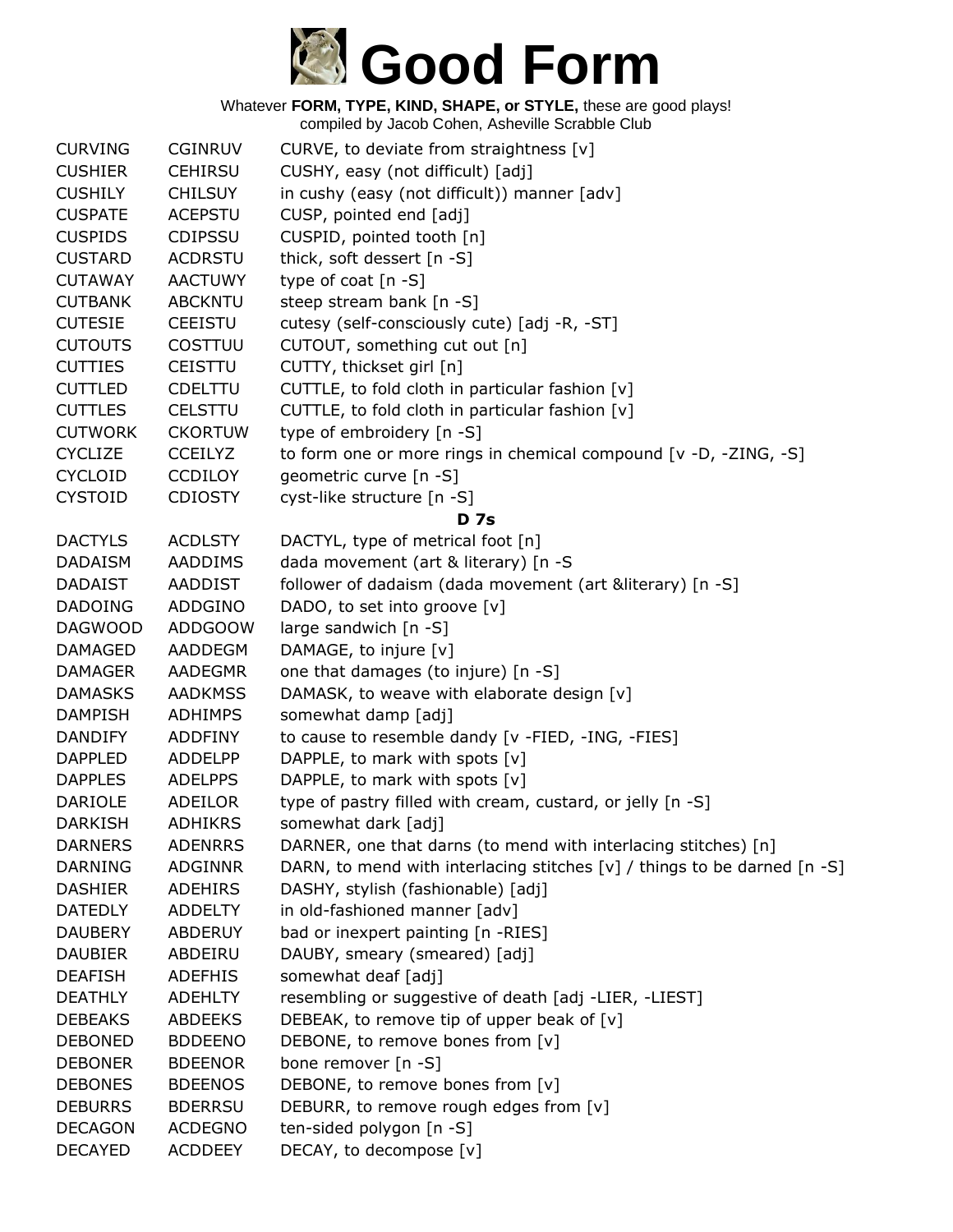

| <b>DECAYER</b> | <b>ACDEERY</b> | one that decays (to decompose) [n -S]                                             |
|----------------|----------------|-----------------------------------------------------------------------------------|
| <b>DECENCY</b> | <b>CCDEENY</b> | state of being decent (conforming to recognized standards of propriety) [n -CIES] |
| <b>DECKERS</b> | <b>CDEEKRS</b> | DECKER, something having designated number of levels, floors, or layers [n]       |
| <b>DECKING</b> | <b>CDEGIKN</b> | material for ship's deck (platform serving as floor) [n -S]                       |
| <b>DECLAWS</b> | <b>ACDELSW</b> | DECLAW, to surgically remove claws of [v]                                         |
| <b>DECORUM</b> | CDEMORU        | conformity to social conventions [n -S]                                           |
| <b>DECUMAN</b> | <b>ACDEMNU</b> | extremely large [adj]                                                             |
| <b>DECURVE</b> | <b>CDEERUV</b> | to curve downward [v -D, -VING, -S]                                               |
| <b>DEEPENS</b> | <b>DEEENPS</b> | DEEPEN, to make deep (extending far down from surface) [v]                        |
| <b>DEEPEST</b> | <b>DEEEPST</b> | DEEP, extending far down from surface [adj]                                       |
| <b>DEFACED</b> | <b>ACDDEEF</b> | DEFACE, to mar appearance of [v]                                                  |
| <b>DEFACER</b> | <b>ACDEEFR</b> | one that defaces (to mar appearance of) [n -S]                                    |
| <b>DEFACES</b> | <b>ACDEEFS</b> | DEFACE, to mar appearance of [v]                                                  |
| <b>DEFLATE</b> | <b>ADEEFLT</b> | to release air or gas from [v -D, -TING, -S]                                      |
| <b>DEFOAMS</b> | <b>ADEFMOS</b> | DEFOAM, to remove foam from [v]                                                   |
| <b>DEFOCUS</b> | <b>CDEFOSU</b> | to cause to go out of focus [v -ED, -SSED, -ING, -SSING, -ES, -SSES]              |
| <b>DEFORMS</b> | <b>DEFMORS</b> | DEFORM, to spoil form of [v]                                                      |
| <b>DEGLAZE</b> | <b>ADEEGLZ</b> | to remove glaze from [v -D, -ZING, -S]                                            |
| <b>DEHISCE</b> | <b>CDEEHIS</b> | to split open [v -D, -CING, -S]                                                   |
| <b>DEHORNS</b> | <b>DEHNORS</b> | DEHORN, to deprive of horns [v]                                                   |
| <b>DEIFORM</b> | <b>DEFIMOR</b> | having form of god [adj]                                                          |
| <b>DEMODED</b> | <b>DDDEEMO</b> | out-of-date [adj]                                                                 |
| <b>DEMOTIC</b> | <b>CDEIMOT</b> | pertaining to simplified form of ancient Egyptian writing [adj]                   |
| <b>DEMURER</b> | <b>DEEMRRU</b> | DEMURE, shy and modest [adj]                                                      |
| <b>DENSELY</b> | <b>DEELNSY</b> | DENSE, compact (closely and firmly united) [adv]                                  |
| <b>DENSEST</b> | <b>DEENSST</b> | DENSE, compact (closely and firmly united) [adj]                                  |
| <b>DENSIFY</b> | <b>DEFINSY</b> | to make denser (compact (closely and firmly united)) [v -FIED, -ING, -FIES]       |
| <b>DENSITY</b> | <b>DEINSTY</b> | state of being dense (compact (closely and firmly united)) [n -TIES]              |
| <b>DENTILS</b> | <b>DEILNST</b> | DENTIL, small rectangular block [n]                                               |
| <b>DENTINE</b> | <b>DEEINNT</b> | dentin (hard substance forming body of tooth) [n -S]                              |
| <b>DENTING</b> | <b>DEGINNT</b> | DENT, to make depression in [v]                                                   |
| <b>DENTINS</b> | <b>DEINNST</b> | DENTIN, hard substance forming body of tooth [n]                                  |
| <b>DENTOID</b> | <b>DDEINOT</b> | resembling tooth (one of hard structures attached in row to each jaw) [adj]       |
| <b>DENUDED</b> | <b>DDDEENU</b> | DENUDE, to strip of all covering [v]                                              |
| <b>DENUDER</b> | <b>DDEENRU</b> | one that denudes (to strip of all covering) [n -S]                                |
| <b>DENUDES</b> | <b>DDEENSU</b> | DENUDE, to strip of all covering [v]                                              |
| <b>DEPICTS</b> | <b>CDEIPST</b> | DEPICT, to portray (to represent pictorially) [v]                                 |
| <b>DEPLUME</b> | <b>DEELMPU</b> | to deprive of feathers [v -D, -MING, -S]                                          |
| <b>DERBIES</b> | <b>BDEEIRS</b> | DERBY, type of hat [n]                                                            |
| <b>DESCALE</b> | <b>ACDEELS</b> | to remove scales from [v -D, -LING, -S]                                           |
| <b>DESIGNS</b> | <b>DEGINSS</b> | DESIGN, to conceive or plan out [v]                                               |
| <b>DESTAIN</b> | <b>ADEINST</b> | to remove stain from [v -ED, -ING, -S]                                            |
| <b>DEVELOP</b> | <b>DEELOPV</b> | to bring to more advanced or effective state [v -ED, -ING, -S]                    |
| <b>DEVISAL</b> | ADEILSV        | act of devising (to form in mind) [n -S]                                          |
| <b>DEVISED</b> | <b>DDEEISV</b> | DEVISE, to form in mind [v]                                                       |
| <b>DEVISER</b> | <b>DEEIRSV</b> | one that devises (to form in mind) [n -S]                                         |
| <b>DEVISES</b> | <b>DEEISSV</b> | DEVISE, to form in mind [v]                                                       |
|                |                |                                                                                   |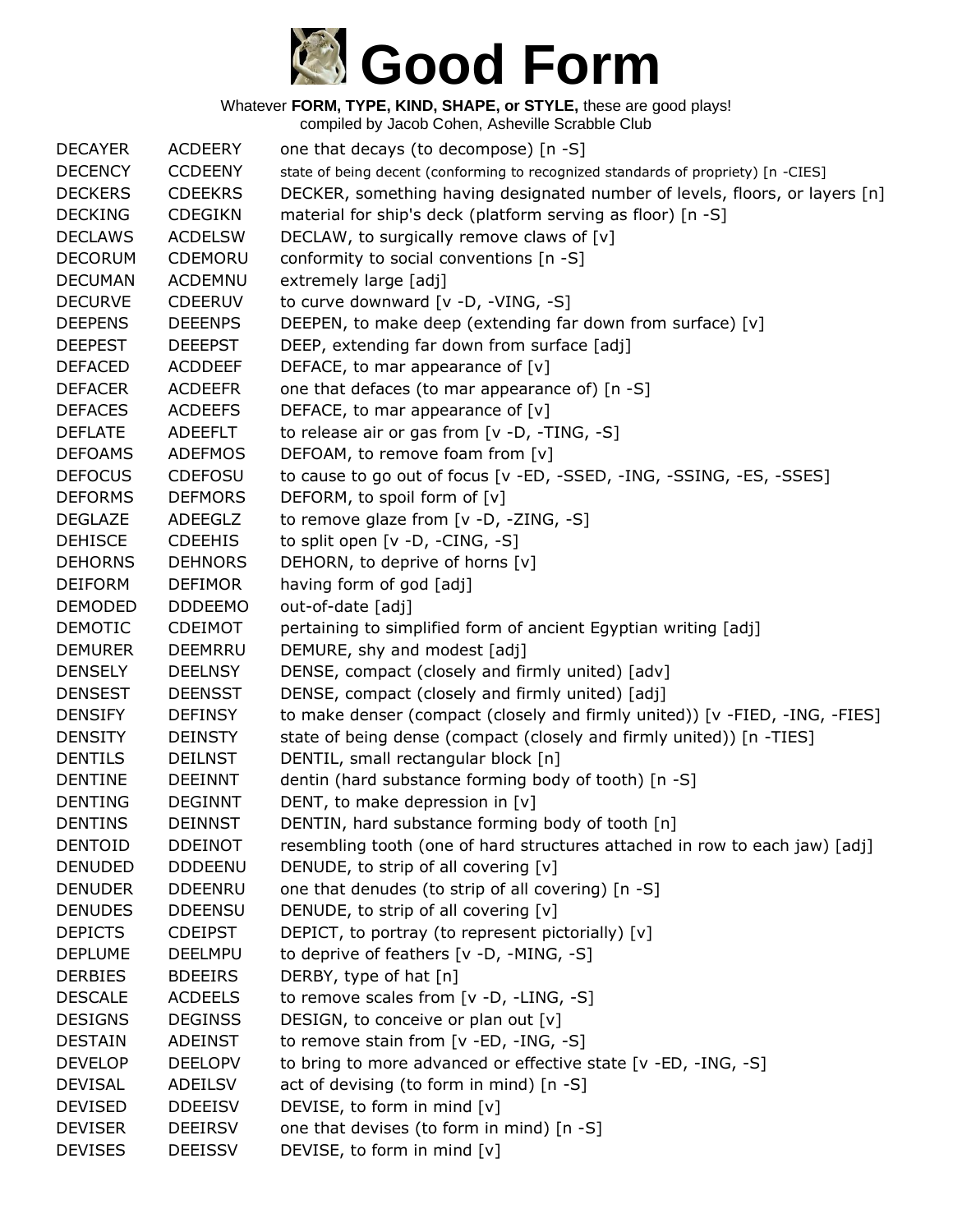

| <b>DEWDROP</b> | <b>DDEOPRW</b> | drop of dew $[n - S]$                                                                           |
|----------------|----------------|-------------------------------------------------------------------------------------------------|
| <b>DEWFALL</b> | <b>ADEFLLW</b> | formation of dew [n -S]                                                                         |
| <b>DEWLAPS</b> | <b>ADELPSW</b> | DEWLAP, fold of loose skin under neck [n]                                                       |
| <b>DHARMAS</b> | <b>AADHMRS</b> | DHARMA, conformity to Hindu law [n]                                                             |
| <b>DHARMIC</b> | <b>ACDHIMR</b> | DHARMA, conformity to Hindu law [adj]                                                           |
| <b>DHARNAS</b> | <b>AADHNRS</b> | DHARNA, form of protest in India [n]                                                            |
| <b>DHURNAS</b> | ADHNRSU        | DHURNA, dharna (form of protest in India) [n]                                                   |
| <b>DIACIDS</b> | <b>ACDDIIS</b> | DIACID, type of acid (type of chemical compound) [n]                                            |
| <b>DIAGRAM</b> | AADGIMR        | to illustrate by diagram (graphic design) [v -ED, -MMED, -ING, -MMING, -S]                      |
| <b>DIATRON</b> | <b>ADINORT</b> | circuitry design that uses diodes [n -S]                                                        |
| <b>DICKIER</b> | <b>CDEIIKR</b> | DICKY, poor in condition [adj]                                                                  |
| <b>DIDYMOS</b> | <b>DDIMOSY</b> | DIDYMO, type of algae (any of group of primitive aquatic plants) [n]                            |
| <b>DIESTER</b> | <b>DEEIRST</b> | type of chemical compound [n -S]                                                                |
| <b>DIFFERS</b> | <b>DEFFIRS</b> | DIFFER, to be unlike [v]                                                                        |
| <b>DIFFUSE</b> | <b>DEFFISU</b> | to spread widely and thinly [v -D, -SING, -S]                                                   |
| <b>DIGHTED</b> | <b>DDEGHIT</b> | DIGHT, to adorn (to add something to for purpose of making more attractive) [v]                 |
| <b>DILATED</b> | ADDEILT        | DILATE, to make wider or larger [v]                                                             |
| <b>DILATER</b> | ADEILRT        | dilator (one that dilates (to make wider or larger)) [n -S]                                     |
| <b>DILATES</b> | <b>ADEILST</b> | DILATE, to make wider or larger [v]                                                             |
| <b>DILATOR</b> | ADILORT        | one that dilates (to make wider or larger) [n -S]                                               |
| <b>DILUENT</b> | <b>DEILNTU</b> | diluting substance [n -S]                                                                       |
| <b>DILUTED</b> | <b>DDEILTU</b> | DILUTE, to thin or reduce concentration of [v]                                                  |
| <b>DILUTER</b> | DEILRTU        | one that dilutes (to thin or reduce concentration of) [n -S]                                    |
| <b>DILUTES</b> | <b>DEILSTU</b> | DILUTE, to thin or reduce concentration of [v]                                                  |
| <b>DILUTOR</b> | <b>DILORTU</b> | diluter (one that dilutes (to thin or reduce concentration of)) $[n -S]$                        |
| <b>DIMERIC</b> | <b>CDEIIMR</b> | dimerous (composed of two parts) [adj]                                                          |
| <b>DIMMISH</b> | <b>DHIIMMS</b> | DIM, obscure (dark or indistinct) [adj]                                                         |
| <b>DIMORPH</b> | <b>DHIMOPR</b> | either of two distinct forms [n -S]                                                             |
| <b>DIMPLED</b> | <b>DDEILMP</b> | DIMPLE, to mark with indentations [v]                                                           |
| <b>DIMPLES</b> | <b>DEILMPS</b> | DIMPLE, to mark with indentations [v]                                                           |
| <b>DINGBAT</b> | <b>ABDGINT</b> | typographical ornament [n -S]                                                                   |
| <b>DINGING</b> | <b>DGGIINN</b> | DING, to ring (to form ring (circular band) around) [v]                                         |
| <b>DINKEYS</b> | <b>DEIKNSY</b> | DINKEY, small locomotive [n]                                                                    |
| <b>DINKIER</b> | <b>DEIIKNR</b> | DINKY, small [adj]                                                                              |
| <b>DINKING</b> | <b>DGIIKNN</b> | DINK, to adorn [v]                                                                              |
| <b>DINKUMS</b> | <b>DIKMNSU</b> | DINKUM, truth (conformity to fact or reality) [n]                                               |
| <b>DINTING</b> | <b>DGIINNT</b> | DINT, to dent [v]                                                                               |
| <b>DIORAMA</b> | AADIMOR        | three-dimensional exhibit [n -S]                                                                |
| <b>DIOXIDE</b> | <b>DDEIIOX</b> | type of oxide (binary compound of oxygen with another element or radical) [n -S]                |
| <b>DIOXIDS</b> | <b>DDIIOSX</b> | DIOXID, dioxide (type of oxide (binary compound of oxygen with another element or radical)) [n] |
| <b>DIPNETS</b> | <b>DEINPST</b> | DIPNET, to scoop fish with type of net [v]                                                      |
| <b>DIPNOAN</b> | <b>ADINNOP</b> | lungfish (type of fish) [n -S]                                                                  |
| <b>DISBAND</b> | <b>ABDDINS</b> | to break up $[v - ED, -ING, -S]$                                                                |
| <b>DISCASE</b> | <b>ACDEISS</b> | to remove case of $[v -D, -SING, -S]$                                                           |
| <b>DISCING</b> | <b>CDGIINS</b> | DISC, to disk (to break up land with type of farm implement) [v]                                |
| <b>DISCOID</b> | <b>CDDIIOS</b> | disk (flat, circular plate) [adj]                                                               |
| <b>DISHING</b> | <b>DGHIINS</b> | DISH, to put into dish (concave vessel) [v]                                                     |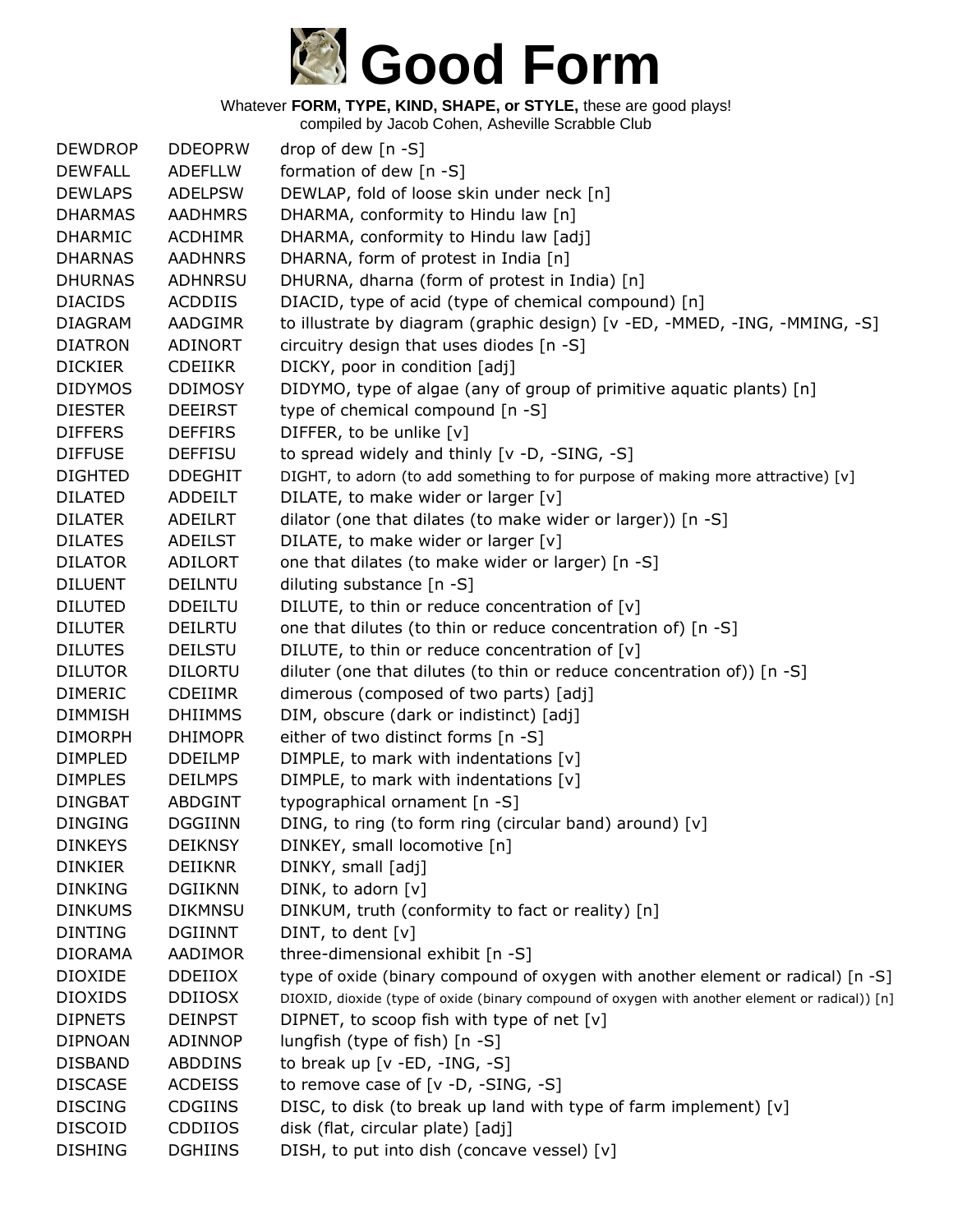

| <b>DISKERS</b>                   | <b>DEIKRSS</b> | DISKER, one that disks (to break up land with type of farm implement) [n]  |
|----------------------------------|----------------|----------------------------------------------------------------------------|
| <b>DISKING</b>                   | <b>DGIIKNS</b> | DISK, to break up land with type of farm implement [v]                     |
| <b>DISTAFF</b>                   | <b>ADFFIST</b> | type of staff [n -S, -AVES]                                                |
| <b>DISTORT</b>                   | <b>DIORSTT</b> | to put out of shape $[v - ED, -ING, -S]$                                   |
| <b>DITCHED</b>                   | <b>CDDEHIT</b> | DITCH, to dig long, narrow excavation in ground [v]                        |
| <b>DITCHER</b>                   | <b>CDEHIRT</b> | one that ditches (to dig long, narrow excavation in ground) [n -S]         |
| <b>DITCHES</b>                   | <b>CDEHIST</b> | DITCH, to dig long, narrow excavation in ground [v]                        |
| <b>DITTIES</b>                   | <b>DEIISTT</b> | DITTY, short, simple song [n]                                              |
| <b>DJEBELS</b>                   | <b>BDEEJLS</b> | DJEBEL, jebel (mountain (large, natural elevation of earth's surface)) [n] |
| <b>DJEMBES</b>                   | <b>BDEEJMS</b> | DJEMBE, type of African hand drum [n]                                      |
| <b>DODDLES</b>                   | <b>DDDELOS</b> | DODDLE, easy task [n]                                                      |
| <b>DOGEARS</b>                   | <b>ADEGORS</b> | DOGEAR, to turn down corner of page [v]                                    |
| <b>DOGGIER</b>                   | <b>DEGGIOR</b> | DOGGY, resembling or suggestive of dog [adj]                               |
| <b>DOGGISH</b>                   | <b>DGGHIOS</b> | doglike (resembling dog) [adj]                                             |
| <b>DOGLIKE</b>                   | <b>DEGIKLO</b> | resembling dog [adj]                                                       |
| <b>DOGTAIL</b>                   | <b>ADGILOT</b> | type of grass $[n - S]$                                                    |
| <b>DOILIED</b>                   | <b>DDEIILO</b> | covered in doily [adj]                                                     |
| <b>DOLLIED</b>                   | <b>DDEILLO</b> | DOLLY, to move on wheeled platform [v]                                     |
| <b>DOLLIES</b>                   | <b>DEILLOS</b> | DOLLY, to move on wheeled platform [v]                                     |
| <b>DOLLING</b>                   | <b>DGILLNO</b> | DOLL, to dress stylishly [v]                                               |
| <b>DOLLISH</b>                   | <b>DHILLOS</b> | pretty (pleasing to eye) [adj]                                             |
| <b>DOLTISH</b>                   | <b>DHILOST</b> | DOLT, stupid person [adj]                                                  |
| <b>DOMICAL</b>                   | ACDILMO        | shaped like dome [adj]                                                     |
| <b>DONEGAL</b>                   | <b>ADEGLNO</b> | type of tweed (coarse woolen fabric) [n -S]                                |
| <b>DONGOLA</b>                   | <b>ADGLNOO</b> | type of leather [n -S]                                                     |
| <b>DONNISH</b>                   | <b>DHINNOS</b> | scholarly (resembling scholar (learned person)) [adj]                      |
| <b>DOODLED</b>                   | <b>DDDELOO</b> | DOODLE, to draw or scribble aimlessly [v]                                  |
| <b>DOODLER</b>                   | <b>DDELOOR</b> | one that doodles (to draw or scribble aimlessly) [n -S]                    |
| <b>DOODLES</b>                   | <b>DDELOOS</b> | DOODLE, to draw or scribble aimlessly [v]                                  |
| <b>DOOWOPS</b>                   | <b>DOOOPSW</b> | DOOWOP, singing style [n]                                                  |
| <b>DOOZERS</b>                   | <b>DEOORSZ</b> | DOOZER, doozy (extraordinary one of its kind) [n]                          |
| <b>DOOZIES</b>                   | <b>DEIOOSZ</b> | DOOZIE, doozy (extraordinary one of its kind) [n] / DOOZY [n]              |
| <b>DORMERS</b>                   | <b>DEMORRS</b> | DORMER, type of window [n]                                                 |
| <b>DOTTERS</b>                   | <b>DEORSTT</b> | DOTTER, one that dots (to cover with dots (tiny round marks)) [n]          |
| <b>DOTTING</b>                   | <b>DGINOTT</b> | DOT, to cover with dots (tiny round marks) [v]                             |
| <b>DOWDIER</b>                   | <b>DDEIORW</b> | DOWDY, lacking in stylishness or neatness [adj]                            |
| <b>DOWDIES</b>                   | <b>DDEIOSW</b> | DOWDY, dowdy woman [n]                                                     |
| <b>DOWDILY</b>                   | <b>DDILOWY</b> | DOWDY, lacking in stylishness or neatness [adv]                            |
| <b>DOWNBOW</b>                   | <b>BDNOOWW</b> | type of stroke in playing bowed instrument [n -S]                          |
| <b>DOWNILY</b><br><b>DRAGONS</b> | <b>DILNOWY</b> | in downy (soft (yielding readily to pressure)) manner [adv]                |
|                                  | <b>ADGNORS</b> | DRAGON, mythical monster resembling serpent [n]                            |
| <b>DRAPERS</b>                   | <b>ADEPRRS</b> | DRAPER, one that drapes (to arrange in graceful folds) [n]                 |
| <b>DRAPERY</b>                   | <b>ADEPRRY</b> | cloth arranged in graceful folds [n -RIES]                                 |
| <b>DRAPING</b>                   | <b>ADGINPR</b> | DRAPE, to arrange in graceful folds [v]                                    |
| <b>DRAWING</b><br><b>DRONISH</b> | <b>ADGINRW</b> | portrayal in lines of form or figure [n -S]                                |
|                                  | <b>DHINORS</b> | habitually lazy [adj]                                                      |
| <b>DROPLET</b>                   | <b>DELOPRT</b> | tiny drop [n -S]                                                           |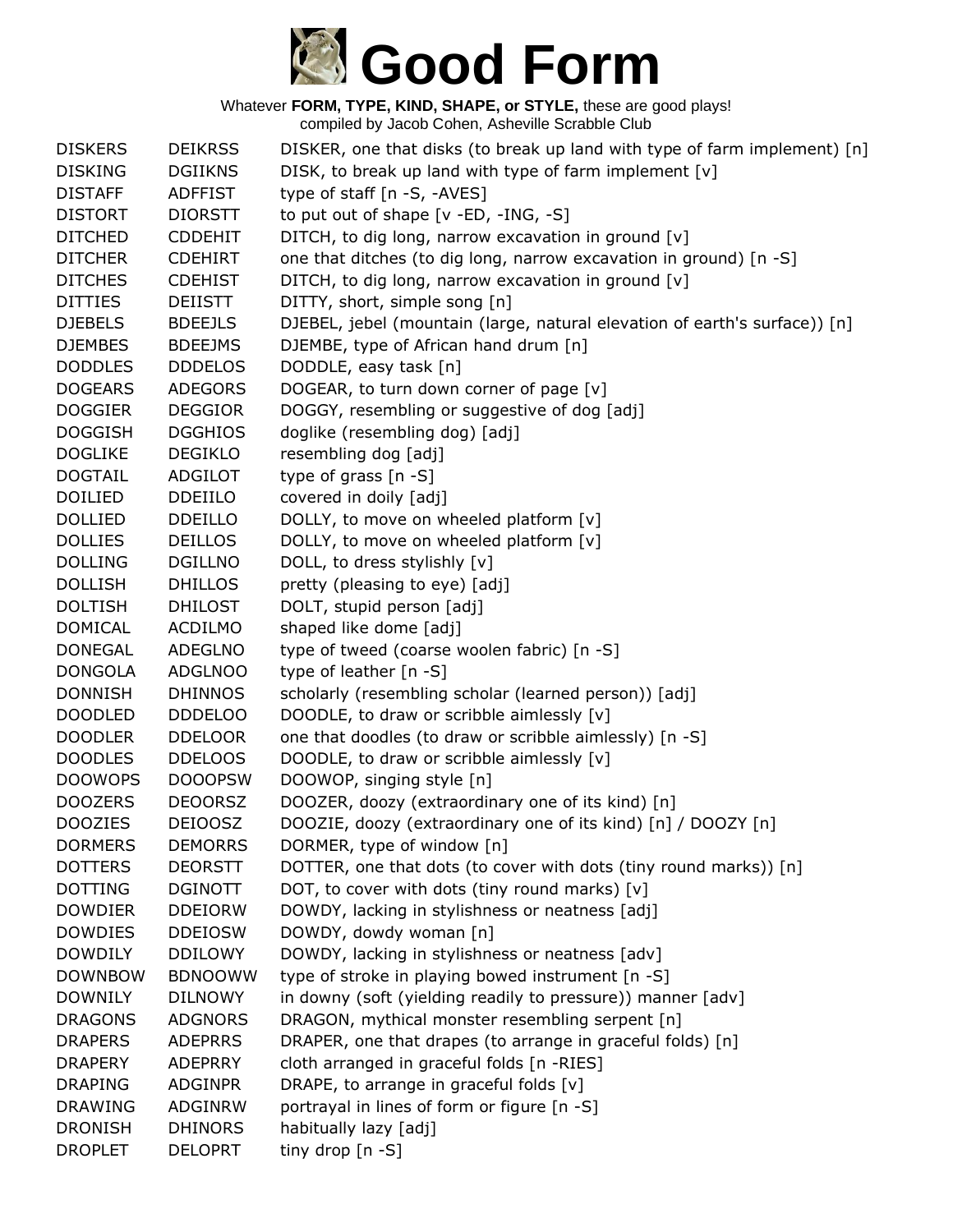

| DROP, to fall in drops (globules) [v]<br><b>DROPPED</b><br><b>DDEOPPR</b><br><b>DROPPER</b><br><b>DEOPPRR</b><br>tube for dispensing liquid drops [n -S]<br>type of electronic dance music [n -S]<br><b>DUBSTEP</b><br><b>BDEPSTU</b><br>type of bowling pin [n -S]<br><b>DUCKPIN</b><br><b>CDIKNPU</b><br><b>DUCTILE</b><br>easily molded or shaped [adj]<br><b>CDEILTU</b><br>DUFFER, clumsy person [n]<br><b>DUFFERS</b><br><b>DEFFRSU</b><br>DUGOUT, canoe made by hollowing out log [n]<br><b>DUGOUTS</b><br><b>DGOSTUU</b><br>early type of bassoon [n -S] |  |
|------------------------------------------------------------------------------------------------------------------------------------------------------------------------------------------------------------------------------------------------------------------------------------------------------------------------------------------------------------------------------------------------------------------------------------------------------------------------------------------------------------------------------------------------------------------|--|
|                                                                                                                                                                                                                                                                                                                                                                                                                                                                                                                                                                  |  |
|                                                                                                                                                                                                                                                                                                                                                                                                                                                                                                                                                                  |  |
|                                                                                                                                                                                                                                                                                                                                                                                                                                                                                                                                                                  |  |
|                                                                                                                                                                                                                                                                                                                                                                                                                                                                                                                                                                  |  |
|                                                                                                                                                                                                                                                                                                                                                                                                                                                                                                                                                                  |  |
|                                                                                                                                                                                                                                                                                                                                                                                                                                                                                                                                                                  |  |
| <b>DULCIAN</b><br><b>ACDILNU</b>                                                                                                                                                                                                                                                                                                                                                                                                                                                                                                                                 |  |
| somewhat dull [adj]<br><b>DULLISH</b><br><b>DHILLSU</b>                                                                                                                                                                                                                                                                                                                                                                                                                                                                                                          |  |
| <b>DUMDUMS</b><br><b>DDMMSUU</b><br>DUMDUM, type of bullet [n]                                                                                                                                                                                                                                                                                                                                                                                                                                                                                                   |  |
| <b>DUMMIED</b><br><b>DDEIMMU</b><br>DUMMY, to make representation of [v]                                                                                                                                                                                                                                                                                                                                                                                                                                                                                         |  |
| DUMMY, to make representation of $[v]$<br><b>DUMMIES</b><br><b>DEIMMSU</b>                                                                                                                                                                                                                                                                                                                                                                                                                                                                                       |  |
| DUMPY, short and thick [adj]<br><b>DUMPIER</b><br><b>DEIMPRU</b>                                                                                                                                                                                                                                                                                                                                                                                                                                                                                                 |  |
| <b>DUMPILY</b><br><b>DILMPUY</b><br>in dumpy (short and thick) manner [adv]                                                                                                                                                                                                                                                                                                                                                                                                                                                                                      |  |
| sad (unhappy (marked by joy)) [adj]<br><b>DUMPISH</b><br><b>DHIMPSU</b>                                                                                                                                                                                                                                                                                                                                                                                                                                                                                          |  |
| DUNCE, stupid person [adj]<br><b>DUNCISH</b><br><b>CDHINSU</b>                                                                                                                                                                                                                                                                                                                                                                                                                                                                                                   |  |
| DUPION, type of silk fabric [n]<br><b>DUPIONS</b><br><b>DINOPSU</b>                                                                                                                                                                                                                                                                                                                                                                                                                                                                                              |  |
| DUPLET, set of two of one kind [n]<br><b>DUPLETS</b><br><b>DELPSTU</b>                                                                                                                                                                                                                                                                                                                                                                                                                                                                                           |  |
| dusky (somewhat dark) [adj]<br><b>DUSKISH</b><br><b>DHIKSSU</b>                                                                                                                                                                                                                                                                                                                                                                                                                                                                                                  |  |
| <b>DYNODES</b><br><b>DDENOSY</b><br>DYNODE, type of electrode [n]                                                                                                                                                                                                                                                                                                                                                                                                                                                                                                |  |
| <b>E</b> 7s                                                                                                                                                                                                                                                                                                                                                                                                                                                                                                                                                      |  |
| part of cap designed to cover ears [n -S]<br><b>EARFLAP</b><br><b>AAEFLPR</b>                                                                                                                                                                                                                                                                                                                                                                                                                                                                                    |  |
| EARLAP, earflap (part of cap designed to cover ears) [n]<br><b>EARLAPS</b><br><b>AAELPRS</b>                                                                                                                                                                                                                                                                                                                                                                                                                                                                     |  |
| lacking ears [adj]<br><b>EARLESS</b><br><b>AEELRSS</b>                                                                                                                                                                                                                                                                                                                                                                                                                                                                                                           |  |
| <b>ECBOLIC</b><br>type of drug $[n - S]$<br><b>BCCEILO</b>                                                                                                                                                                                                                                                                                                                                                                                                                                                                                                       |  |
| <b>ECHAPPE</b><br>moving from closed to open position of feet in ballet [adj]<br><b>ACEEHPP</b>                                                                                                                                                                                                                                                                                                                                                                                                                                                                  |  |
| to group in particular formation [v -ED, -ING, -S]<br><b>ECHELON</b><br><b>CEEHLNO</b>                                                                                                                                                                                                                                                                                                                                                                                                                                                                           |  |
| echinoid (spiny mammal) [n -NI]<br><b>ECHINUS</b><br><b>CEHINSU</b>                                                                                                                                                                                                                                                                                                                                                                                                                                                                                              |  |
| <b>ECLAIRS</b><br>ECLAIR, type of pastry (sweet baked food) [n]<br><b>ACEILRS</b>                                                                                                                                                                                                                                                                                                                                                                                                                                                                                |  |
| anatomical figure with skin removed to show musculature [n -S]<br><b>ECORCHE</b><br><b>CCEEHOR</b>                                                                                                                                                                                                                                                                                                                                                                                                                                                               |  |
| <b>ECOTONE</b><br><b>CEENOOT</b><br>type of ecological zone [n -S]                                                                                                                                                                                                                                                                                                                                                                                                                                                                                               |  |
| subspecies adapted to specific environmental conditions [n -S]<br><b>ECOTYPE</b><br><b>CEEOPTY</b>                                                                                                                                                                                                                                                                                                                                                                                                                                                               |  |
| <b>ECTYPAL</b><br><b>ACELPTY</b><br>ECTYPE, copy [adj]                                                                                                                                                                                                                                                                                                                                                                                                                                                                                                           |  |
| <b>ECTYPES</b><br><b>CEEPSTY</b><br>ECTYPE, copy [n]                                                                                                                                                                                                                                                                                                                                                                                                                                                                                                             |  |
| EDEMA, excessive accumulation of serous fluid [n]<br><b>EDEMATA</b><br><b>AADEEMT</b>                                                                                                                                                                                                                                                                                                                                                                                                                                                                            |  |
| <b>EDGINGS</b><br>EDGING, something that forms or serves as edge [n]<br><b>DEGGINS</b>                                                                                                                                                                                                                                                                                                                                                                                                                                                                           |  |
| EELY, resembling eel (snakelike fish) [adj]<br><b>EELIEST</b><br><b>EEEILST</b>                                                                                                                                                                                                                                                                                                                                                                                                                                                                                  |  |
| <b>EEEIKLL</b><br>resembling eel (snakelike fish) [adj]<br><b>EELLIKE</b>                                                                                                                                                                                                                                                                                                                                                                                                                                                                                        |  |
| intellectual [n -S]<br><b>EGGHEAD</b><br>ADEEGGH                                                                                                                                                                                                                                                                                                                                                                                                                                                                                                                 |  |
| adjectival form in some languages [n -S]<br><b>ELATIVE</b><br><b>AEEILTV</b>                                                                                                                                                                                                                                                                                                                                                                                                                                                                                     |  |
| type of verse [n -S]<br><b>ELEGIAC</b><br>ACEEGIL                                                                                                                                                                                                                                                                                                                                                                                                                                                                                                                |  |
| <b>ELEGITS</b><br>ELEGIT, type of judicial writ [n]<br><b>EEGILST</b>                                                                                                                                                                                                                                                                                                                                                                                                                                                                                            |  |
| <b>ELEVONS</b><br>ELEVON, type of airplane control surface [n]<br><b>EELNOSV</b>                                                                                                                                                                                                                                                                                                                                                                                                                                                                                 |  |
| ELF, small, often mischievous fairy [adj]<br><b>ELFLIKE</b><br><b>EEFIKLL</b>                                                                                                                                                                                                                                                                                                                                                                                                                                                                                    |  |
| lock of tangled hair [n -S]<br><b>ELFLOCK</b><br><b>CEFKLLO</b>                                                                                                                                                                                                                                                                                                                                                                                                                                                                                                  |  |
| type of plane curve [n -S]<br><b>ELLIPSE</b><br><b>EEILLPS</b>                                                                                                                                                                                                                                                                                                                                                                                                                                                                                                   |  |
| to set on fire $[v -D, -ZING, -S]$<br>EMBLAZE<br>ABEELMZ                                                                                                                                                                                                                                                                                                                                                                                                                                                                                                         |  |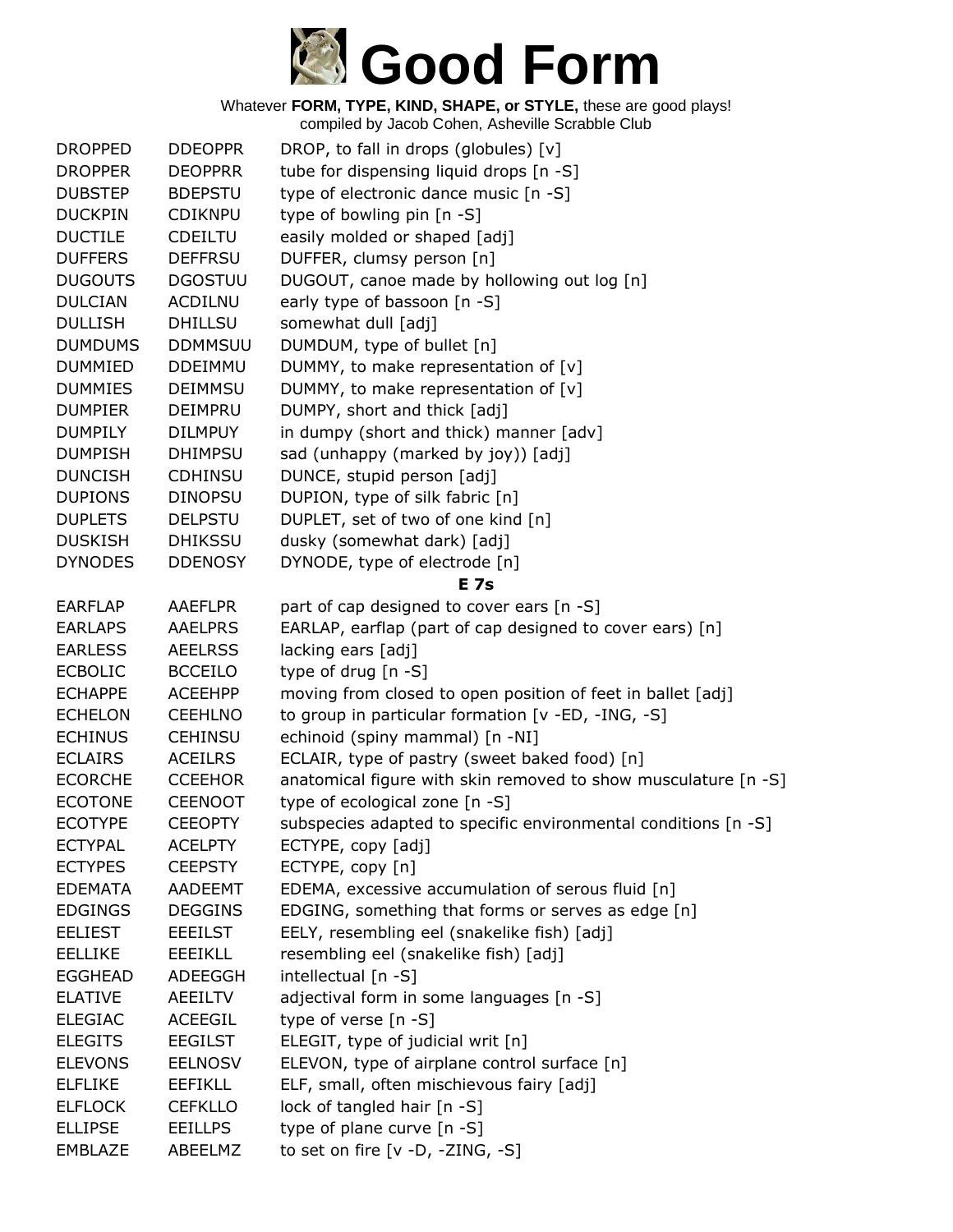

| <b>EMBOLIC</b> | <b>BCEILMO</b> | EMBOLISM, obstruction of blood vessel by embolus (abnormal particle circulating in blood) [adj] |
|----------------|----------------|-------------------------------------------------------------------------------------------------|
| <b>EMBOLUS</b> | <b>BELMOSU</b> | abnormal particle circulating in blood [n -LI]                                                  |
| <b>EMBOSKS</b> | <b>BEKMOSS</b> | EMBOSK, to conceal with foliage [v]                                                             |
| <b>EMBOWED</b> | <b>BDEEMOW</b> | EMBOW, to arch (to bend like arch (curved structure spanning opening)) [v]                      |
| <b>EMBOWER</b> | <b>BEEMORW</b> | to surround with foliage [v -ED, -ING, -S]                                                      |
| <b>EMENDED</b> | <b>DDEEEMN</b> | EMEND, to correct (to make free from error) [v]                                                 |
| <b>EMENDER</b> | <b>DEEEMNR</b> | one that emends (to correct (to make free from error)) [n -S]                                   |
| <b>EMETINE</b> | <b>EEEIMNT</b> | alkaloid (type of chemical compound) [n -S]                                                     |
| <b>EMETINS</b> | <b>EEIMNST</b> | EMETIN, emetine (alkaloid (type of chemical compound)) [n]                                      |
| <b>EMOCORE</b> | <b>CEEMOOR</b> | emo (style of rock music with emotional lyrics) [n -S]                                          |
| <b>ENAMINE</b> | AEEIMNN        | type of amine (type of chemical compound) [n -S]                                                |
| <b>ENCHASE</b> | <b>ACEEHNS</b> | to place in ornamental setting [v -D, -SING, -S]                                                |
| <b>ENCRUST</b> | <b>CENRSTU</b> | to cover with crust [v -ED, -ING, -S]                                                           |
| <b>ENDARCH</b> | <b>ACDEHNR</b> | formed from center outward [adj]                                                                |
| <b>ENDOGEN</b> | <b>DEEGNNO</b> | type of plant [n -S]                                                                            |
| <b>ENFLAME</b> | <b>AEEFLMN</b> | to inflame (to set on fire) [v -D, -MING, -S]                                                   |
| <b>ENFOLDS</b> | <b>DEFLNOS</b> | ENFOLD, to envelop (to cover completely) [v]                                                    |
| <b>ENGRAIL</b> | <b>AEGILNR</b> | to ornament edge of with curved indentations [v -ED, -ING, -S]                                  |
| <b>ENGRAIN</b> | <b>AEGINNR</b> | to grain (to form into small particles) [v -ED, -ING, -S]                                       |
| <b>ENGRAVE</b> | <b>AEEGNRV</b> | to form by incision [v -D, -VING, -S]                                                           |
| <b>ENTASIS</b> | <b>AEINSST</b> | slight convexity in column [n -SES]                                                             |
| <b>ENVIRON</b> | <b>EINNORV</b> | to encircle (to form circle around) [v -ED, -ING, -S]                                           |
| <b>ENWHEEL</b> | <b>EEEHLNW</b> | to encircle (to form circle around) [v -ED, -ING, -S]                                           |
| <b>EOBIONT</b> | <b>BEINOOT</b> | type of basic organism [n -S]                                                                   |
| <b>EPIMERS</b> | <b>EEIMPRS</b> | EPIMER, type of sugar compound [n]                                                              |
| <b>EPITAXY</b> | AEIPTXY        | type of crystalline growth [n -XIES]                                                            |
| <b>EPOXIED</b> | <b>DEEIOPX</b> | EPOXY, to glue with epoxy (type of resin) [v]                                                   |
| <b>EPOXIES</b> | <b>EEIOPSX</b> | EPOXY, to glue with epoxy (type of resin) [v]                                                   |
| <b>EPOXYED</b> | <b>DEEOPXY</b> | EPOXY, to glue with epoxy (type of resin) $[v]$                                                 |
| <b>ERASING</b> | <b>AEGINRS</b> | ERASE, to rub or scrap out $[v]$                                                                |
| <b>ERASION</b> | <b>AEINORS</b> | erasure (act of erasing (to rub or scrape out) [n -S]                                           |
| <b>ERASURE</b> | <b>AEERRSU</b> | act of erasing (to rub or scrape out) [n -S]                                                    |
| ERICOID        | <b>CDEIIOR</b> | resembling heath (evergreen shrub) [adj]                                                        |
| <b>ERUDITE</b> | <b>DEEIRTU</b> | scholarly (resembling scholar (learned person)) [adj]                                           |
| <b>ESCARPS</b> | <b>ACEPRSS</b> | ESCARP, to cause to slope steeply $[v]$                                                         |
| <b>ESTHETE</b> | <b>EEEHSTT</b> | esthetic (conception of beauty) person [n -S]                                                   |
| <b>ETAGERE</b> | <b>AEEEGRT</b> | ornamental stand [n -S]                                                                         |
| <b>ETCHANT</b> | <b>ACEHNTT</b> | substance used in etching (to engrave with acid) [n -S]                                         |
| <b>ETCHERS</b> | <b>CEEHRST</b> | ETCHER, one that etches (to engrave with acid) [n]                                              |
| <b>ETCHING</b> | <b>CEGHINT</b> | ETCH, to engrave with acid $[v]$ / etched design $[n - S]$                                      |
| <b>ETYMONS</b> | <b>EMNOSTY</b> | ETYMON, earliest known form of word [n]                                                         |
| <b>EUCRITE</b> | <b>CEEIRTU</b> | type of meteorite [n -S]                                                                        |
| <b>EVENERS</b> | <b>EEENRSV</b> | EVENER, one that evens (to make even) [n]                                                       |
| <b>EVENEST</b> | <b>EEENSTV</b> | EVEN, flat and smooth [adj]                                                                     |
| <b>EVOLUTE</b> | <b>EELOTUV</b> | type of geometric curve [n -S]                                                                  |
| <b>EXACTAS</b> | <b>AACESTX</b> | EXACTA, type of horse racing bet [n]                                                            |
| <b>EXEDRAE</b> | <b>ADEEERX</b> | EXEDRA, curved outdoor bench [n]                                                                |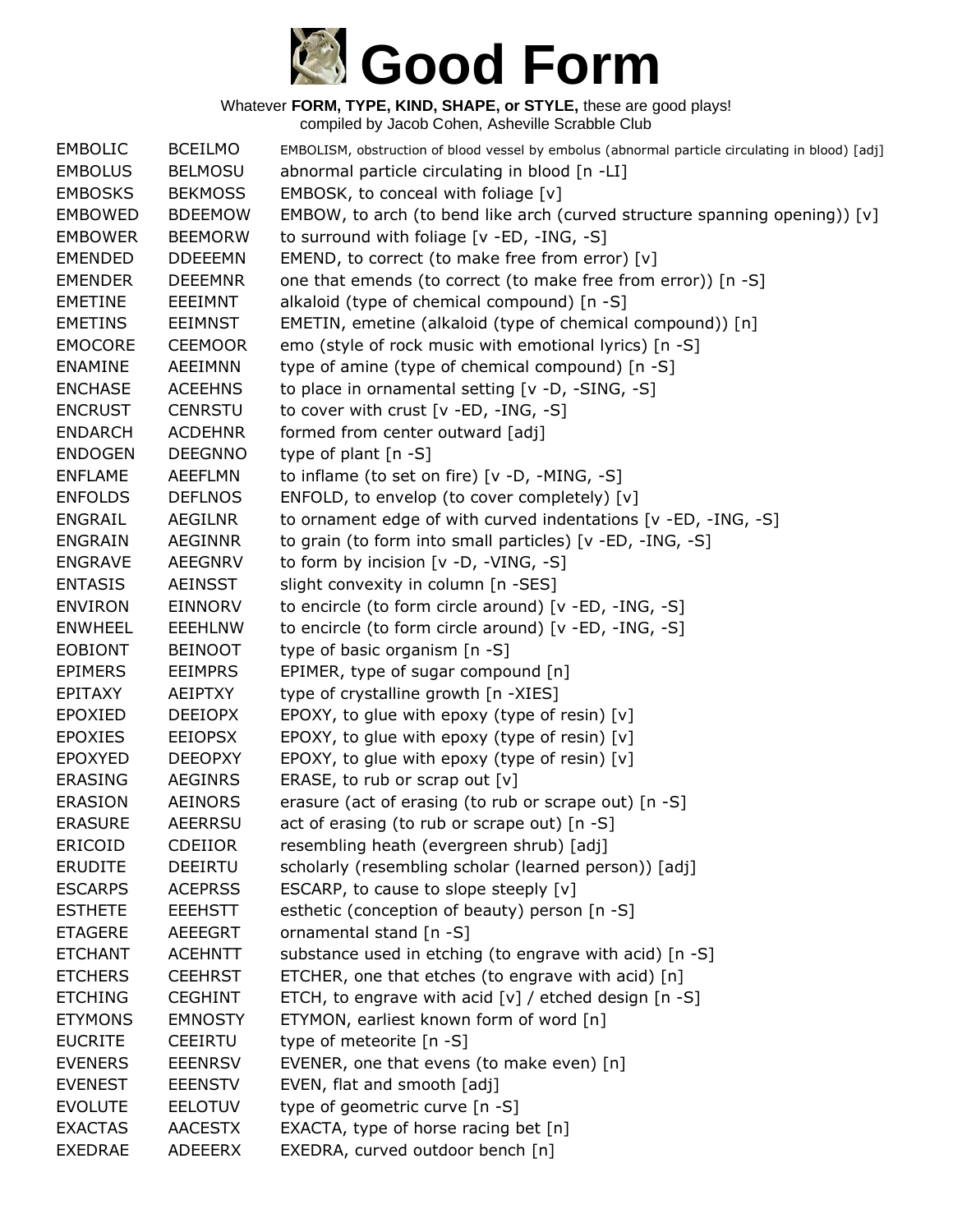

| <b>EXEDRAS</b> | <b>ADEERSX</b> | EXEDRA, curved outdoor bench [n]                                                                  |
|----------------|----------------|---------------------------------------------------------------------------------------------------|
| <b>EXHEDRA</b> | ADEEHRX        | exedra (curved outdoor bench) [n -E]                                                              |
| <b>EXOGENS</b> | <b>EEGNOSX</b> | EXOGEN, type of plant [n]                                                                         |
| <b>EXOSMIC</b> | <b>CEIMOSX</b> | EXOSMOSE, form of osmosis [adj]                                                                   |
| <b>EYEBOLT</b> | <b>BEELOTY</b> | type of bolt or screw [n -S]                                                                      |
| <b>EYEFOLD</b> | <b>DEEFLOY</b> | fold of skin of upper eyelid [n -S]                                                               |
| <b>EYEHOOK</b> | <b>EEHKOOY</b> | type of hook [n -S]                                                                               |
| <b>EYELIKE</b> | EEEIKLY        | resembling eye (organ of sight) [adj]                                                             |
| <b>EYESOME</b> | <b>EEEMOSY</b> | pleasant to look at [adj]                                                                         |
| <b>EYESORE</b> | <b>EEEORSY</b> | something offensive to sight [n -S]                                                               |
|                |                | <b>F7s</b>                                                                                        |
| <b>FACETED</b> | <b>ACDEEFT</b> | FACET, to cut small plane surfaces on [v]                                                         |
| <b>FACTOID</b> | <b>ACDFIOT</b> | brief news item [n -S]                                                                            |
| <b>FADDISH</b> | <b>ADDFHIS</b> | inclined to take up fads [adj]                                                                    |
| <b>FADLIKE</b> | ADEFIKL        | resembling fad (practice or interest that enjoys brief popularity) [adj]                          |
| <b>FAIRIER</b> | AEFIIRR        | FAIRY, pertaining to or resembling fairy [adj]                                                    |
| <b>FAIRING</b> | AFGIINR        | FAIR, to make smooth [v] / structure on aircraft serving to reduce drag [n -S]                    |
| <b>FAIRISH</b> | AFHIIRS        | moderately good [adj]                                                                             |
| <b>FALAFEL</b> | AAEFFLL        | ground spiced vegetables formed into patties [n -S]                                               |
| <b>FALCATE</b> | <b>AACEFLT</b> | curved and tapering to point [adj]                                                                |
| <b>FANCIFY</b> | <b>ACFFINY</b> | to make fancy (ornamental) [v -FIED, -ING, -FIES]                                                 |
| <b>FANCILY</b> | <b>ACFILNY</b> | FANCY, ornamental [adv]                                                                           |
| <b>FANFOLD</b> | <b>ADFFLNO</b> | to fold paper like fan [v -ED, -ING, -S]                                                          |
| <b>FANIONS</b> | <b>AFINNOS</b> | FANION, small flag [n]                                                                            |
| <b>FANJETS</b> | <b>AEFJNST</b> | FANJET, type of jet engine [n]                                                                    |
| <b>FANLIKE</b> | AEFIKLN        | resembling fan [adj]                                                                              |
| <b>FANNIES</b> | <b>AEFINNS</b> | FANNY, buttocks (either of two rounded parts of rump) [n]                                         |
| <b>FANTAIL</b> | AAFILNT        | fan-shaped tail or end [n -S]                                                                     |
| <b>FANTASY</b> | <b>AAFNSTY</b> | to imagine (to form mental picture of) [v -SIED, -ING, -SIES]                                     |
| <b>FANWISE</b> | <b>AEFINSW</b> | spread out like open fan [adj]                                                                    |
| FARADIC        | <b>AACDFIR</b> | pertaining to type of electric current [adj]                                                      |
| <b>FARFALS</b> | <b>AAFFLRS</b> | FARFAL, farfel (noodles in form of small pellets or granules) [n]                                 |
| <b>FARFELS</b> | <b>AEFFLRS</b> | FARFEL, noodles in form of small pellets or granules [n]                                          |
| <b>FARRAGO</b> | <b>AAFGORR</b> | confused mixture [n -S]                                                                           |
| <b>FASHION</b> | <b>AFHINOS</b> | to give particular shape or form to [v -ED, -ING, -S]                                             |
| <b>FATLESS</b> | <b>AEFLSST</b> | having no fat (abundance of flesh) [adj]                                                          |
| <b>FATLIKE</b> | AEFIKLT        | resembling fat [adj]                                                                              |
| <b>FATNESS</b> | <b>AEFNSST</b> | having no fat [adj]                                                                               |
| <b>FATSOES</b> | <b>AEFOSST</b> | FATSO, offensive word [n]                                                                         |
| <b>FATTENS</b> | <b>AEFNSTT</b> | FATTEN, to make fat [v]                                                                           |
| <b>FATTEST</b> | AEFSTTT        | FAT, having abundance of flesh [adj]                                                              |
| <b>FATTIES</b> | <b>AEFISTT</b> | FATTY, one that is fat [n]                                                                        |
| <b>FATTING</b> | <b>AFGINTT</b> | FAT, to make fat (having abundance of flesh [v]                                                   |
| <b>FATTISH</b> | AFHISTT        | somewhat fat [adj]                                                                                |
| <b>FEATHER</b> | <b>AEEFHRT</b> | to cover with feathers (horny structures that form principal covering of birds) [v -ED, -ING, -S] |
| <b>FEDERAL</b> | <b>ADEEFLR</b> | supporter of type of central government [n -S]                                                    |
| <b>FEDORAS</b> | <b>ADEFORS</b> | FEDORA, type of hat [n]                                                                           |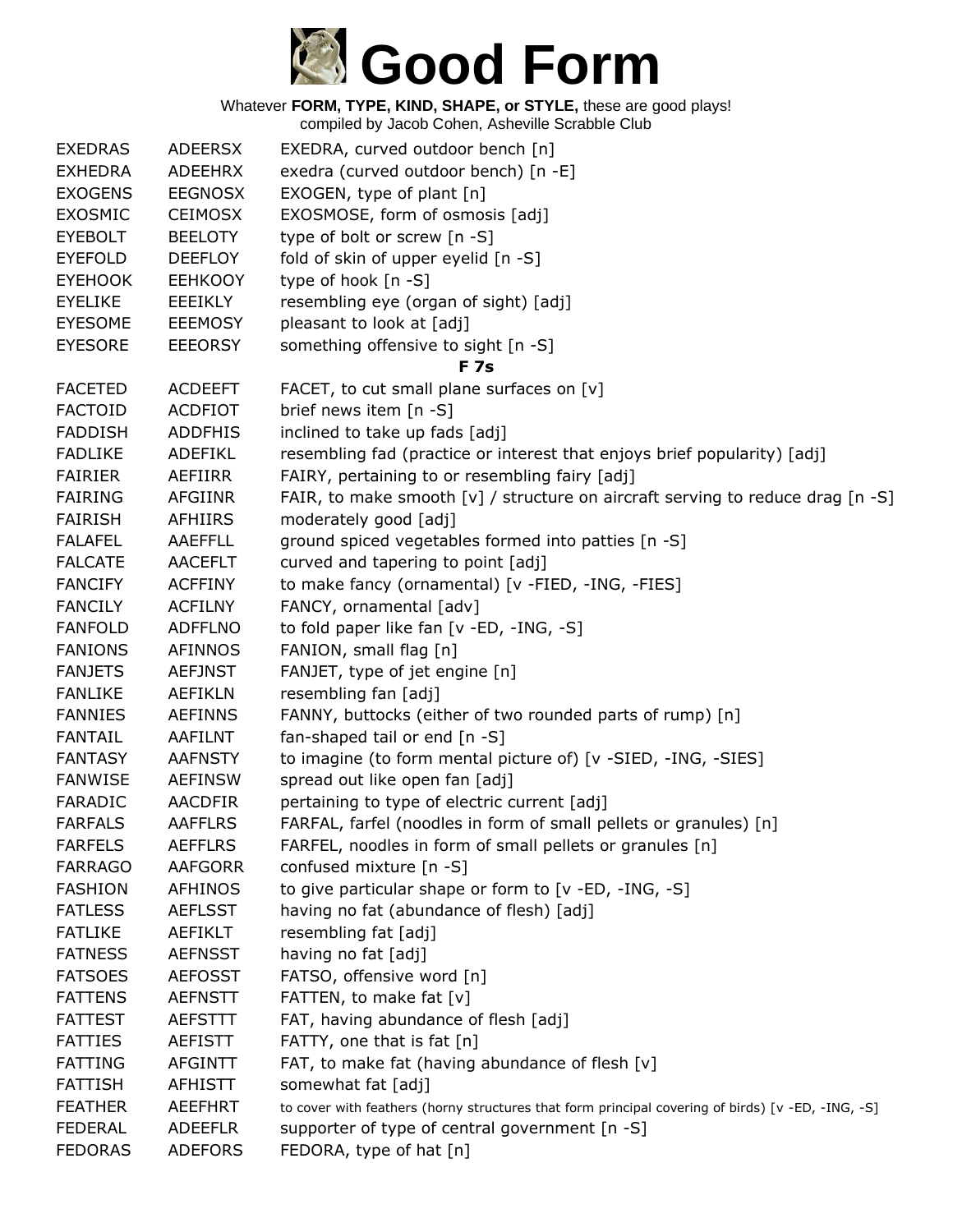

Whatever **FORM, TYPE, KIND, SHAPE, or STYLE,** these are good plays! compiled by Jacob Cohen, Asheville Scrabble Club

| <b>FELAFEL</b> | <b>AEEFFLL</b> | falafel (ground spiced vegetables formed into patties) [n -S]             |
|----------------|----------------|---------------------------------------------------------------------------|
| <b>FELTIER</b> | <b>EEFILRT</b> | FELTY, resembling cloth made from wool [adj]                              |
| <b>FENNIER</b> | <b>EEFINNR</b> | FENNY, marshy (resembling marsh (tract of low, wet land)) [adj]           |
| <b>FERMENT</b> | <b>EEFMNRT</b> | to undergo type of chemical reaction [v -ED, -ING, -S]                    |
| <b>FERMION</b> | <b>EFIMNOR</b> | type of atomic particle [n -S]                                            |
| <b>FERRETY</b> | <b>EEFRRTY</b> | suggestive of ferret (polecat) [adj]                                      |
| <b>FERRIED</b> | <b>DEEFIRR</b> | FERRY, to transport by ferry (type of boat) [v]                           |
| <b>FERRIES</b> | <b>EEFIRRS</b> | FERRY, to transport by ferry (type of boat) [v]                           |
| <b>FESTOON</b> | <b>EFNOOST</b> | to hang decorative chains or strips on [v -ED, -ING, -S]                  |
| <b>FIBROUS</b> | <b>BFIORSU</b> | containing, consisting of, or resembling fibers [adj]                     |
| <b>FICTILE</b> | <b>CEFIILT</b> | moldable (to work into particular shape) [adj]                            |
| <b>FIGGING</b> | <b>FGGGIIN</b> | FIG, to adorn (to add something to make it more attractive) [v]           |
| <b>FIGURAL</b> | <b>AFGILRU</b> | consisting of human or animal form [adj]                                  |
| <b>FILINGS</b> | <b>FGIILNS</b> | FILING, particle remove from file [n]                                     |
| <b>FILMIER</b> | EFIILMR        | FILMY, resembling or covered with film; hazy [adj]                        |
| <b>FILMILY</b> | <b>FIILLMY</b> | in filmy (resembling or covered with film; hazy) manner [adv]             |
| <b>FIMBRIA</b> | ABFIIMR        | fringe or fringe-like structure [n -E]                                    |
| <b>FINALIS</b> | <b>AFIILNS</b> | type of tone in medieval music [n -LES]                                   |
| <b>FINESSE</b> | <b>EEFINSS</b> | to bring about by adroit maneuvering [v -D, -SSING, -S]                   |
| <b>FINIALS</b> | <b>AFIILNS</b> | FINIAL, crowning ornament [n]                                             |
| <b>FINLESS</b> | <b>EFILNSS</b> | having no fins [adj]                                                      |
| <b>FINLIKE</b> | <b>EFIIKLN</b> | resembling fin [adj]                                                      |
| <b>FIRMEST</b> | <b>EFIMRST</b> | FIRM, unyielding to pressure [adj]                                        |
| <b>FIRMING</b> | <b>FGIIMNR</b> | FIRM, to make firm (unyielding to pressure) [v]                           |
| <b>FISHIER</b> | <b>EFHIIRS</b> | FISHY, of or resembling fish [adj]                                        |
| <b>FISHILY</b> | <b>FHIILSY</b> | in fishy (of or resembling fish) manner [adv]                             |
| <b>FISSATE</b> | <b>AEFISST</b> | deeply split [adj]                                                        |
| <b>FISSILE</b> | <b>EFIILSS</b> | capable of being split [adj]                                              |
| <b>FISSION</b> | <b>FIINOSS</b> | to split into parts [v -ED, -ING, -S]                                     |
| <b>FISSURE</b> | <b>EFIRSSU</b> | to split $[v -D, -RING, -S]$                                              |
| <b>FISTULA</b> | AFILSTU        | duct formed by imperfect closing of wound [n -E, -S]                      |
| <b>FITCHEE</b> | <b>CEEFHIT</b> | fitchy (having arms ending in point -- used of heraldic cross) [adj]      |
| <b>FITTERS</b> | <b>EFIRSTT</b> | FITTER, one that fits (to bring to required form and size) [n]            |
| <b>FITTING</b> | <b>FGIINTT</b> | FIT, to bring to required form and size $[v]$                             |
| <b>FIXABLE</b> | ABEFILX        | FIX, to repair (to restore to good condition) [adj]                       |
| <b>FIXURES</b> | <b>EFIRSUX</b> | FIXURE, firmness [n]                                                      |
| <b>FJORDIC</b> | <b>CDFIJOR</b> | FJORD, narrow inlet of sea between steep cliffs [adj]                     |
| <b>FLAGGED</b> | ADEFGGL        | FLAG, to mark with flag (piece of cloth used as symbol) [v]               |
| <b>FLAGGER</b> | <b>AEFGGLR</b> | one that flags (to mark with flag (piece of cloth used as symbol)) [n -S] |
| <b>FLAKERS</b> | <b>AEFKLRS</b> | FLAKER, one that flakes (to peel off in flakes (flat, thin pieces)) [n]   |
| <b>FLAKIER</b> | <b>AEFIKLR</b> | FLAKY, FLAKEY, resembling flakes (flat, thin pieces) [adj]                |
| <b>FLAKILY</b> | <b>AFIKLLY</b> | FLAKY, resembling flakes [adv]                                            |
| <b>FLAKING</b> | <b>AFGIKLN</b> | FLAKE, to peel off in flakes (flat, thin pieces) [v]                      |
| <b>FLANGED</b> | <b>ADEFGLN</b> | FLANGE, to protect with protecting rim $[v]$                              |
| <b>FLANGER</b> | <b>AEFGLNR</b> | one that flanges (to protect with protecting rim) [n -S]                  |
| <b>FLASKET</b> | <b>AEFKLST</b> | small flask (narrow-necked container) [n -S]                              |
| <b>FLATBED</b> | <b>ABDEFLT</b> | type of truck or trailer [n -S]                                           |
|                |                |                                                                           |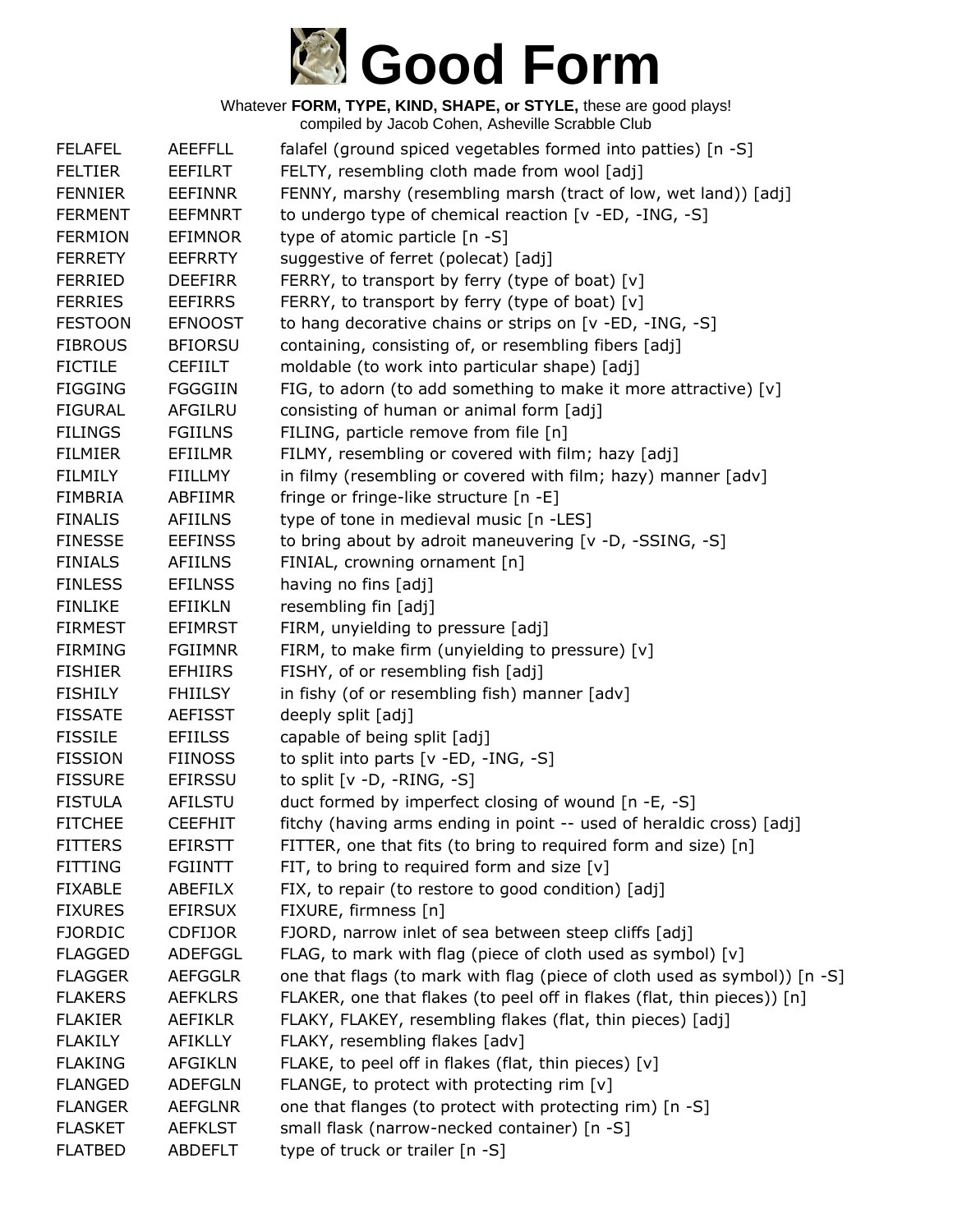

| <b>FLATCAP</b> | <b>AACFLPT</b> | type of hat $[n - S]$                                                                                                                         |
|----------------|----------------|-----------------------------------------------------------------------------------------------------------------------------------------------|
| <b>FLATCAR</b> | <b>AACFLRT</b> | railroad car without sides or roof [n -S]                                                                                                     |
| <b>FLATLET</b> | <b>AEFLLTT</b> | type of apartment (room or suite of rooms designed as residence and generally located in building occupied by more than one household) [n -S] |
| <b>FLATTED</b> | <b>ADEFLTT</b> | FLAT, to flatten (to make or become flat) [v]                                                                                                 |
| <b>FLATTEN</b> | <b>AEFLNTT</b> | to make or become flat [v -ED, -ING, -S]                                                                                                      |
| <b>FLATTER</b> | <b>AEFLRTT</b> | FLAT, having smooth or even surface [adj]                                                                                                     |
| <b>FLATTIE</b> | AEFILTT        | flat-heeled shoe [n -S]                                                                                                                       |
| <b>FLATTOP</b> | <b>AFLOPTT</b> | aircraft carrier $[n -S]$                                                                                                                     |
| <b>FLAWIER</b> | AEFILRW        | FLAWY, full of flaws [adj]                                                                                                                    |
| <b>FLAWING</b> | <b>AFGILNW</b> | FLAW, to produce flaw (imperfe3ction) in [v]                                                                                                  |
| <b>FLECKED</b> | <b>CDEEFKL</b> | FLECK, to mark with flecks (tiny streaks or spots) [v]                                                                                        |
| <b>FLEURON</b> | EFLNORU        | floral ornament [n -S]                                                                                                                        |
| <b>FLEXING</b> | <b>EFGILNX</b> | FLEX, to bend (to curve (to deviate from straightness)) [v]                                                                                   |
| <b>FLEXION</b> | <b>EFILNOX</b> | flection (act of bending (to curve)) [n -S]                                                                                                   |
| <b>FLEXURE</b> | <b>EEFLRUX</b> | act of bending (to curve (to deviate from straightness)) [n -S]                                                                               |
| <b>FLINDER</b> | <b>DEFILNR</b> | small fragment [n -S]                                                                                                                         |
| <b>FLIPPER</b> | <b>EFILPPR</b> | broad, flat limb adapted for swimming [n -S]                                                                                                  |
| <b>FLOCCED</b> | <b>CCDEFLO</b> | FLOC, to aggregate into floccules (tuft-like mass) [v]                                                                                        |
| <b>FLOCCUS</b> | <b>CCFLOSU</b> | floccule (small, loosely aggregated masses) [n -CCI]                                                                                          |
| <b>FLOKATI</b> | <b>AFIKLOT</b> | Greek handwoven rug [n -S]                                                                                                                    |
| <b>FLORALS</b> | <b>AFLLORS</b> | FLORAL, design having flowers [n]                                                                                                             |
| <b>FLUFFED</b> | <b>DEFFFLU</b> | FLUFF, to make light and soft [v]                                                                                                             |
| <b>FLUFFER</b> | <b>EFFFLRU</b> | one that fluffs (to make light and soft) [n -S]                                                                                               |
| <b>FLUTIER</b> | EFILRTU        | FLUTEY, fluty (resembling flute in sound) [adj] / FLUTY [adj]                                                                                 |
| <b>FLUTING</b> | <b>FGILNTU</b> | series of parallel grooves [n -S]                                                                                                             |
| <b>FLYLINE</b> | EFILLNY        | type of line used in fly fishing [n -S]                                                                                                       |
| <b>FLYTING</b> | <b>FGILNTY</b> | dispute in verse form [n -S]                                                                                                                  |
| <b>FOAMERS</b> | <b>AEFMORS</b> | FOAMER, one that foams (to form foam (light, bubbly, gas and liquid mass)) [n]                                                                |
| <b>FOAMING</b> | <b>AFGIMNO</b> | FOAM, to form foam (light, bubbly, gas and liquid mass) [v]                                                                                   |
| <b>FOCALLY</b> | <b>ACFLLOY</b> | with regard to focus [adv]                                                                                                                    |
| <b>FOCUSER</b> | <b>CEFORSU</b> | one that focuses (to bring to focus (point at which rays converge or from which they diverge) [n -S]                                          |
| <b>FOCUSES</b> | <b>CEFOSSU</b> | FOCUS, point at which rays converge or from which they diverge [n]                                                                            |
| <b>FOGBOWS</b> | <b>BFGOOSW</b> | FOGBOW, nebulous arc of light sometimes seen in fog [n]                                                                                       |
| <b>FOGDOGS</b> | <b>DFGGOOS</b> | FOGDOG, fogbow (nebulous arc of light sometimes seen in fog) [n]                                                                              |
| <b>FOGYISH</b> | <b>FGHIOSY</b> | FOGY, old-fashioned person [adj]                                                                                                              |
| <b>FOGYISM</b> | <b>FGIMOSY</b> | old-fashioned behavior [n -S]                                                                                                                 |
| <b>FOLDERS</b> | <b>DEFLORS</b> | FOLDER, one that folds (to lay one part over another part of) [n]                                                                             |
| <b>FOLDING</b> | <b>DFGILNO</b> | FOLD, to lay one part over another part of $[v]$                                                                                              |
| <b>FOLDOUT</b> | <b>DFLOOTU</b> | gatefold (folded insert in book or magazine) [n -S]                                                                                           |
| <b>FOLDUPS</b> | <b>DFLOPSU</b> | FOLDUP, object that folds up [n]                                                                                                              |
| <b>FOLIATE</b> | <b>AEFILOT</b> | to hammer into thin plates [v -D, -TING, -S]                                                                                                  |
| <b>FOLIOSE</b> | <b>EFILOOS</b> | having leaves (usually green, flattened organ of vascular plants) [adj]                                                                       |
| <b>FOLIOUS</b> | <b>FILOOSU</b> | foliose (having leaves) [adj]                                                                                                                 |
| <b>FOLIUMS</b> | <b>FILMOSU</b> | FOLIUM, thin layer [n]                                                                                                                        |
| <b>FOLKIER</b> | <b>EFIKLOR</b> | FOLKIE, being in style of folk music [adj] / FOLKY, adj]                                                                                      |
| <b>FOLKISH</b> | <b>FHIKLOS</b> | characteristic of common people [adj]                                                                                                         |
| <b>FOOLISH</b> | <b>FHILOOS</b> | lacking good sense or judgment [adj -ER, -EST]                                                                                                |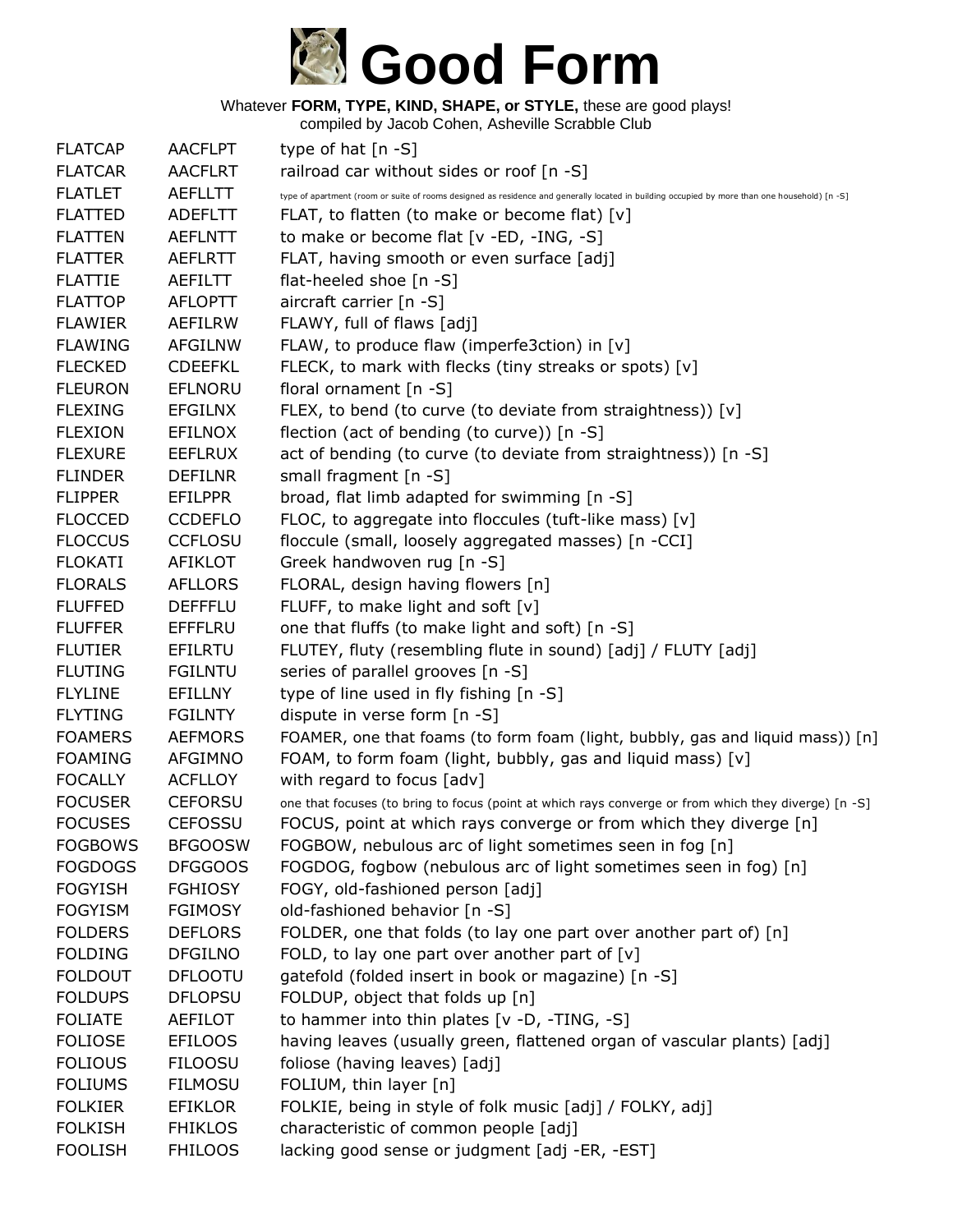

| <b>FOPPISH</b> | <b>FHIOPPS</b>  | characteristic of dandy [adj]                                                                |
|----------------|-----------------|----------------------------------------------------------------------------------------------|
| <b>FORDOES</b> | <b>DEFOORS</b>  | FORDO, to destroy [v]                                                                        |
| <b>FORDONE</b> | <b>DEFNOOR</b>  | FORDO, to destroy [v]                                                                        |
| <b>FOREDID</b> | <b>DDEFIOR</b>  | FOREDO, to fordo (to destroy) [v]                                                            |
| <b>FORETOP</b> | <b>EFOOPRT</b>  | platform at head of ship's foremast [n -S]                                                   |
| <b>FORGERS</b> | <b>EFGORRS</b>  | FORGER, one that forges (to fashion or reproduce for fraudulent purposes) [n]                |
| <b>FORGERY</b> | <b>EFGORRY</b>  | act of forging (to fashion or reproduce for fraudulent purposes) [n -RIES]                   |
| <b>FORGING</b> | <b>FGGINOR</b>  | forgery (act of forging) [n -S] / FORGE, to fashion or reproduce for fraudulent purposes [v] |
| <b>FORKIER</b> | <b>EFIKORR</b>  | FORKY, resembling fork [adj]                                                                 |
| <b>FORMATS</b> | <b>AFMORST</b>  | FORMAT, to produce in specified style [v]                                                    |
| <b>FORMERS</b> | <b>EFMORRS</b>  | FORMER, one that forms (to produce) [n]                                                      |
| <b>FORMFUL</b> | <b>FFLMORU</b>  | exhibiting good form [adj]                                                                   |
| <b>FORMING</b> | <b>FGIMNOR</b>  | FORM, to produce (to bring into existence) [v]                                               |
| <b>FORMULA</b> | AFLMORU         | exact method for doing something [n -E, -S]                                                  |
| <b>FOVEATE</b> | <b>AEEFOTV</b>  | FOVEA, shallow anatomical depression [adj]                                                   |
| <b>FOXLIKE</b> | <b>EFIKLOX</b>  | resembling fox (carnivorous mammal) [adj]                                                    |
| <b>FRACTAL</b> | <b>AACFLRT</b>  | complex geometric curve [n -S]                                                               |
| <b>FRACTED</b> | <b>ACDEFRT</b>  | broken (shattered) [adj]                                                                     |
| <b>FRACTUR</b> | <b>ACFRRTU</b>  | fraktur (style of type) [n -S]                                                               |
| <b>FRAENUM</b> | AEFMNRU         | frenum (connecting fold of membrane) [n -NA, -S]                                             |
| <b>FRAGGED</b> | <b>ADEFGGR</b>  | FRAG, to injure with type of grenade $[v]$                                                   |
| <b>FRAGILE</b> | <b>AEFGILR</b>  | easily broken or damaged [adj]                                                               |
| <b>FRAISES</b> | <b>AEFIRSS</b>  | FRAISE, barrier of pointed stakes [n]                                                        |
| <b>FRAKTUR</b> | <b>AFKRRTU</b>  | style of type [n -S]                                                                         |
| <b>FRAYING</b> | <b>AFGINRY</b>  | FRAY, to wear off by rubbing [v] / something worn off by rubbing $[n -S]$                    |
| <b>FRAZILS</b> | <b>AFILRSZ</b>  | FRAZIL, tiny ice crystals formed in supercooled waters [n]                                   |
| <b>FRAZZLE</b> | <b>AEFLRZZ</b>  | to fray (to wear off by rubbing) $[v -D, -LING, -S]$                                         |
| <b>FREAKED</b> | <b>ADEEFKR</b>  | FREAK, to streak with color [v]                                                              |
| <b>FRENULA</b> | <b>AEFLNRU</b>  | FRENULUM, frenum (connecting fold of membrane) [n]                                           |
| <b>FRENUMS</b> | <b>EFMNRSU</b>  | FRENUM, connecting fold of membrane [n]                                                      |
| <b>FRESNEL</b> | <b>EEFLNRS</b>  | type of lens used in lights [n -S]                                                           |
| <b>FRETSAW</b> | <b>AEFRSTW</b>  | narrow-bladed saw [n -S]                                                                     |
| <b>FRIABLE</b> | <b>ABEFILR</b>  | easily crumbled [adj]                                                                        |
| <b>FRILLED</b> | <b>DEFILLR</b>  | FRILL, to provide with frill (ornamental ruffled edge) [v]                                   |
| <b>FRILLER</b> | EFILLRR         | one that frills (to provide with frill (ornamental ruffled edge)) [n -S]                     |
| <b>FRINGED</b> | <b>DEFGINR</b>  | FRINGE, to provide with fringe (ornamental border) [v]                                       |
| <b>FRITTED</b> | <b>DEFIRTT</b>  | FRIT, to fuse into vitreous substance [v]                                                    |
| <b>FRITZES</b> | <b>EFIRSTZ</b>  | FRITZ, nonfunctioning state [n]                                                              |
| <b>FRIZERS</b> | <b>EFIRRSZ</b>  | FRIZER, frizzer (one that frizzes (to form into small, tight curls)) [n]                     |
| <b>FRIZING</b> | <b>FGIINRZ</b>  | FRIZ, to frizz (to form into small, tight curls) [v]                                         |
| <b>FRIZZED</b> | <b>DEFIRZZ</b>  | FRIZZ, to form into small, tight curls [v]                                                   |
| <b>FRIZZER</b> | EFIRRZZ         | one that frizzes (to form into small, tight curls) [n -S]                                    |
| <b>FRIZZES</b> | <b>EFIRSZZ</b>  | FRIZZ, to form into small, tight curls [v]                                                   |
| <b>FRIZZLE</b> | EFILRZZ         | to frizz (to form into small, tight curls) [v -D, -LING, -S]                                 |
| <b>FRIZZLY</b> | <b>FIILRYZZ</b> | frizzy (tightly curled) [adv]                                                                |
| <b>FRONDED</b> | <b>DDEFNOR</b>  | FROND, type of leaf (usually green, flattened organ of vascular plants) [adj]                |
| <b>FROSTED</b> | <b>DEFORST</b>  | type of milk shake [n -S]                                                                    |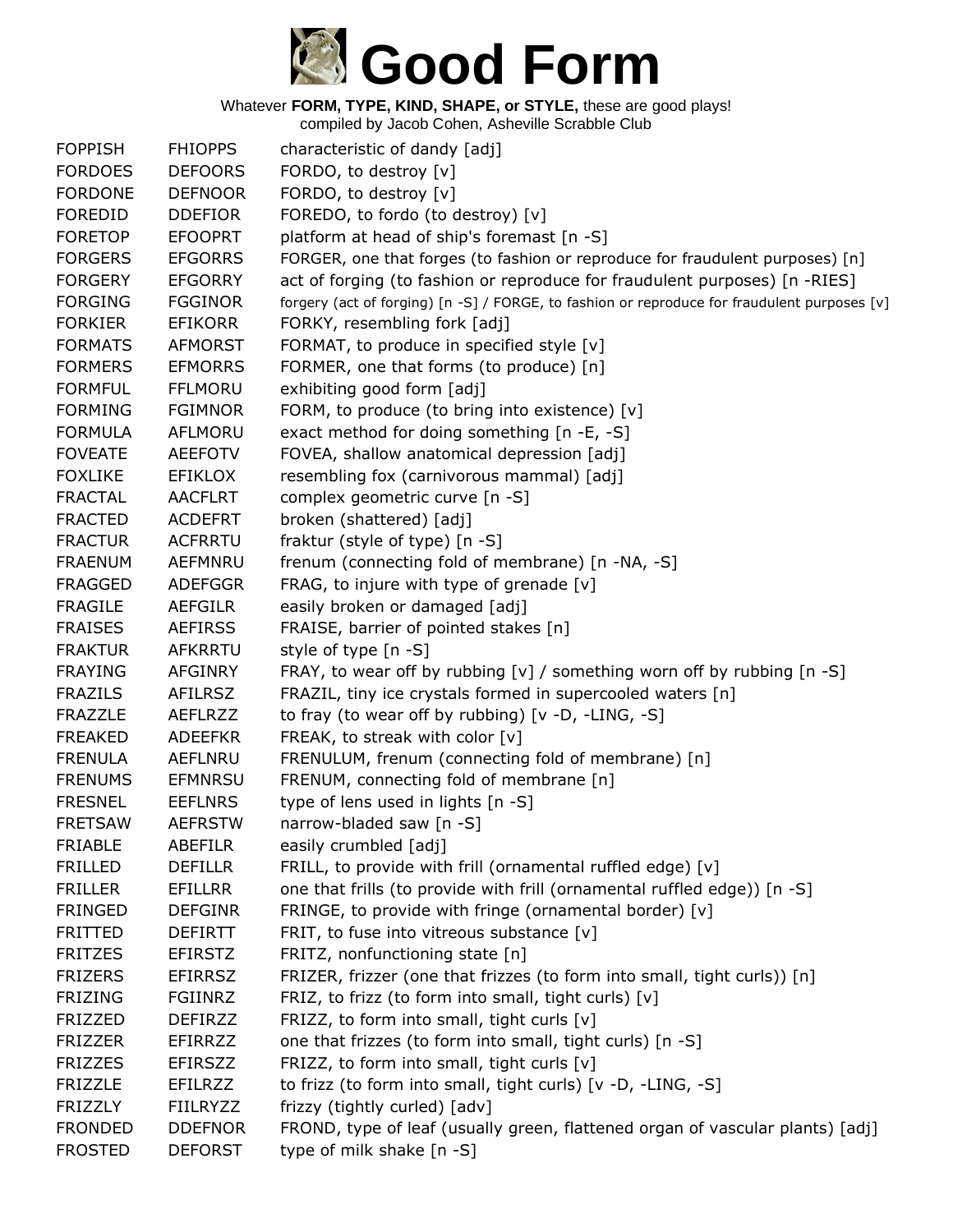

| <b>FROTHED</b>                   | <b>DEFHORT</b>                   | FROTH, to foam (to form foam (light, bubbly, gas and liquid mass)) [v]               |
|----------------------------------|----------------------------------|--------------------------------------------------------------------------------------|
| <b>FROTHER</b>                   | <b>EFHORRT</b>                   | one that froths (to foam (to form foam (light, bubbly, gas and liquid mass))) [n -S] |
| <b>FROUNCE</b>                   | <b>CEFNORU</b>                   | to pleat (to fold in even manner) [v -D, CING, -S]                                   |
| <b>FRUGGED</b>                   | <b>DEFGGRU</b>                   | FRUG, to perform type of vigorous dance [v]                                          |
| <b>FRUSTUM</b>                   | <b>FMRSTUU</b>                   | part of conical solid [n -S or -TA]                                                  |
| <b>FUBSIER</b>                   | <b>BEFIRSU</b>                   | FUBSY, chubby and somewhat stout [adj]                                               |
| <b>FUCOSES</b>                   | <b>CEFOSSU</b>                   | FUCOSE, type of sugar [n]                                                            |
| <b>FUDGIER</b>                   | <b>DEFGIRU</b>                   | FUDGY, resembling fudge (soft, sweet candy) [adj]                                    |
| <b>FUGALLY</b>                   | <b>AFGLLUY</b>                   | FUGAL, being in style of fugue [adv]                                                 |
| <b>FUGUING</b>                   | <b>FGGINUU</b>                   | FUGUE, to compose fugue (type of musical composition) [v]                            |
| <b>FULLERS</b>                   | <b>EFLLRSU</b>                   | FULLER, to groove with type of hammer [v]                                            |
| <b>FUNGOID</b>                   | <b>DFGINOU</b>                   | growth resembling fungus [n -S]                                                      |
| <b>FUNICLE</b>                   | <b>CEFILNU</b>                   | cordlike anatomical structure [n -S]                                                 |
| <b>FUNNELS</b>                   | <b>EFLNNSU</b>                   | FUNNEL, to pass through funnel (cone-shaped utensil) [v]                             |
| <b>FURBALL</b>                   | ABFLLRU                          | ball of fur regurgitated by cat [n -S]                                               |
| <b>FURCATE</b>                   | <b>ACEFRTU</b>                   | to divide into branches [v -D, -TING, -S]                                            |
| <b>FURLERS</b>                   | <b>EFLRRSU</b>                   | FURLER, one that furls (to roll up) [n -S]                                           |
| <b>FURLING</b>                   | <b>FGILNRU</b>                   | FURL, to roll up [v]                                                                 |
| <b>FURROWS</b>                   | <b>FORRSUW</b>                   | FURROW, to make furrows (narrow depressions) in [v]                                  |
| <b>FURROWY</b>                   | <b>FORRUWY</b>                   | marked by furrows (narrow depressions) [adj]                                         |
| <b>FUSILLI</b>                   | <b>FIILLSU</b>                   | spiral-shaped pasta [n -S]                                                           |
| <b>FUTTOCK</b>                   | <b>CFKOTTU</b>                   | curved timber in frame of wooden ship [n -S]                                         |
| <b>FYLFOTS</b>                   | <b>FFLOSTY</b>                   | FYLFOT, swastika (geometrical figure used as symbol or ornament) [n]                 |
|                                  |                                  | <b>G</b> 7s                                                                          |
|                                  |                                  |                                                                                      |
| <b>GABBROS</b>                   | <b>ABBGORS</b>                   | GABBRO, type of rock [n]                                                             |
| <b>GABIONS</b>                   | ABGINOS                          | GABION, type of basket (wooden container) [n]                                        |
| <b>GABLING</b>                   | <b>ABGGILN</b>                   | GABLE, to form triangular section of wall [v]                                        |
| <b>GADOIDS</b>                   | <b>ADDGIOS</b>                   | GADOID, type of fish [n]                                                             |
| <b>GADROON</b>                   | <b>ADGNOOR</b>                   | to decorate with bands of fluted or reeded molding [v -ED, -ING, -S]                 |
| <b>GALEATE</b>                   | AAEEGLT                          | GALEA, helmet-shaped anatomical part [adj]                                           |
| <b>GALETTE</b>                   | <b>AEEGLTT</b>                   | flat round cake [n -S]                                                               |
| <b>GALILEE</b>                   | <b>AEEGILL</b>                   | type of porch (covered structure at entrance to building) [n -S]                     |
| <b>GALIOTS</b>                   | <b>AGILOST</b>                   | GALIOT, galliot (small galley (long, low medieval ship)) [n]                         |
| <b>GALIPOT</b>                   | <b>AGILOPT</b>                   | type of turpentine [n -S]                                                            |
| <b>GALLETS</b>                   | <b>AEGLLST</b>                   | GALLET, to fill in mortar joints with stone chips [v]                                |
| <b>GALLEYS</b>                   | <b>AEGLLSY</b>                   | GALLEY, long, low medieval ship [n]                                                  |
| <b>GALLIOT</b>                   | <b>AGILLOT</b>                   | small galley (long, low medieval ship) [n -S]                                        |
| <b>GALLOON</b>                   | <b>AGLLNOO</b>                   | ornamental braid [n -S]                                                              |
| <b>GAMBITS</b>                   | <b>ABGIMST</b>                   | GAMBIT, type of chess opening [n]                                                    |
| <b>GAMELAN</b>                   | AAEGLMN                          | type of orchestra [n -S]                                                             |
| <b>GANGING</b>                   | <b>AGGGINN</b>                   | GANG, to form into gang (group) [v]                                                  |
| <b>GANOIDS</b>                   | ADGINOS                          | GANOID, type of fish [n]                                                             |
| <b>GAPLESS</b>                   | <b>AEGLPSS</b>                   | having no gap [adj]                                                                  |
| <b>GAPOSIS</b>                   | <b>AGIOPSS</b>                   | gap in row of buttons or snaps [n -ES]                                               |
| <b>GAPPIER</b>                   | <b>AEGIPPR</b>                   | GAPPY, having openings [adj]                                                         |
| <b>GAPPING</b><br><b>GASHING</b> | <b>AGGINPP</b><br><b>AGGHINS</b> | GAP, to make opening in [v]<br>GASH, to make long deep cut in [v]                    |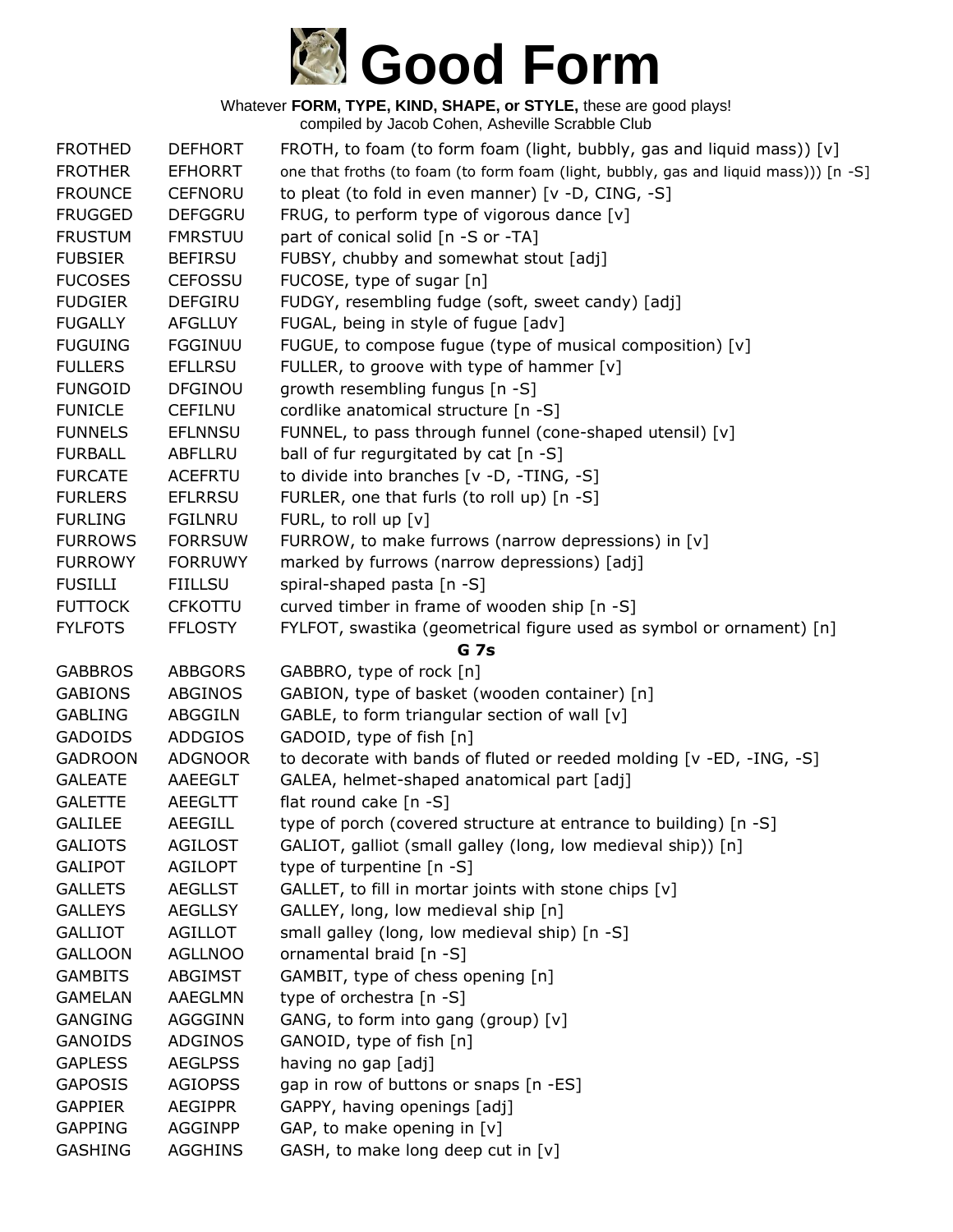

| <b>GASTREA</b> | <b>AAEGRST</b> | gastraea (type of metazoan (any of major division of multicellular animals)) [n -S]                 |
|----------------|----------------|-----------------------------------------------------------------------------------------------------|
| <b>GAUDERY</b> | <b>ADEGRUY</b> | finery [n -RIES]                                                                                    |
| <b>GAUDIER</b> | ADEGIRU        | GAUDY, tastelessly showy [adj]                                                                      |
| <b>GAUFFER</b> | AEFFGRU        | to goffer (to press ridges or pleats into [v -ED, -ING, -S]                                         |
| <b>GAUZIER</b> | <b>AEGIRUZ</b> | GAUZY, resembling gauze (transparent fabric) [adj]                                                  |
| <b>GAUZILY</b> | <b>AGILUYZ</b> | GAUZY, resembling gauze (transparent fabric) [adv]                                                  |
| <b>GAWKISH</b> | <b>AGHIKSW</b> | gawky (awkward (lacking skill, dexterity, or grace)) [adj]                                          |
| <b>GEEGAWS</b> | <b>AEEGGSW</b> | GEEGAW, gewgaw (showy trinket) [n]                                                                  |
| <b>GEEKISH</b> | <b>EEGHIKS</b> | geeky (socially awkward or unappealing) [adj]                                                       |
| <b>GELABLE</b> | ABEEGLL        | GEL, to become like jelly (soft, semi-solid substance) [adj]                                        |
| <b>GELANTS</b> | <b>AEGLNST</b> | gellant (substance used to produce gelling (to become like jelly (soft, semi-solid substance))) [n] |
| <b>GELATES</b> | <b>AEEGLST</b> | GELATE, to gel (to become like jelly (soft, semi-solid substance)) [v -D, -TING, -S]                |
| <b>GELATIN</b> | <b>AEGILNT</b> | glutinous substance [n -S]                                                                          |
| <b>GELLANT</b> | <b>AEGLLNT</b> | substance used to produce gelling (to become like jelly (soft, semi-solid substance)) [n -S]        |
| <b>GELLING</b> | <b>EGGILLN</b> | GEL, to become like jelly (soft, semi-solid substance) [v]                                          |
| <b>GEMLIKE</b> | <b>EEGIKLM</b> | resembling gem [adj]                                                                                |
| <b>GEMMIER</b> | <b>EEGIMMR</b> | GEMMY, resembling gem [adj]                                                                         |
| <b>GEMMING</b> | EGGIMMN        | GEM, to adorn with gems [v]                                                                         |
| <b>GENERIC</b> | <b>CEEGINR</b> | type of drug $[n - S]$                                                                              |
| <b>GENLOCK</b> | <b>CEGKLNO</b> | to use device designed to synchronize video signals [v -ED, -ING, -S]                               |
| <b>GENUINE</b> | EEGINNU        | authentic (conforming to fact and therefore worthy of belief) [adj]                                 |
| <b>GENUSES</b> | <b>EEGNSSU</b> | GENUS, kind, sort, or class [n]                                                                     |
| <b>GESTALT</b> | <b>AEGLSTT</b> | unified whole [n -S, -EN]                                                                           |
| <b>GEWGAWS</b> | <b>AEGGSWW</b> | GEWGAW, showy trinket [n]                                                                           |
| <b>GHILLIE</b> | <b>EGHIILL</b> | type of shoe (covering for foot) [n -S]                                                             |
| <b>GHOSTLY</b> | <b>GHLOSTY</b> | spectral (resembling specter (visible disembodied spirit)) [adj -LIER, -LIEST]                      |
| <b>GIBBOSE</b> | <b>BBEGIOS</b> | gibbous (irregularly rounded) [adj]                                                                 |
| <b>GIBBOUS</b> | <b>BBGIOSU</b> | irregularly rounded [adj]                                                                           |
| <b>GILLERS</b> | <b>EGILLRS</b> | GILLER, one that gills (to catch fish with type of net) [n]                                         |
| <b>GILLIED</b> | <b>DEGIILL</b> | GILLY, to transport on type of wagon [v]                                                            |
| <b>GILLIES</b> | <b>EGIILLS</b> | GILLIE, ghillie (type of shoe (covering for foot)) [n] / GILLY, to transport on type of wagon [v]   |
| <b>GILLING</b> | <b>GGIILLN</b> | GILL, to catch fish with type of net $[v]$                                                          |
| <b>GILLNET</b> | <b>EGILLNT</b> | to gill (to catch fish with type of net) [v -ED, -ING, -S]                                          |
| <b>GIRLISH</b> | <b>GHIILRS</b> | of, pertaining to, or having characteristics of girl [adj]                                          |
| <b>GIRTHED</b> | <b>DEGHIRT</b> | GIRTH, to encircle (to form circle around) [v]                                                      |
| <b>GLAMMER</b> | <b>AEGLMMR</b> | GLAM, characterized by extravagant glamor (alluring attractiveness) [adj]                           |
| <b>GLAMORS</b> | <b>AGLMORS</b> | GLAMOR, alluring attractiveness [n]                                                                 |
| <b>GLASSIE</b> | <b>AEGILSS</b> | type of playing marble [n -S]                                                                       |
| <b>GLENOID</b> | <b>DEGILNO</b> | having shallow or slightly cupped form of bone socket [adj]                                         |
| <b>GLIDERS</b> | <b>DEGILRS</b> | GLIDER, type of aircraft (any machine or device capable of flying) [n]                              |
| <b>GLIOMAS</b> | <b>AGILMOS</b> | GLIOMA, type of tumor (abnormal swelling) [n]                                                       |
| <b>GLITZED</b> | <b>DEGILTZ</b> | GLITZ, to make flashy in appearance [v]                                                             |
| <b>GLITZES</b> | <b>EGILSTZ</b> | GLITZ, to make flashy in appearance [v]                                                             |
| <b>GLOBATE</b> | <b>ABEGLOT</b> | spherical (resembling sphere) [adj]                                                                 |
| <b>GLOBING</b> | <b>BGGILNO</b> | GLOBE, to form into perfectly round body [v]                                                        |
| <b>GLOBOID</b> | <b>BDGILOO</b> | spheroid (type of geometric solid) [n -S]                                                           |
| <b>GLOBOID</b> | <b>BDGILOO</b> | spheroid (type of geometric solid) [n -S]                                                           |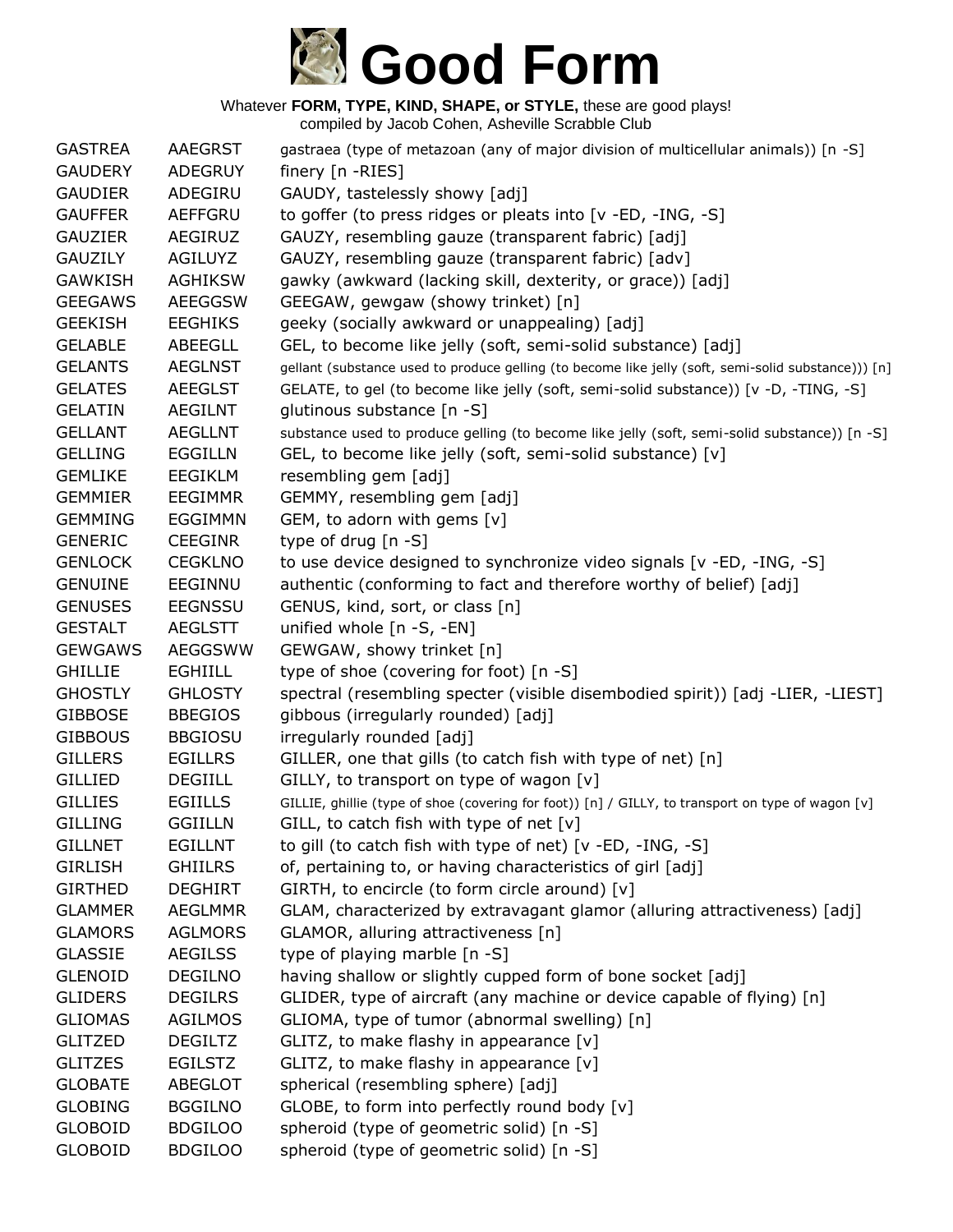

| <b>GLOBOSE</b> | <b>BEGLOOS</b> | spherical (resembling sphere) [adj]                                  |
|----------------|----------------|----------------------------------------------------------------------|
| <b>GLOBOUS</b> | <b>BGLOOSU</b> | spherical [adj]                                                      |
| <b>GLOBULE</b> | <b>BEGLLOU</b> | small spherical mass [n -S]                                          |
| <b>GLOMERA</b> | <b>AEGLMOR</b> | GLOMUS, type of vascular tuft [n]                                    |
| <b>GLOPPED</b> | <b>DEGLOPP</b> | GLOP, to cover with glop (messy mass or mixture) [v]                 |
| <b>GLORIAS</b> | <b>AGILORS</b> | GLORIA, halo (ring of light) [n]                                     |
| <b>GLUIEST</b> | <b>EGILSTU</b> | GLUEY, resembling glue [adj]                                         |
| <b>GLYPTIC</b> | <b>CGILPTY</b> | art or process of engraving on gems [n -S]                           |
| <b>GNARLED</b> | <b>ADEGLNR</b> | GNARL, to twist into state of deformity [v]                          |
| <b>GNOMISH</b> | <b>GHIMNOS</b> | resembling gnome (dwarf (extremely small person)) [adj]              |
| <b>GOADING</b> | ADGGINO        | GOAD, to drive animals with goad (pointed stick) [v]                 |
| <b>GOATEED</b> | ADEEGOT        | GOATEE, small pointed beard [adj]                                    |
| <b>GOATEES</b> | <b>AEEGOST</b> | GOATEE, small pointed beard [n]                                      |
| <b>GOATIER</b> | <b>AEGIORT</b> | GOATY, suggestive of goat [adj]                                      |
| <b>GOATISH</b> | <b>AGHIOST</b> | resembling goat (horned mammal) [adj]                                |
| <b>GOBONEE</b> | <b>BEEGNOO</b> | gobony (compony (composed of squares of alternating colors)) [adj]   |
| <b>GODLIKE</b> | <b>DEGIKLO</b> | divine (pertaining to or characteristic of god) [adj]                |
| <b>GODROON</b> | <b>DGNOOOR</b> | gadroon (to decorate with bands of fluted or reeded molding) [n -S]  |
| <b>GOFFERS</b> | <b>EFFGORS</b> | GOFFER, to press ridges or pleats in $[v]$                           |
| <b>GOGLETS</b> | <b>EGGLOST</b> | GOGLET, long-necked jar [n]                                          |
| <b>GOLFERS</b> | <b>EFGLORS</b> | GOLFER, one that golfs (to play golf (type of ball game)) [n]        |
| <b>GOLFING</b> | <b>FGGILNO</b> | GOLF, to play golf (type of ball game) [v]                           |
| <b>GONDOLA</b> | <b>ADGLNOO</b> | long, narrow boat [n -S]                                             |
| <b>GONGING</b> | <b>GGGINNO</b> | GONG, to make sound of gong (disk-shaped percussion instrument) [v]  |
| <b>GOODISH</b> | <b>DGHIOOS</b> | somewhat good [adj]                                                  |
| <b>GOOPIER</b> | <b>EGIOOPR</b> | GOOPY, sticky, gooey [adj]                                           |
| <b>GOOSIER</b> | <b>EGIOORS</b> | GOOSEY, goosy (resembling goose (swimming bird)) [adj] / GOOSY [adj] |
| <b>GOSSANS</b> | <b>AGNOSSS</b> | GOSSAN, type of decomposed rock [n]                                  |
| <b>GOTHICS</b> | <b>CGHIOST</b> | GOTHIC, style of printing [n]                                        |
| <b>GOUGERS</b> | <b>EGGORSU</b> | GOUGER, one that gouges (to cut or scoop out) [n]                    |
| <b>GOUGING</b> | GGGINOU        | GOUGE, to cut or scoop out [v]                                       |
| <b>GRACING</b> | <b>ACGGINR</b> | GRACE, to give beauty to [v]                                         |
| <b>GRAINED</b> | <b>ADEGINR</b> | GRAIN, to form into small particles [v]                              |
| <b>GRAINER</b> | <b>AEGINRR</b> | one that grains (to form into small particles) [n -S]                |
| <b>GRANITE</b> | <b>AEGINRT</b> | type of rock $[n - S]$                                               |
| <b>GRANULE</b> | AEGLNRU        | small particle $[n -S]$                                              |
| <b>GRAPHED</b> | <b>ADEGHPR</b> | GRAPH, represent by means of diagram [v]                             |
| <b>GRAPHIC</b> | <b>ACGHIPR</b> | product of art of representation [n -S]                              |
| <b>GRAPIER</b> | <b>AEGIPRR</b> | GRAPEY, grapy (resembling grapes (edible berry)) [adj] / GRAPY [adj] |
| <b>GRAPLIN</b> | <b>AGILNPR</b> | grapnel (type of anchor) [n -S]                                      |
| <b>GRAPNEL</b> | <b>AEGLNPR</b> | type of anchor [n -S]                                                |
| <b>GRATERS</b> | <b>AEGRRST</b> | GRATER, one that grates (to reduce to shreds by rubbing) [n[]        |
| <b>GRATING</b> | <b>AGGINRT</b> | GRATE, to reduce to shreds by rubbing [v]                            |
| <b>GRATINS</b> | AGINRST        | GRATIN, type of food crust [n]                                       |
| <b>GRAUPEL</b> | <b>AEGLPRU</b> | granular snow pellets [n -S]                                         |
| <b>GRAVELS</b> | <b>AEGLRSV</b> | GRAVEL, to pave with gravel (mixture of rock fragments) [v]          |
| <b>GRAVERS</b> | <b>AEGRRSV</b> | GRAVER, engraver (one that engraves (to form by incision)) [n]       |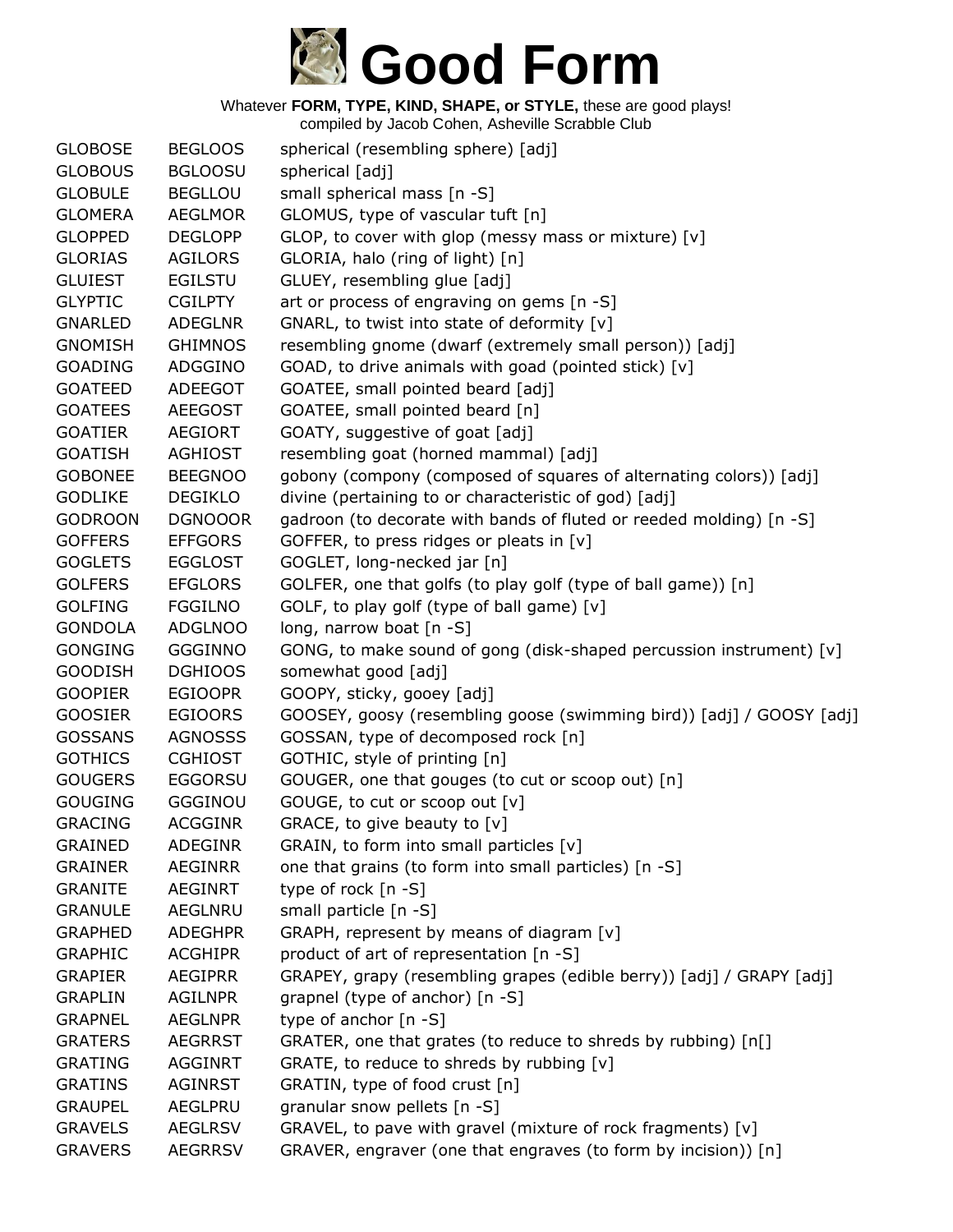# **Good Form**

Whatever **FORM, TYPE, KIND, SHAPE, or STYLE,** these are good plays!

| <b>GRAVING</b> | <b>AGGINRV</b> | GRAVE, to engrave [v]                                                |
|----------------|----------------|----------------------------------------------------------------------|
| <b>GRAWLIX</b> | <b>AGILRWX</b> | euphemistic symbolic typography [n -ES]                              |
| <b>GRAYISH</b> | <b>AGHIRSY</b> | somewhat gray [adj]                                                  |
| <b>GRECIZE</b> | <b>CEEGIRZ</b> | to provide with Greek style [v -D, -ZING, -S]                        |
| <b>GREISEN</b> | <b>EEGINRS</b> | type of rock $[n - S]$                                               |
| <b>GREYISH</b> | <b>EGHIRSY</b> | grayish (somewhat gray) [adj]                                        |
| <b>GRIDDED</b> | <b>DDDEGIR</b> | GRID, to put into or set out as framework of bars and lines [v]      |
| <b>GRIDDLE</b> | <b>DDEGILR</b> | to cook on flat pan [v -D, -LING, -S]                                |
| <b>GRILLES</b> | <b>EGILLRS</b> | GRILLE, grating (network of bars covering opening) [n]               |
| <b>GRIMACE</b> | <b>ACEGIMR</b> | to contort facial features [v -D, -CING, -S]                         |
| <b>GRINNED</b> | <b>DEGINNR</b> | GRIN, to smile broadly [v]                                           |
| <b>GRINNER</b> | <b>EGINNRR</b> | one that grins (to smile broadly) [n -S]                             |
| <b>GRIZZES</b> | <b>EGIRSZZ</b> | GRIZ, grizzly (large bear) [n]                                       |
| <b>GROINED</b> | <b>DEGINOR</b> | GROIN, to build with intersecting arches [v]                         |
| <b>GROOVED</b> | <b>DEGOORV</b> | GROOVE, to form groove (long, narrow depression) [v]                 |
| <b>GROOVER</b> | <b>EGOORRV</b> | one that grooves (to form groove (long, narrow depression)) [n -S]   |
| <b>GROOVES</b> | <b>EGOORSV</b> | GROOVE, to form groove (long, narrow depression) [v]                 |
| <b>GROVIER</b> | <b>EGIORRV</b> | GROVY, resembling or suggestive of grove [adj]                       |
| <b>GRUMOSE</b> | <b>EGMORSU</b> | grumous (consisting of clustered grains) [adj]                       |
| <b>GRUMOUS</b> | <b>GMORSUU</b> | consisting of clustered grains [adj]                                 |
| <b>GRUNGER</b> | <b>EGGNRRU</b> | fan of style of rock music and associated fashions [n -S]            |
| <b>GUESSED</b> | <b>DEEGSSU</b> | GUESS, to form opinion from little or no evidence [v]                |
| <b>GUESSER</b> | <b>EEGRSSU</b> | one that guesses (to form opinion from little or no evidence) [n -S] |
| <b>GUESSES</b> | <b>EEGSSSU</b> | GUESS, to form opinion from little or no evidence [v]                |
| <b>GUGLETS</b> | <b>EGGLSTU</b> | GUGLET, goglet (long-necked jar) [n]                                 |
| <b>GUIDONS</b> | <b>DGINOSU</b> | GUIDON, small flag [n]                                               |
| <b>GUIPURE</b> | <b>EGIPRUU</b> | type of lace $[n - S]$                                               |
| <b>GULCHES</b> | <b>CEGHLSU</b> | GULCH, deep, narrow ravine [n]                                       |
| <b>GULLEYS</b> | <b>EGLLSUY</b> | GULLEY, ravine (narrow, steep-sided valley) [n]                      |
| <b>GULLIED</b> | DEGILLU        | GULLY, to form ravines by action of water [v]                        |
| <b>GULLIES</b> | <b>EGILLSU</b> | GULLY, to form ravines by action of water [v]                        |
| <b>GUMBALL</b> | ABGLLMU        | small ball of chewing gum [n -S]                                     |
| <b>GUMLIKE</b> | <b>EGIKLMU</b> | resembling gum [adj]                                                 |
| <b>GUMLIKE</b> | <b>EGIKLMU</b> | resembling gum [adj]                                                 |
| <b>GUMMIER</b> | EGIMMRU        | GUMMY, resembling gum [adj]                                          |
| <b>GUMMOSE</b> | <b>EGMMOSU</b> | gummy (resembling gum) [adj]                                         |
| <b>GUMMOUS</b> | <b>GMMOSUU</b> | gummy (resembling gum) [adj]                                         |
| <b>GUNTERS</b> | <b>EGNRSTU</b> | GUNTER, type of sail [n]                                             |
| <b>GURGLET</b> | <b>EGGLRTU</b> | goglet (long-necked jar) [n -S]                                      |
| <b>GUTLIKE</b> | <b>EGIKLTU</b> | resembling guts [adj]                                                |
| <b>GUTTATE</b> | AEGTTTU        | resembling drop [adj]                                                |
| <b>GUTTERS</b> | <b>EGRSTTU</b> | GUTTER, to form channels for draining off water [v]                  |
| <b>GYRALLY</b> | <b>AGLLRYY</b> | GYRAL, gyratory (moving in circle or spiral) [adv]                   |
|                |                | <b>H</b> 7s                                                          |
| <b>HABITUS</b> | ABHISTU        | bodily build and constitution [HABITUS]                              |
| <b>HACHURE</b> | ACEHHRU        | to make marking on map [v -D, -RING, -S]                             |
| <b>HACKBUT</b> | <b>ABCHKTU</b> | type of gun [n -S]                                                   |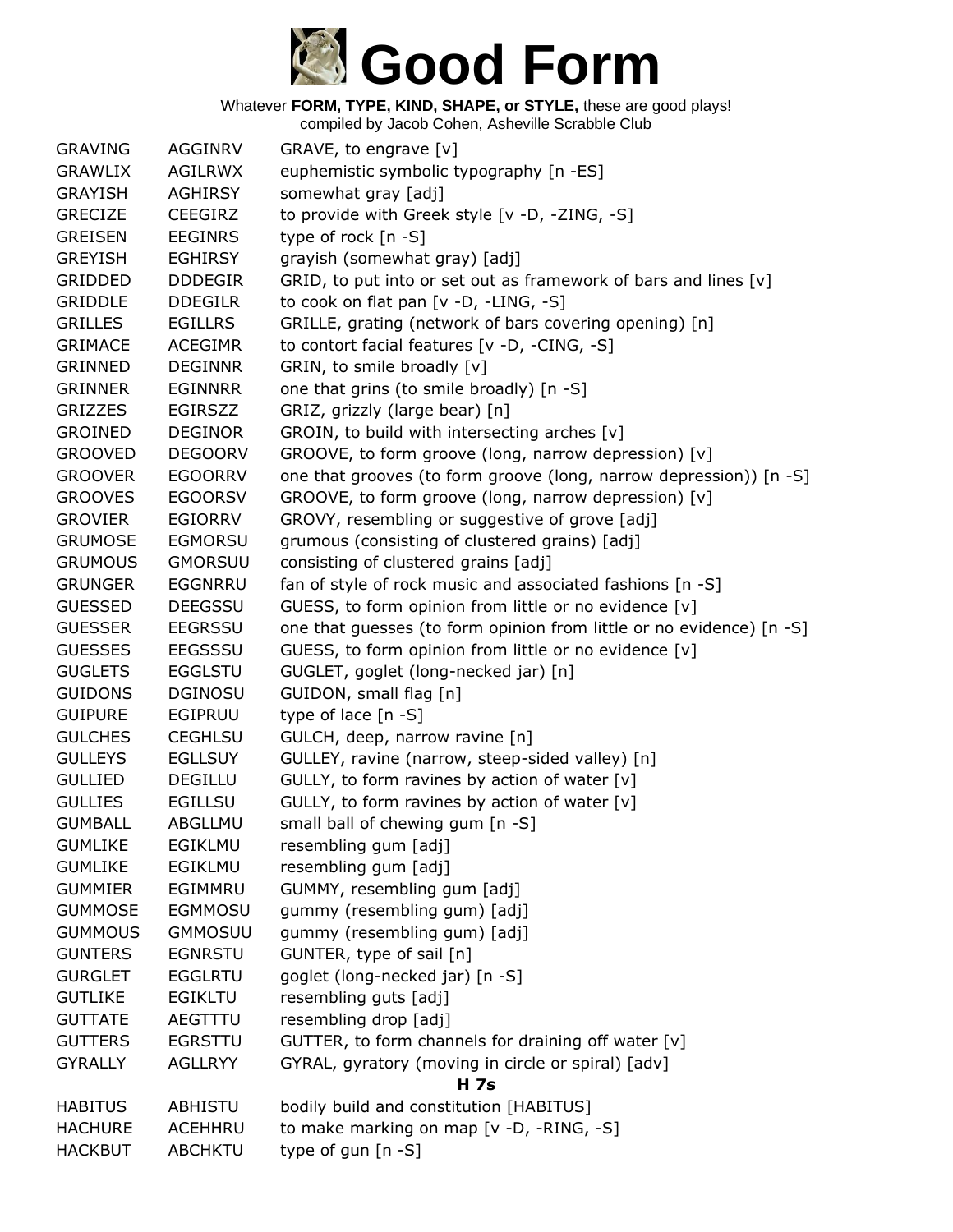

Whatever **FORM, TYPE, KIND, SHAPE, or STYLE,** these are good plays! compiled by Jacob Cohen, Asheville Scrabble Club

| <b>HACKERS</b> | <b>ACEHKRS</b> | HACKER, one that hacks (to cut or chop roughly) [n]             |
|----------------|----------------|-----------------------------------------------------------------|
| <b>HACKING</b> | <b>ACGHIKN</b> | HACK, to cut or chop roughly [v]                                |
| <b>HACKLED</b> | <b>ACDEHKL</b> | HACKLE, to hack (to cut or chop roughly) [v]                    |
| <b>HACKLER</b> | <b>ACEHKLR</b> | one that hackles (to hack (to cut or chop roughly)) [n -S]      |
| <b>HACKLES</b> | <b>ACEHKLS</b> | HACKLE, to hack (to cut or chop roughly) [v]                    |
| <b>HAGBUTS</b> | <b>ABGHSTU</b> | HAGBUT, hackbut (type of gun) [n]                               |
| <b>HAGGING</b> | <b>AGGGHIN</b> | HAG, to hack (to cut or chop roughly) [v]                       |
| <b>HAGGISH</b> | <b>AGGHHIS</b> | resembling hag [adj]                                            |
| <b>HAIMISH</b> | <b>AHHIIMS</b> | homey, unpretentious [adj]                                      |
| <b>HAIRDOS</b> | <b>ADHIORS</b> | HAIRDO, style of wearing hair [n -S]                            |
| <b>HALLAHS</b> | <b>AAHHLLS</b> | HALLAH, challah (kind of bread) [n]                             |
| <b>HALLOTH</b> | <b>AHHLLOT</b> | HALLAH, challah (kind of bread) [n]                             |
| <b>HALOING</b> | <b>AGHILNO</b> | HALO, to form halo (ring of light) [v]                          |
| <b>HANDSET</b> | <b>ADEHNST</b> | type of telephone [n -S]                                        |
| <b>HANGTAG</b> | <b>AAGGHNT</b> | type of tag used commercially [n -S]                            |
| <b>HARDISH</b> | <b>ADHHIRS</b> | somewhat hard [adj]                                             |
| <b>HARDTOP</b> | <b>ADHOPRT</b> | type of car (automobile) [n -S]                                 |
| <b>HARELIP</b> | <b>AEHILPR</b> | deformity of upper lip [n -S]                                   |
| <b>HARPING</b> | <b>AGHINPR</b> | HARP, to play on harp (type of stringed musical instrument) [v] |
| <b>HASTATE</b> | AAEHSTT        | triangular [adj]                                                |
| <b>HATLIKE</b> | <b>AEHIKLT</b> | resembling hat [adj]                                            |
| <b>HAWALAS</b> | <b>AAAHLSW</b> | HAWALA, type of financial arrangement in Islamic societies [n]  |
| <b>HAWKISH</b> | AHHIKSW        | warlike (disposed to engage in war) [adj]                       |
| <b>HAYCOCK</b> | <b>ACCHKOY</b> | pile of hay [n -S]                                              |
| <b>HAYLAGE</b> | <b>AAEGHLY</b> | type of hay [n -S]                                              |
| <b>HAYRICK</b> | <b>ACHIKRY</b> | haystack [n -S]                                                 |
| <b>HEAPERS</b> | <b>AEEHPRS</b> | HEAPER, one that heaps (to pile up) [n]                         |
| <b>HEAPING</b> | <b>AEGHINP</b> | HEAP, to pile up [v]                                            |
| <b>HEAVIER</b> | AEEHIRV        | HEAVY, having much weight [adj]                                 |
| <b>HEAVILY</b> | AEHILVY        | HEAVY, having much weight [adv]                                 |
| <b>HEFTIER</b> | <b>EEFHIRT</b> | HEFTY, heavy [adj]                                              |
| <b>HEFTILY</b> | <b>EFHILTY</b> | HEFTY, heavy [adv]                                              |
| <b>HEIMISH</b> | <b>EHHIIMS</b> | haimish (homey, unpretentious) [adj]                            |
| <b>HEINIES</b> | <b>EEHIINS</b> | HEINIE, buttocks (either of two rounded parts of rump) [n]      |
| <b>HELICAL</b> | <b>ACEHILL</b> | shaped like helix [adj]                                         |
| <b>HELICES</b> | <b>CEEHILS</b> | HELIX, something spiral in form [n]                             |
| <b>HELIXES</b> | <b>EEHILSX</b> | HELIX, something spiral in form [n]                             |
| <b>HELLISH</b> | <b>EHHILLS</b> | horrible [adj]                                                  |
| <b>HEMMING</b> | <b>EGHIMMN</b> | HEM, to provide with edge [v]                                   |
| <b>HENLEYS</b> | <b>EEHLNSY</b> | HENLEY, type of knit shirt [n]                                  |
| <b>HENLIKE</b> | <b>EEHIKLN</b> | resembling hen (female chicken) [adj]                           |
| <b>HENNISH</b> | <b>EHHINNS</b> | resembling hen (female chicken) [adj]                           |
| <b>HEPPEST</b> | <b>EEHPPST</b> | HEP, hip (aware of most current styles and trends) [adj]        |
| <b>HERDICS</b> | <b>CDEHIRS</b> | HERDIC, type of carriage (wheeled, horse-drawn vehicle) [n]     |
| <b>HERSELF</b> | <b>EEFHLRS</b> | form of 3d person sing. feminine pronoun [pron]                 |
| <b>HEXAGON</b> | <b>AEGHNOX</b> | polygon having six sides [n -S]                                 |
| <b>HICKISH</b> | <b>CHHIIKS</b> | HICK, rural person [adj]                                        |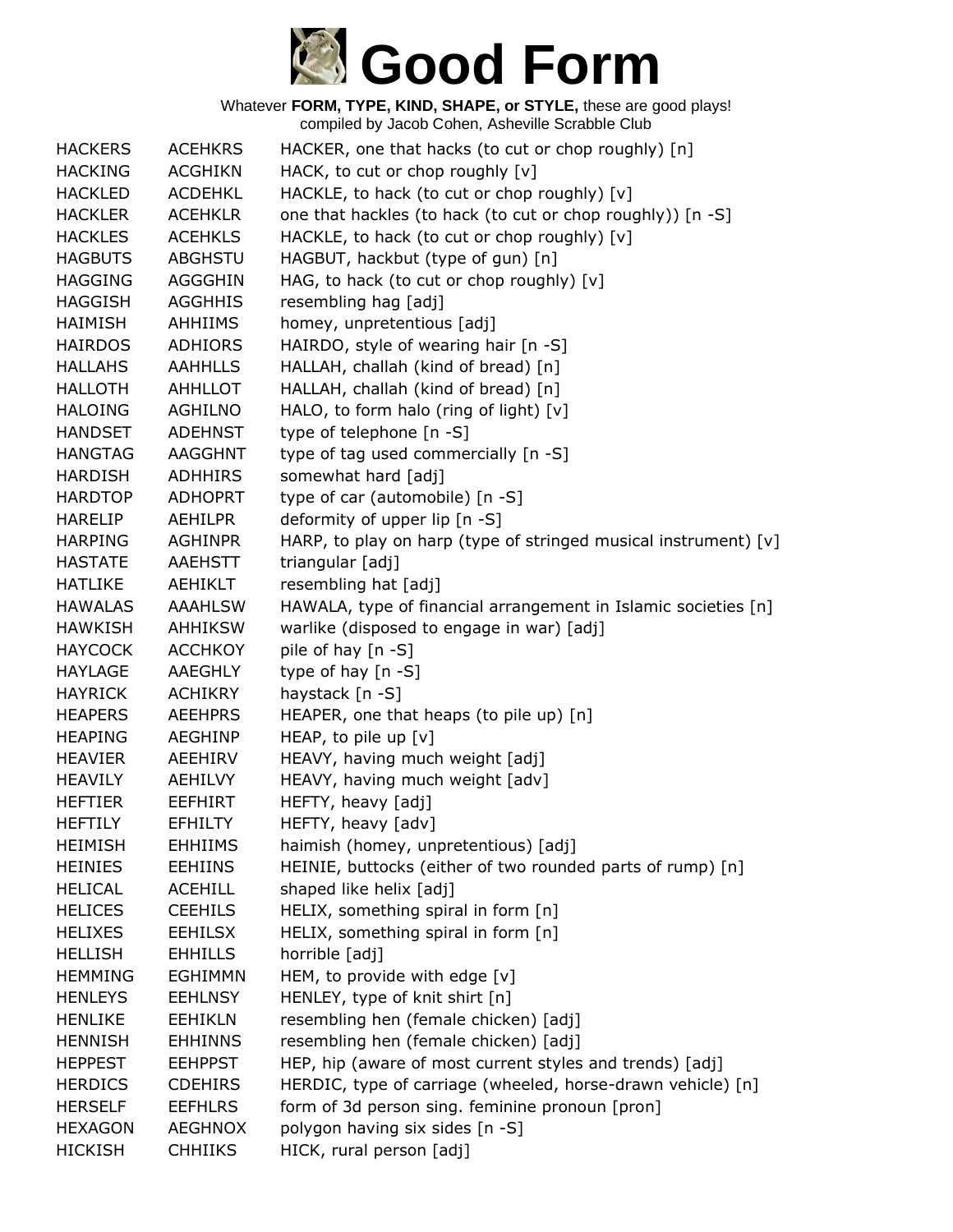

| <b>HILLERS</b> | <b>EHILLRS</b> | HILLER, one that hills (to form into hill (rounded elevation)) [n]                                 |
|----------------|----------------|----------------------------------------------------------------------------------------------------|
| <b>HILLIER</b> | EHIILLR        | HILLY, abounding in hills (rounded elevation) [adj]                                                |
| <b>HILLING</b> | <b>GHIILLN</b> | HILL, to form into hill (rounded elevation) [v]                                                    |
| <b>HIMSELF</b> | <b>EFHILMS</b> | form of 3d person sing. masculine pronoun [pron]                                                   |
| <b>HIPLIKE</b> | EHIIKLP        | suggestive of hip [adj]                                                                            |
| <b>HIPNESS</b> | <b>EHINPSS</b> | state of being hip (aware of most current styles and trends) [n -ES]                               |
| <b>HIPPEST</b> | <b>EHIPPST</b> | HIP, aware of most current styles and trends [adj]                                                 |
| <b>HIPPIER</b> | <b>EHIIPPR</b> | HIPPY, having big hips [adj]                                                                       |
| <b>HIPPIES</b> | <b>EHIIPPS</b> | HIPPIE, nonconformist [n]                                                                          |
| <b>HIPPING</b> | <b>GHIINPP</b> | HIP, to build type of roof $[v]$                                                                   |
| <b>HIPPISH</b> | <b>HHIIPPS</b> | depressed; sad [adj]                                                                               |
| <b>HISSELF</b> | <b>EFHILSS</b> | himself (form of 3d person sing. masculine pronoun) [pron]                                         |
| <b>HOAGIES</b> | <b>AEGHIOS</b> | HOAGIE, long sandwich [n] / HOAGY, hoagie (long sandwich) [n]                                      |
| <b>HOBLIKE</b> | <b>BEHIKLO</b> | suggestive of elf [adj]                                                                            |
| <b>HOEDOWN</b> | <b>DEHNOOW</b> | square dance [n -S]                                                                                |
| <b>HOELIKE</b> | <b>EEHIKLO</b> | resembling hoe [adj]                                                                               |
| <b>HOGBACK</b> | <b>ABCGHKO</b> | sharp ridge [n -S]                                                                                 |
| <b>HOGGISH</b> | <b>GGHHIOS</b> | coarsely selfish [adj]                                                                             |
| <b>HOGLIKE</b> | EGHIKLO        | hoggish (coarsely selfish) [adj]                                                                   |
| <b>HOLLOWS</b> | <b>HLLOOSW</b> | HOLLOW, to make hollow (not solid) [v]                                                             |
| <b>HOMIEST</b> | <b>EHIMOST</b> | HOMEY, homelike (suggestive of home) [adj] / HOMY, homey [adj]                                     |
| <b>HOMININ</b> | <b>HIIMNNO</b> | hominid of tribe that includes recent humans and extinct related forms [n -S]                      |
| <b>HOMOLOG</b> | GHLMOOO        | something that exhibits homology (similarity in structure) [n -S]                                  |
| <b>HONESTY</b> | <b>EHNOSTY</b> | truthfulness (quality of being truthful (telling truth (conformity to fact or reality))) [n -TIES] |
| <b>HOODIER</b> | <b>DEHIOOR</b> | HOODY, resembling hoodlum (thug (brutal ruffian or assassin)) [adj]                                |
| <b>HOOKIER</b> | <b>EHIKOOR</b> | HOOKY, full of hooks [adj]                                                                         |
| <b>HOOPERS</b> | <b>EHOOPRS</b> | HOOPER, one that hoops (to fasten with hoop (circular band of metal)) [n]                          |
| <b>HOOPING</b> | <b>GHINOOP</b> | HOOP, to fasten with hoop (circular band of metal) [v]                                             |
| <b>HOPPING</b> | <b>GHINOPP</b> | going from one place to another of same kind [n -S]                                                |
| <b>HORDING</b> | <b>DGHINOR</b> | HORDE, to gather in large group [v]                                                                |
| <b>HORNING</b> | <b>GHINNOR</b> | HORN, to form horn (hard projection of head) [v]                                                   |
| <b>HORSIER</b> | <b>EHIORRS</b> | HORSEY, horsy (resembling horse) [adj] / HORSY [adj]                                               |
| <b>HORSILY</b> | <b>HILORSY</b> | in horsy (resembling horse) manner [adv]                                                           |
| <b>HOTTISH</b> | <b>HHIOSTT</b> | somewhat hot [adj]                                                                                 |
| <b>HOUSIER</b> | <b>EHIORSU</b> | HOUSEY, being in style of house music [adj]                                                        |
| <b>HUFFISH</b> | <b>FFHHISU</b> | sulky (sullenly aloof or withdrawn) [adj]                                                          |
| <b>HUGEOUS</b> | <b>EGHOSUU</b> | huge (very large) [adj]                                                                            |
| <b>HUMMOCK</b> | CHKMMOU        | to form into hummocks (small rounded hills) [v -ED, -ING, -S]                                      |
| <b>HUMPERS</b> | <b>EHMPRSU</b> | HUMPER, one that humps (to arch into hump (rounded protuberance)) [n]                              |
| <b>HUMPIER</b> | EHIMPRU        | HUMPY, full of humps [adj]                                                                         |
| <b>HUMPING</b> | <b>GHIMNPU</b> | HUMP, to arch into hump (rounded protuberance) [v]                                                 |
| <b>HUMVEES</b> | <b>EEHMSUV</b> | HUMVEE, type of motor vehicle [n]                                                                  |
| <b>HUNCHED</b> | <b>CDEHHNU</b> | HUNCH, to arch forward [v]                                                                         |
| <b>HUNCHES</b> | <b>CEHHNSU</b> | HUNCH, to arch forward [v]                                                                         |
| <b>HUNNISH</b> | <b>HHINNSU</b> | resembling hun (barbarous, destructive person) [adj]                                               |
| <b>HUNNISH</b> | <b>HHINNSU</b> | resembling hun (barbarous, destructive person) [adj]                                               |
| <b>HURDIES</b> | <b>DEHIRSU</b> | buttocks (either of two rounded parts of rump) [n HURDIES]                                         |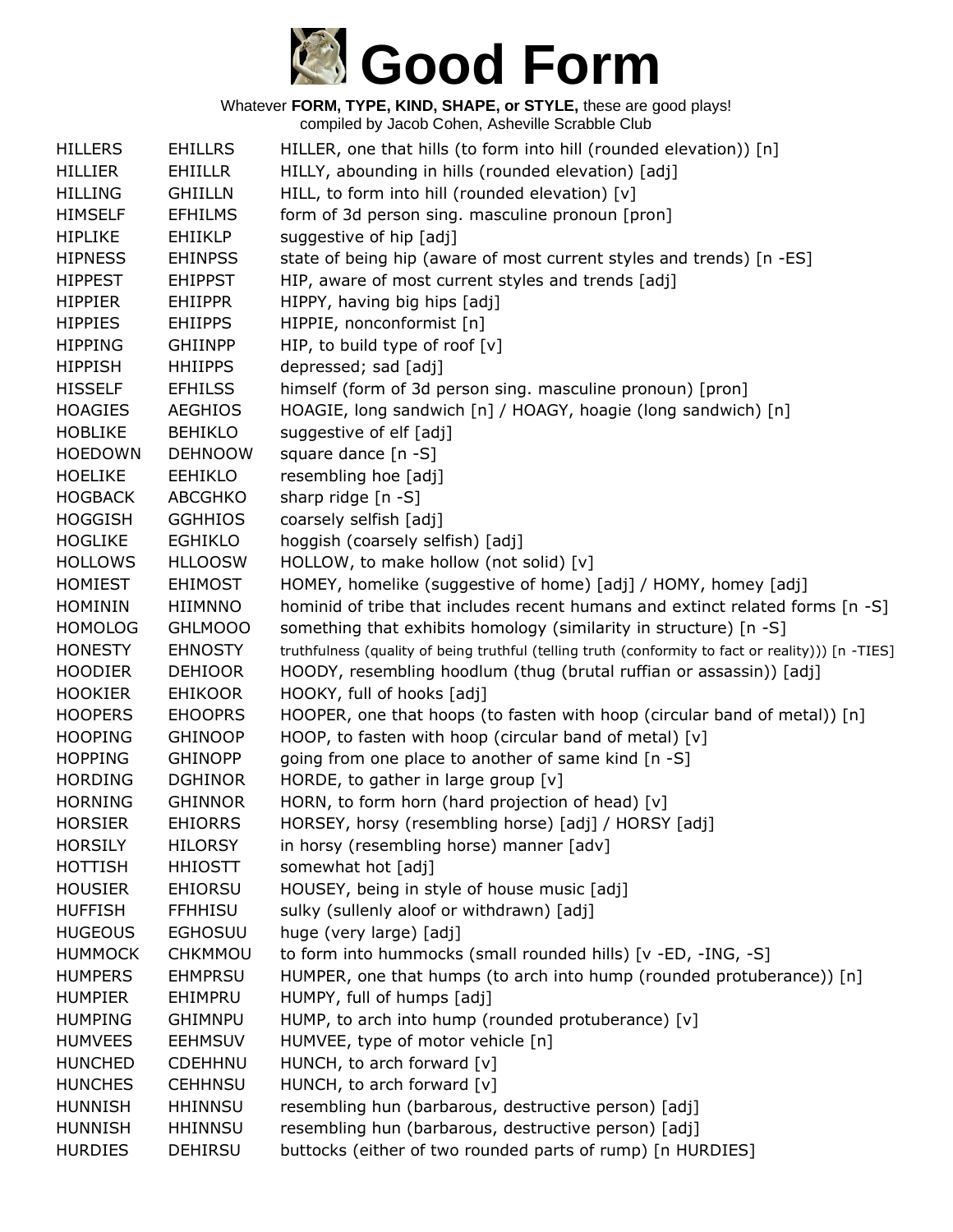

| <b>HUTLIKE</b> | <b>EHIKLTU</b> | resembling hut [adj]                                                                                  |
|----------------|----------------|-------------------------------------------------------------------------------------------------------|
| <b>HYPOIDS</b> | <b>DHIOPSY</b> | HYPOID, type of toothed wheel [n]                                                                     |
|                |                | I 7s                                                                                                  |
| <b>IAMBICS</b> | <b>ABCIIMS</b> | IAMBIC, iamb (type of metrical foot) [n]                                                              |
| <b>ICEFALL</b> | <b>ACEFILL</b> | kind of frozen waterfall [n -S]                                                                       |
| <b>ICELIKE</b> | <b>CEEIIKL</b> | resembling ice [adj]                                                                                  |
| <b>ICTUSES</b> | <b>CEISSTU</b> | ICTUS, recurring stress or beat in poetical form [n]                                                  |
| <b>IDEALLY</b> | ADEILLY        | perfectly (in perfect (lacking fault or defect; of extreme kind) manner) [adv]                        |
| <b>IDEATED</b> | <b>ADDEEIT</b> | IDEATE, to form idea [v]                                                                              |
| <b>IDEATES</b> | <b>ADEEIST</b> | IDEATE, to form idea [v]                                                                              |
| <b>IGNITER</b> | <b>EGIINRT</b> | one that ignites (to set on fire) [n -S]                                                              |
| <b>IGNITES</b> | <b>EGIINST</b> | IGNITE, to set on fire [v]                                                                            |
| <b>IGNITOR</b> | <b>GIINORT</b> | igniter (one that ignites (to set on fire)) [n -S]                                                    |
| <b>IKEBANA</b> | AABEIKN        | Japanese art of flower arranging [n -S]                                                               |
| <b>IMAGERS</b> | <b>AEGIMRS</b> | IMAGER, one that images (to imagine (to form mental picture of)) [n]                                  |
| <b>IMAGINE</b> | <b>AEGIIMN</b> | to form mental picture of [v -D, -GING, -S]                                                           |
| <b>IMAGING</b> | AGGIIMN        | action of producing visible representation [n -S] / IMAGE, to imagine (to form mental picture of) [v] |
| <b>IMBLAZE</b> | ABEILMZ        | to emblaze (to set on fire) [v -D, -ZING, -S]                                                         |
| <b>IMBUING</b> | <b>BGIIMNU</b> | IMBUE, to make thoroughly wet [v]                                                                     |
| <b>IMPASTE</b> | <b>AEIMPST</b> | to make into paste [v -D, -TING, -S]                                                                  |
| <b>IMPEARL</b> | <b>AEILMPR</b> | to make pearly [v -ED, -ING, -S]                                                                      |
| <b>IMPRESA</b> | <b>AEIMPRS</b> | type of emblem [n -S]                                                                                 |
| <b>IMPRESA</b> | <b>AEIMPRS</b> | type of emblem [n -S]                                                                                 |
| <b>IMPRESE</b> | <b>EEIMPRS</b> | impresa (type of emblem) [n -S]                                                                       |
| <b>IMPRINT</b> | <b>IIMNPRT</b> | to produce mark by pressure [v -ED, -ING, -S]                                                         |
| <b>INBOARD</b> | ABDINOR        | type of boat motor [n -S]                                                                             |
| <b>INBUILT</b> | <b>BIILNTU</b> | forming integral part of structure [adj]                                                              |
| <b>INCISAL</b> | <b>ACIILNS</b> | being cutting edge of tooth [adj]                                                                     |
| <b>INCLUDE</b> | CDEILNU        | to have as part $[v -D, -DING, -S]$                                                                   |
| <b>INCURVE</b> | <b>CEINRUV</b> | to curve inward [v -D, -VING, -S]                                                                     |
| <b>INCUSED</b> | <b>CDEINSU</b> | INCUSE, to mark by stamping [v]                                                                       |
| <b>INCUSES</b> | CEINSSU        | INCUSE, to mark by stamping [v]                                                                       |
| <b>INDENTS</b> | <b>DEINNST</b> | INDENT, to cut or tear irregularly [v]                                                                |
| <b>INDEXES</b> | <b>DEEINSX</b> | INDEX, type of reference guide at end of book [n]                                                     |
| <b>INDICES</b> | <b>CDEIINS</b> | INDEX, type of reference guide at end of book [n]                                                     |
| <b>INDICIA</b> | <b>ACDIIIN</b> | distinctive mark [n -S]                                                                               |
| <b>INFERNO</b> | <b>EFINNOR</b> | place that resembles or suggests hell [n -S]                                                          |
| <b>INFIELD</b> | <b>DEFIILN</b> | part of baseball field [n -S]                                                                         |
| <b>INFLAME</b> | <b>AEFILMN</b> | to set on fire [v -D, -MING, -S]                                                                      |
| <b>INFLATE</b> | AEFILNT        | to cause to expand by filling with gas or air [v -D, -TING, -S]                                       |
| <b>INFLECT</b> | <b>CEFILNT</b> | to bend (to curve (to deviate from straightness)) [v -ED, -ING, -S]                                   |
| <b>INFOLDS</b> | <b>DFILNOS</b> | INFOLD, to fold inward [v]                                                                            |
| <b>INGOTED</b> | <b>DEGINOT</b> | INGOT, to shape into convenient form for storage [v]                                                  |
| <b>INJERAS</b> | <b>AEIJNRS</b> | INJERA, type of Ethiopian bread [n]                                                                   |
| <b>INKBLOT</b> | <b>BIKLNOT</b> | blotted pattern of spilled ink [n -S]                                                                 |
| <b>INKIEST</b> | <b>EIIKNST</b> | INKY, resembling ink [adj]                                                                            |
| <b>INKJETS</b> | <b>EIJKNST</b> | INKJET, printer that spurts ink to form letters [n]                                                   |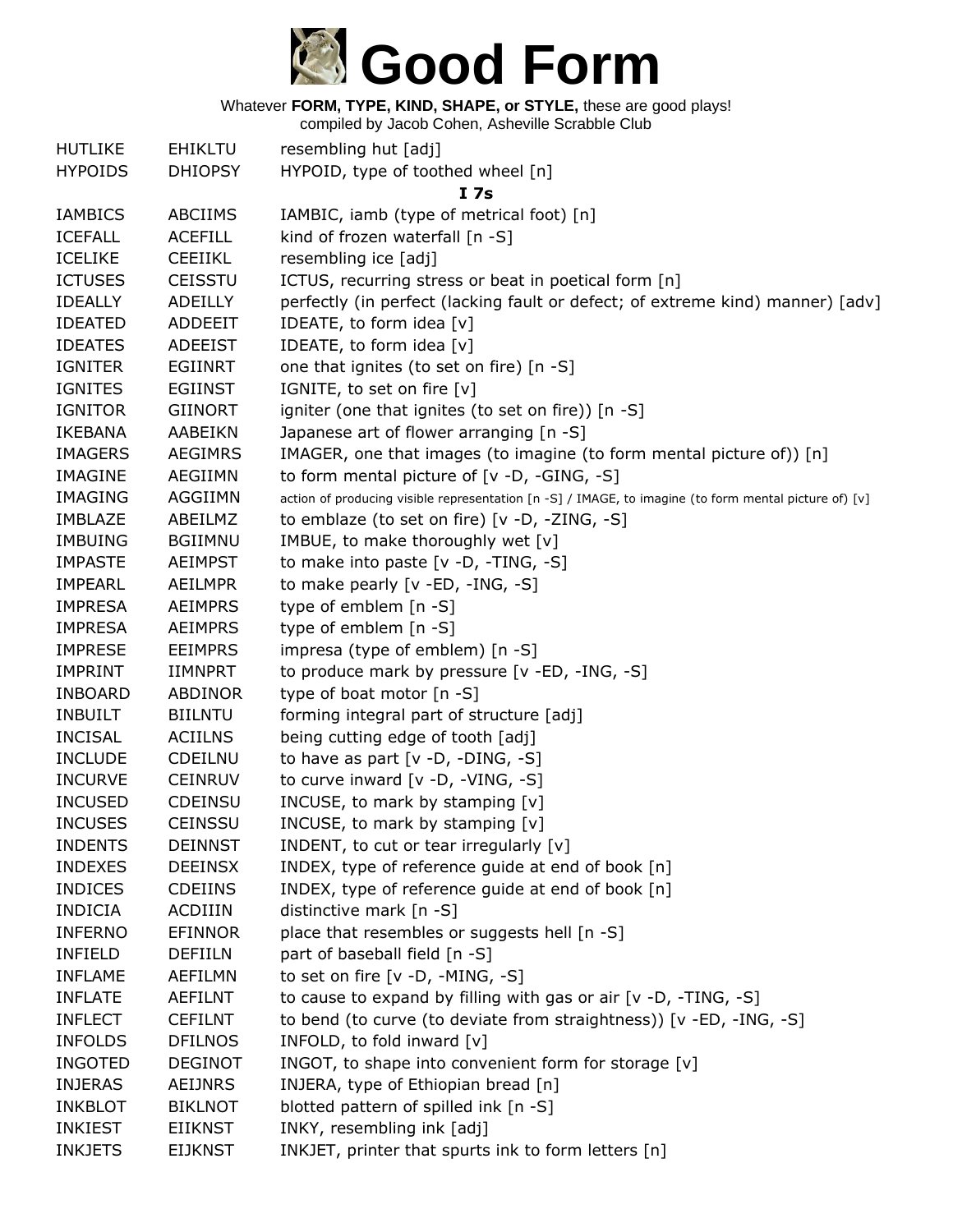

| <b>INKLIKE</b> | <b>EIIKKLN</b> | resembling ink [adj]                                                             |
|----------------|----------------|----------------------------------------------------------------------------------|
| <b>INLIERS</b> | <b>EIILNRS</b> | INLIER, type of rock formation [n]                                               |
| <b>INSCULP</b> | <b>CILNPSU</b> | to engrave (to form by incision) [v -ED, -ING, -S]                               |
| <b>INSTARS</b> | <b>AINRSST</b> | INSTAR, to adorn with stars [v]                                                  |
| <b>INSWEPT</b> | <b>EINPSTW</b> | narrowed in front [adj]                                                          |
| <b>IONIUMS</b> | <b>IIMNOSU</b> | IONIUM, isotope of thorium [n]                                                   |
| <b>IONOGEN</b> | <b>EGINNOO</b> | compound capable of forming ions [n -S]                                          |
| <b>IONOMER</b> | <b>EIMNOOR</b> | type of plastic (any of group of synthetic or natural moldable materials) [n -S] |
| <b>IRISING</b> | <b>GIIINRS</b> | IRIS, to give form of rainbow to [v]                                             |
| <b>IRONIER</b> | <b>EIINORR</b> | IRONY, resembling iron [adj]                                                     |
| <b>ISAGOGE</b> | <b>AEGGIOS</b> | type of introduction to branch of study [n -S]                                   |
| <b>ISLANDS</b> | <b>ADILNSS</b> | ISLAND, to make into island (land area entirely surrounded by water) [v]         |
| <b>ISOBARE</b> | ABEIORS        | isobar (type of atom (smallest unit of element)) [n -S]                          |
| <b>ISOBARS</b> | <b>ABIORSS</b> | ISOBAR, type of atom (smallest unit of element) [n]                              |
| <b>ISOFORM</b> | <b>FIMOORS</b> | one of two or more proteins having similar form [n -S]                           |
| <b>ISOGONS</b> | <b>GINOOSS</b> | ISOGON, polygon having equal angles [n]                                          |
| <b>ISOLEAD</b> | <b>ADEILOS</b> | line on ballistic graph [n -S]                                                   |
| <b>ISOLOGS</b> | <b>GILOOSS</b> | ISOLOG, isologue (type of chemical compound) [n]                                 |
| <b>ISOMERS</b> | <b>EIMORSS</b> | ISOMER, type of chemical compound [n]                                            |
| <b>ISOPACH</b> | <b>ACHIOPS</b> | isogram connecting points of equal thickness [n -S]                              |
| <b>ISOPODS</b> | <b>DIOOPSS</b> | ISOPOD, kind of crustacean [n]                                                   |
| <b>ISOSPIN</b> | <b>IINOPSS</b> | type of quantum number [n -S]                                                    |
| <b>ISOTONE</b> | <b>EINOOST</b> | type of atom (smallest unit of element) [n -S]                                   |
| <b>ISOTOPE</b> | <b>EIOOPST</b> | form of element [n -S]                                                           |
| <b>ISOTOPY</b> | <b>IOOPSTY</b> | state of being isotope (form of element) [n -PIES]                               |
| <b>ISOTYPE</b> | <b>EIOPSTY</b> | type of diagram [n -S]                                                           |
| <b>ISOZYME</b> | <b>EIMOSYZ</b> | type of enzyme (complex protein) [n -S]                                          |
| <b>ITALICS</b> | <b>ACIILST</b> | ITALIC, style of print [n]                                                       |
| <b>IVORIER</b> | EIIORRV        | IVORY, resembling ivory in color [adj]                                           |
| <b>IVYLIKE</b> | <b>EIIKLVY</b> | IVY, climbing vine [adj]                                                         |
|                |                | J 7s                                                                             |
| <b>JACKDAW</b> | <b>AACDJKW</b> | bird resembling crow [n -S]                                                      |
| <b>JACKERS</b> | <b>ACEJKRS</b> | JACKER, one that jacks (to raise with type of lever) [n]                         |
| <b>JACKING</b> | <b>ACGIJKN</b> | JACK, to raise with type of lever $[v]$                                          |
| <b>JAGGERS</b> | <b>AEGGJRS</b> | JAGGER, one that jags (to cut unevenly) [n]                                      |
| <b>JAGGIER</b> | AEGGIJR        | JAGGY, jagged (having sharply uneven edge or surface) [adj]                      |
| <b>JAGGIES</b> | <b>AEGGIJS</b> | jagged effect on curved line [n]                                                 |
| <b>JAMLIKE</b> | AEIJKLM        | resembling jam [adj]                                                             |
| <b>JARGONS</b> | <b>AGJNORS</b> | JARGON, to speak or write obscure and often pretentious kind of language $[v]$   |
| JAWLIKE        | AEIJKLW        | resembling jaw (framework of mouth) [adj]                                        |
| <b>JAWLINE</b> | AEIJLNW        | outline of lower jaw [n -S]                                                      |
| <b>JAZZBOS</b> | <b>ABJOSZZ</b> | JAZZBO, devotee of jazz (style of lively syncopated music) [n]                   |
| <b>JAZZMAN</b> | AAJMNZZ        | type of musician (one who performs or composes music) [n -MEN]                   |
| <b>JEEPING</b> | EEGIJNP        | JEEP, to travel by small type of motor vehicle [v]                               |
| <b>JELLIED</b> | DEEIJLL        | JELLY, to make into jelly (soft, semisolid substance) [v]                        |
| <b>JELLIES</b> | <b>EEIJLLS</b> | JELLY, to make into jelly (soft, semisolid substance) [v]                        |
| <b>JELLIFY</b> | <b>EFIJLLY</b> | to jelly (to make into jelly (soft, semisolid substance)) [v -FIED, -FIES, -ING] |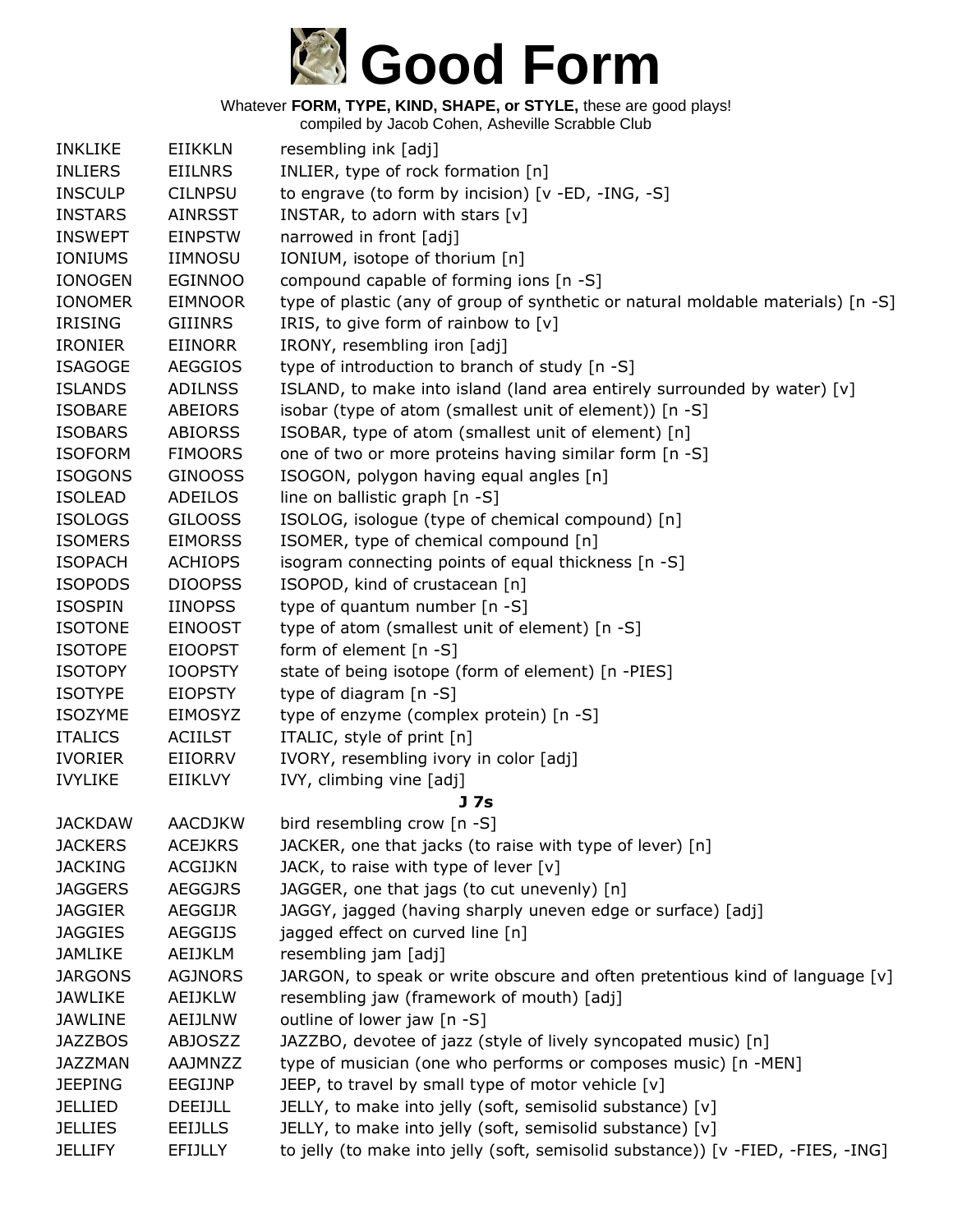

| <b>JELLING</b> | <b>EGIJLLN</b> | JELL, to congeal (to change from fluid to solid) [v]                                                |
|----------------|----------------|-----------------------------------------------------------------------------------------------------|
| <b>JETLIKE</b> | <b>EEIJKLT</b> | resembling jet airplane [adj]                                                                       |
| <b>JETPORT</b> | <b>EJOPRTT</b> | type of airport (tract of land maintained for landing and takeoff of aircraft) [n -S]               |
| <b>JEZAILS</b> | <b>AEIJLSZ</b> | JEZAIL, type of firearm [n]                                                                         |
| <b>JIGGISH</b> | <b>GGHIIJS</b> | suitable for jig (lively dance) [adj]                                                               |
| <b>JIGLIKE</b> | EGIIJKL        | resembling jig [adj]                                                                                |
| <b>JIGSAWN</b> | <b>AGIJNSW</b> | JIGSAW, to cut with type of saw [v]                                                                 |
| <b>JIGSAWS</b> | <b>AGIJSSW</b> | JIGSAW, to cut with type of saw [v]                                                                 |
| <b>JOBBIES</b> | <b>BBEIJOS</b> | JOBBIE, example of its type [n]                                                                     |
| <b>JOCKIER</b> | <b>CEIJKOR</b> | JOCKY, resembling athlete (one skilled in feats of physical strength and agility) [adj]             |
| <b>JOCKISH</b> | <b>CHIJKOS</b> | characteristic of athlete [adj]                                                                     |
| <b>JODHPUR</b> | <b>DHJOPRU</b> | type of boot [n -S]                                                                                 |
| <b>JOINING</b> | <b>GIIJNNO</b> | juncture (act of joining) [n -S] / JOIN, to unite (to bring together so as to form whole) [v]       |
| <b>JORDANS</b> | <b>ADJNORS</b> | JORDAN, type of container [n]                                                                       |
| <b>JOWLIER</b> | <b>EIJLORW</b> | JOWLY, having prominent jowls [adj]                                                                 |
| <b>JUGGING</b> | <b>GGGIJNU</b> | JUG, to put into jug (large, deep container with narrow mouth and handle) [v]                       |
| <b>JUMARED</b> | ADEJMRU        | JUMAR, to climb with ropes using type of clamp [v]                                                  |
| <b>JUMBALS</b> | ABJLMSU        | JUMBAL, ring-shaped cookie [n]                                                                      |
| <b>JUMBLED</b> | <b>BDEJLMU</b> | JUMBLE, to mix in disordered manner [v]                                                             |
| <b>JUMBLER</b> | <b>BEJLMRU</b> | one that jumbles (to mix in disordered manner) [n -S]                                               |
| <b>JUMBLES</b> | <b>BEJLMSU</b> | JUMBLE, to mix in disordered manner [v]                                                             |
| <b>JUNKERS</b> | <b>EJKNRSU</b> | JUNKER, something ready for junking [n]                                                             |
| <b>JUNKIER</b> | EIJKNRU        | JUNKY, worthless [adj]                                                                              |
| <b>JUNKING</b> | <b>GIJKNNU</b> | JUNK, to discard as trash [v]                                                                       |
| <b>JUNKMAN</b> | AJKMNNU        | one who buys and sells junk [n -MEN]                                                                |
| <b>JUSTEST</b> | <b>EJSSTTU</b> | JUST, acting in conformity with what is morally good [adj]                                          |
|                |                | <b>K7s</b>                                                                                          |
| <b>KABOCHA</b> | <b>AABCHKO</b> | type of Japanese pumpkin or squash [n -S]                                                           |
| <b>KABUKIS</b> | <b>ABIKKSU</b> | KABUKI, form of Japanese theater [n]                                                                |
| <b>KANTELE</b> | <b>AEEKLNT</b> | type of harp [n -S]                                                                                 |
| <b>KEESTER</b> | <b>EEEKRST</b> | keister (buttocks (either of two rounded parts of rump)) [n -S]                                     |
| <b>KEGLING</b> | <b>EGGIKLN</b> | bowling (game in which balls are rolled at objects) [n -S]                                          |
| <b>KEISTER</b> | <b>EEIKRST</b> | buttocks (either of two rounded parts of rump) [n -S]                                               |
| <b>KELPING</b> | <b>EGIKLNP</b> | KELP, to burn type of seaweed [v]                                                                   |
| <b>KELTERS</b> | <b>EEKLRST</b> | KELTER, kilter (good condition) [n]                                                                 |
| <b>KEMPIER</b> | <b>EEIKMPR</b> | KEMPY, having coarse hair or fibers [adj]                                                           |
| <b>KERAMIC</b> | <b>ACEIKMR</b> | ceramic (item made of baked clay) [n -S]                                                            |
| <b>KERMODE</b> | <b>DEEKMOR</b> | type of black bear [n -S]                                                                           |
| <b>KERNING</b> | <b>EGIKNNR</b> | act of forming projecting part of typeface [n -S] / KERN, to be formed with projecting typeface [v] |
| <b>KETONES</b> | <b>EEKNOST</b> | KETONE, type of chemical compound [n]                                                               |
| <b>KETONIC</b> | <b>CEIKNOT</b> | KETONE, type of chemical compound [adj]                                                             |
| <b>KEYSTER</b> | <b>EEKRSTY</b> | keister (buttocks (either of two rounded parts of rump)) [n -S]                                     |
| KIBITKA        | ABIIKKT        | type of Russian sled or wagon [n -S]                                                                |
| <b>KICKBOX</b> | <b>BCIKKOX</b> | to box in style that allows kicking [v -ED, -ING, -ES]                                              |
| <b>KIDDISH</b> | <b>DDHIIKS</b> | childish (resembling child (young person)) [adj]                                                    |
| <b>KIDDOES</b> | <b>DDEIKOS</b> | KIDDO, used as form of familiar address [n]                                                         |
| KIDLIKE        | DEIIKKL        | resembling child (young person) [adj]                                                               |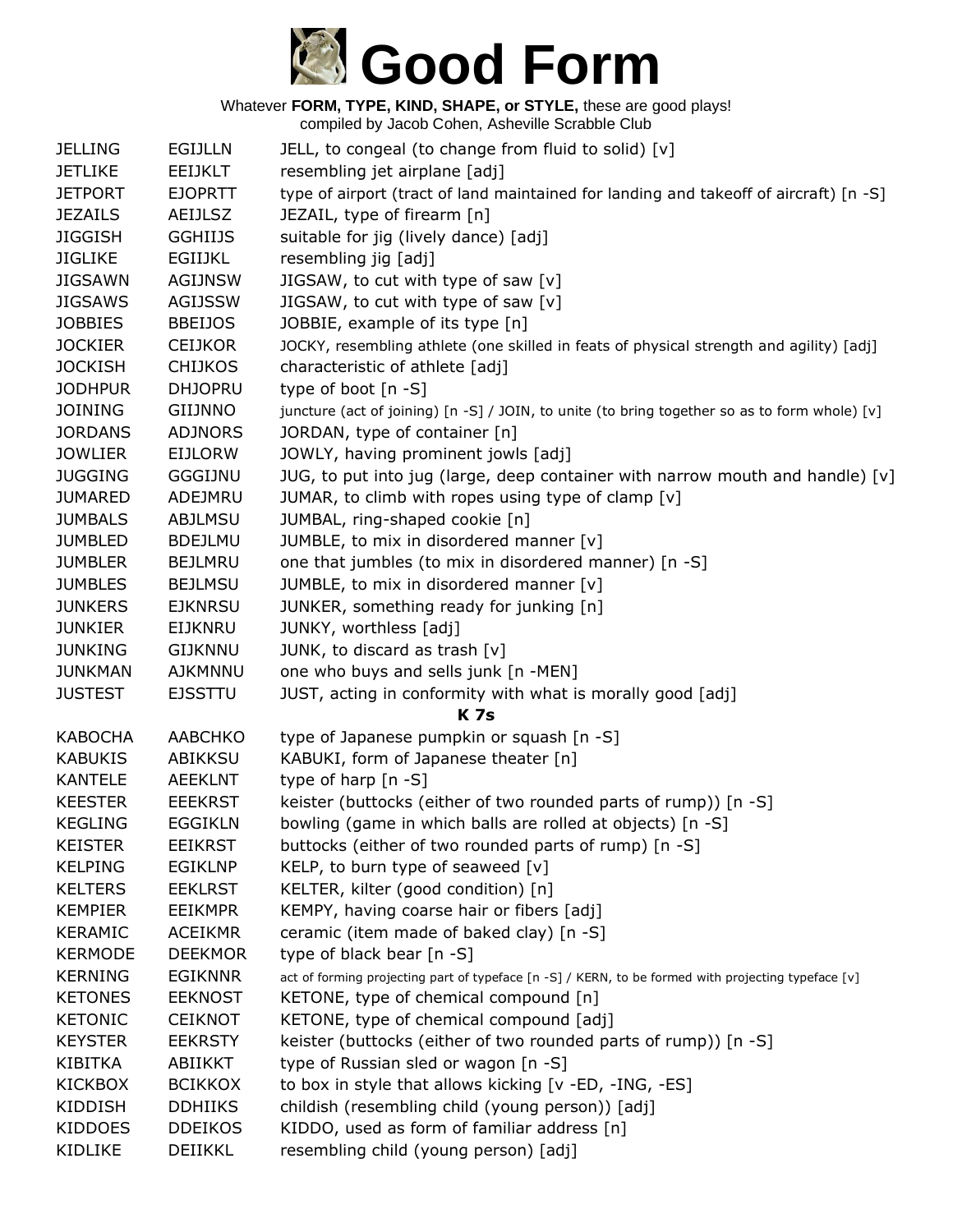## **Good Form**

Whatever **FORM, TYPE, KIND, SHAPE, or STYLE,** these are good plays!

| <b>KIDSKIN</b> | <b>DIIKKNS</b> | type of leather [n -S]                                                                  |
|----------------|----------------|-----------------------------------------------------------------------------------------|
| <b>KIESTER</b> | <b>EEIKRST</b> | keister (buttocks (either of two rounded parts of rump)) [n -S]                         |
| <b>KIKUYUS</b> | <b>IKKSUUY</b> | KIKUYU, type of grass [n]                                                               |
| <b>KILNING</b> | <b>GIIKLNN</b> | KILN, to bake in type of oven [v]                                                       |
| <b>KILTERS</b> | <b>EIKLRST</b> | KILTER, good condition [n]                                                              |
| <b>KILTIES</b> | <b>EIIKLST</b> | KILTIE, one who wears kilt (type of skirt) [n] / KILTY [n]                              |
| <b>KILTING</b> | <b>GIIKLNT</b> | arrangement of kilt pleats [n -S] / KILT, to make creases or pleats in [v]              |
| <b>KINESIS</b> | <b>EIIKNSS</b> | type of movement (act of moving (to change from one position to another)) [n -SES, -ES] |
| <b>KINKING</b> | <b>GIIKKNN</b> | KINK, to form tight curl or bend in [v]                                                 |
| <b>KLUDGED</b> | <b>DDEGKLU</b> | KLUDGE, to put together from ill-fitting components [v]                                 |
| <b>KLUDGES</b> | <b>DEGKLSU</b> | KLUDGE, to put together from ill-fitting components [v]                                 |
| <b>KLUDGEY</b> | <b>DEGKLUY</b> | kludgy (involving or put together with ill-fitting components) [adj -GIER, -GIEST]      |
| <b>KLUGING</b> | <b>GGIKLNU</b> | KLUGE, to kludge (to put together from ill-fitting components) [v]                      |
| <b>KNAIDEL</b> | <b>ADEIKLN</b> | type of dumpling (ball of dough cooked with stew or soup) [n -S, -DLACH]                |
| <b>KNAVISH</b> | <b>AHIKNSV</b> | KNAVE, dishonest person [adj]                                                           |
| <b>KNEADED</b> | <b>ADDEEKN</b> | KNEAD, to work into uniform mixture with hands [v]                                      |
| <b>KNEADER</b> | <b>ADEEKNR</b> | one that kneads (to work into uniform mixture with hands) [n -S]                        |
| KNEIDEL        | <b>DEEIKLN</b> | knaidel (type of dumpling (ball of dough cooked with stew or soup)) [n -S, -DLACH]      |
| <b>KNOBBED</b> | <b>BBDEKNO</b> | KNOB, to provide with knob (rounded protuberance) [v]                                   |
| KNOTTED        | <b>DEKNOTT</b> | KNOT, to tie in knot (closed loop) [v]                                                  |
| <b>KNOTTER</b> | <b>EKNORTT</b> | one that knots (to tie in knot (closed loop)) [n -S]                                    |
| <b>KNURLED</b> | <b>DEKLNRU</b> | KNURL, to make grooves or ridges in [v]                                                 |
| <b>KOLACKY</b> | <b>ACKKLOY</b> | kind of pastry [n KOLACKY]                                                              |
| <b>KRAALED</b> | <b>AADEKLR</b> | KRAAL, to pen in type of enclosure [v]                                                  |
| <b>KRATERS</b> | <b>AEKRRST</b> | KRATER, type of vase (rounded, decorative container) [n]                                |
| <b>KRIMMER</b> | <b>EIKMMRR</b> | kind of fur $[n - S]$                                                                   |
| <b>KUMMELS</b> | <b>EKLMMSU</b> | KUMMEL, type of liqueur (sweetened alcoholic beverage) [n]                              |
| <b>KYANISE</b> | <b>AEIKNSY</b> | to kyanize (to treat wood with type of preservative) [v -D, -SING, -S]                  |
| KYANIZE        | <b>AEIKNYZ</b> | to treat wood with type of preservative [v -D, -ZING, -S]                               |
|                |                | <b>L</b> 7s                                                                             |
| <b>LAAGERS</b> | <b>AAEGLRS</b> | LAAGER, to form defensive encampment [v]                                                |
| <b>LABARUM</b> | AABLMRU        | ecclesiastical banner [n -RA, -S]                                                       |
| <b>LACIEST</b> | <b>ACEILST</b> | LACEY, lacy (resembling lacework (delicate openwork fabric)) [adj] / LACY, [adj]        |
| <b>LACTEAN</b> | <b>AACELNT</b> | lacteous (resembling milk) [adj]                                                        |
| LADDISH        | <b>ADDHILS</b> | LAD, boy or youth [adj]                                                                 |
| <b>LADLERS</b> | <b>ADELLRS</b> | LADLER, one that ladles (to lift out with ladle (type of spoon)) [n]                    |
| <b>LADLING</b> | <b>ADGILLN</b> | LADLE, to lift out with ladle (type of spoon) $[v]$                                     |
| LADYISH        | <b>ADHILSY</b> | somewhat ladylike [adj]                                                                 |
| LAGERED        | <b>ADEEGLR</b> | LAGER, to laager (to form defensive encampment) $[v]$                                   |
| LALIQUE        | AEILLQU        | style of cut glass or crystal [n -S]                                                    |
| <b>LAMBIER</b> | ABEILMR        | LAMBY, resembling lamb [adj]                                                            |
| LAMELLA        | AAELLLM        | thin plate, scale, or membrane [n -S or -E]                                             |
| LAMINAE        | AAEILMN        | LAMINA, thin plate, scale, or layer [n]                                                 |
| LAMINAR        | AAILMNR        | LAMINA, thin plate, scale, or layer [adj]                                               |
| LAMINAS        | <b>AAILMNS</b> | LAMINA, thin plate, scale, or layer [n]                                                 |
| <b>LAMPION</b> | <b>AILMNOP</b> | type of light-generating device [n -S]                                                  |
| <b>LANCETS</b> | <b>ACELNST</b> | LANCET, narrow, pointed arch [n]                                                        |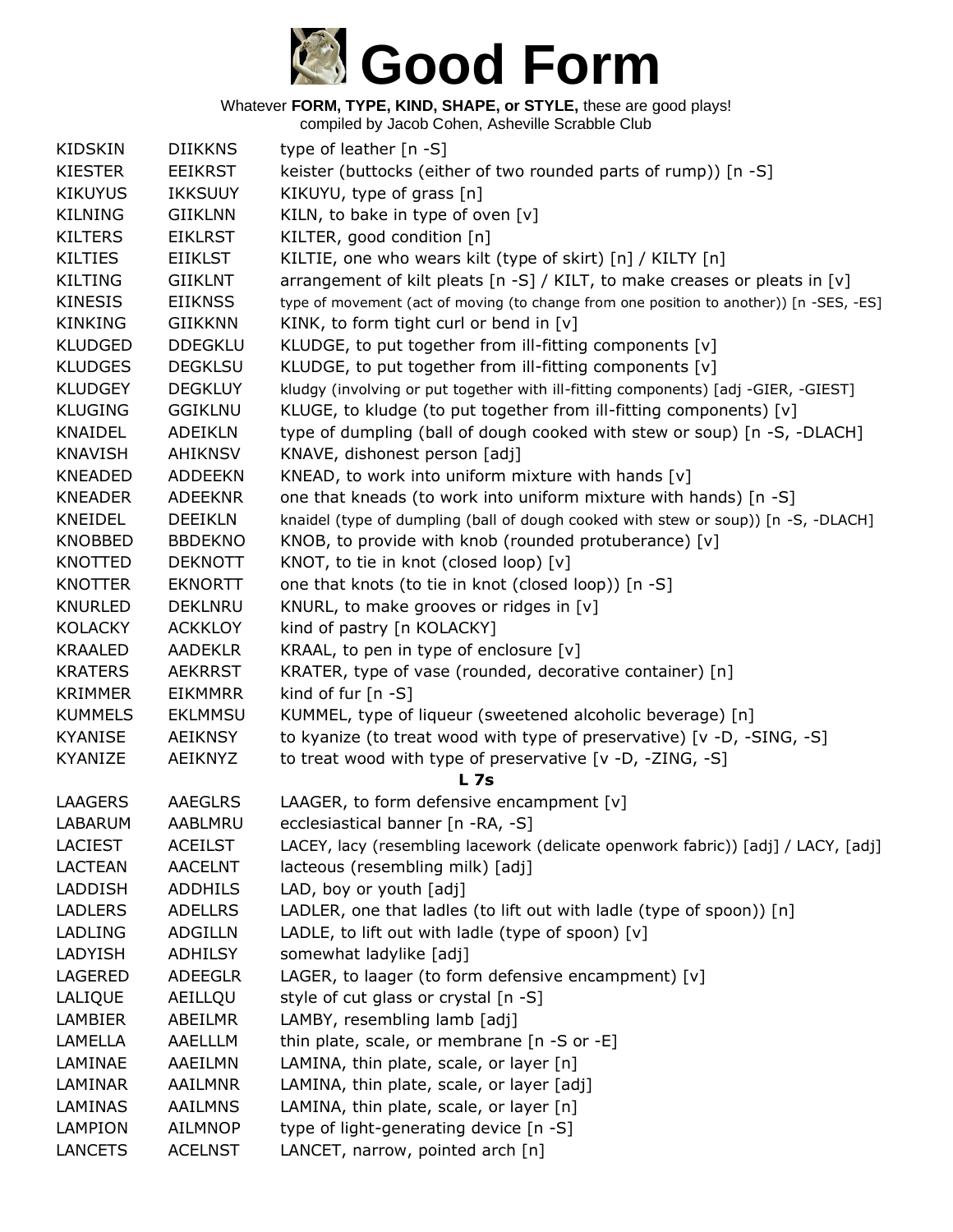

| <b>LANDAUS</b> | <b>AADLNSU</b> | LANDAU, type of carriage (wheeled, horse-drawn vehicle) [n]                                   |
|----------------|----------------|-----------------------------------------------------------------------------------------------|
| LANEWAY        | <b>AAELNWY</b> | lane (narrow passageway) [n -S]                                                               |
| <b>LANGUES</b> | <b>AEGLNSU</b> | LANGUE, type of language (body of words and systems serving as means of communication) [n]    |
| LANIARY        | AAILNRY        | cuspid (pointed tooth) [n -S]                                                                 |
| <b>LANKEST</b> | <b>AEKLNST</b> | LANK, long and slender [adj]                                                                  |
| LANKIER        | AEIKLNR        | LANKY, ungracefully tall and thin [adj]                                                       |
| LANKILY        | AIKLLNY        | LANKY, ungracefully tall and thin [adv]                                                       |
| <b>LAPPING</b> | <b>AGILNPP</b> | LAP, to fold over or around something [v]                                                     |
| LARDIER        | ADEILRR        | LARDY, resembling lard [adj]                                                                  |
| LARGISH        | <b>AGHILRS</b> | somewhat large [adj]                                                                          |
| LARKISH        | AHIKLRS        | playful (frolicsome) [adj]                                                                    |
| LATCHED        | <b>ACDEHLT</b> | LATCH, to close with type of fastening device $[v]$                                           |
| <b>LATCHES</b> | <b>ACEHLST</b> | LATCH, to close with type of fastening device $[v]$                                           |
| LATERAL        | AAELLRT        | to execute type of pass in football [v -ED, -LLED, -ING, -LLING, -S]                          |
| LATHIER        | <b>AEHILRT</b> | LATHY, long and slender [adj]                                                                 |
| LATHING        | <b>AGHILNT</b> | LATHE, to cut or shape on type of machine $[v]$                                               |
| LATRINE        | AEILNRT        | type of toilet [n -S]                                                                         |
| LATTICE        | <b>ACEILTT</b> | to form structure consisting of interlaced strips of material [v -ED, -CING, -S]              |
| LAWLIKE        | AEIKLLW        | being like law [adj]                                                                          |
| LAYERED        | <b>ADEELRY</b> | LAYER, to form layer (single thickness, coating, or covering) [v]                             |
| LAZYISH        | AHILSYZ        | somewhat lazy [adj]                                                                           |
| LEADIER        | ADEEILR        | LEADY, resembling lead [adj]                                                                  |
| <b>LEANEST</b> | <b>AEELNST</b> | LEAN, having little fat [adj]                                                                 |
| <b>LEDGIER</b> | <b>DEEGILR</b> | LEDGY, abounding in ledges [adj]                                                              |
| <b>LEFTISH</b> | <b>EFHILST</b> | inclined to be leftist [adj]                                                                  |
| <b>LEGATOS</b> | <b>AEGLOST</b> | LEGATO, smooth and flowing musical style [n]                                                  |
| <b>LEGGIER</b> | <b>EEGGILR</b> | LEGGY, having long legs [adj]                                                                 |
| <b>LEGHORN</b> | <b>EGHLNOR</b> | smooth, plaited straw [n -S]                                                                  |
| <b>LEGLIKE</b> | EEGIKLL        | resembling leg [adj]                                                                          |
| <b>LEGUMES</b> | <b>EEGLMSU</b> | LEGUME, type of plant [n]                                                                     |
| <b>LEMMATA</b> | AAELMMT        | LEMMA, type of proposition in logic [n]                                                       |
| <b>LENGTHS</b> | <b>EGHLNST</b> | LENGTH, longer or longest dimension of object [n]                                             |
| <b>LENGTHY</b> | <b>EGHLNTY</b> | very long [adj -HIER, -HIEST]                                                                 |
| <b>LENTIGO</b> | <b>EGILNOT</b> | freckle [n -GINES]                                                                            |
| <b>LENTOID</b> | <b>DEILNOT</b> | object shaped like lens [n -S]                                                                |
| <b>LEPROSY</b> | <b>ELOPRSY</b> | chronic disease characterized by skin lesions and deformities [n -SIES]                       |
| <b>LEWDEST</b> | <b>DEELSTW</b> | LEWD, obscene (indecent (not decent (conforming to recognized standards of propriety))) [adj] |
| <b>LIBELEE</b> | <b>BEEEILL</b> | defendant in type of lawsuit [n -S]                                                           |
| <b>LIGANDS</b> | <b>ADGILNS</b> | LIGAND, type of ion or molecule [n]                                                           |
| <b>LIGHTER</b> | <b>EGHILRT</b> | to convey in type of barge [v -ED, -ING, -S]                                                  |
| <b>LIGNANS</b> | <b>AGILNNS</b> | LIGNAN, type of polymer (complex chemical compound) [n]                                       |
| <b>LIGNITE</b> | <b>EGIILNT</b> | type of coal $[n - S]$                                                                        |
| <b>LIGULAE</b> | AEGILLU        | LIGULA, strap-shaped organ or part [n]                                                        |
| <b>LIGULAR</b> | AGILLRU        | LIGULA, strap-shaped organ or part [adj]                                                      |
| <b>LIGULAS</b> | <b>AGILLSU</b> | LIGULA, strap-shaped organ or part [n]                                                        |
| <b>LIGULES</b> | <b>EGILLSU</b> | LIGULE, strap-shaped plant part [n]                                                           |
| LIMACON        | <b>ACILMNO</b> | type of geometric curve [n -S]                                                                |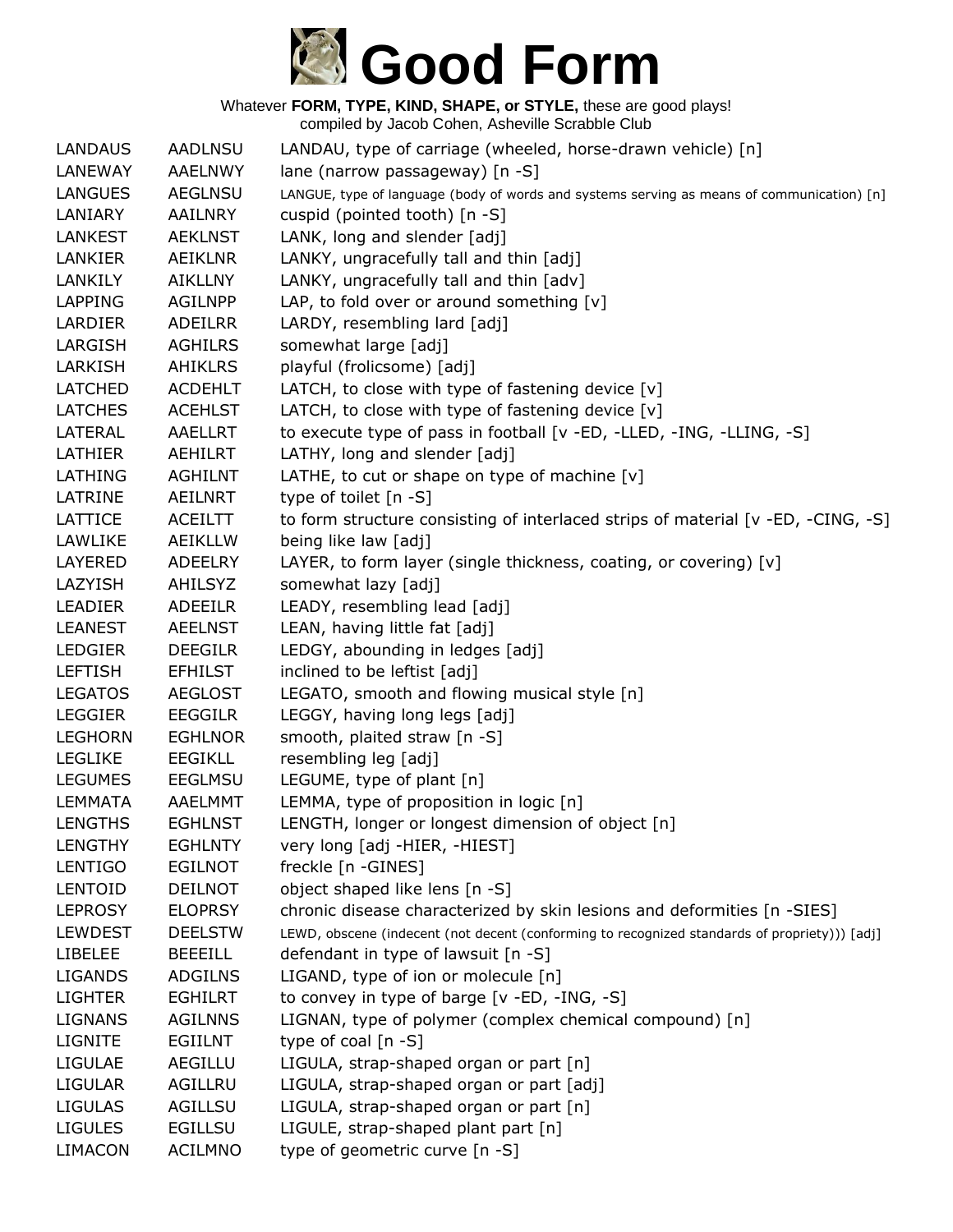

| <b>LIMBERS</b> | <b>BEILMRS</b> | LIMBER, to make flexible $[v]$                                                               |
|----------------|----------------|----------------------------------------------------------------------------------------------|
| <b>LIMBIER</b> | <b>BEIILMR</b> | LIMBY, having many large branches [adj]                                                      |
| <b>LIMIEST</b> | <b>EIILMST</b> | LIMY, resembling or containing lime [adj]                                                    |
| <b>LIMPETS</b> | <b>EILMPST</b> | LIMPET, type of mollusk (any of phylum of soft-bodied invertebrates) [n]                     |
| <b>LINEATE</b> | <b>AEEILNT</b> | marked with lines [adj]                                                                      |
| <b>LINECUT</b> | <b>CEILNTU</b> | type of printing plate [n -S]                                                                |
| <b>LINGULA</b> | <b>AGILLNU</b> | organ or process shaped like tongue [n -E]                                                   |
| <b>LINIEST</b> | <b>EIILNST</b> | LINEY, liny (resembling line) [adj] / LINY [adj]                                             |
| <b>LINOCUT</b> | <b>CILNOTU</b> | print made from design cut into linoleum [n -S]                                              |
| <b>LINTIER</b> | <b>EIILNRT</b> | LINTY, covered with lint [adj]                                                               |
| <b>LINTING</b> | <b>GIILNNT</b> | LINT, to give off lint (bits of fiber or fluff) [v]                                          |
| <b>LIPLIKE</b> | EIIKLLP        | resembling lip [adj]                                                                         |
| <b>LIPPERS</b> | <b>EILPPRS</b> | LIPPER, to ripple (to form ripples (small waves)) [v]                                        |
| <b>LIPPING</b> | <b>GIILNPP</b> | liplike outgrowth of bone [n -S] / LIP, to touch with lips (folds of flesh around mouth) [v] |
| <b>LISTELS</b> | <b>EILLSST</b> | LISTEL, narrow molding [n]                                                                   |
| <b>LISTERS</b> | <b>EILRSST</b> | LISTER, type of plow [n]                                                                     |
| <b>LITHOID</b> | <b>DHIILOT</b> | resembling stone [adj]                                                                       |
| <b>LIVERED</b> | <b>DEEILRV</b> | LIVER, to thicken or gel [v]                                                                 |
| <b>LOAMIER</b> | <b>AEILMOR</b> | LOAMY, resembling loam [adj]                                                                 |
| LOAMING        | AGILMNO        | LOAM, to cover with loam (type of soil) [v]                                                  |
| LOANING        | <b>AGILNNO</b> | lane (narrow passageway) [n -S]                                                              |
| <b>LOBATED</b> | ABDELOT        | lobate (having lobes (rounded, projecting anatomical part)) [adj]                            |
| <b>LOBBERS</b> | <b>BBELORS</b> | LOBBER, one that lobs (to throw or hit in high arc) [n]                                      |
| <b>LOBBING</b> | <b>BBGILNO</b> | LOB, to throw or hit in high arc $[v]$                                                       |
| <b>LOBULAR</b> | ABLLORU        | LOBULE, small lobe (rounded, projecting anatomical part) [adj]                               |
| <b>LOBULES</b> | <b>BELLOSU</b> | LOBULE, small lobe (rounded, projecting anatomical part) [n]                                 |
| <b>LOCKJAW</b> | <b>ACJKLOW</b> | form of tetanus [n -S]                                                                       |
| <b>LOCUSTA</b> | <b>ACLOSTU</b> | spikelet (type of flower cluster) [n -E]                                                     |
| <b>LOFTERS</b> | <b>EFLORST</b> | LOFTER, type of golf club [n]                                                                |
| <b>LOGGISH</b> | <b>GGHILOS</b> | resembling log [adj]                                                                         |
| <b>LOMENTA</b> | <b>AELMNOT</b> | LOMENTUM, loment (type of plant pod) [n]                                                     |
| <b>LOMENTS</b> | <b>ELMNOST</b> | LOMENT, type of plant pod [n]                                                                |
| <b>LONGBOW</b> | <b>BGLNOOW</b> | type of archery bow [n -S]                                                                   |
| LONGISH        | <b>GHILNOS</b> | somewhat long [adj]                                                                          |
| <b>LOOGIES</b> | <b>EGILOOS</b> | LOOGIE, bolus of phlegm [n]                                                                  |
| <b>LOOMING</b> | <b>GILMNOO</b> | LOOM, to appear in enlarged and indistinct form [v]                                          |
| <b>LOOPERS</b> | <b>ELOOPRS</b> | LOOPER, one that loops (to form loops (circular or oval openings)) [n]                       |
| <b>LOOPING</b> | <b>GILNOOP</b> | LOOP, to form loops (circular or oval openings) [v]                                          |
| <b>LOPPIER</b> | <b>EILOPPR</b> | LOPPY, hanging limply [adj]                                                                  |
| <b>LOPPING</b> | <b>GILNOPP</b> | LOP, to cut off branches or twigs from $[v]$                                                 |
| <b>LORDOMA</b> | ADLMOOR        | lordosis (curvature of spinal column) [n -S]                                                 |
| <b>LORRIES</b> | <b>EILORRS</b> | LORRY, type of wagon or truck [n]                                                            |
| <b>LOTTERY</b> | <b>ELORTTY</b> | type of gambling game [n -RIES]                                                              |
| <b>LOUDISH</b> | <b>DHILOSU</b> | somewhat loud [adj]                                                                          |
| <b>LOUTISH</b> | <b>HILOSTU</b> | clumsy (awkward (lacking skill, dexterity, or grace)) [adj]                                  |
| <b>LOUVERS</b> | <b>ELORSUV</b> | LOUVER, type of window [n]                                                                   |
| LOUVRED        | <b>DELORUV</b> | LOUVRE, louver (type of window) [adj]                                                        |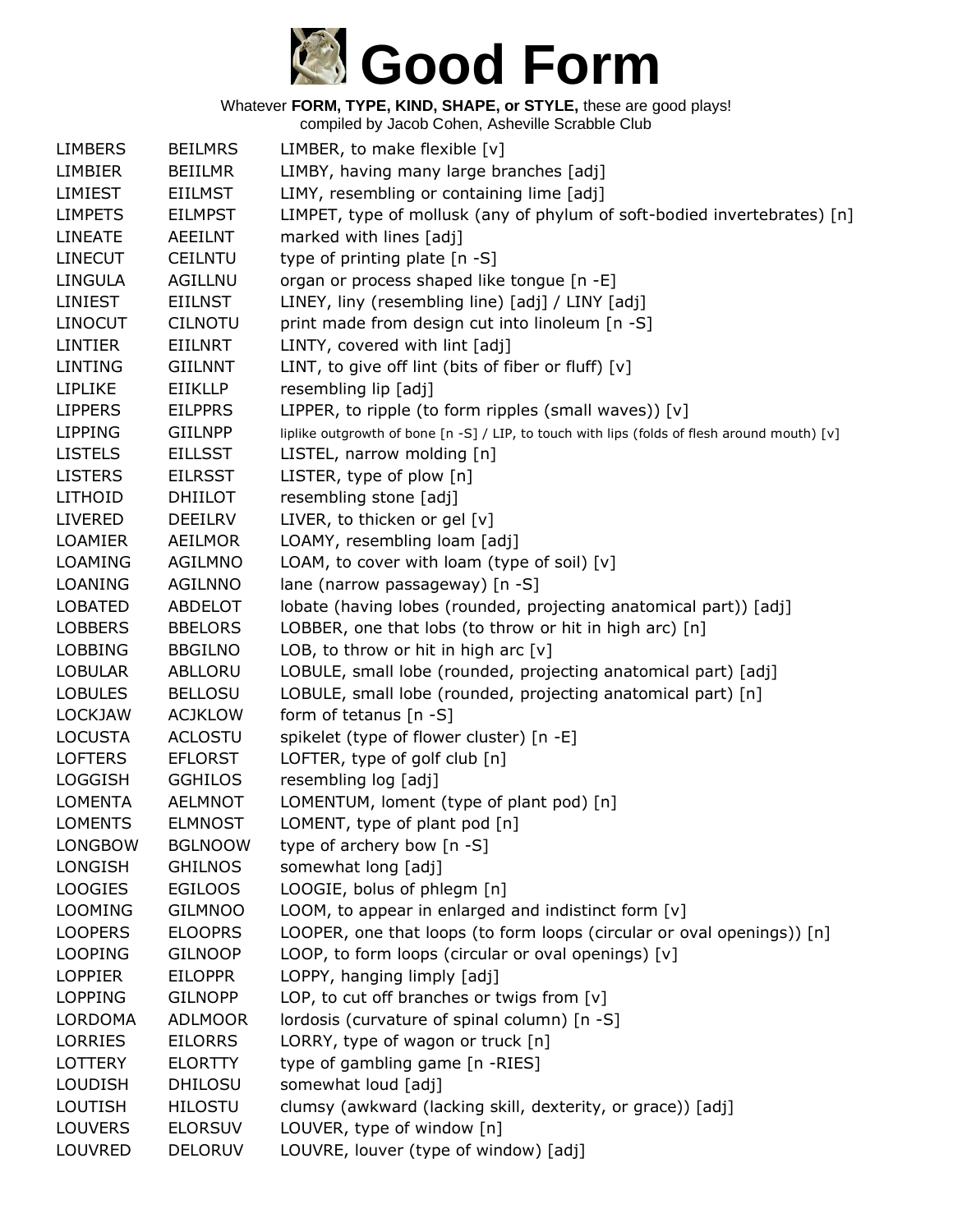

| <b>LOUVRES</b> | <b>ELORSUV</b> | LOUVRE, louver (type of window) [n]                                         |
|----------------|----------------|-----------------------------------------------------------------------------|
| <b>LOWPASS</b> | <b>ALOPSSW</b> | being type of filter [adj]                                                  |
| <b>LUCARNE</b> | <b>ACELNRU</b> | type of window [n -S]                                                       |
| LUGSAIL        | <b>AGILLSU</b> | type of sail [n -S]                                                         |
| <b>LUMPERS</b> | <b>ELMPRSU</b> | LUMPER, laborer employed to load and unload ships [n]                       |
| <b>LUMPIER</b> | EILMPRU        | LUMPY, full of lumps [adj]                                                  |
| <b>LUMPILY</b> | ILLMPUY        | LUMPY, full of lumps [adv]                                                  |
| <b>LUMPING</b> | <b>GILMNPU</b> | LUMP, to make into lumps (shapeless masses) [v]                             |
| <b>LUMPISH</b> | <b>HILMPSU</b> | stupid (mentally slow) [adj]                                                |
| <b>LUNATED</b> | <b>ADELNTU</b> | lunate (crescent-shaped) [adj]                                              |
| <b>LUNATES</b> | <b>AELNSTU</b> | LUNATE, crescent-shaped implement [n]                                       |
| <b>LUNETTE</b> | <b>EELNTTU</b> | crescent-shaped object [n -S]                                               |
| <b>LUNULAE</b> | AELLNUU        | LUNULA, small crescent-shaped structure [n]                                 |
| <b>LUNULAR</b> | ALLNRUU        | LUNULA, small crescent-shaped structure [adj]                               |
| <b>LUNULES</b> | <b>ELLNSUU</b> | LUNULE, lunula (small crescent-shaped structure) [n]                        |
| <b>LUSUSES</b> | <b>ELSSSUU</b> | LUSUS, abnormality (abnormity (departure from ordinary type)) [n]           |
| <b>LUTHERN</b> | <b>EHLNRTU</b> | type of window [n -S]                                                       |
| <b>LYNCEAN</b> | <b>ACELNNY</b> | of or resembling lynx [adj]                                                 |
| LYRATED        | <b>ADELRTY</b> | lyrate (having shape of lyre) [adj]                                         |
| LYRICAL        | <b>ACILLRY</b> | having form of song [adj]                                                   |
| <b>LYSOGEN</b> | <b>EGLNOSY</b> | type of antigen (substance that stimulates production of antibodies) [n -S] |
|                |                | <b>M</b> 7s                                                                 |
| <b>MACADAM</b> | AAACDMM        | type of pavement (paved surface) [n -S]                                     |
| <b>MACAQUE</b> | AACEMQU        | short-tailed monkey [n -S]                                                  |
| <b>MACARON</b> | <b>AACMNOR</b> | type of cookie (small, flat cake) [n -S]                                    |
| <b>MACRAME</b> | <b>AACEMMR</b> | trimming of knotted thread or cord [n -S]                                   |
| <b>MACULAE</b> | <b>AACELMU</b> | MACULA, spot [n]                                                            |
| <b>MACULAR</b> | <b>AACLMRU</b> |                                                                             |
|                |                | MACULA, spot [adj]                                                          |
| <b>MACULAS</b> | <b>AACLMSU</b> | MACULA, spot [n]                                                            |
| <b>MADDISH</b> | <b>ADDHIMS</b> | somewhat mad [adj]                                                          |
| <b>MAGALOG</b> | AAGGLMO        | sales catalog resembling magazine [n -S]                                    |
| <b>MAGICAL</b> | <b>AACGILM</b> | resembling magic [adj]                                                      |
| <b>MAGMATA</b> | AAAGMMT        | MAGMA, molten matter from which igneous rock is formed [n]                  |
| <b>MAGNETO</b> | <b>AEGMNOT</b> | type of electric generator [n -S]                                           |
| MAIDISH        | <b>ADHIIMS</b> | MAID, maiden (young unmarried woman) [adj]                                  |
| <b>MAINTOP</b> | AIMNOPT        | platform at head of mainmast [n -S]                                         |
| <b>MAKEUPS</b> | <b>AEKMPSU</b> | MAKEUP, way in which parts or ingredients of something are put together [n] |
| <b>MALLETS</b> | <b>AELLMST</b> | MALLET, type of hammer [n]                                                  |
| <b>MALMIER</b> | <b>AEILMMR</b> | MALMY, resembling malm (soft, friable limestone) [adj]                      |
| <b>MALTIER</b> | AEILMRT        | MALTY, resembling malt [adj]                                                |
| <b>MALTOSE</b> | <b>AELMOST</b> | type of sugar [n -S]                                                        |
| <b>MALWARE</b> | AAELMRW        | software designed to disable computers [n -S]                               |
| <b>MAMMOCK</b> | <b>ACKMMMO</b> | to shred (to tear into small strips) [v -ED, -ING, -S]                      |
| <b>MANCHES</b> | <b>ACEHMNS</b> | MANCHE, heraldic design [n]                                                 |
| <b>MANGLED</b> | <b>ADEGLMN</b> | MANGLE, to cut, slash, or crush so as to disfigure [v]                      |
| <b>MANGLER</b> | <b>AEGLMNR</b> | one that mangles (to cut, slash, or crush so as to disfigure) [n -S]        |
| <b>MANGLES</b> | <b>AEGLMNS</b> | MANGLE, to cut, slash, or crush so as to disfigure [v]                      |
|                |                |                                                                             |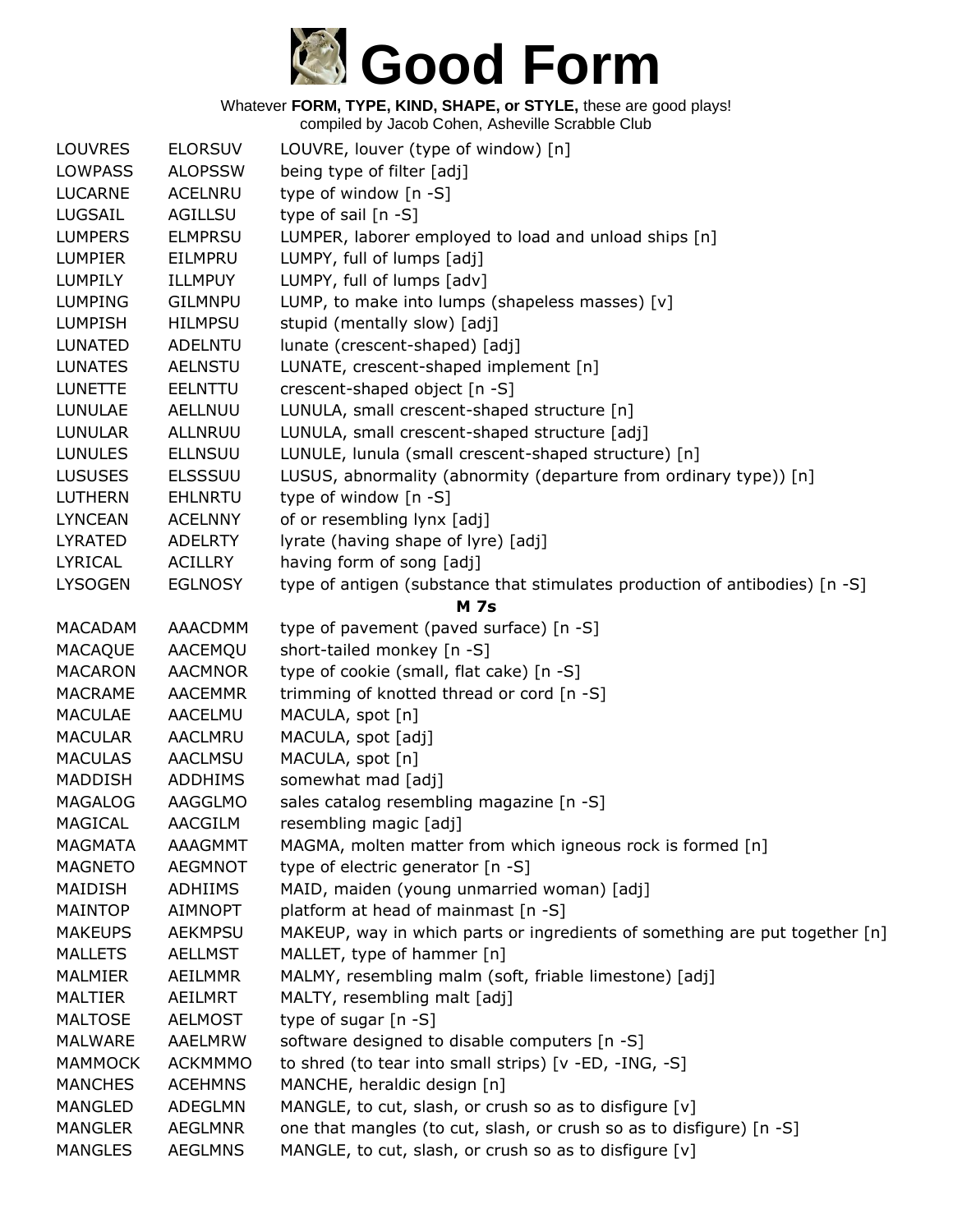

| MANLIKE        | <b>AEIKLMN</b> | resembling man (adult human male) [adj]                                                                                              |
|----------------|----------------|--------------------------------------------------------------------------------------------------------------------------------------|
| <b>MANNANS</b> | <b>AAMNNNS</b> | MANNAN, type of sugar [n]                                                                                                            |
| <b>MANNISH</b> | <b>AHIMNNS</b> | resembling or characteristic of man [adj]                                                                                            |
| <b>MANNOSE</b> | <b>AEMNNOS</b> | type of sugar [n -S]                                                                                                                 |
| <b>MANPACK</b> | <b>AACKMNP</b> | designed to be carried by one person [adj]                                                                                           |
| <b>MANSARD</b> | <b>AADMNRS</b> | type of roof $[n - S]$                                                                                                               |
| <b>MAPLIKE</b> | AEIKLMP        | resembling map [adj]                                                                                                                 |
| <b>MARCELS</b> | <b>ACELMRS</b> | MARCEL, to make deep, soft wave in hair [v]                                                                                          |
| <b>MARCHEN</b> | <b>ACEHMNR</b> | folktale (tale forming part of oral tradition of people) [n MARCHEN]                                                                 |
| <b>MARGENT</b> | <b>AEGMNRT</b> | to margin (to provide with margin (border)) [v -ED, -ING, -S]                                                                        |
| <b>MARGINS</b> | <b>AGIMNRS</b> | MARGIN, to provide with margin (border) [v]                                                                                          |
| <b>MARKING</b> | <b>AGIKMNR</b> | pattern of marks [n -S]                                                                                                              |
| <b>MARLITE</b> | AEILMRT        | type of marl $[n - S]$                                                                                                               |
| <b>MARRERS</b> | <b>AEMRRRS</b> | MARRER, one that mars (to detract from perfection or wholeness of) [n]                                                               |
| MARRING        | AGIMNRR        | MAR, to detract from perfection or wholeness of [v]                                                                                  |
| <b>MARSHAL</b> | <b>AAHLMRS</b> | to put in proper order [v -ED, -ING, -S]                                                                                             |
| <b>MASKING</b> | <b>AGIKMNS</b> | MASK, to cover with mask (covering used to disguise face) [v] / piece of scenery used to conceal parts of stage from audience [n -S] |
| <b>MASSING</b> | <b>AGIMNSS</b> | MASS, to assemble in mass (body of coherent matter) [v]                                                                              |
| <b>MASTING</b> | <b>AGIMNST</b> | MAST, to provide with mast (long pole on ship that supports sails and rigging) [v]                                                   |
| <b>MATLESS</b> | <b>AELMSST</b> | having no mats (small floor coverings) [adj]                                                                                         |
| <b>MATRASS</b> | <b>AAMRSST</b> | long-necked glass vessel [n -S]                                                                                                      |
| <b>MATTERY</b> | <b>AEMRTTY</b> | producing pus (viscous fluid formed in infected tissue) [adj]                                                                        |
| <b>MATTING</b> | AGIMNTT        | MAT, to pack down into dense mass $[v]$                                                                                              |
| MAWKISH        | <b>AHIKMSW</b> | offensively sentimental [adj]                                                                                                        |
| MAZIEST        | <b>AEIMSTZ</b> | MAZY, full of confusing turns and passages [adj]                                                                                     |
| <b>MEALIER</b> | AEEILMR        | MEALY, soft, dry, and friable [adj]                                                                                                  |
| MEDIANT        | ADEIMNT        | type of musical tone [n -S]                                                                                                          |
| <b>MEHNDIS</b> | <b>DEHIMNS</b> | MEHNDI, art of painting patterns on skin with henna [n]                                                                              |
| <b>MEIOSIS</b> | <b>EIIMOSS</b> | type of cell division [n -SES]                                                                                                       |
| MEIOTIC        | <b>CEIIMOT</b> | MEIOSIS, type of cell division [adj]                                                                                                 |
| MELODIA        | ADEILMO        | type of organ stop [n -S]                                                                                                            |
| <b>MELOIDS</b> | <b>DEILMOS</b> | MELOID, type of beetle [n]                                                                                                           |
| <b>MELTAGE</b> | <b>AEEGLMT</b> | process of melting [n -S]                                                                                                            |
| <b>MENDERS</b> | <b>DEEMNRS</b> | MENDER, one that mends (to repair (to restore to good condition)) [n]                                                                |
| <b>MENDING</b> | <b>DEGIMNN</b> | MEND, to repair (to restore to good condition) [v]                                                                                   |
| <b>MESHIER</b> | <b>EEHIMRS</b> | MESHY, netty (resembling net) [adj]                                                                                                  |
| <b>MESHING</b> | <b>EGHIMNS</b> | act of fitting together [n -S] / MESH, to entangle (to tangle (to bring together in intricate confusion)) [v]                        |
| <b>METAMER</b> | <b>AEEMMRT</b> | type of chemical compound [n -S]                                                                                                     |
| <b>METRIFY</b> | <b>EFIMRTY</b> | to compose in metrical form [v -FIED, -ING, -FIES]                                                                                   |
| MICELLA        | <b>ACEILLM</b> | micelle (coherent strand or structure in fiber) [n -E]                                                                               |
| MICELLE        | <b>CEEILLM</b> | coherent strand or structure in fiber [n -S]                                                                                         |
| <b>MICELLS</b> | <b>CEILLMS</b> | MICELL, micelle (coherent strand or structure in fiber) [n]                                                                          |
| <b>MICROBE</b> | <b>BCEIMOR</b> | minute life form [n -S]                                                                                                              |
| <b>MIGGLES</b> | <b>EGGILMS</b> | MIGGLE, mig (type of playing marble) [n]                                                                                             |
| <b>MILDEWS</b> | <b>DEILMSW</b> | MILDEW, to affect with mildew (whitish growth produced by fungi) [v]                                                                 |
| MILDEWY        | <b>DEILMWY</b> | affected with or resembling mildew [adj]                                                                                             |
| MILDISH        | <b>DHIILMS</b> | MILD, not harsh or rough [adj]                                                                                                       |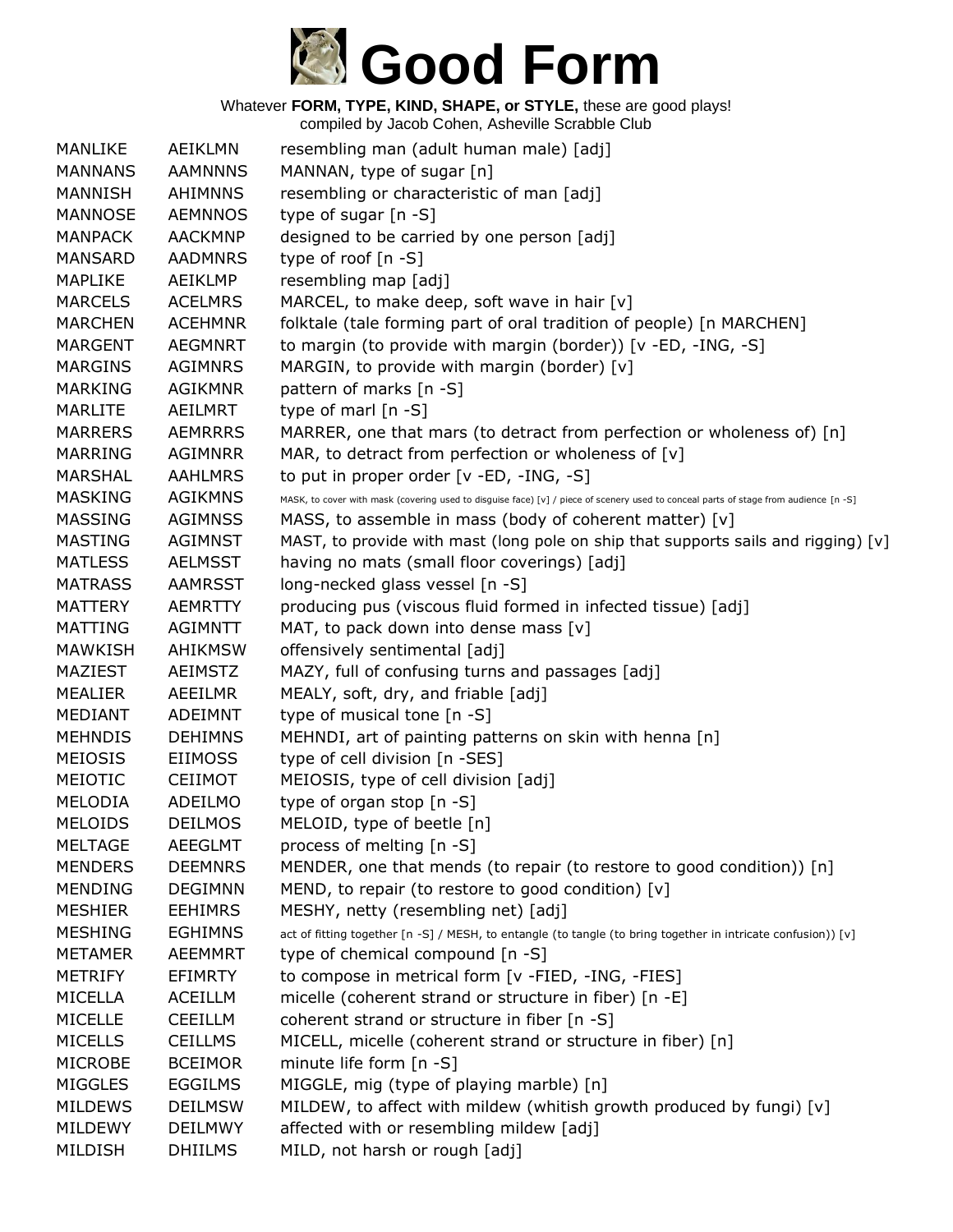# **Good Form**

Whatever **FORM, TYPE, KIND, SHAPE, or STYLE,** these are good plays!

| MILIARY        | <b>AIILMRY</b> | made up of many small projections [adj]                                                      |
|----------------|----------------|----------------------------------------------------------------------------------------------|
| MILKIER        | <b>EIIKLMR</b> | MILKY, resembling or suggestive of milk [adj]                                                |
| MILKILY        | <b>IIKLLMY</b> | in milky (resembling or suggestive of milk) manner [adv]                                     |
|                |                |                                                                                              |
| MILLAGE        | <b>AEGILLM</b> | type of monetary rate [n -S]                                                                 |
| MILLDAM        | <b>ADILLMM</b> | dam built to form millpond [n -S]                                                            |
| <b>MINCERS</b> | <b>CEIMNRS</b> | MINCER, one that minces (to cut into very small pieces) [n]                                  |
| <b>MINCING</b> | <b>CGIIMNN</b> | MINCE, to cut into very small pieces [v]                                                     |
| MINISKI        | <b>IIIKMNS</b> | short ski [n -S]                                                                             |
| <b>MINXISH</b> | <b>HIIMNSX</b> | MINX, pert girl [adj]                                                                        |
| <b>MIRADOR</b> | <b>ADIMORR</b> | architectural feature designed to afford extensive view [n -S]                               |
| <b>MIRAGES</b> | <b>AEGIMRS</b> | MIRAGE, type of optical illusion [n]                                                         |
| <b>MIRIEST</b> | <b>EIIMRST</b> | MIRY, swampy (marshy (resembling marsh (tract of low, wet land))) [adj]                      |
| <b>MISCUTS</b> | <b>CIMSSTU</b> | MISCUT, to cut (to divide into parts with sharp-edged instrument) incorrectly [v]            |
| <b>MISFOLD</b> | <b>DFILMOS</b> | to fold wrongly [v -ED, -ING, -S]                                                            |
| <b>MISFORM</b> | <b>FIMMORS</b> | to misshape (to shape badly) [v -ED, -ING, -S]                                               |
| <b>MISJOIN</b> | <b>IIJMNOS</b> | to join improperly [v -ED, -ING, -S]                                                         |
| <b>MISMAKE</b> | <b>AEIKMMS</b> | to make (to cause to exist) incorrectly [v -MADE, -KING, -S]                                 |
| <b>MISPENS</b> | <b>EIMNPSS</b> | MISPEN, to write (to form characters or symbols on surface with instrument) incorrectly [v]  |
| <b>MISSORT</b> | <b>IMORSST</b> | to sort badly or improperly [v -ED, -ING, -S]                                                |
| <b>MISTBOW</b> | <b>BIMOSTW</b> | fogbow (nebulous arc of light sometimes seen in fog) [n -S]                                  |
| <b>MISTERS</b> | <b>EIMRSST</b> | MISTER, sir (respectful form of address used to man) [n]                                     |
| <b>MITISES</b> | <b>EIIMSST</b> | MITIS, type of wrought iron [n]                                                              |
| <b>MITOSIS</b> | <b>IIMOSST</b> | type of cell division [n -SES]                                                               |
| <b>MITOTIC</b> | <b>CIIMOTT</b> | MITOSIS, type of cell division [adj]                                                         |
| <b>MITTENS</b> | <b>EIMNSTT</b> | MITTEN, type of covering for hand [n]                                                        |
| MIXABLE        | ABEILMX        | MIX, to put together into one mass [adj]                                                     |
| <b>MIXEDLY</b> | <b>DEILMXY</b> | MIX, to put together into one mass [adv]                                                     |
| MIXIBLE        | <b>BEIILMX</b> | MIX, to put together into one mass [adj]                                                     |
| <b>MIZZENS</b> | EIMNSZZ        | MIZZEN, type of sail [n]                                                                     |
|                |                |                                                                                              |
| <b>MOBBISH</b> | <b>BBHIMOS</b> | characteristic of mob (disorderly crowd of people) [adj]                                     |
| <b>MOBILES</b> | <b>BEILMOS</b> | MOBILE, form of sculpture [n]                                                                |
| <b>MOCKUPS</b> | <b>CKMOPSU</b> | MOCKUP, full-sized model [n]                                                                 |
| <b>MODELED</b> | <b>DDEELMO</b> | MODEL, to plan or form after pattern [v]                                                     |
| <b>MODELER</b> | <b>DEELMOR</b> | one that models (to plan or form after pattern) [n -S]                                       |
| <b>MODEMED</b> | <b>DDEEMMO</b> | MODEM, to transmit by modem (device for converting signals from one form to another) $[v]$   |
| <b>MODERNE</b> | <b>DEEMNOR</b> | design style of 1920s and 1930s [n -S]                                                       |
| <b>MODULAR</b> | ADLMORU        | something built in self-contained units [n -S]                                               |
| <b>MODULES</b> | <b>DELMOSU</b> | MODULE, standard of measurement [n]                                                          |
| <b>MOGULED</b> | <b>DEGLMOU</b> | provided with bumps of hard snow [adj]                                                       |
| <b>MOHAWKS</b> | <b>AHKMOSW</b> | MOHAWK, hairstyle marked by stiff ridge of long hair from front to back [n]                  |
| <b>MOLDING</b> | <b>DGILMNO</b> | long, narrow strip used to decorate surface [n -S] / MOLD, to work into particular shape [v] |
| <b>MOLTERS</b> | <b>ELMORST</b> | MOLTER, one that molts (to cast off outer covering) [n]                                      |
| <b>MOLTING</b> | <b>GILMNOT</b> | MOLT, to cast off outer covering [v]                                                         |
| MONACID        | <b>ACDIMNO</b> | monoacid (type of acid (type of chemical compound)) [n -S]                                   |
| <b>MONGOLS</b> | <b>GLMNOOS</b> | MONGOL, person affected with form of mental deficiency [n]                                   |
| <b>MONILIA</b> | <b>AIILMNO</b> | type of parasitic fungus [n -E]                                                              |
| <b>MONKISH</b> | <b>HIKMNOS</b> | pertaining to monks (man who is member of secluded religious order) [adj]                    |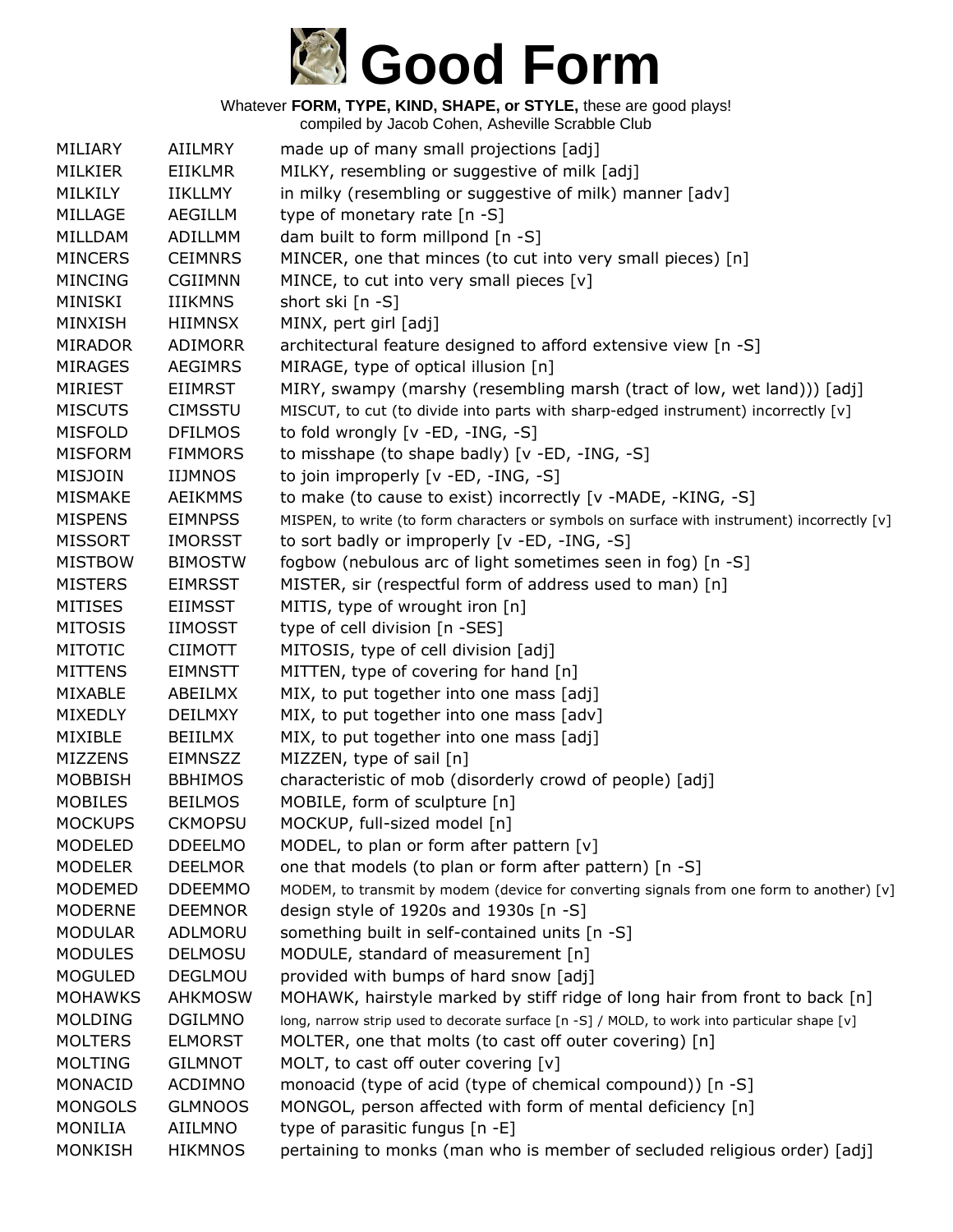

| MONOCOT        | <b>CMNOOOT</b> | type of seed plant $[n - S]$                                                                     |
|----------------|----------------|--------------------------------------------------------------------------------------------------|
| <b>MONOMER</b> | <b>EMMNOOR</b> | type of chemical compound [n -S]                                                                 |
| <b>MONOSKI</b> | <b>IKMNOOS</b> | single broad ski for both feet [n -S]                                                            |
| <b>MONTAGE</b> | <b>AEGMNOT</b> | to combine into composite picture [v -D, -GING, -S]                                              |
| <b>MONTERO</b> | <b>EMNOORT</b> | type of cap $[n - S]$                                                                            |
| <b>MOONBOW</b> | <b>BMNOOOW</b> | rainbow formed by light from moon [n -S]                                                         |
| <b>MOONDOG</b> | <b>DGMNOOO</b> | bright spot in sky formed by moonlight [n -S]                                                    |
| <b>MOONIER</b> | <b>EIMNOOR</b> | MOONY, resembling moon [adj]                                                                     |
| <b>MOONILY</b> | <b>ILMNOOY</b> | in moony (resembling moon) manner [adv]                                                          |
| <b>MOONISH</b> | <b>HIMNOOS</b> | fickle (not constant or loyal) [adj]                                                             |
| <b>MOORIER</b> | <b>EIMOORR</b> | MOORY, marshy (resembling marsh (tract of low, wet land)) [adj]                                  |
| <b>MOORISH</b> | <b>HIMOORS</b> | marshy (resembling marsh (tract of low, wet land)) [adj]                                         |
| <b>MOPPIER</b> | <b>EIMOPPR</b> | MOPPY, resembling mop [adj]                                                                      |
| <b>MOREISH</b> | <b>EHIMORS</b> | so good that you want to have more [adj]                                                         |
| <b>MORIONS</b> | <b>IMNOORS</b> | MORION, type of helmet [n]                                                                       |
| <b>MORPHED</b> | <b>DEHMOPR</b> | MORPH, to be transformed [v]                                                                     |
| MORPHIC        | <b>CHIMOPR</b> | pertaining to form [adj]                                                                         |
| <b>MORRION</b> | <b>IMNOORR</b> | morion (type of helmet) [n -S]                                                                   |
| <b>MORTARS</b> | <b>AMORRST</b> | MORTAR, to secure with mortar (type of cement) [v]                                               |
| <b>MORTARY</b> | <b>AMORRTY</b> | containing or resembling mortar [adj]                                                            |
| <b>MOSAICS</b> | <b>ACIMOSS</b> | MOSAIC, to form into mosaic (type of inlaid surface decoration) [v]                              |
| <b>MOSAICS</b> | <b>ACIMOSS</b> | MOSAIC, to form into mosaic (type of inlaid surface decoration) [v]                              |
| <b>MOTHERY</b> | <b>EHMORTY</b> | slimy (resembling slime) [adj]                                                                   |
| <b>MOULDED</b> | <b>DDELMOU</b> | MOULD, to mold (to work into particular shape) [v]                                               |
| <b>MOULTED</b> | DELMOTU        | MOULT, to molt (to cast off outer covering) [v]                                                  |
| <b>MOULTER</b> | <b>ELMORTU</b> | molter (one that molts (to cast off outer covering)) [n -S]                                      |
| <b>MOUNDED</b> | <b>DDEMNOU</b> | MOUND, to pile (to lay one upon other) [v]                                                       |
| <b>MOUSIER</b> | EIMORSU        | MOUSEY, mousy (resembling mouse (small rodent)) [adj] / MOUSY, [adj]                             |
| <b>MOUSILY</b> | <b>ILMOSUY</b> | in mousy (resembling mouse (small rodent)) manner [adv]                                          |
| <b>MOUSSED</b> | <b>DEMOSSU</b> | MOUSSE, to style with mousse (foamy preparation used in styling hair) $[v]$                      |
| <b>MOUSSES</b> | <b>EMOSSSU</b> | MOUSSE, to style with mousse (foamy preparation used in styling hair) $[v]$                      |
| <b>MOUTONS</b> | <b>MNOOSTU</b> | MOUTON, sheepskin processed to resemble seal or beaver [n]                                       |
| <b>MUDCATS</b> | <b>ACDMSTU</b> | MUDCAT, type of catfish [n]                                                                      |
| <b>MUDDLED</b> | <b>DDDELMU</b> | MUDDLE, to mix in disordered manner [v]                                                          |
| <b>MUDDLER</b> | <b>DDELMRU</b> | one that muddles (to mix in disordered manner) [n -S]                                            |
| <b>MUDDLES</b> | <b>DDELMSU</b> | MUDDLE, to mix in disordered manner [v]                                                          |
| <b>MUDPIES</b> | <b>DEIMPSU</b> | MUDPIE, small mass of mud formed into pie shape [n]                                              |
| <b>MUFFINS</b> | <b>FFIMNSU</b> | MUFFIN, small, round bread [n]                                                                   |
| <b>MULLEYS</b> | <b>ELLMSUY</b> | MULLEY, muley (hornless cow) [n]                                                                 |
| <b>MUMPISH</b> | <b>HIMMPSU</b> | sullen (showing brooding ill humor or resentment) [adj]                                          |
| <b>MUNDANE</b> | ADEMNNU        | ordinary (of kind to be expected in normal order of events) [adj]                                |
| <b>MUREINS</b> | <b>EIMNRSU</b> | MUREIN, type of polymer (complex chemical compound) [n]                                          |
| <b>MUSHIER</b> | EHIMRSU        | MUSHY, pulpy (resembling pulp) [adj]                                                             |
| <b>MUSHILY</b> | <b>HILMSUY</b> | MUSHY, pulpy (resembling pulp) [adv]                                                             |
| <b>MUSKETS</b> | <b>EKMSSTU</b> | MUSKET, type of firearm [n]                                                                      |
| <b>MUSKIER</b> | <b>EIKMRSU</b> | MUSKY, resembling musk (strongly odorous substance secreted by certain animals) [adj]            |
| <b>MUSKILY</b> | <b>IKLMSUY</b> | in musky (resembling musk (strongly odorous substance secreted by certain animals)) manner [adv] |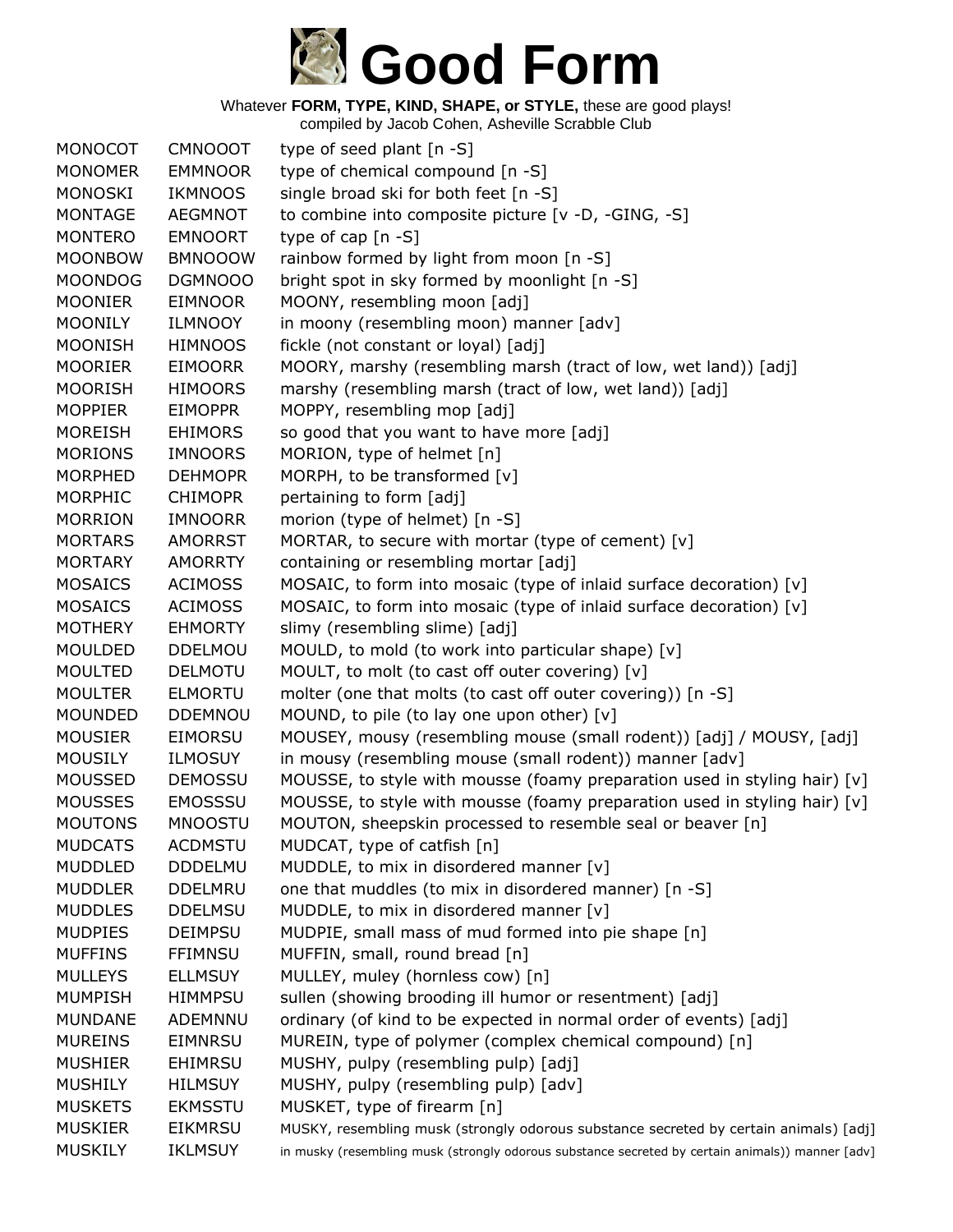

| <b>MUSSING</b> | <b>GIMNSSU</b> | MUSS, to mess (to make dirty or untidy) [v]                           |
|----------------|----------------|-----------------------------------------------------------------------|
| <b>MUTABLE</b> | ABELMTU        | capable of change [adj]                                               |
| <b>MUTABLY</b> | <b>ABLMTUY</b> | MUTABLE, capable of change [adv]                                      |
| <b>MUTATED</b> | ADEMTTU        | MUTATE, to change or cause to change in form [v]                      |
| <b>MUTATES</b> | AEMSTTU        | MUTATE, to change or cause to change in form [v]                      |
| <b>MUTATOR</b> | AMORTTU        | one that causes change in form [n -S]                                 |
| <b>MUTCHES</b> | <b>CEHMSTU</b> | MUTCH, close-fitting cap [n]                                          |
| <b>MUTULAR</b> | ALMRTUU        | MUTULE, ornamental block used in classical Greek architecture [adj]   |
| <b>MUTULES</b> | <b>ELMSTUU</b> | MUTULE, ornamental block used in classical Greek architecture [n]     |
| <b>MYTHIER</b> | <b>EHIMRTY</b> | MYTHY, resembling myth (type of traditional story) [adj]              |
|                |                | <b>N</b> 7s                                                           |
| <b>NAFFEST</b> | <b>AEFFNST</b> | NAFF, lacking taste or style [adj]                                    |
| <b>NAPALMS</b> | <b>AALMNPS</b> | NAPALM, to assault with type of incendiary bomb [v]                   |
| <b>NAPLESS</b> | <b>AELNPSS</b> | threadbare [adj]                                                      |
| <b>NAPPIER</b> | <b>AEINPPR</b> | NAPPY, kinky (tightly curled) [adj]                                   |
| <b>NARROWS</b> | <b>ANORRSW</b> | NARROW, to make narrow [v]                                            |
| <b>NATTIER</b> | <b>AEINRTT</b> | NATTY, neatly dressed [adj]                                           |
| <b>NATTILY</b> | <b>AILNTTY</b> | NATTY, neatly dressed [adv]                                           |
| <b>NATURAL</b> | AALNRTU        | type of musical note [n -S]                                           |
| <b>NAVETTE</b> | AEENTTV        | gem cut in pointed oval form [n -S]                                   |
| <b>NEARISH</b> | <b>AEHINRS</b> | NEAR, situated within short distance [adj]                            |
| <b>NEATENS</b> | <b>AEENNST</b> | NEATEN, to make neat $[v]$                                            |
| <b>NEATEST</b> | <b>AEENSTT</b> | NEAT, being in state of cleanliness and order [adj]                   |
| <b>NEATNIK</b> | AEIKNNT        | compulsively neat person [n -S]                                       |
| <b>NECKING</b> | <b>CEGIKNN</b> | small molding near top of column [n -S]                               |
| <b>NECKLET</b> | <b>CEEKLNT</b> | close-fitting ornament worn around neck [n -S]                        |
| <b>NEOTYPE</b> | <b>EENOPTY</b> | specimen of species [n -S]                                            |
| <b>NERDISH</b> | <b>DEHINRS</b> | NERD, socially inept person [adj]                                     |
| <b>NERVING</b> | EGINNRV        | type of veterinary operation [n -S]                                   |
| <b>NETLIKE</b> | <b>EEIKLNT</b> | resembling net [adj]                                                  |
| <b>NETTERS</b> | <b>EENRSTT</b> | NETTER, one that nets (to catch in net (type of openwork fabric)) [n] |
| <b>NETTIER</b> | <b>EEINRTT</b> | NETTY, resembling net [adj]                                           |
| <b>NETTING</b> | <b>EGINNTT</b> | NET, to catch in net (type of openwork fabric) [v] / NETT [v]         |
| <b>NEUROID</b> | DEINORU        | resembling nerve [adj]                                                |
| <b>NEUROMA</b> | AEMNORU        | type of tumor (abnormal swelling) [n -S, -TA]                         |
| <b>NIBBING</b> | <b>BBGIINN</b> | NIB, to provide with penpoint [v]                                     |
| <b>NIBLIKE</b> | <b>BEIIKLN</b> | resembling penpoint (point of pen) [adj]                              |
| <b>NICHING</b> | <b>CGHIINN</b> | NICHE, to place in receding space or hollow [v]                       |
| <b>NICKING</b> | <b>CGIIKNN</b> | NICK, to make shallow cut in $[v]$                                    |
| <b>NIFTIER</b> | <b>EFIINRT</b> | NIFTY, stylish; pleasing [adj]                                        |
| <b>NIFTIES</b> | <b>EFIINST</b> | NIFTY, something that is nifty (stylish; pleasing) [n]                |
| NIFTILY        | <b>FIILNTY</b> | NIFTY, stylish; pleasing [adv]                                        |
| <b>NIVEOUS</b> | <b>EINOSUV</b> | resembling snow [adj]                                                 |
| <b>NOBBIER</b> | <b>BBEINOR</b> | NOBBY, elegant (tastefully opulent) [adj]                             |
| <b>NOBBILY</b> | <b>BBILNOY</b> | in nobby (elegant (tastefully opulent)) manner [adv]                  |
| <b>NOGGING</b> | <b>GGGINNO</b> | type of masonry (structure built of stone or brick) [n -S]            |
| <b>NOIRISH</b> | <b>HIINORS</b> | NOIR, bleak type of crime fiction [adj]                               |
|                |                |                                                                       |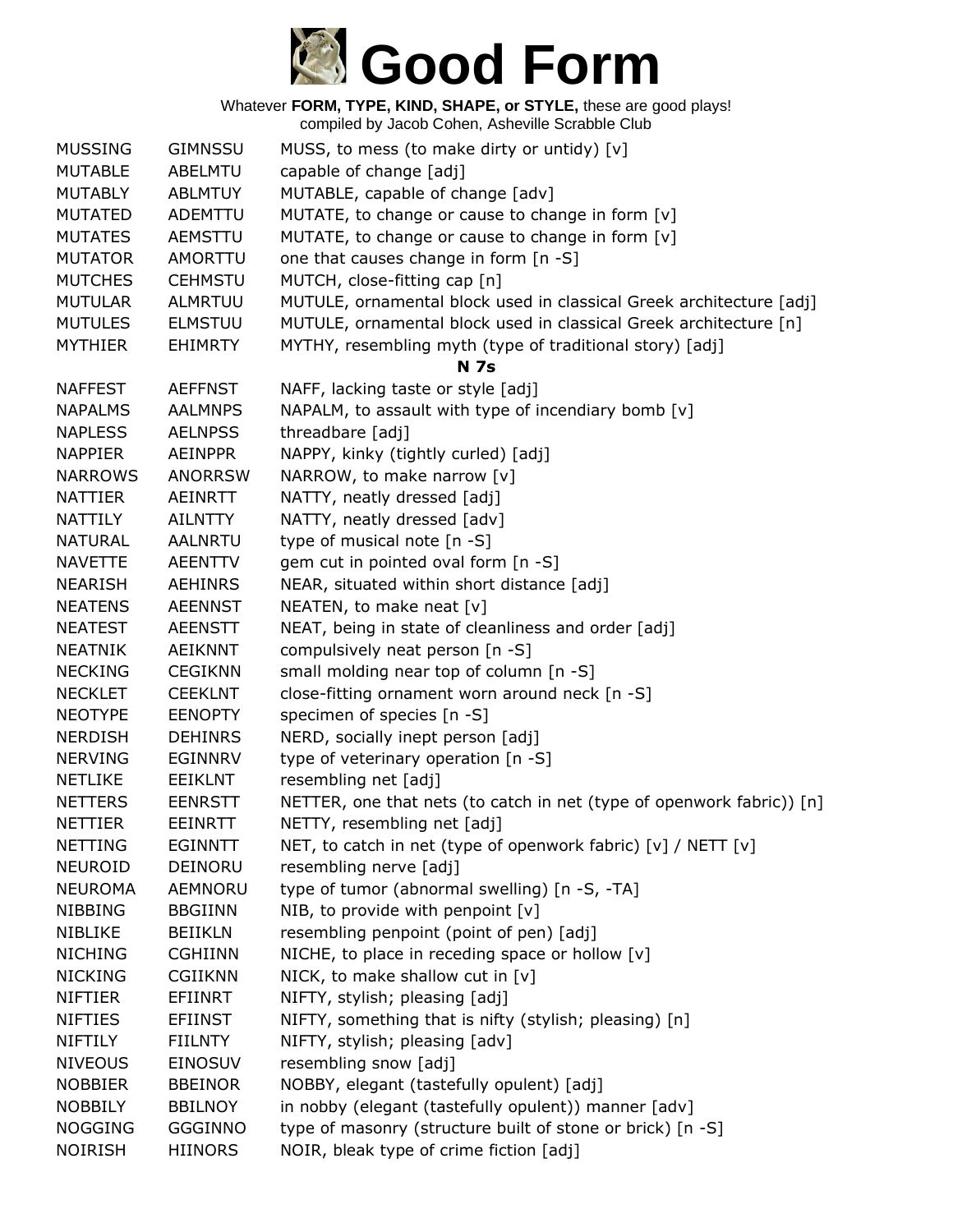

| <b>NOMBRIL</b> | <b>BILMNOR</b> | point on heraldic shield [n -S]                                                       |
|----------------|----------------|---------------------------------------------------------------------------------------|
| <b>NONAGON</b> | <b>AGNNNOO</b> | nine-sided polygon [n -S]                                                             |
| <b>NONARTS</b> | <b>ANNORST</b> | NONART, something that is not art [n]                                                 |
| <b>NONOILY</b> | <b>ILNNOOY</b> | not oily (covered or soaked with oil) [adj]                                           |
| <b>NONPAST</b> | <b>ANNOPST</b> | verb form that lacks inflection for past tense [n -S]                                 |
| <b>NONSKID</b> | <b>DIKNNOS</b> | designed to inhibit skidding [adj]                                                    |
| <b>NONSLIP</b> | <b>ILNNOPS</b> | designed to prevent slipping [adj]                                                    |
| <b>NOOSERS</b> | <b>ENOORSS</b> | NOOSER, one that nooses (to secure with type of loop) [n]                             |
| <b>NOOSING</b> | <b>GINNOOS</b> | NOOSE, to secure with type of loop [v]                                                |
| <b>NORMALS</b> | <b>ALMNORS</b> | NORMAL, usual or expected state or form [n]                                           |
| <b>NORTENA</b> | <b>AENNORT</b> | style of folk music of northern Mexico and Texas [n -S]                               |
| <b>NOTCHED</b> | <b>CDEHNOT</b> | NOTCH, to make angular cut in [v]                                                     |
| <b>NOTCHER</b> | <b>CEHNORT</b> | one that notches (to make angular cut in) [n -S]                                      |
| <b>NOTCHES</b> | <b>CEHNOST</b> | NOTCH, to make angular cut in $[v]$                                                   |
| <b>NUBBIER</b> | <b>BBEINRU</b> | NUBBY, having nubs [adj]                                                              |
| <b>NUGGETS</b> | <b>EGGNSTU</b> | NUGGET, mass of solid matter [n]                                                      |
| <b>NUGGETY</b> | <b>EGGNTUY</b> | NUGGET, mass of solid matter [adj]                                                    |
| <b>NULLAHS</b> | <b>AHLLNSU</b> | NULLAH, ravine (narrow, steep-sided valley) [n]                                       |
| <b>NUMDAHS</b> | ADHMNSU        | NUMDAH, embroidered rug of India [n]                                                  |
| <b>NUNATAK</b> | <b>AAKNNTU</b> | mountain peak completely surrounded by glacial ice [n -S]                             |
| <b>NUNLIKE</b> | EIKLNNU        | resembling nun (woman belonging to religious order) [adj]                             |
| <b>NUNNISH</b> | <b>HINNNSU</b> | of, pertaining to, or characteristic of nun [adj]                                     |
| <b>NURLING</b> | <b>GILNNRU</b> | NURL, to knurl (to make grooves or ridges in) [v]                                     |
| <b>NUTLIKE</b> | <b>EIKLNTU</b> | resembling nut [adj]                                                                  |
| <b>NYMPHAE</b> | <b>AEHMNPY</b> | NYMPHA, fold of vulva [n]                                                             |
|                |                | <b>07s</b>                                                                            |
| <b>OAKLIKE</b> | AEIKKLO        | OAK, hardwood tree or shrub [adj]                                                     |
| <b>OARLIKE</b> | <b>AEIKLOR</b> | resembling oar [adj]                                                                  |
| <b>OATLIKE</b> | <b>AEIKLOT</b> | resembling oats (cereal grass) [adj]                                                  |
| <b>OBCONIC</b> | <b>BCCINOO</b> | conical with apex below [adj]                                                         |
| <b>OBELISK</b> | <b>BEIKLOS</b> | four-sided shaft of stone with pyramidal top [n -S]                                   |
| <b>OBESELY</b> | <b>BEELOSY</b> | OBESE, very fat [adv]                                                                 |
| <b>OBESITY</b> | <b>BEIOSTY</b> | state or condition of being obese [n -S]                                              |
| OBLIQUE        | <b>BEILOQU</b> | to slant (to deviate from horizontal or vertical) [v -D, -UING, -S]                   |
| <b>OBLONGS</b> | <b>BGLNOOS</b> | OBLONG, something that is oblong (elongated) [n]                                      |
| <b>OBOVATE</b> | <b>ABEOOTV</b> | ovate with narrow end at base [adj]                                                   |
| <b>OBOVOID</b> | <b>BDIOOOV</b> | ovoid with narrow end at base [adj]                                                   |
| <b>OBSCENE</b> | <b>BCEENOS</b> | indecent (not decent (conforming to recognized standards of propriety)) [adj -R, -ST] |
| <b>OBVERSE</b> | <b>BEEORSV</b> | side of coin bearing main design [n -S]                                               |
| <b>OCHROID</b> | <b>CDHIOOR</b> | ocherous (containing or resembling ocher) [adj]                                       |
| <b>OCHROUS</b> | <b>CHOORSU</b> | ocherous (containing or resembling ocher) [adj]                                       |
| <b>OCTAGON</b> | <b>ACGNOOT</b> | eight-sided polygon [n -S]                                                            |
| <b>OCTANTS</b> | <b>ACNOSTT</b> | OCTANT, eighth of circle [n]                                                          |
| <b>OCTAVAL</b> | <b>AACLOTV</b> | OCTAVE, type of musical interval [adj]                                                |
| <b>OCTAVES</b> | <b>ACEOSTV</b> | OCTAVE, type of musical interval [n]                                                  |
| <b>OCTAVOS</b> | <b>ACOOSTV</b> | OCTAVO, page size [n]                                                                 |
| <b>ODDMENT</b> | <b>DDEMNOT</b> | remnant (something remaining) [n -S]                                                  |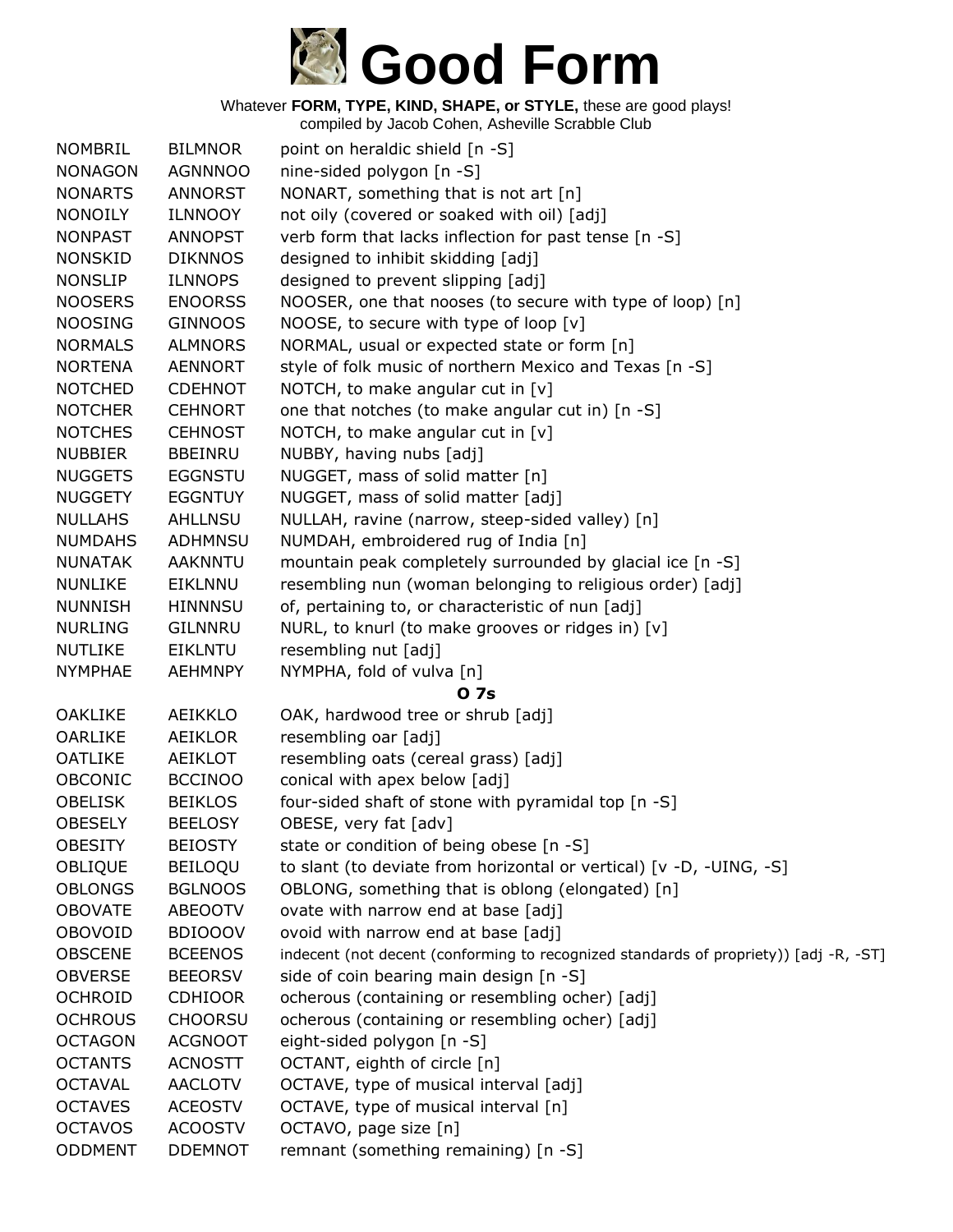

| <b>OFFCUTS</b> | <b>CFFOSTU</b> | OFFCUT, something that is cut off [n]                                                      |
|----------------|----------------|--------------------------------------------------------------------------------------------|
| <b>OGREISH</b> | <b>EGHIORS</b> | resembling ogre (monster (strange or terrifying creature)) [adj]                           |
| <b>OGREISM</b> | <b>EGIMORS</b> | state of being ogreish (resembling ogre (monster (strange or terrifying creature))) [n -S] |
| <b>OGRISMS</b> | <b>GIMORSS</b> | OGRISM, ogreism (state of being ogreish (resembling ogre (monster))) [n]                   |
| OIDIOID        | <b>DDIIIOO</b> | OIDIUM, type of fungus (any of major group of lower plants) [adj]                          |
| <b>OLEFINE</b> | <b>EEFILNO</b> | olefin (alkene (type of chemical compound)) [n -S]                                         |
| <b>OLEFINS</b> | <b>EFILNOS</b> | OLEFIN, alkene (type of chemical compound) [n]                                             |
| <b>OLICOOK</b> | <b>CIKLOOO</b> | doughnut (ring-shaped cake) [n -S]                                                         |
| <b>OLIVARY</b> | <b>AILORVY</b> | shaped like olive [adj]                                                                    |
| <b>OMELETS</b> | <b>EELMOST</b> | OMELET, dish of beaten eggs cooked and folded around filling [n]                           |
| <b>OMENTAL</b> | <b>AELMNOT</b> | OMENTUM, fold in abdominal membrane [adj]                                                  |
| <b>OMENTUM</b> | <b>EMMNOTU</b> | fold in abdominal membrane [n -TA, -S]                                                     |
| ONEFOLD        | <b>DEFLNOO</b> | constituting single, undivided whole [adj]                                                 |
| <b>OOCYSTS</b> | <b>COOSSTY</b> | OOCYST, zygote (cell formed by union of two gametes) [n]                                   |
| <b>OOZIEST</b> | <b>EIOOSTZ</b> | OOZY, containing or resembling soft mud or slime [adj]                                     |
| <b>OPENERS</b> | <b>EENOPRS</b> | OPENER, one that opens (to cause to become open) [n]                                       |
| <b>OPENEST</b> | <b>EENOPST</b> | OPEN, affording unobstructed access, passage, or view [adj]                                |
| <b>OPENING</b> | <b>EGINNOP</b> | OPEN, to cause to become open [v] / vacant or unobstructed space [n -S]                    |
| <b>OPERONS</b> | <b>ENOOPRS</b> | OPERON, type of gene cluster [n]                                                           |
| <b>ORANGEY</b> | <b>AEGNORY</b> | orangy (resembling or suggestive of orange) [adj -GIER, -GIEST]                            |
| <b>ORATURE</b> | <b>AEORRTU</b> | oral forms of literature, such as folklore [n -S]                                          |
| <b>ORBIEST</b> | <b>BEIORST</b> | ORBY, resembling circle or sphere [adj]                                                    |
| ORBITAL        | <b>ABILORT</b> | subdivision of nuclear shell [n -S]                                                        |
| ORBITED        | <b>BDEIORT</b> | ORBIT, to move or revolve around [v]                                                       |
| <b>ORBITER</b> | <b>BEIORRT</b> | one that orbits (to move or revolve around) [n -S]                                         |
| <b>ORBLESS</b> | <b>BELORSS</b> | lacking orb [adj]                                                                          |
| <b>ORFRAYS</b> | <b>AFORRSY</b> | ORFRAY, orphrey (ornamental band or border) [n]                                            |
| ORIGAMI        | <b>AGIIMOR</b> | Japanese art of paper folding [n -S]                                                       |
| <b>OROGENY</b> | <b>EGNOORY</b> | process of mountain formation [n -NIES]                                                    |
| <b>ORPHISM</b> | <b>HIMOPRS</b> | style of art [n -S]                                                                        |
| <b>ORPHREY</b> | <b>EHOPRRY</b> | ornamental band or border [n -S]                                                           |
| <b>OSCULES</b> | CELOSSU        | OSCULE, osculum (opening in sponge) [n]                                                    |
| <b>OSCULUM</b> | <b>CLMOSUU</b> | opening in sponge [n -LA]                                                                  |
| <b>OSMOLAR</b> | <b>ALMOORS</b> | osmotic (pertaining to osmosis (form of diffusion of fluid through membrane)) [adj]        |
| <b>OSMOSIS</b> | <b>IMOOSSS</b> | form of diffusion of fluid through membrane [n -SES]                                       |
| <b>OSMOTIC</b> | <b>CIMOOST</b> | pertaining to osmosis (form of diffusion of fluid through membrane) [adj]                  |
| <b>OSSEOUS</b> | <b>EOOSSSU</b> | resembling bone [adj]                                                                      |
| <b>OSSIFIC</b> | <b>CFIIOSS</b> | pertaining to formation of bone [adj]                                                      |
| <b>OSTOSIS</b> | <b>IOOSSST</b> | formation of bone [n -SES, -ES]                                                            |
| <b>OTOLITH</b> | <b>HILOOTT</b> | hard mass that forms in inner ear [n -S]                                                   |
| <b>OTTAVAS</b> | <b>AAOSTTV</b> | OTTAVA, octave (type of musical interval) [n]                                              |
| <b>OTTOMAN</b> | <b>AMNOOTT</b> | type of sofa (long, upholstered seat) [n -S]                                               |
| <b>OUTBULK</b> | <b>BKLOTUU</b> | to surpass in bulking [v -ED, -ING, -S]                                                    |
| <b>OUTGRIN</b> | <b>GINORTU</b> | to surpass in grinning [v -NNED, -NNING, -S]                                               |
| <b>OUTSERT</b> | <b>EORSTTU</b> | folded sheet placed around folded section of printed matter [n -S]                         |
| <b>OVALITY</b> | AILOTVY        | ovalness (state of being oval) [n -TIES]                                                   |
| <b>OVATELY</b> | <b>AELOTVY</b> | OVATE, egg-shaped [adv]                                                                    |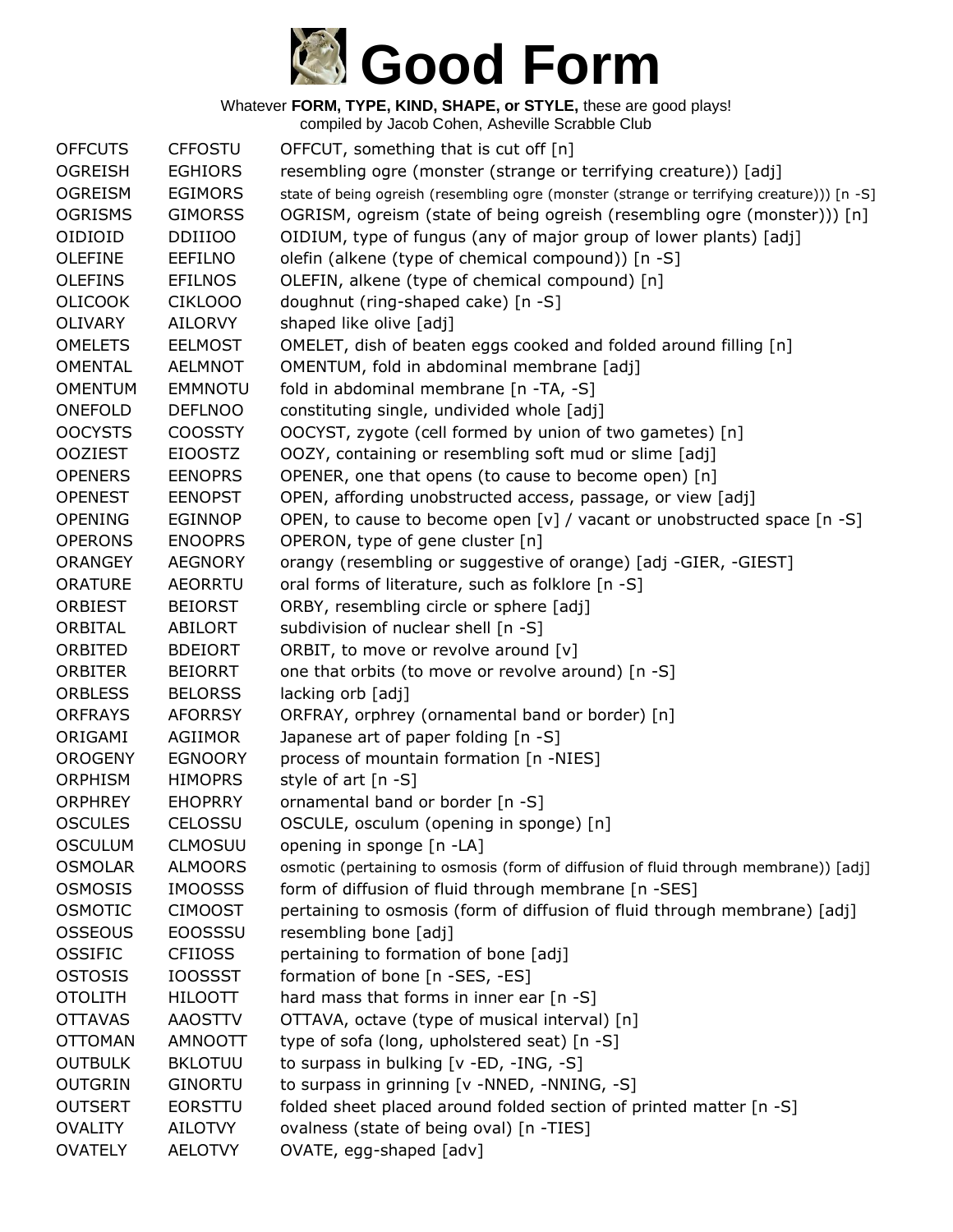

| <b>OVERALL</b> | <b>AELLORV</b> | loose outer garment [n -S]                                                        |
|----------------|----------------|-----------------------------------------------------------------------------------|
| <b>OVERBED</b> | <b>BDEEORV</b> | spanning bed [adj]                                                                |
| <b>OVERCUT</b> | <b>CEORTUV</b> | to cut too much [v OVERCUT, -TTING, -S]                                           |
| <b>OVERDRY</b> | <b>DEORRVY</b> | to dry too much [v -RIED, -ING, -RIES]                                            |
| <b>OVERFIT</b> | <b>EFIORTV</b> | fitted to excess [adj]                                                            |
| <b>OVERLAY</b> | <b>AELORVY</b> | OVERLIE, to lie over [v] / to lay over [v -AID, -ING, -S]                         |
| <b>OVIFORM</b> | <b>FIMOORV</b> | shaped like egg [adj]                                                             |
| <b>OVOIDAL</b> | ADILOOV        | ovoid (egg-shaped body) [n -S]                                                    |
| <b>OWLIEST</b> | <b>EILOSTW</b> | OWLY, owlish (resembling owl (nocturnal bird)) [adj]                              |
| OWLLIKE        | <b>EIKLLOW</b> | owlish (resembling owl (nocturnal bird)) [adj]                                    |
| <b>OXFORDS</b> | <b>DFOORSX</b> | OXFORD, type of shoe (covering for foot) [n]                                      |
| <b>OXYSOME</b> | <b>EMOOSXY</b> | structural unit of cellular cristae [n -S]                                        |
| <b>OZONOUS</b> | <b>NOOOSUZ</b> | pertaining to ozone (form of oxygen) [adj]                                        |
|                |                | <b>P</b> 7s                                                                       |
| PADDING        | ADDGINP        | material with which to pad [n -S] / PAD, to line or stuff with soft material [v]  |
| <b>PADLOCK</b> | <b>ACDKLOP</b> | to secure with type of lock [v -ED, -ING, -S]                                     |
| <b>PAGEBOY</b> | <b>ABEGOPY</b> | woman's hairstyle [n -S]                                                          |
| <b>PAISLEY</b> | <b>AEILPSY</b> | patterned wool fabric [n -S]                                                      |
| <b>PALEATE</b> | AAEELPT        | covered with scales [adj]                                                         |
| <b>PALETOT</b> | <b>AELOPTT</b> | loose overcoat [n -S]                                                             |
| <b>PALINGS</b> | <b>AGILNPS</b> | PALING, picket fence [n]                                                          |
| <b>PALLETS</b> | <b>AELLPST</b> | PALLET, to place on platforms for storage or moving [v]                           |
| <b>PALMATE</b> | AAELMPT        | resembling open hand [adj]                                                        |
| <b>PALMIER</b> | <b>AEILMPR</b> | pastry shaped like palm leaf [n -S]                                               |
| <b>PALMTOP</b> | <b>ALMOPPT</b> | small computer that fits in palm of hand [n -S]                                   |
| <b>PANELED</b> | <b>ADEELNP</b> | PANEL, to decorate with thin sheets of material [v]                               |
| <b>PANLIKE</b> | AEIKLNP        | resembling pan (container used for cooking) [adj]                                 |
| <b>PANTOUM</b> | AMNOPTU        | verse form [n -S]                                                                 |
| <b>PAPASAN</b> | <b>AAANPPS</b> | bowllike chair [n -S]                                                             |
| PAPILLA        | AAILLPP        | nipple-like projection [n -E]                                                     |
| <b>PAPPIER</b> | <b>AEIPPPR</b> | PAPPY, resembling pap (soft food for infants) [adj]                               |
| <b>PAPULAE</b> | <b>AAELPPU</b> | PAPULA, papule (pimple (inflamed swelling of skin)) [n]                           |
| <b>PAPULAR</b> | AALPPRU        | PAPULE, pimple (inflamed swelling of skin) [adj]                                  |
| <b>PAPULAS</b> | <b>AALPPSU</b> | PAPULA, papule (pimple (inflamed swelling of skin)) [n]                           |
| <b>PAPULES</b> | <b>AELPPSU</b> | PAPULE, pimple (inflamed swelling of skin) [n]                                    |
| <b>PARAPHS</b> | <b>AAHPPRS</b> | PARAPH, flourish at end of signature [n]                                          |
| <b>PARASOL</b> | <b>AALOPRS</b> | small, light umbrella [n -S]                                                      |
| <b>PARCHED</b> | <b>ACDEHPR</b> | PARCH, to make very dry [v]                                                       |
| <b>PARCHES</b> | <b>ACEHPRS</b> | PARCH, to make very dry [v]                                                       |
| <b>PARINGS</b> | <b>AGINPRS</b> | PARING, something pared off [n]                                                   |
| <b>PARKINS</b> | <b>AIKNPRS</b> | PARKIN, kind of bread made with molasses and oatmeal [n]                          |
| <b>PARQUET</b> | AEPQRTU        | to furnish with floor of inlaid design [v -ED, -ING, -S S]                        |
| <b>PARROTY</b> | <b>AOPRRTY</b> | resembling parrot (hook-billed tropical bird) [adj]                               |
| <b>PARTING</b> | AGINPRT        | division or separation [n -S] / PART, to divide or break into separate pieces [v] |
| <b>PARTITE</b> | AEIPRTT        | divided into parts [adj]                                                          |
| <b>PASSANT</b> | <b>AANPSST</b> | walking with farther forepaw raised -- used of heraldic animal [adj]              |
| <b>PASSIVE</b> | <b>AEIPSSV</b> | verb form [n -S]                                                                  |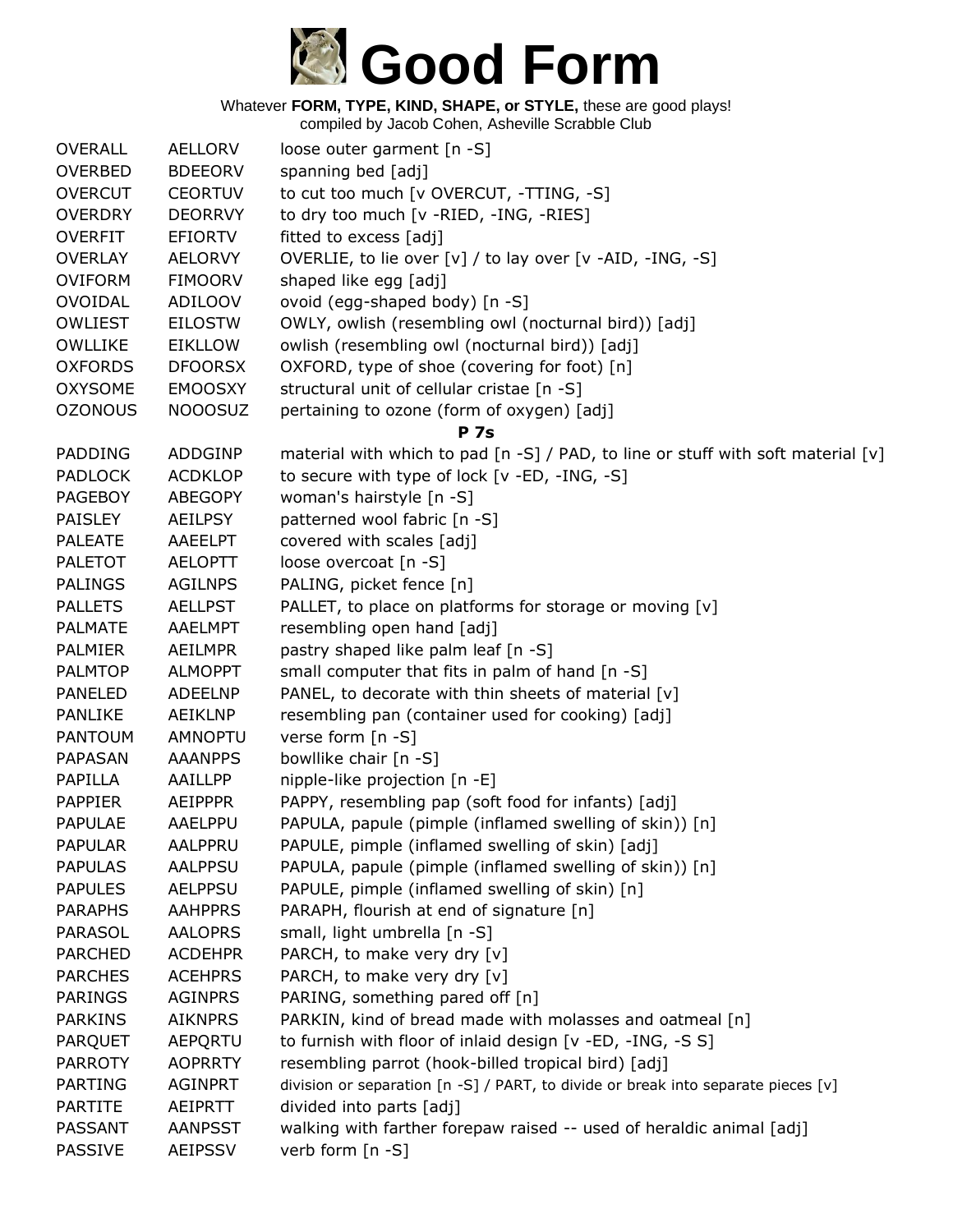

| PASTINA        | <b>AAINPST</b> | type of macaroni (tubular pasta) [n -S]                                                        |
|----------------|----------------|------------------------------------------------------------------------------------------------|
| <b>PATELLA</b> | <b>AAELLPT</b> | flat movable bone at front of knee [n -S or -E]                                                |
| <b>PATINAE</b> | AAEINPT        | PATINA, green film that forms on bronze [n]                                                    |
| <b>PATINAS</b> | <b>AAINPST</b> | PATINA, green film that forms on bronze [n]                                                    |
| <b>PATONCE</b> | <b>ACENOPT</b> | having arms broaden from center and end in three-pointed lobes -- used of heraldic cross [adj] |
| <b>PATOOTS</b> | <b>AOOPSTT</b> | PATOOT, patootie (buttocks (either of two rounded parts of rump)) [n]                          |
| <b>PATTENS</b> | <b>AENPSTT</b> | PATTEN, shoe having thick wooden sole [n]                                                      |
| <b>PATTERN</b> | <b>AENPRTT</b> | to make according to prescribed design [v -ED, -ING, -S]                                       |
| <b>PATTIES</b> | <b>AEIPSTT</b> | PATTIE, patty (small, flat cake of chopped food) [n] / PATTY [n]                               |
| <b>PAUNCHY</b> | <b>ACHNPUY</b> | having protruding belly [adj -HIER, -HIEST]                                                    |
| <b>PAVIORS</b> | <b>AIOPRSV</b> | PAVIOR, paver (one that paves (to cover with material that forms firm, level surface)) [n]     |
| <b>PAVIOUR</b> | <b>AIOPRUV</b> | paver (one that paves (to cover with material that forms firm, level surface)) [n -S]          |
| <b>PAVISES</b> | <b>AEIPSSV</b> | PAVIS, large medieval shield [n] / PAVISE, pavis (large medieval shield) [n]                   |
| <b>PAVISSE</b> | <b>AEIPSSV</b> | pavis (large medieval shield) [n -S]                                                           |
| <b>PEAKISH</b> | <b>AEHIKPS</b> | somewhat sickly [adj]                                                                          |
| <b>PEALIKE</b> | AEEIKLP        | resembling pea (edible seed of annual herb) [adj]                                              |
| <b>PEARLED</b> | <b>ADEELPR</b> | PEARL, to adorn with pearls (smooth, rounded masses formed in certain mollusks) [v]            |
| <b>PEASCOD</b> | <b>ACDEOPS</b> | peasecod (pea pod) (fashion imitating shape) [n -S]                                            |
| <b>PEATIER</b> | AEEIPRT        | PEATY, resembling or containing peat [adj]                                                     |
| <b>PECKIER</b> | <b>CEEIKPR</b> | PECKY, marked by decay caused by fungi [adj]                                                   |
| <b>PECKISH</b> | <b>CEHIKPS</b> | irritable [adj]                                                                                |
| <b>PECTENS</b> | <b>CEENPST</b> | PECTEN, comblike anatomical part [n]                                                           |
| PECTIZE        | <b>CEEIPTZ</b> | to change into jelly [v -D, -ZING, -S]                                                         |
| PEDOCAL        | <b>ACDELOP</b> | type of soil $[n -S]$                                                                          |
| <b>PEENING</b> | <b>EEGINNP</b> | action of treating sheet metal with metal shot in order to shape it [n -S]                     |
| <b>PEEVISH</b> | <b>EEHIPSV</b> | irritable [adj]                                                                                |
| <b>PEGLIKE</b> | EEGIKLP        | resembling peg [adj]                                                                           |
| <b>PELHAMS</b> | <b>AEHLMPS</b> | PELHAM, type of horse's mouthpiece [n]                                                         |
| <b>PELLETS</b> | <b>EELLPST</b> | PELLET, to strike with pellets (small rounded masses) [v]                                      |
| <b>PELMETS</b> | <b>EELMPST</b> | PELMET, decorative cornice [n]                                                                 |
| PELORIA        | <b>AEILOPR</b> | abnormal regularity of flower form [n -S]                                                      |
| PELORIC        | <b>CEILOPR</b> | PELORIA, abnormal regularity of flower form [adj]                                              |
| <b>PELTATE</b> | <b>AEELPTT</b> | shaped like shield [adj]                                                                       |
| <b>PENANCE</b> | <b>ACEENNP</b> | to impose type of punishment upon [v -D, -CING, -S]                                            |
| <b>PENCELS</b> | <b>CEELNPS</b> | PENCEL, small flag [n]                                                                         |
| PENDANT        | <b>ADENNPT</b> | hanging ornament [n -S]                                                                        |
| <b>PENDENT</b> | <b>DEENNPT</b> | pendant (hanging ornament) [n -S]                                                              |
| <b>PENNANT</b> | <b>AENNNPT</b> | long, narrow flag [n -S]                                                                       |
| <b>PENNONS</b> | <b>ENNNOPS</b> | PENNON, pennant (long, narrow flag) [n]                                                        |
| <b>PENSILS</b> | <b>EILNPSS</b> | PENSIL, pencel (small flag) [n]                                                                |
| <b>PENSTER</b> | <b>EENPRST</b> | writer (one that writes (to form characters or symbols on surface with instrument)) [n -S]     |
| <b>PENTODE</b> | <b>DEENOPT</b> | type of electron tube [n -S]                                                                   |
| <b>PEPPERY</b> | <b>EEPPPRY</b> | resembling pepper [adj]                                                                        |
| PERACID        | <b>ACDEIPR</b> | type of acid (type of chemical compound) [n -S]                                                |
| <b>PERFECT</b> | <b>CEEFPRT</b> | lacking fault or defect; of extreme kind [adj -ER, -EST]                                       |
| <b>PERKISH</b> | <b>EHIKPRS</b> | somewhat perky [adj]                                                                           |
| <b>PERMING</b> | <b>EGIMNPR</b> | PERM, to give hair permanent wave [v]                                                          |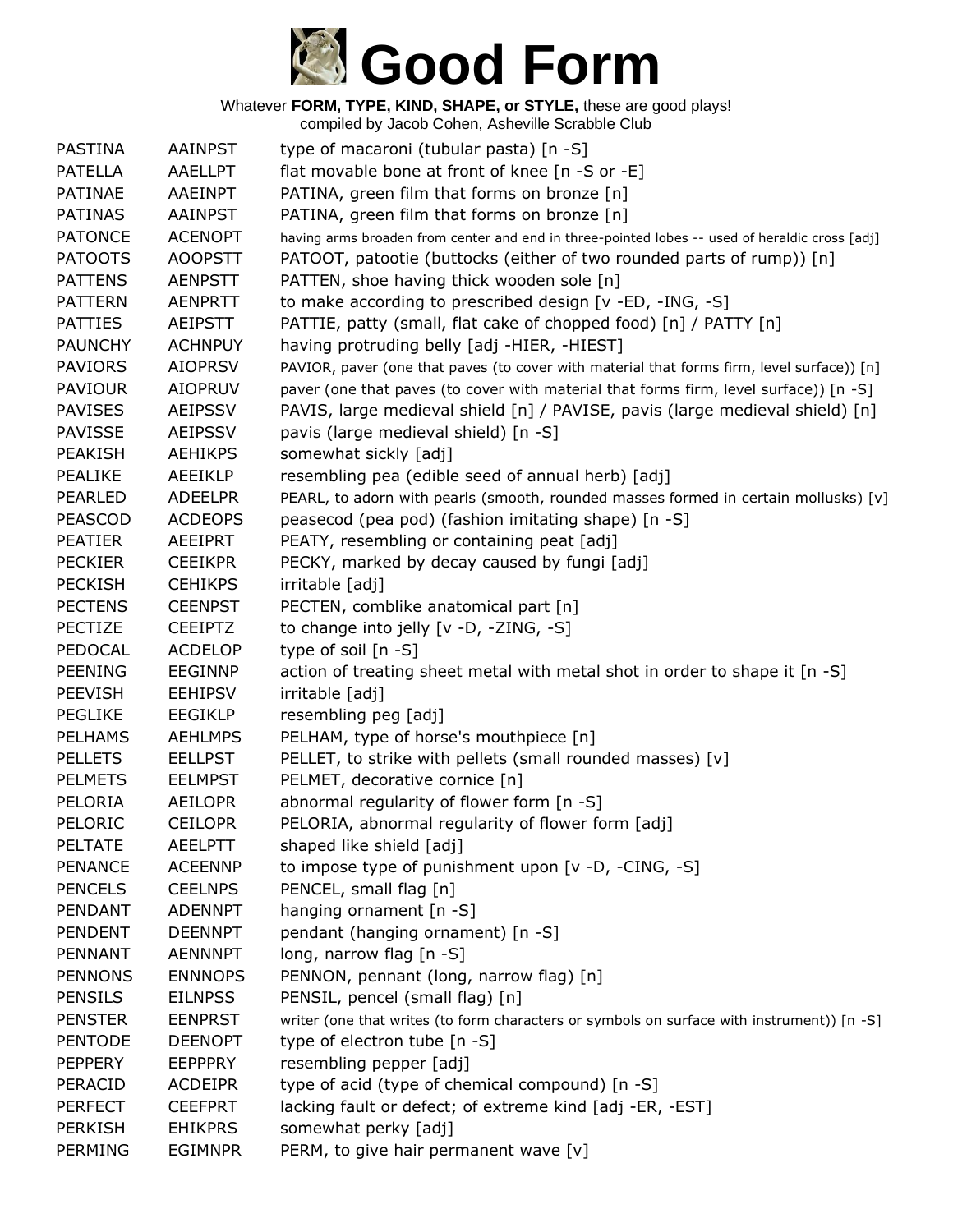

| <b>PESTLED</b> | <b>DEELPST</b> | PESTLE, to crush with club-shaped hand tool [v]                                               |
|----------------|----------------|-----------------------------------------------------------------------------------------------|
| <b>PESTLES</b> | <b>EELPSST</b> | PESTLE, to crush with club-shaped hand tool [v]                                               |
| <b>PETASOS</b> | <b>AEOPSST</b> | petasus (broad-brimmed hat worn in ancient Greece) [n -ES]                                    |
| <b>PETASUS</b> | <b>AEPSSTU</b> | broad-brimmed hat worn in ancient Greece [n -ES]                                              |
| <b>PETROUS</b> | <b>EOPRSTU</b> | resembling stone in hardness [adj]                                                            |
| <b>PETTISH</b> | <b>EHIPSTT</b> | peevish (irritable) [adj]                                                                     |
| <b>PHALANX</b> | <b>AAHLNPX</b> | formation of infantry in ancient Greece [n -ES]                                               |
| <b>PHASERS</b> | <b>AEHPRSS</b> | PHASER, type of science-fiction weapon [n]                                                    |
| <b>PHLEGMY</b> | <b>EGHLMPY</b> | resembling phlegm (thick mucus secreted in air passages) [adj -MIER, -MIEST]                  |
| PHYTOID        | <b>DHIOPTY</b> | resembling plant [adj]                                                                        |
| <b>PIANOLA</b> | AAILNOP        | type of player piano [n -S]                                                                   |
| <b>PIECERS</b> | <b>CEEIPRS</b> | PIECER, one that pieces (to join into whole) [n]                                              |
| <b>PIECING</b> | <b>CEGIINP</b> | material to be sewn together [n -S] / PIECE, to join into whole [v]                           |
| <b>PIEFORT</b> | <b>EFIOPRT</b> | unusually thick coin $[n -S]$                                                                 |
| PIGGISH        | <b>GGHIIPS</b> | greedy or dirty [adj]                                                                         |
| <b>PIGLIKE</b> | <b>EGIIKLP</b> | resembling pig [adj]                                                                          |
| PIGTAIL        | <b>AGIILPT</b> | tight braid of hair [n -S]                                                                    |
| <b>PILEATE</b> | <b>AEEILPT</b> | having pileus (umbrella-shaped portion of mushroom) [adj]                                     |
| <b>PILEOUS</b> | <b>EILOPSU</b> | pilose (covered with hair) [adj]                                                              |
| <b>PILEUPS</b> | <b>EILPPSU</b> | PILEUP, collision involving several motor vehicles [n]                                        |
| PILLBOX        | <b>BILLOPX</b> | small box for pills [n -ES]                                                                   |
| PILLBUG        | <b>BGILLPU</b> | wood louse that can roll up into ball [n -S]                                                  |
| PILLING        | GIILLNP        | PILL, to dose with pills (small, rounded masses of medicine) [v]                              |
| PILLOWY        | <b>ILLOPWY</b> | resembling pillow [adj -WIER, -WIEST]                                                         |
| PIMPLED        | <b>DEILMPP</b> | PIMPLE, inflamed swelling of skin [adj]                                                       |
| <b>PINCURL</b> | <b>CILNPRU</b> | curl held in place with hairpin [n -S]                                                        |
| <b>PINGOES</b> | <b>EGINOPS</b> | PINGO, low mound of earth formed by expansion of underlying frost [n]                         |
| PINGUID        | <b>DGIINPU</b> | greasy (containing or resembling grease) [adj]                                                |
| PINHEAD        | <b>ADEHINP</b> | head of pin [n -S]                                                                            |
| PINHOLE        | <b>EHILNOP</b> | small hole made by pin [n -S]                                                                 |
| <b>PINIEST</b> | <b>EIINPST</b> | PINEY, piny (suggestive of or covered with pine trees) [adj] / PINY [adj]                     |
| <b>PINKERS</b> | <b>EIKNPRS</b> | PINKER, one that pinks (to cut saw-toothed edge on cloth) [n]                                 |
| <b>PINKEYS</b> | <b>EIKNPSY</b> | PINKEY, ship with narrow overhanging stern [n]                                                |
| PINKING        | <b>GIIKNNP</b> | method of cutting or decorating [n -S] / PINK, to cut saw-toothed edge on cloth [v]           |
| PINKISH        | <b>HIIKNPS</b> | somewhat pink [adj]                                                                           |
| PINNATE        | AEINNPT        | resembling feather [adj]                                                                      |
| <b>PINTUCK</b> | <b>CIKNPTU</b> | very narrow fold of fabric [n -S]                                                             |
| PINWALE        | <b>AEILNPW</b> | type of fabric (woven, felted, or knitted material) [n -S]                                    |
| <b>PINWORK</b> | <b>IKNOPRW</b> | type of embroidery [n -S]                                                                     |
| PITTING        | <b>GIINPTT</b> | arrangement of cavities or depressions [n -S] / PIT, to mark with cavities or depressions [v] |
| <b>PIXYISH</b> | <b>HIIPSXY</b> | PIXY, playfully mischievous fairy or elf [adj]                                                |
| <b>PLAFOND</b> | <b>ADFLNOP</b> | elaborately decorated ceiling [n -S]                                                          |
| <b>PLAIDED</b> | ADDEILP        | PLAID, woolen scarf of checkered pattern [adj]                                                |
| <b>PLANATE</b> | <b>AAELNPT</b> | having flat surface [adj]                                                                     |
| <b>PLANING</b> | <b>AGILNNP</b> | PLANE, to make smooth or even [v]                                                             |
| <b>PLANISH</b> | <b>AHILNPS</b> | to toughen and smooth by hammering lightly [v -ED, -ING, -ES]                                 |
| <b>PLAQUES</b> | <b>AELPQSU</b> | PLAQUE, ornamental plate or disk [n]                                                          |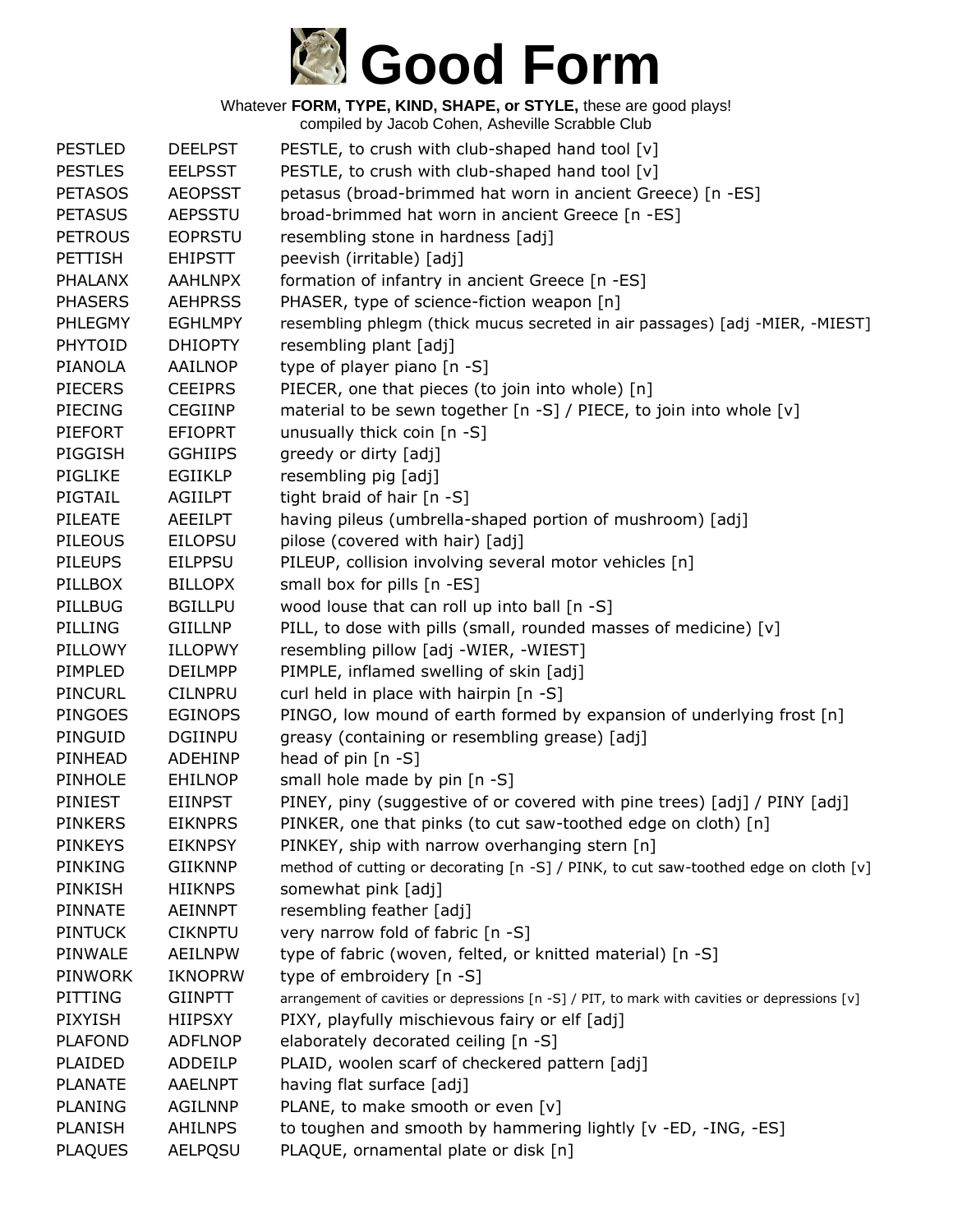

| <b>PLEATED</b> | <b>ADEELPT</b> | PLEAT, to fold in even manner $[v]$                                                               |
|----------------|----------------|---------------------------------------------------------------------------------------------------|
| <b>PLEATER</b> | <b>AEELPRT</b> | one that pleats (to fold in even manner) [n -S]                                                   |
| PLIABLE        | ABEILLP        | easily bent [adj]                                                                                 |
| PLIABLY        | ABILLPY        | PLIABLE, easily bent [adv]                                                                        |
| <b>PLIANCY</b> | <b>ACILNPY</b> | quality of being pliant (easily bent) [n -CIES]                                                   |
| <b>PLICATE</b> | <b>ACEILPT</b> | pleated [adj]                                                                                     |
| <b>PLUMATE</b> | <b>AELMPTU</b> | resembling feather [adj]                                                                          |
| <b>PLUMPEN</b> | <b>ELMNPPU</b> | to plump (to make plump) [v -ED, -ING, -S]                                                        |
| <b>PLUMPER</b> | <b>ELMPPRU</b> | PLUMP, well-rounded and full in form [adj] / heavy fall [n -S]                                    |
| <b>PLUMPLY</b> | <b>LLMPPUY</b> | in plump (well-rounded and full in form) way [adv]                                                |
| <b>PLUSHER</b> | <b>EHLPRSU</b> | PLUSH, luxurious [adj]                                                                            |
| <b>PLUSHES</b> | <b>EHLPSSU</b> | PLUSH, fabric with long pile [n]                                                                  |
| <b>PLUSHLY</b> | <b>HLLPSUY</b> | PLUSH, luxurious [adv]                                                                            |
| <b>PLUTONS</b> | <b>LNOPSTU</b> | PLUTON, formation of igneous rock [n]                                                             |
| <b>POCKIER</b> | <b>CEIKOPR</b> | POCKY, covered with pocks [adj]                                                                   |
| <b>POCKILY</b> | <b>CIKLOPY</b> | POCKY, covered with pocks [adv]                                                                   |
| <b>POCKING</b> | <b>CGIKNOP</b> | POCK, to mark with pocks (pustules caused by eruptive disease) [v]                                |
| <b>PODCAST</b> | <b>ACDOPST</b> | to make program available in digital format for download over Internet [v PODCAST, -ED, -ING, -S] |
| <b>PODGIER</b> | <b>DEGIOPR</b> | PODGY, pudgy (short and fat) [adj]                                                                |
| <b>PODGILY</b> | <b>DGILOPY</b> | PODGY, pudgy (short and fat) [adv]                                                                |
| <b>PODIUMS</b> | <b>DIMOPSU</b> | PODIUM, small platform [n]                                                                        |
| <b>PODLIKE</b> | <b>DEIKLOP</b> | resembling pod (seed vessel) [adj]                                                                |
| <b>POESIES</b> | <b>EEIOPSS</b> | POESY, poetry (literary work in metrical form) [n]                                                |
| <b>POLARON</b> | <b>ALNOOPR</b> | type of electron (elementary particle) [n -S]                                                     |
| <b>POLYCOT</b> | <b>CLOOPTY</b> | type of plant $[n - S]$                                                                           |
| <b>POLYGON</b> | <b>GLNOOPY</b> | closed plane figure bounded by straight lines [n -S]                                              |
| <b>POLYOMA</b> | <b>ALMOOPY</b> | type of virus (any of class of submicroscopic pathogens) [n -S]                                   |
| <b>POMPONS</b> | <b>MNOOPPS</b> | POMPON, ornamental tuft or ball [n]                                                               |
| <b>PONCHOS</b> | <b>CHNOOPS</b> | PONCHO, type of cloak [n]                                                                         |
| <b>PONGEES</b> | <b>EEGNOPS</b> | PONGEE, type of silk [n]                                                                          |
| <b>POOCHED</b> | <b>CDEHOOP</b> | POOCH, to bulge (to swell out) [v]                                                                |
| <b>POOCHES</b> | <b>CEHOOPS</b> | POOCH, to bulge (to swell out) [v]                                                                |
| <b>POORISH</b> | <b>HIOOPRS</b> | somewhat poor [adj]                                                                               |
| <b>POPEYED</b> | <b>DEEOPPY</b> | having bulging eyes [adj]                                                                         |
| <b>POPOUTS</b> | <b>OOPPSTU</b> | POPOUT, type of out in baseball [n]                                                               |
| <b>PORISMS</b> | <b>IMOPRSS</b> | PORISM, type of mathematical proposition [n]                                                      |
| <b>PORKIER</b> | <b>EIKOPRR</b> | PORKY, resembling pork [adj]                                                                      |
| <b>PORKPIE</b> | <b>EIKOPPR</b> | man's hat $[n -S]$                                                                                |
| <b>PORTICO</b> | <b>CIOOPRT</b> | type of porch (covered structure at entrance to building) [n -ES, -S]                             |
| <b>POSHEST</b> | <b>EHOPSST</b> | POSH, stylish or elegant [adj]                                                                    |
| <b>POTHOLE</b> | <b>EHLOOPT</b> | deep hole in road [n -S]                                                                          |
| <b>POTHOOK</b> | <b>HKOOOPT</b> | hook for lifting or hanging pots [n -S]                                                           |
| <b>POTICHE</b> | <b>CEHIOPT</b> | type of vase (rounded, decorative container) [n -S]                                               |
| <b>POTLIKE</b> | <b>EIKLOPT</b> | resembling pot [adj]                                                                              |
| <b>POTPIES</b> | <b>EIOPPST</b> | POTPIE, deep-dish pie containing meat and vegetables [n]                                          |
| <b>POWDERS</b> | <b>DEOPRSW</b> | POWDER, to reduce to powder (matter in finely divided state) [v]                                  |
| <b>POWDERY</b> | <b>DEOPRWY</b> | resembling powder [adj]                                                                           |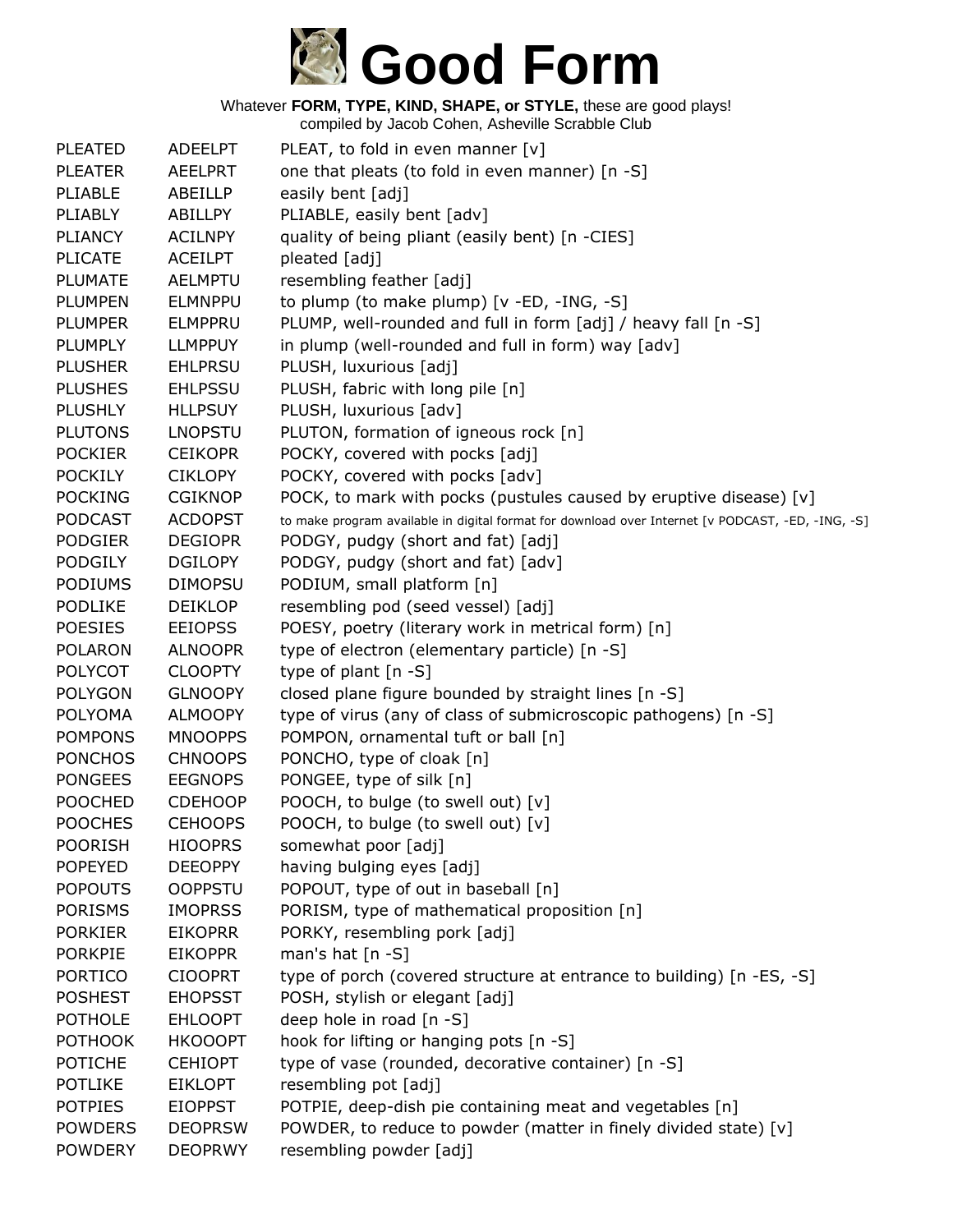

| <b>PRANKED</b> | <b>ADEKNPR</b> | PRANK, to adorn gaudily [v]                                |
|----------------|----------------|------------------------------------------------------------|
| <b>PRECUTS</b> | <b>CEPRSTU</b> | PRECUT, to cut beforehand [v]                              |
| <b>PREFORM</b> | <b>EFMOPRR</b> | to form beforehand [v -ED, -ING, -S]                       |
| <b>PREMADE</b> | <b>ADEEMPR</b> | made beforehand [adj]                                      |
| <b>PREMADE</b> | <b>ADEEMPR</b> | PREMAKE, to make in advance [v]                            |
| <b>PREMOLD</b> | <b>DELMOPR</b> | to mold beforehand [v -ED, -ING, -S]                       |
| PREPARE        | <b>AEEPPRR</b> | to put in proper condition or readiness [v -D, -RING, -S]  |
| <b>PREPUCE</b> | <b>CEEPPRU</b> | fold of skin covering penis [n -S]                         |
| <b>PRESIFT</b> | <b>EFIPRST</b> | to sift beforehand [v -ED, -ING, -S]                       |
| <b>PRESOAK</b> | <b>AEKOPRS</b> | to soak beforehand [v -ED, -ING, -S]                       |
| <b>PRESSED</b> | <b>DEEPRSS</b> | PRESS, to act upon with steady force $[v]$                 |
| <b>PRESSER</b> | <b>EEPRRSS</b> | one that presses (to act upon with steady force) [n -S]    |
| <b>PRESSES</b> | <b>EEPRSSS</b> | PRESS, to act upon with steady force [v]                   |
| PRETRIM        | <b>EIMPRRT</b> | to trim beforehand [v -MMED, -MMING, -S]                   |
| <b>PRETZEL</b> | <b>EELPRTZ</b> | to contort (to twist out of shape) [v -LLED, _LLING, -S]   |
| <b>PREWRAP</b> | AEPPRRW        | to wrap beforehand [v -PPED, -PPING, -S]                   |
| <b>PRICKLY</b> | <b>CIKLPRY</b> | having many sharp points [adj -LIER, -LIEST]               |
| <b>PRILLED</b> | <b>DEILLPR</b> | PRILL, to convert into pellets [v]                         |
| <b>PRINKED</b> | <b>DEIKNPR</b> | PRINK, to dress or adorn in showy manner [v]               |
| <b>PRINKER</b> | <b>EIKNPRR</b> | one that prinks (to dress or adorn in showy manner) [n -S] |
| <b>PROFILE</b> | <b>EFILOPR</b> | to draw outline of $[v -D, -LING, -S]$                     |
| <b>PROLATE</b> | <b>AELOPRT</b> | extended lengthwise [adj]                                  |
| <b>PROOFED</b> | <b>DEFOOPR</b> | PROOF, to examine for errors [v]                           |
| <b>PROOFER</b> | <b>EFOOPRR</b> | one that proofs (to examine for errors) [n -S]             |
| <b>PROPJET</b> | <b>EJOPPRT</b> | type of airplane [n -S]                                    |
| <b>PROSODY</b> | <b>DOOPRSY</b> | study of poetical forms [n -DIES]                          |
| <b>PROTEAN</b> | <b>AENOPRT</b> | type of protein (nitrogenous organic compound) [n -S]      |
| <b>PROTIUM</b> | <b>IMOPRTU</b> | isotope of hydrogen [n -S]                                 |
| <b>PRUDISH</b> | <b>DHIPRSU</b> | marked by prudery [adj]                                    |
| <b>PRUNIER</b> | EINPRRU        | PRUNEY, resembling prune [adj]                             |
| <b>PRUNING</b> | <b>GINNPRU</b> | PRUNE, to cut off branches or parts from [v]               |
| <b>PRUSSIC</b> | <b>CIPRSSU</b> | pertaining to type of acid [adj]                           |
| <b>PUCKERS</b> | <b>CEKPRSU</b> | PUCKER, to gather into small wrinkles or folds [v]         |
| <b>PUCKERY</b> | <b>CEKPRUY</b> | having tendency to pucker [adj -RIER, -RIEST]              |
| <b>PUCKISH</b> | <b>CHIKPSU</b> | impish (mischievous) [adj]                                 |
| <b>PUDDLED</b> | <b>DDDELPU</b> | PUDDLE, to strew with puddles (small pools of water) [v]   |
| <b>PUDDLER</b> | <b>DDELPRU</b> | one who subjects iron to puddling [n -S]                   |
| <b>PUDDLES</b> | <b>DDELPSU</b> | PUDDLE, to strew with puddles (small pools of water) [v]   |
| <b>PUDGIER</b> | <b>DEGIPRU</b> | PUDGY, short and fat [adj]                                 |
| <b>PUDGILY</b> | <b>DGILPUY</b> | PUDGY, short and fat [adv]                                 |
| <b>PUERILE</b> | EEILPRU        | childish (resembling child (young person)) [adj]           |
| <b>PUGGIER</b> | EGGIPRU        | PUGGY, puggish (somewhat stubby) [adj]                     |
| <b>PUGGISH</b> | <b>GGHIPSU</b> | somewhat stubby [adj]                                      |
| <b>PUKIEST</b> | <b>EIKPSTU</b> | PUKEY, resembling or suggestive of vomit [adj]             |
| <b>PUKIEST</b> | <b>EIKPSTU</b> | PUKEY, resembling or suggestive of vomit [adj]             |
| <b>PULPIER</b> | EILPPRU        | PULPY, resembling pulp [adj]                               |
| <b>PULPILY</b> | <b>ILLPPUY</b> | in pulpy (resembling pulp) manner [adv]                    |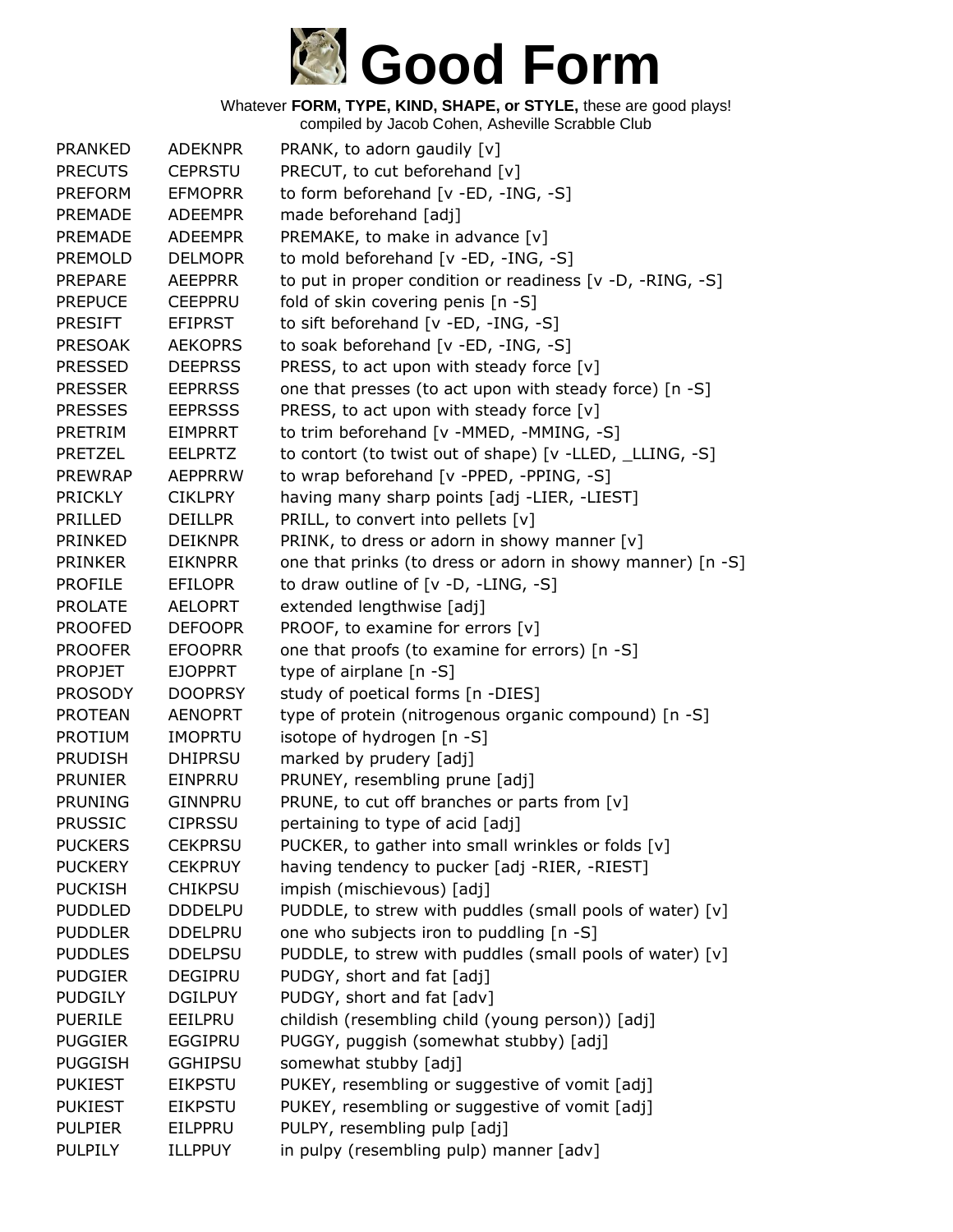

| <b>PULPITS</b> | <b>ILPPSTU</b>            | PULPIT, platform in church [n]                                                                             |
|----------------|---------------------------|------------------------------------------------------------------------------------------------------------|
| <b>PULPOUS</b> | <b>LOPPSUU</b>            | pulpy (resembling pulp) [adj]                                                                              |
| <b>PUNCHED</b> | <b>CDEHNPU</b>            | PUNCH, to perforate with type of tool [v]                                                                  |
| <b>PUNCHER</b> | <b>CEHNPRU</b>            | one that punches (to perforate with type of tool) [n -S]                                                   |
| <b>PUNCHES</b> | <b>CEHNPSU</b>            | PUNCH, to perforate with type of tool [v]                                                                  |
| <b>PUNKEST</b> | <b>EKNPSTU</b>            | PUNK, of inferior quality [adj]                                                                            |
| <b>PUNKIER</b> | <b>EIKNPRU</b>            | PUNKY, resembling punk (dry, decayed wood used as tinder) [adj]                                            |
| <b>PUNKISH</b> | <b>HIKNPSU</b>            | pertaining to style inspired by punk rock [adj]                                                            |
| <b>PURFLED</b> | <b>DEFLPRU</b>            | PURFLE, to decorate border of [v]                                                                          |
| <b>PURFLER</b> | <b>EFLPRRU</b>            | one that purfles (to decorate border of) [n -S]                                                            |
| <b>PURFLES</b> | <b>EFLPRSU</b>            | PURFLE, to decorate border of [v]                                                                          |
| <b>PURSING</b> | <b>GINPRSU</b>            | PURSE, to pucker (to gather into small wrinkles or folds) [v]                                              |
| <b>PUSHUPS</b> | <b>HPPSSUU</b>            | PUSHUP, type of exercise [n]                                                                               |
| <b>PUSLIKE</b> | <b>EIKLPSU</b>            | resembling pus (viscous fluid formed in infected tissue) [adj]                                             |
| <b>PUSTULE</b> | <b>ELPSTUU</b>            | small elevation of skin containing pus [n -S]                                                              |
| <b>PUTTIED</b> | <b>DEIPTTU</b>            | PUTTY, to fill with type of cement [v]                                                                     |
| <b>PUTTIER</b> | EIPRTTU                   | one that putties (to fill with type of cement) [n -S]                                                      |
| <b>PUTTIES</b> | <b>EIPSTTU</b>            | PUTTY, to fill with type of cement [v]                                                                     |
| <b>PYKNICS</b> | <b>CIKNPSY</b>            | PYKNIC, person having broad, stocky build [n]                                                              |
| PYRALID        | ADILPRY                   | long-legged moth [n -S]                                                                                    |
| PYRAMID        | <b>ADIMPRY</b>            | to raise or increase by adding amounts gradually [v -ED, -ING, -S]                                         |
| PYRRHIC        | <b>CHIPRRY</b>            | type of metrical foot [n -S]                                                                               |
| <b>PYXIDES</b> | <b>DEIPSXY</b>            | PYXIS, pyxidium (type of seed vessel) [n]                                                                  |
|                |                           | Q 7s                                                                                                       |
| QAWWALI        | AAILQWW                   | style of Muslim music [n -S]                                                                               |
| QUADRIC        | ACDIQRU                   | type of geometric surface [n -S]                                                                           |
| QUAGGAS        | AAGGQSU                   | QUAGGA, extinct mammal that resembled zebra [n]                                                            |
| QUANTIC        | <b>ACINQTU</b>            | type of mathematical function [n -S]                                                                       |
| QUARTIC        | <b>ACIQRTU</b>            | type of mathematical function [n -S]                                                                       |
| QUILLED        | DEILLQU                   | QUILL, to press small ridges in [v]                                                                        |
| QUILLOW        | ILLOQUW                   | quilt formed into pillow [n -S]                                                                            |
| QUILTED        | DEILQTU                   | QUILT, to stitch together with padding in between [v]                                                      |
| <b>QUILTER</b> | EILQRTU                   | one that quilts (to stitch together with padding in between) [n -S]                                        |
| QUINATE        | AEINQTU                   | arranged in groups of five [adj]                                                                           |
| QUINELA        | AEILNQU                   | quinella (type of bet in horse racing) [n -S]                                                              |
| QUINTIC        | <b>CIINQTU</b>            | type of mathematical function [n -S]                                                                       |
| QUITTOR        | <b>IOQRTTU</b>            | inflammation of animal's hoof [n -S]                                                                       |
| QUOINED        | DEINOQU                   | QUOIN, to secure with type of wedge [v]                                                                    |
|                |                           | <b>R</b> 7s                                                                                                |
| <b>RABBITY</b> | <b>ABBIRTY</b>            | resembling rabbit [adj]                                                                                    |
| <b>RACKERS</b> | <b>ACEKRRS</b>            | RACKER, one that racks (to place in type of framework) [n]                                                 |
| <b>RACKING</b> | <b>ACGIKNR</b>            | RACK, to place in type of framework [v]                                                                    |
| <b>RAFFISH</b> | <b>AFFHIRS</b>            | tawdry (gaudy (tastelessly showy)) [adj]                                                                   |
| <b>RAFFLED</b> | <b>ADEFFLR</b>            | RAFFLE, to dispose of by form of lottery [v]                                                               |
| <b>RAFFLER</b> | <b>AEFFLRR</b>            | one that raffles (to dispose of by form of lottery) [n -S]                                                 |
| <b>RAFFLES</b> |                           |                                                                                                            |
| <b>RAFTING</b> | <b>AEFFLRS</b><br>AFGINRT | RAFFLE, to dispose of by form of lottery [v]<br>RAFT, to transport on raft (type of buoyant structure) [v] |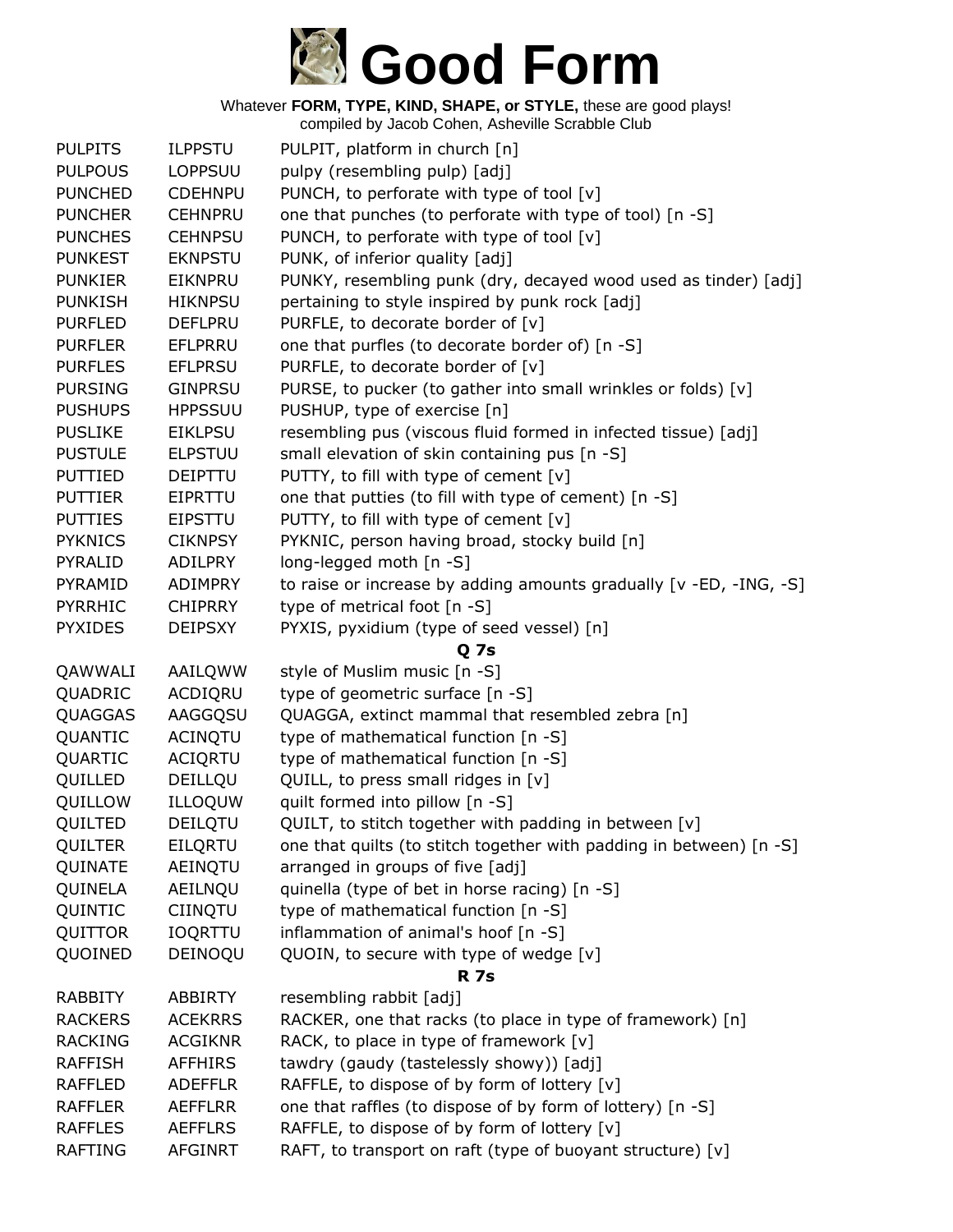

| <b>RAGGEDY</b> | ADEGGRY        | somewhat ragged [adj -DIER, -DIEST]                                             |
|----------------|----------------|---------------------------------------------------------------------------------|
| <b>RAGGLES</b> | <b>AEGGLRS</b> | RAGGLE, groove cut in masonry [n]                                               |
| <b>RAGLANS</b> | <b>AAGLNRS</b> | RAGLAN, type of overcoat (warm coat worn over indoor clothing) [n]              |
| <b>RAGTAIL</b> | <b>AAGILRT</b> | ragged, shabby [adj]                                                            |
| <b>RAGTIME</b> | <b>AEGIMRT</b> | style of American dance music [n -S]                                            |
| <b>RAINBOW</b> | <b>ABINORW</b> | arc of spectral colors formed in sky [n -S]                                     |
| <b>RAISINS</b> | <b>AIINRSS</b> | RAISIN, dried grape [n]                                                         |
| <b>RAISINY</b> | <b>AIINRSY</b> | RAISIN, dried grape [adj]                                                       |
| <b>RALLYES</b> | <b>AELLRSY</b> | RALLYE, type of automobile race [n]                                             |
| RAMILIE        | AEIILMR        | ramillie (type of wig) [n -S]                                                   |
| <b>RAMJETS</b> | <b>AEJMRST</b> | RAMJET, type of engine [n]                                                      |
| <b>RAMMIER</b> | <b>AEIMMRR</b> | RAMMY, rammish (resembling ram (male sheep)) [adj]                              |
| <b>RAMMISH</b> | <b>AHIMMRS</b> | resembling ram (male sheep) [adj]                                               |
| <b>RAMSONS</b> | <b>AMNORSS</b> | RAMSON, broad-leaved garlic [n]                                                 |
| RANGIER        | <b>AEGINRR</b> | RANGY, tall and slender [adj]                                                   |
| <b>RANGING</b> | <b>AGGINNR</b> | RANGE, to place in particular order [v]                                         |
| <b>RANKISH</b> | <b>AHIKNRS</b> | somewhat rank [adj]                                                             |
| <b>RANULAR</b> | AALNRRU        | RANULA, cyst formed under tongue [adj]                                          |
| <b>RANULAS</b> | <b>AALNRSU</b> | RANULA, cyst formed under tongue [n]                                            |
| <b>RAPHIDE</b> | <b>ADEHIPR</b> | needle-shaped crystal occurring in plant cells [n -S]                           |
| <b>RAPIERS</b> | <b>AEIPRRS</b> | RAPIER, long, slender sword [n]                                                 |
| <b>RASPERS</b> | <b>AEPRRSS</b> | RASPER, one that rasps (to rub with something rough) [n]                        |
| <b>RASPIER</b> | <b>AEIPRRS</b> | RASPY, rough (having uneven surface) [adj]                                      |
| <b>RASPING</b> | <b>AGINPRS</b> | RASP, to rub with something rough [v]                                           |
| <b>RASPISH</b> | <b>AHIPRSS</b> | irritable [adj]                                                                 |
| <b>RASSLED</b> | <b>ADELRSS</b> | RASSLE, to wrestle (to engage in type of hand-to-hand contest) [v]              |
| <b>RASSLER</b> | <b>AELRRSS</b> | wrestler (one that wrestles (to engage in type of hand-to-hand contest)) [n -S] |
| <b>RASSLES</b> | <b>AELRSSS</b> | RASSLE, to wrestle (to engage in type of hand-to-hand contest) [v]              |
| <b>RASURES</b> | <b>AERRSSU</b> | RASURE, erasure (act of erasing (to rub or scrape out)) [n]                     |
| <b>RATHOLE</b> | <b>AEHLORT</b> | hole made by rat [n -S]                                                         |
| RATLIKE        | AEIKLRT        | resembling rat [adj]                                                            |
| <b>RATLINE</b> | <b>AEILNRT</b> | one of ropes forming steps of ship's rope ladder [n -S]                         |
| <b>RATLINS</b> | <b>AILNRST</b> | RATLIN, ratline (one of ropes forming steps of ship's rope ladder) [n]          |
| RATTAIL        | <b>AAILRTT</b> | marine fish $[n - S]$                                                           |
| <b>RATTILY</b> | <b>AILRTTY</b> | in manner suggestive of rats [adv]                                              |
| <b>RATTISH</b> | <b>AHIRSTT</b> | ratlike (resembling rat) [adj]                                                  |
| <b>RAVELED</b> | <b>ADEELRV</b> | RAVEL, to separate threads of [v]                                               |
| <b>RAVELER</b> | <b>AEELRRV</b> | one that ravels (to separate threads of) [n -S]                                 |
| <b>RAVELIN</b> | AEILNRV        | type of fortification (act of fortifying (to strengthen against attack)) [n -S] |
| <b>RAVELLY</b> | <b>AELLRVY</b> | tangled [adj]                                                                   |
| <b>RAVINES</b> | <b>AEINRSV</b> | RAVINE, narrow, steep-sided valley [n]                                          |
| RAWHIDE        | ADEHIRW        | to beat with type of whip [v -D, -DING, -S]                                     |
| <b>RAWNESS</b> | <b>AENRSSW</b> | state of being raw (uncooked (not cooked (cook))) [n -ES]                       |
| <b>RAYLESS</b> | <b>AELRSSY</b> | having no rays (narrow beam of light) [adj]                                     |
| <b>RAYLIKE</b> | AEIKLRY        | resembling narrow beam of light [adj]                                           |
| <b>RAZORED</b> | <b>ADEORRZ</b> | RAZOR, to shave or cut with sharp-edged instrument [v]                          |
| <b>READORN</b> | <b>ADENORR</b> | to adorn again [v -ED, -ING, -S]                                                |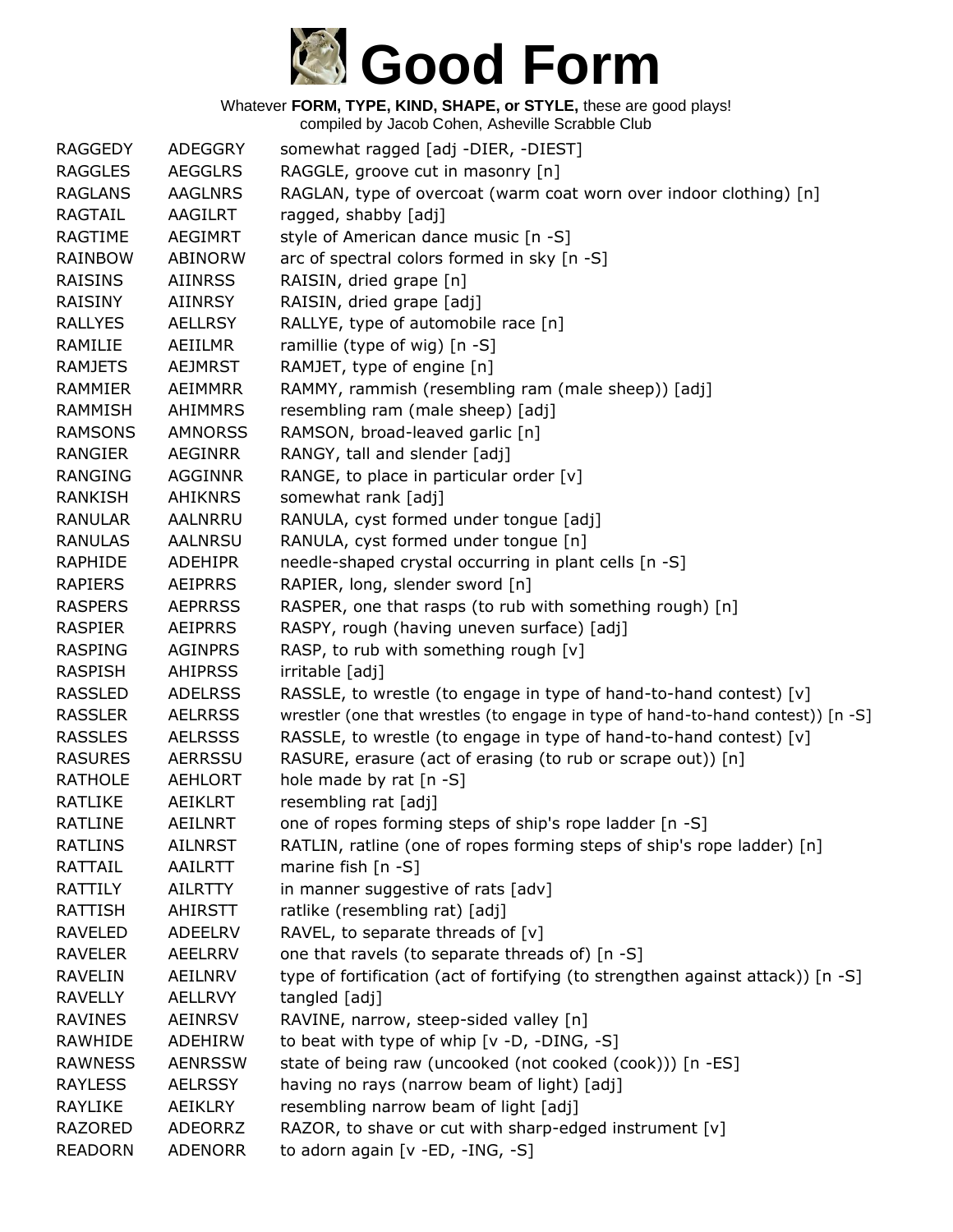

| <b>REAGINS</b> | <b>AEGINRS</b> | REAGIN, type of antibody [n]                                   |
|----------------|----------------|----------------------------------------------------------------|
| <b>REALIGN</b> | <b>AEGILNR</b> | to align again [v -ED, -ING, -S]                               |
| <b>REALTER</b> | AEELRRT        | to alter again [v -ED, -ING, -S]                               |
| <b>REBUSES</b> | <b>BEERSSU</b> | REBUS, type of puzzle [n]                                      |
| <b>RECEPTS</b> | <b>CEEPRST</b> | RECEPT, type of mental image [n]                               |
| <b>RECURVE</b> | <b>CEERRUV</b> | to curve backward or downward [v -D, -VING, -S]                |
| <b>REDDERS</b> | <b>DDEERRS</b> | REDDER, one that redds (to put in order) [n]                   |
| <b>REDDING</b> | <b>DDEGINR</b> | RED, to redd (to put in order) [v] / REDD, to put in order [v] |
| <b>REDDISH</b> | <b>DDEHIRS</b> | somewhat red [adj]                                             |
| <b>REDOXES</b> | <b>DEEORSX</b> | REDOX, type of chemical reaction [n]                           |
| <b>REDRAWN</b> | <b>ADENRRW</b> | REDRAW, to draw again [v]                                      |
| <b>REDRAWS</b> | <b>ADERRSW</b> | REDRAW, to draw again [v]                                      |
| <b>REDTAIL</b> | <b>ADEILRT</b> | type of hawk [n -S]                                            |
| <b>REDTOPS</b> | <b>DEOPRST</b> | REDTOP, type of grass [n]                                      |
| <b>REEDING</b> | <b>DEEGINR</b> | convex molding [n -S]                                          |
| <b>REELERS</b> | <b>EEELRRS</b> | REELER, one that reels (to wind on type of rotary device) [n]  |
| <b>REELING</b> | <b>EEGILNR</b> | REEL, to wind on type of rotary device [v]                     |
| REFINED        | <b>DEEFINR</b> | REFINE, to free from impurities [v]                            |
| <b>REFINER</b> | <b>EEFINRR</b> | one that refines (to free from impurities) [n -S]              |
| <b>REFINES</b> | <b>EEFINRS</b> | REFINE, to free from impurities [v]                            |
| <b>REFIXED</b> | <b>DEEFIRX</b> | REFIX, to fix again $[v]$                                      |
| <b>REFIXES</b> | <b>EEFIRSX</b> | REFIX, to fix again [v]                                        |
| <b>REFLATE</b> | <b>AEEFLRT</b> | to inflate again [v -D, -TING, -S]                             |
| <b>REFOLDS</b> | <b>DEFLORS</b> | REFOLD, to fold again [v]                                      |
| <b>REFORMS</b> | <b>EFMORRS</b> | REFORM, to change to better state [v]                          |
| <b>REFRAME</b> | <b>AEEFMRR</b> | to frame again $[v -D, -MING, -S]$                             |
| <b>REFRONT</b> | <b>EFNORRT</b> | to front again [v -ED, -ING, -S]                               |
| <b>REGGAES</b> | <b>AEEGGRS</b> | REGGAE, form of popular Jamaican music [n]                     |
| <b>REGLETS</b> | <b>EEGLRST</b> | REGLET, flat, narrow molding [n]                               |
| <b>REGMATA</b> | AAEGMRT        | REGMA, type of fruit [n]                                       |
| <b>REGOSOL</b> | <b>EGLOORS</b> | type of soil [n -S]                                            |
| <b>REGRIND</b> | <b>DEGINRR</b> | to grind again [v - ROUND, -ING, -S]                           |
| <b>REGROWN</b> | <b>EGNORRW</b> | REGROW, to grow again [v]                                      |
| <b>REGROWS</b> | <b>EGORRSW</b> | REGROW, to grow again [v]                                      |
| <b>REGULUS</b> | <b>EGLRSUU</b> | mass that forms beneath slag in furnace [n -LI, -ES]           |
| <b>REJOINS</b> | <b>EIJNORS</b> | REJOIN, to join again [v]                                      |
| <b>REKNITS</b> | <b>EIKNRST</b> | REKNIT, to knit again [v]                                      |
| <b>RELAPSE</b> | <b>AEELPRS</b> | to fall or slip back into former state [v -D, -SING, -S        |
| <b>RELIEFS</b> | <b>EEFILRS</b> | RELIEF, aid in form of money or necessities [n]                |
| <b>RELIEVO</b> | EEILORV        | projection of figures or forms from flat background [n -S]     |
| <b>RELINKS</b> | <b>EIKLNRS</b> | RELINK, to link again [v]                                      |
| <b>RELIQUE</b> | EEILQRU        | relic (surviving memorial of something past) [n -S]            |
| <b>REMAKES</b> | <b>AEEKMRS</b> | REMAKE, to make again [v]                                      |
| REMIXED        | <b>DEEIMRX</b> | REMIX, to mix again [v]                                        |
| <b>REMIXER</b> | EEIMRRX        | one that remixes (as recording) [n -S]                         |
| REMIXES        | <b>EEIMRSX</b> | REMIX, to mix again [v]                                        |
| <b>REMODEL</b> | <b>DEELMOR</b> | to make over [v -ED, -LLED, -ING, -LLING, -S]                  |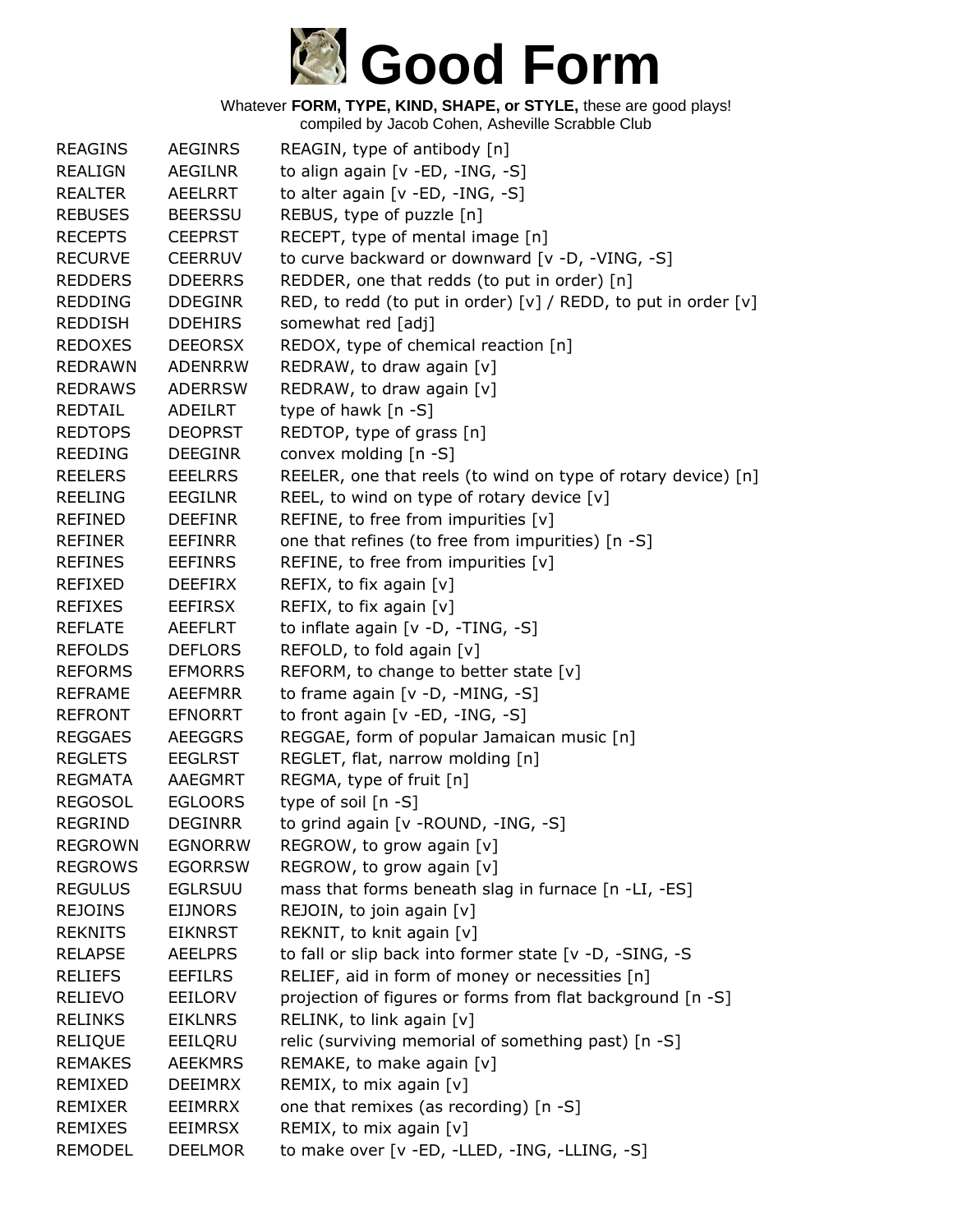

Whatever **FORM, TYPE, KIND, SHAPE, or STYLE,** these are good plays! compiled by Jacob Cohen, Asheville Scrabble Club

| <b>REMOLDS</b> | <b>DELMORS</b> | REMOLD, MOLD, to work into particular shape [v]                              |
|----------------|----------------|------------------------------------------------------------------------------|
| <b>REMORAS</b> | <b>AEMORRS</b> | REMORA, type of marine fish [n]                                              |
| <b>REMORID</b> | <b>DEIMORR</b> | REMORA, type of marine fish [adj]                                            |
| <b>REMOULD</b> | DELMORU        | MOULD, to mold (to work into particular shape) [v -ED, -ING, -S]             |
| <b>RENDING</b> | <b>DEGINNR</b> | REND, to tear apart forcibly [v]                                             |
| <b>REPAINT</b> | AEINPRT        | to paint again [v -ED, -ING, -S]                                             |
| <b>REPAIRS</b> | <b>AEIPRRS</b> | REPAIR, to restore to good condition [v]                                     |
| <b>REPANEL</b> | <b>AEELNPR</b> | to panel again [v -ED, -LLED, -ING, -LLING, -S]                              |
| <b>REPAPER</b> | <b>AEEPPRR</b> | to paper again [v -ED, -ING, -S]                                             |
| <b>REPATCH</b> | <b>ACEHPRT</b> | to patch again [v -ED, -ING, -ES]                                            |
| <b>REPAVED</b> | ADEEPRV        | REPAVE, to pave again [v]                                                    |
| <b>REPAVES</b> | <b>AEEPRSV</b> | REPAVE, to pave again [v]                                                    |
| <b>REPLICA</b> | <b>ACEILPR</b> | close copy or reproduction [n -S]                                            |
| <b>REREDOS</b> | <b>DEEORRS</b> | ornamental screen behind altar [n -ES]                                       |
| <b>REROOFS</b> | <b>EFOORRS</b> | REROOF, ROOF, to provide with roof (external upper covering of building) [v] |
| <b>RESECTS</b> | <b>CEERSST</b> | RESECT, to excise part of organ or structure surgically [v]                  |
| <b>RESHAPE</b> | <b>AEEHPRS</b> | SHAPE, to give shape (outward form) to [v -D, -PING, -S]                     |
| <b>RESOJET</b> | <b>EEJORST</b> | pulsejet (type of engine) [n -S]                                             |
| <b>RESPLIT</b> | <b>EILPRST</b> | to split again [v RESPLIT, -TTING, -S]                                       |
| <b>RESTAMP</b> | <b>AEMPRST</b> | to stamp again [v -ED, -ING, -S]                                             |
| <b>RESTORE</b> | <b>EEORRST</b> | to bring back to former or original condition [v -D, -RING, -S]              |
| <b>RESTUFF</b> | <b>EFFRSTU</b> | to stuff again [v -ED, -ING, -S]                                             |
| <b>RESTYLE</b> | <b>EELRSTY</b> | to style again [v -D, -LING, -S]                                             |
| <b>RETEARS</b> | <b>AEERRST</b> | RETEAR, to tear again [v]                                                    |
| <b>RETIARY</b> | <b>AEIRRTY</b> | resembling net [adj]                                                         |
| <b>RETOUCH</b> | <b>CEHORTU</b> | to add new details or touches to [v -ED, -ING, -ES]                          |
| <b>RETRIMS</b> | <b>EIMRRST</b> | RETRIM, to trim again [v]                                                    |
| <b>REUNIFY</b> | <b>EFINRUY</b> | to unify again [v -FIED, -ING, -FIES]                                        |
| <b>REVAMPS</b> | <b>AEMPRSV</b> | REVAMP, to make over [v]                                                     |
| <b>REVERTS</b> | <b>EERRSTV</b> | REVERT, to return to former state [v]                                        |
| <b>REVISAL</b> | <b>AEILRSV</b> | revision (revised version) [n -S]                                            |
| <b>REVISED</b> | <b>DEEIRSV</b> | REVISE, to make new or improved version of [v]                               |
| <b>REVISER</b> | <b>EEIRRSV</b> | one that revises (to make new or improved version of) [n -S]                 |
| <b>REVISES</b> | <b>EEIRSSV</b> | REVISE, to make new or improved version of [v]                               |
| <b>REWORKS</b> | <b>EKORRSW</b> | REWORK, to work again [v]                                                    |
| <b>RHABDOM</b> | <b>ABDHMOR</b> | rodlike structure in retinula [n -S]                                         |
| <b>RHAPHAE</b> | <b>AAEHHPR</b> | RHAPHE, raphe (seamlike ridge between two halves of organ or part) [n]       |
| <b>RHAPHES</b> | <b>AEHHPRS</b> | RHAPHE, raphe (seamlike ridge between two halves of organ or part) [n]       |
| <b>RHOMBIC</b> | <b>BCHIMOR</b> | having shape of rhombus [adj]                                                |
| <b>RHOMBUS</b> | <b>BHMORSU</b> | type of geometric figure [n -ES or -BI]                                      |
| RIBBIER        | <b>BBEIIRR</b> | RIBBY, marked by prominent ribs (curved bony rods in body) [adj]             |
| <b>RIBBONY</b> | <b>BBINORY</b> | resembling ribbon [adj]                                                      |
| <b>RIBLIKE</b> | <b>BEIIKLR</b> | resembling rib [adj]                                                         |
| <b>RICKETY</b> | <b>CEIKRTY</b> | likely to fall or collapse [adj -TIER, -TIEST]                               |
| <b>RICKING</b> | <b>CGIIKNR</b> | RICK, to pile hay in stacks [v]                                              |
| <b>RIDGING</b> | <b>DGGIINR</b> | RIDGE, to form into ridges (long, narrow elevations) [v]                     |
| <b>RIFTING</b> | <b>FGIINRT</b> | RIFT, to form rifts (clefts) [v]                                             |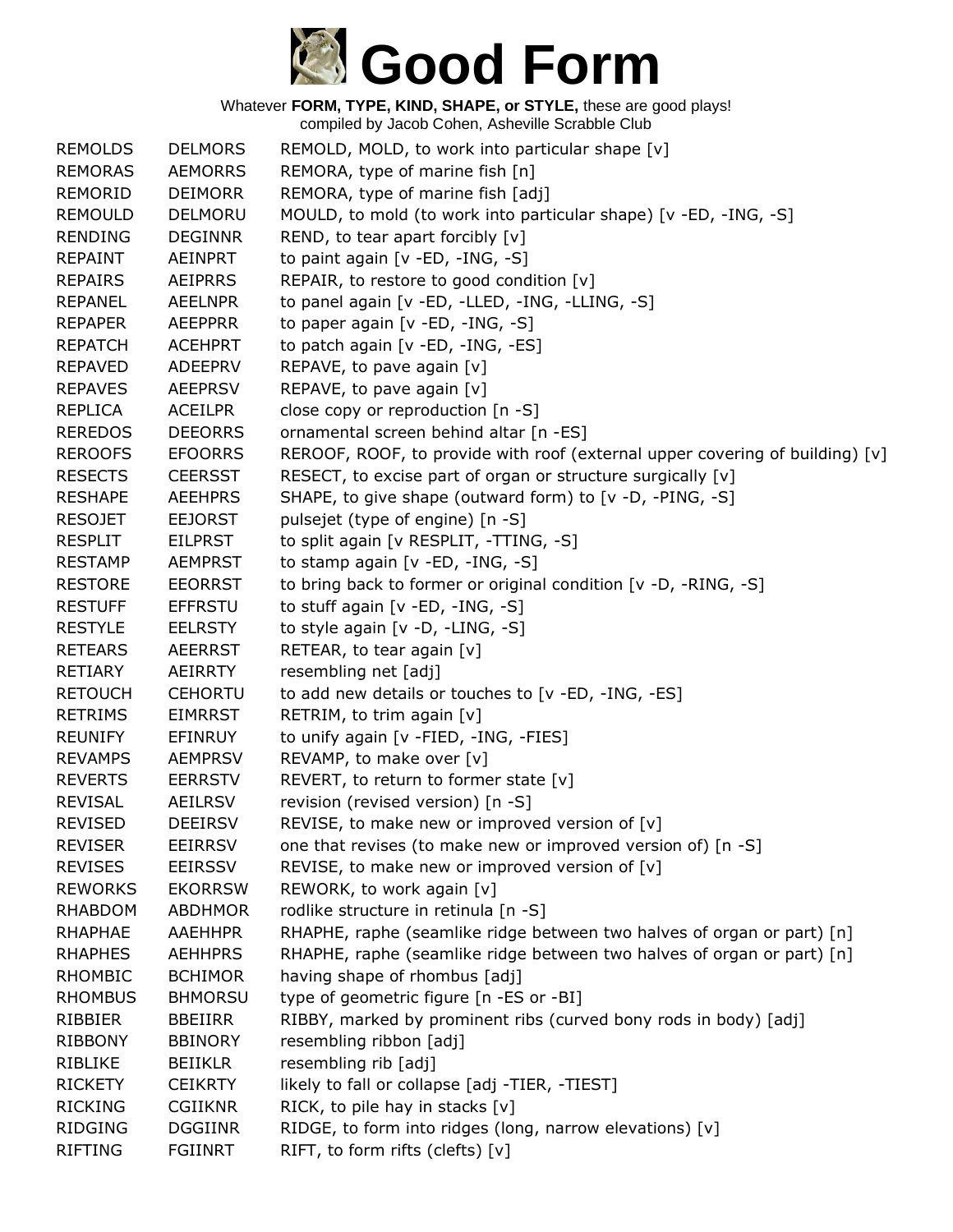

Whatever **FORM, TYPE, KIND, SHAPE, or STYLE,** these are good plays! compiled by Jacob Cohen, Asheville Scrabble Club

| <b>RIGHTER</b> | <b>EGHIRRT</b> | one that rights (to put in proper order or condition) [n -S]                |
|----------------|----------------|-----------------------------------------------------------------------------|
| RILIEVO        | EIILORV        | relievo (projection of figures or forms from flat background) [n -VI]       |
| <b>RIMLESS</b> | <b>EILMRSS</b> | having no rim [adj]                                                         |
| RIMPLED        | <b>DEILMPR</b> | RIMPLE, to wrinkle (to make wrinkles (small ridges or furrows) in) [v]      |
| <b>RIMPLES</b> | <b>EILMPRS</b> | RIMPLE, to wrinkle (to make wrinkles (small ridges or furrows) in) [v]      |
| <b>RIMROCK</b> | <b>CIKMORR</b> | type of rock formation [n -S]                                               |
| <b>RINDING</b> | <b>DGIINNR</b> | RIND, to strip bark from [v]                                                |
| <b>RINGENT</b> | <b>EGINNRT</b> | having open liplike parts [adj]                                             |
| <b>RINGERS</b> | <b>EGINRRS</b> | RINGER, one that rings (to form ring (circular band) around) [n]            |
| <b>RINGING</b> | <b>GGIINNR</b> | RING, to form ring (circular band) around [v]                               |
| <b>RINNING</b> | <b>GIINNNR</b> | RIN, to run or melt [v]                                                     |
| RIPENED        | <b>DEEINPR</b> | RIPEN, to become ripe [v]                                                   |
| <b>RIPENER</b> | <b>EEINPRR</b> | one that ripens (to become ripe) [n -S]                                     |
| <b>RIPPING</b> | <b>GIINPPR</b> | excellent [adj] / RIP, to tear or cut apart roughly [v]                     |
| RIPPLED        | <b>DEILPPR</b> | RIPPLE, to form ripples (small waves) [v]                                   |
| <b>RIPPLES</b> | <b>EILPPRS</b> | RIPPLE, to form ripples (small waves) [v]                                   |
| <b>RITZIER</b> | <b>EIIRRTZ</b> | RITZY, elegant (tastefully opulent) [adj]                                   |
| <b>RITZILY</b> | <b>IILRTYZ</b> | RITZY, elegant (tastefully opulent) [adv]                                   |
| <b>RIVETED</b> | <b>DEEIRTV</b> | RIVET, to fasten with type of metal bolt [v]                                |
| <b>RIVETER</b> | EEIRRTV        | one that rivets (to fasten with type of metal bolt) [n -S]                  |
| <b>ROACHED</b> | <b>ACDEHOR</b> | ROACH, to cause to arch [v]                                                 |
| <b>ROACHES</b> | <b>ACEHORS</b> | ROACH, to cause to arch [v]                                                 |
| <b>ROCKERY</b> | <b>CEKORRY</b> | rock garden [n -RIES]                                                       |
| <b>ROCOCOS</b> | <b>CCOOORS</b> | ROCOCO, style of architecture and decoration [n]                            |
| <b>RODLIKE</b> | <b>DEIKLOR</b> | resembling rod [adj]                                                        |
| <b>ROGUISH</b> | <b>GHIORSU</b> | dishonest [adj]                                                             |
| <b>ROLFERS</b> | <b>EFLORRS</b> | ROLFER, one that rolfs (to practice type of massage) [n]                    |
| <b>ROLFING</b> | <b>FGILNOR</b> | ROLF, to practice type of massage [v]                                       |
| <b>ROLLIES</b> | <b>EILLORS</b> | ROLLIE, hand-rolled cigarette [n]                                           |
| <b>ROLLMOP</b> | <b>LLMOOPR</b> | fillet of herring [n -S]                                                    |
| <b>ROLLOUT</b> | <b>LLOORTU</b> | type of play in football [n -S]                                             |
| <b>ROLLTOP</b> | <b>LLOOPRT</b> | having flexible, sliding cover [adj]                                        |
| <b>ROLLUPS</b> | <b>LLOPRSU</b> | ROLLUP, something that is rolled into shape of tube [n]                     |
| <b>ROMPISH</b> | <b>HIMOPRS</b> | inclined to romp [adj]                                                      |
| <b>RONDEAU</b> | ADENORU        | short poem of fixed form [n -X]                                             |
| <b>RONDURE</b> | DENORRU        | circle or sphere [n -S]                                                     |
| <b>RONIONS</b> | <b>INNOORS</b> | RONION, mangy animal or person [n]                                          |
| <b>RONYONS</b> | <b>NNOORSY</b> | RONYON, ronion (mangy animal or person) [n]                                 |
| <b>ROPIEST</b> | <b>EIOPRST</b> | ROPEY, ropy (resembling rope or ropes) [adj] / ROPY [adj]                   |
| <b>ROPIEST</b> | <b>EIOPRST</b> | ROPY, resembling rope or ropes [adj] / ROPEY [adj]                          |
| <b>ROSACES</b> | <b>ACEORSS</b> | ROSACE, ornamentation resembling rose [n]                                   |
| <b>ROSETTE</b> | <b>EEORSTT</b> | ornament resembling rose [n -S]                                             |
| <b>ROTINIS</b> | <b>IINORST</b> | ROTINI, pasta in small spirals [n]                                          |
| <b>ROTUNDA</b> | <b>ADNORTU</b> | round building [n -S]                                                       |
| <b>ROUGHED</b> | <b>DEGHORU</b> | ROUGH, to make rough [v]                                                    |
| <b>ROUGHEN</b> | <b>EGHNORU</b> | to make rough [v -ED, -ING, -S]                                             |
| <b>ROUGHER</b> | <b>EGHORRU</b> | ROUGH, having uneven surface [adj] / one that roughs (to make rough) [n -S] |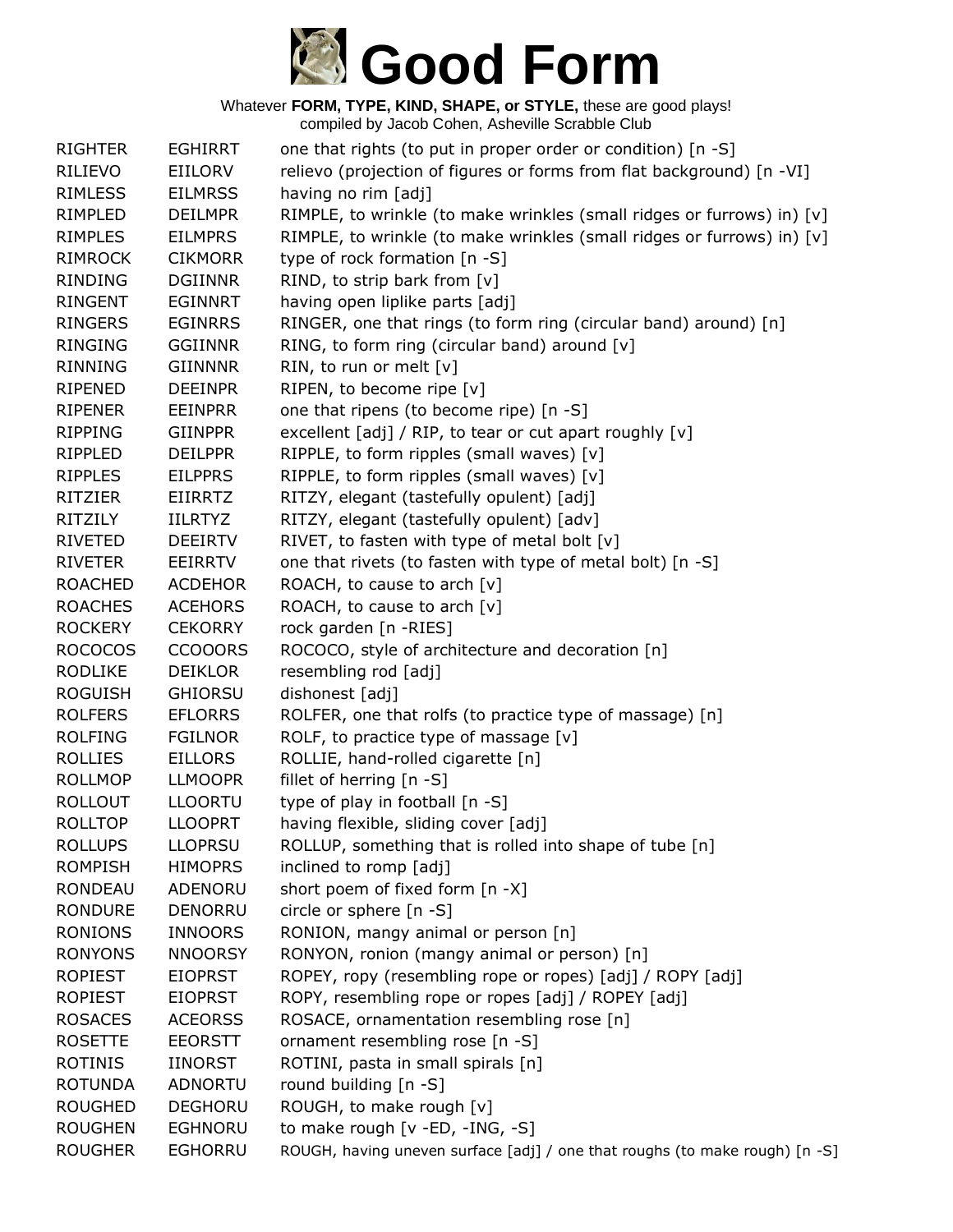

| <b>ROUGHLY</b> | <b>GHLORUY</b> | in rough (having uneven surface) manner [adv]                                |
|----------------|----------------|------------------------------------------------------------------------------|
| <b>ROUNDED</b> | <b>DDENORU</b> | ROUND, to make round [v]                                                     |
| <b>ROUNDEL</b> | <b>DELNORU</b> | round figure or object [n -S]                                                |
| <b>ROUNDER</b> | <b>DENORRU</b> | ROUND, shaped like sphere [adj] / tool for rounding [n -S]                   |
| <b>ROUNDLY</b> | <b>DLNORUY</b> | in round (shaped like sphere) manner [adv]                                   |
| <b>ROWBOAT</b> | <b>ABOORTW</b> | small boat designed to be rowed [n -S]                                       |
| <b>RUBABOO</b> | ABBOORU        | type of soup [n -S]                                                          |
| <b>RUBBERY</b> | <b>BBERRUY</b> | resembling rubber (elastic substance) [adj -RIER, -RIEST]                    |
| <b>RUBBLED</b> | <b>BBDELRU</b> | RUBBLE, to reduce to rubble (broken pieces) [v]                              |
| <b>RUBBLES</b> | <b>BBELRSU</b> | RUBBLE, to reduce to rubble (broken pieces) [v]                              |
| <b>RUBOUTS</b> | <b>BORSTUU</b> | RUBOUT, instance of obliterating something [n]                               |
| <b>RUCHING</b> | <b>CGHINRU</b> | ruche (pleated strip of fine fabric) [n -S]                                  |
| <b>RUCKING</b> | <b>CGIKNRU</b> | RUCK, to wrinkle or crease [v]                                               |
| <b>RUCKLED</b> | <b>CDEKLRU</b> | RUCKLE, to ruck (to wrinkle or crease) [v]                                   |
| <b>RUCKLES</b> | <b>CEKLRSU</b> | RUCKLE, to ruck (to wrinkle or crease) [v]                                   |
| <b>RUDISTS</b> | <b>DIRSSTU</b> | RUDIST, cone-shaped extinct mollusk [n]                                      |
| <b>RUFFLER</b> | <b>EFFLRRU</b> | one that ruffles (to destroy smoothness of) [n -S]                           |
| <b>RUGBIES</b> | <b>BEGIRSU</b> | RUGBY, form of football [n]                                                  |
| <b>RUGGERS</b> | <b>EGGRRSU</b> | RUGGER, rugby (form of football) [n]                                         |
| <b>RUGGING</b> | GGGINRU        | RUG, to tear roughly [v]                                                     |
| <b>RUGLIKE</b> | EGIKLRU        | resembling rug (thick fabric used as floor covering) [adj]                   |
| <b>RUINATE</b> | AEINRTU        | to ruin (to destroy (to damage beyond repair or renewal)) [v -D, -TING, -S]  |
| <b>RUINERS</b> | <b>EINRRSU</b> | RUINER, one that ruins (to destroy (to damage beyond repair or renewal)) [n] |
| <b>RUINING</b> | GIINNRU        | RUIN, to destroy (to damage beyond repair or renewal) [v]                    |
| <b>RUINOUS</b> | <b>INORSUU</b> | destructive [adj]                                                            |
| <b>RULIEST</b> | <b>EILRSTU</b> | RULY, orderly [adj]                                                          |
| <b>RUMPLED</b> | <b>DELMPRU</b> | RUMPLE, to wrinkle (to make wrinkles (small ridges or furrows) in) [v]       |
| <b>RUMPLES</b> | <b>ELMPRSU</b> | RUMPLE, to wrinkle (to make wrinkles (small ridges or furrows) in) [v]       |
| <b>RUNBACK</b> | <b>ABCKNRU</b> | type of run in football [n -S]                                               |
| <b>RUNDLES</b> | <b>DELNRSU</b> | RUNDLE, rung (crosspiece forming step of ladder) [n]                         |
| <b>RUNKLED</b> | <b>DEKLNRU</b> | RUNKLE, to wrinkle (to make wrinkles (small ridges or furrows) in) [v]       |
| <b>RUNKLES</b> | <b>EKLNRSU</b> | RUNKLE, to wrinkle (to make wrinkles (small ridges or furrows) in) [v]       |
| <b>RUNNIER</b> | EINNRRU        | RUNNY, tending to drip [adj]                                                 |
| <b>RUNTISH</b> | <b>HINRSTU</b> | RUNT, small person or animal [adj]                                           |
| <b>RUPTURE</b> | EPRRTUU        | to burst (to break open suddenly or violently) [v -D, -RING, -S]             |
| <b>RUSTIER</b> | <b>EIRRSTU</b> | RUSTY, covered with rust [adj]                                               |
| <b>RUSTILY</b> | <b>ILRSTUY</b> | in rusty (covered with rust) manner [adv]                                    |
| <b>RUSTING</b> | <b>GINRSTU</b> | RUST, to form rust (reddish coating that forms on iron) $[v]$                |
| <b>RUTTIER</b> | <b>EIRRTTU</b> | RUTTY, marked by ruts [adj]                                                  |
| <b>RUTTILY</b> | <b>ILRTTUY</b> | in rutty (marked by ruts) manner [adv]                                       |
| <b>RUTTING</b> | <b>GINRTTU</b> | RUT, to make ruts (grooves) in [v]                                           |
| <b>RUTTISH</b> | <b>HIRSTTU</b> | lustful (marked by excessive sexual desire) [adj]                            |
|                |                | <b>S7s</b>                                                                   |
| <b>SABERED</b> | <b>ABDEERS</b> | SABER, to strike with saber (type of sword) [v]                              |
| <b>SABRING</b> | <b>ABGINRS</b> | SABRE, to saber (to strike with saber (type of sword)) [v]                   |
| <b>SACCATE</b> | <b>AACCEST</b> | having sac (pouch-shaped structure in animal or plant) [adj]                 |
| <b>SACCULE</b> | <b>ACCELSU</b> | small sac (pouch-shaped structure in animal or plant) [n -S]                 |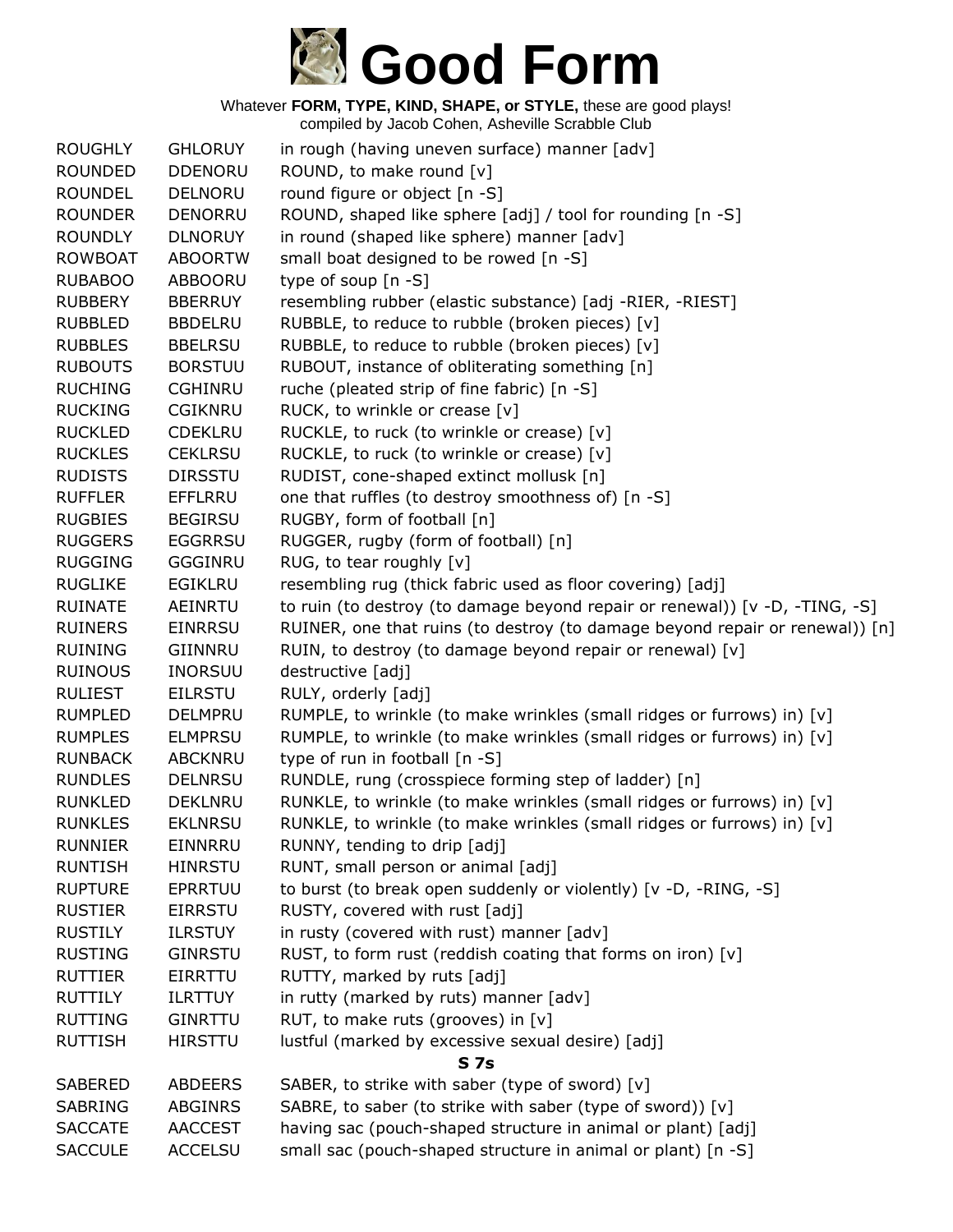

| <b>SACLIKE</b> | <b>ACEIKLS</b> | resembling sac (pouch-shaped structure in animal or plant) [adj]                           |
|----------------|----------------|--------------------------------------------------------------------------------------------|
| SADDISH        | <b>ADDHISS</b> | somewhat sad [adj]                                                                         |
| <b>SAINING</b> | <b>AGIINNS</b> | SAIN, to make sign of cross on [v]                                                         |
| <b>SALIENT</b> | <b>AEILNST</b> | part of fortification projecting closest to enemy [n -S]                                   |
| <b>SALMONY</b> | <b>ALMNOSY</b> | resembling salmon (food fish) [adj]                                                        |
| <b>SALTBOX</b> | <b>ABLOSTX</b> | type of house [n -ES]                                                                      |
| <b>SALTIER</b> | AEILRST        | saltire (heraldic design) [n -S]                                                           |
| <b>SALTIRE</b> | <b>AEILRST</b> | heraldic design [n -S]                                                                     |
| <b>SALTISH</b> | AHILSST        | somewhat salty [adj]                                                                       |
| <b>SALVAGE</b> | <b>AAEGLSV</b> | to save from loss or destruction [v -D, -GING, -S]                                         |
| <b>SALVORS</b> | <b>ALORSSV</b> | SALVOR, salvager (one that salvages (to save from loss or destruction)) [n]                |
| SAMIEST        | <b>AEIMSST</b> | SAMEY, lacking variety (something differing from others of same general kind) [adj]        |
| <b>SAMPANS</b> | <b>AAMNPSS</b> | SAMPAN, flat-bottomed Chinese skiff [n]                                                    |
| <b>SANDBAR</b> | <b>AABDNRS</b> | ridge of sand formed in river or sea [n -S]                                                |
| <b>SANDERS</b> | <b>ADENRSS</b> | SANDER, one that sands (to smooth by rubbing with abrasive) [n]                            |
| SANDING        | <b>ADGINNS</b> | SAND, to smooth by rubbing with abrasive [v]                                               |
| SAPPHIC        | <b>ACHIPPS</b> | type of verse form [n -S]                                                                  |
| SAPWOOD        | <b>ADOOPSW</b> | newly formed outer wood of tree [n -S]                                                     |
| <b>SARCINA</b> | <b>AACINRS</b> | spherical bacterium [n -S or -E]                                                           |
| <b>SARCOMA</b> | <b>AACMORS</b> | type of tumor (abnormal swelling) [n -S, -TA]                                              |
| <b>SARMENT</b> | <b>AEMNRST</b> | type of plant stem [n -S]                                                                  |
| <b>SAUTOIR</b> | <b>AIORSTU</b> | saltire (heraldic design) [n -S]                                                           |
| <b>SAVABLE</b> | <b>AABELSV</b> | capable of being saved [adj]                                                               |
| <b>SAWLIKE</b> | <b>AEIKLSW</b> | resembling saw [adj]                                                                       |
| <b>SCABBED</b> | <b>ABBCDES</b> | SCAB, to become covered with scab (crust that forms over healing wound) $[v]$              |
| <b>SCABBLE</b> | <b>ABBCELS</b> | to shape roughly [v -D, -LING, -S]                                                         |
| <b>SCALAGE</b> | <b>AACEGLS</b> | percentage deduction to compensate for shrinkage [n -S]                                    |
| <b>SCALENE</b> | <b>ACEELNS</b> | triangle having no two sides equal [n -S]                                                  |
| <b>SCALIER</b> | <b>ACEILRS</b> | SCALY, peeling off in flakes [adj]                                                         |
| <b>SCALING</b> | <b>ACGILNS</b> | formation of scales on skin [n -S]                                                         |
| <b>SCARIFY</b> | <b>ACFIRSY</b> | to make superficial cuts in [v -FIED, -ING, -FIES]                                         |
| <b>SCARPED</b> | <b>ACDEPRS</b> | SCARP, to cut or make into steep slope [v]                                                 |
| <b>SCARPHS</b> | <b>ACHPRSS</b> | SCARPH, to unite by means of type of joint $[v]$                                           |
| <b>SCARRED</b> | <b>ACDERRS</b> | SCAR, to form scar (mark left by healing of injured tissue) [v]                            |
| <b>SCARTED</b> | <b>ACDERST</b> | SCART, to scratch (to make thin, shallow cut or mark on) [v]                               |
| <b>SCHEMAS</b> | <b>ACEHMSS</b> | SCHEMA, generalized diagram or plan [n]                                                    |
| <b>SCHIZOS</b> | <b>CHIOSSZ</b> | SCHIZO, schizoid (person affected with type of psychotic disorder) [n]                     |
| <b>SCHLOCK</b> | <b>CCHKLOS</b> | inferior merchandise [n -S]                                                                |
| <b>SCOOPED</b> | <b>CDEOOPS</b> | SCOOP, to take up with scoop (spoon-shaped utensil) [v]                                    |
| <b>SCOOPER</b> | <b>CEOOPRS</b> | one that scoops (to take up with scoop (spoon-shaped utensil)) [n -S]                      |
| <b>SCORIAE</b> | <b>ACEIORS</b> | SCORIA, refuse of smelted metal or ore [n]                                                 |
| <b>SCORIFY</b> | <b>CFIORSY</b> | to reduce to scoria [v -FIED, -ING, -FIES]                                                 |
| <b>SCOTIAS</b> | <b>ACIOSST</b> | SCOTIA, concave molding [n]                                                                |
| <b>SCOUSES</b> | <b>CEOSSSU</b> | SCOUSE, type of meat stew [n]                                                              |
| <b>SCOWDER</b> | <b>CDEORSW</b> | to scouther (to scorch (to burn slightly so as to alter color or taste)) [v -ED, -ING, -S] |
| <b>SCOWLED</b> | <b>CDELOSW</b> | SCOWL, to frown angrily [v]                                                                |
| <b>SCOWLER</b> | <b>CELORSW</b> | one that scowls (to frown angrily) [n -S]                                                  |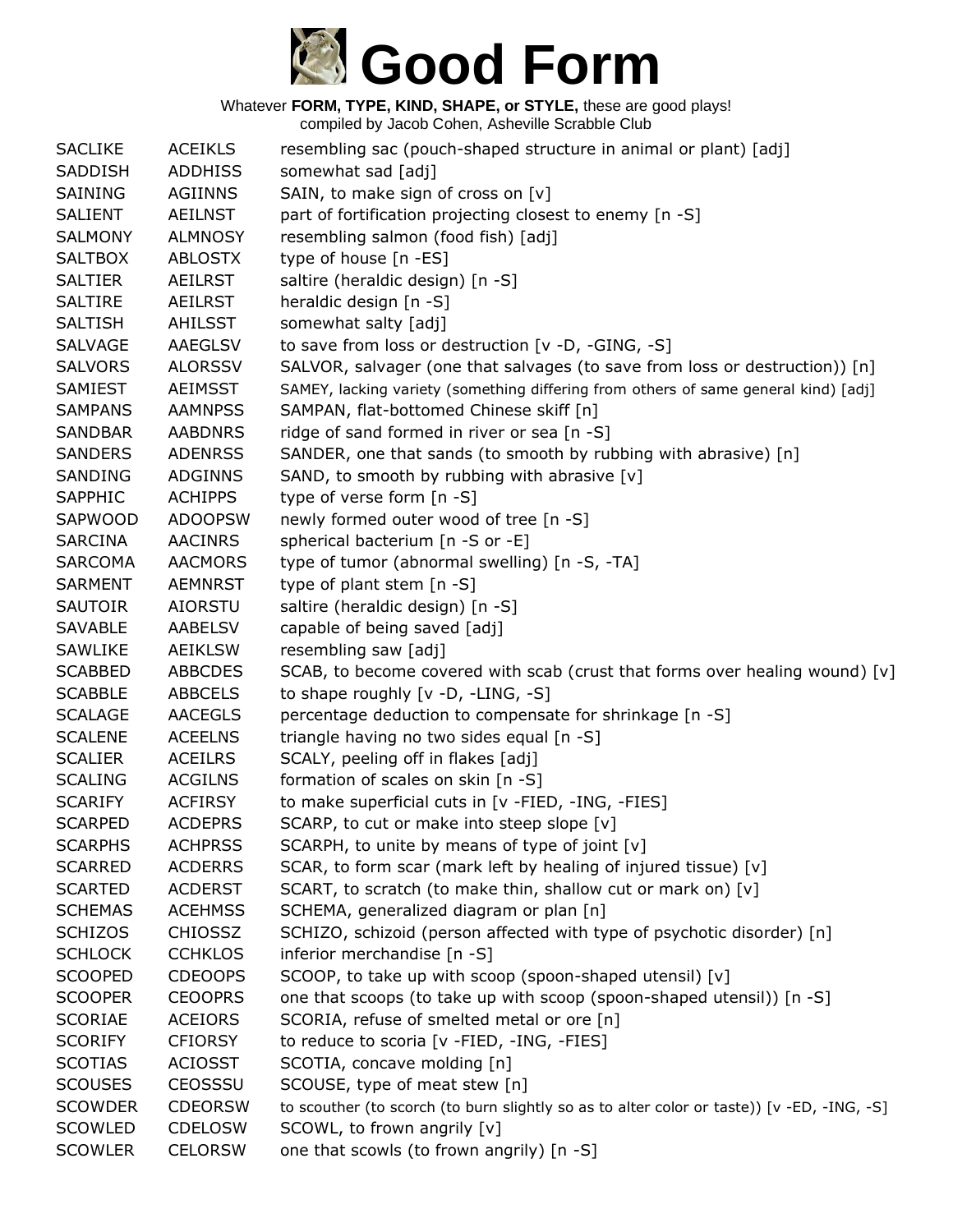

| <b>SCRAGGY</b> | <b>ACGGRSY</b> | scrawny (extremely thin) [adj -GGIER, -GGIEST]                                                       |
|----------------|----------------|------------------------------------------------------------------------------------------------------|
| <b>SCRAWNY</b> | <b>ACNRSWY</b> | extremely thin [adj -NIER, -NIEST]                                                                   |
| <b>SCREEDS</b> | <b>CDEERSS</b> | SCREED, to shred (to tear into small strips) [v]                                                     |
| <b>SCREENS</b> | <b>CEENRSS</b> | SCREEN, to provide with screen (device designed to divide, conceal, or protect) [v]                  |
| <b>SCREWED</b> | <b>CDEERSW</b> | SCREW, to attach with screw (type of metal fastener) [v]                                             |
| <b>SCREWER</b> | <b>CEERRSW</b> | one that screws (to attach with screw (type of metal fastener)) [n -S]                               |
| <b>SCRIBED</b> | <b>BCDEIRS</b> | SCRIBE, to mark with scriber [v]                                                                     |
| <b>SCRIBER</b> | <b>BCEIRRS</b> | pointed instrument used for marking off material to be cut [n -S]                                    |
| <b>SCRIBES</b> | <b>BCEIRSS</b> | SCRIBE, to mark with scriber [v]                                                                     |
| <b>SCRIVED</b> | <b>CDEIRSV</b> | SCRIVE, to engrave (to form by incision) [v]                                                         |
| <b>SCRIVES</b> | <b>CEIRSSV</b> | SCRIVE, to engrave (to form by incision) [v]                                                         |
| <b>SCRUBBY</b> | <b>BBCRSUY</b> | inferior in size or quality [adj -BBIER, -BBIEST]                                                    |
| <b>SCRUFFS</b> | <b>CFFRSSU</b> | SCRUFF, to make scruffy [v]                                                                          |
| <b>SCRUNCH</b> | <b>CCHNRSU</b> | to crush (to press or squeeze out of shape) [v -ED, -ING, -ES]                                       |
| <b>SCULLED</b> | <b>CDELLSU</b> | SCULL, to propel with type of oar [v]                                                                |
| <b>SCULLER</b> | <b>CELLRSU</b> | one that sculls (to propel with type of oar) [n -S]                                                  |
| <b>SCULPED</b> | <b>CDELPSU</b> | SCULP, to sculpt (to form image or representation of from solid material) $[v]$                      |
| <b>SCULPTS</b> | <b>CLPSSTU</b> | SCULPT, to form image or representation of from solid material [v]                                   |
| <b>SCUTATE</b> | <b>ACESTTU</b> | shaped like shield [adj]                                                                             |
| <b>SCYPHUS</b> | <b>CHPSSUY</b> | Greek cup with two handles [n -HI]                                                                   |
| <b>SEAFOAM</b> | <b>AAEFMOS</b> | foam formed on sea [n -S]                                                                            |
| <b>SEAMERS</b> | <b>AEEMRSS</b> | SEAMER, one that seams (to join with seam (line formed by sewing two pieces of fabric together)) [n] |
| <b>SEAMING</b> | <b>AEGIMNS</b> | SEAM, to join with seam (line formed by sewing two pieces of fabric together) [v]                    |
| <b>SEARING</b> | <b>AEGINRS</b> | SEAR, to burn surface of [v]                                                                         |
| <b>SECTILE</b> | <b>CEEILST</b> | capable of being cut smoothly [adj]                                                                  |
| <b>SEEDPOD</b> | <b>DDEEOPS</b> | type of seed vessel [n -S]                                                                           |
| <b>SEETHED</b> | <b>DEEEHST</b> | SEETHE, to surge or foam as if boiling [v]                                                           |
| <b>SEETHES</b> | <b>EEEHSST</b> | SEETHE, to surge or foam as if boiling [v]                                                           |
| <b>SEGMENT</b> | <b>EEGMNST</b> | to divide into sections $[v - ED, -ING, -S]$                                                         |
| <b>SEJEANT</b> | <b>AEEJNST</b> | sejant (represented in sitting position -- used of heraldic animal) [adj]                            |
| <b>SELFISH</b> | <b>EFHILSS</b> | concerned chiefly or only with oneself [adj]                                                         |
| <b>SELSYNS</b> | <b>ELNSSSY</b> | SELSYN, type of remote-control device [n]                                                            |
| <b>SEMIFIT</b> | <b>EFIIMST</b> | conforming somewhat to lines of body [adj]                                                           |
| <b>SEMIRAW</b> | <b>AEIMRSW</b> | somewhat raw [adj]                                                                                   |
| <b>SEPPUKU</b> | <b>EKPPSUU</b> | Japanese form of suicide [n -S]                                                                      |
| <b>SEPTATE</b> | AEEPSTT        | having septum (dividing membrane or partition) [adj]                                                 |
| <b>SERENER</b> | <b>EEENRRS</b> | SERENE, calm; tranquil [adj]                                                                         |
| <b>SERENES</b> | <b>EEENRSS</b> | SERENE, serene condition or expanse [n]                                                              |
| <b>SERFISH</b> | <b>EFHIRSS</b> | characteristic of serf [adj]                                                                         |
| <b>SERICIN</b> | <b>CEIINRS</b> | kind of protein [n -S]                                                                               |
| <b>SERIFED</b> | <b>DEEFIRS</b> | SERIF, fine line used to finish off main stroke of letter [adj]                                      |
| <b>SERRATE</b> | <b>AEERRST</b> | to furnish with toothlike projections [v -D, T, -ING, -S]                                            |
| <b>SERVICE</b> | <b>CEEIRSV</b> | to repair (to restore to good condition) $[v -D, -CING, -S]$                                         |
| <b>SESSILE</b> | <b>EEILSSS</b> | permanently attached [adj]                                                                           |
| <b>SESTINA</b> | <b>AEINSST</b> | type of verse form [n -S]                                                                            |
| <b>SESTINE</b> | <b>EEINSST</b> | sestina (type of verse form) [n -S]                                                                  |
| <b>SETOFFS</b> | <b>EFFOSST</b> | SETOFF, something that offsets something else [n]                                                    |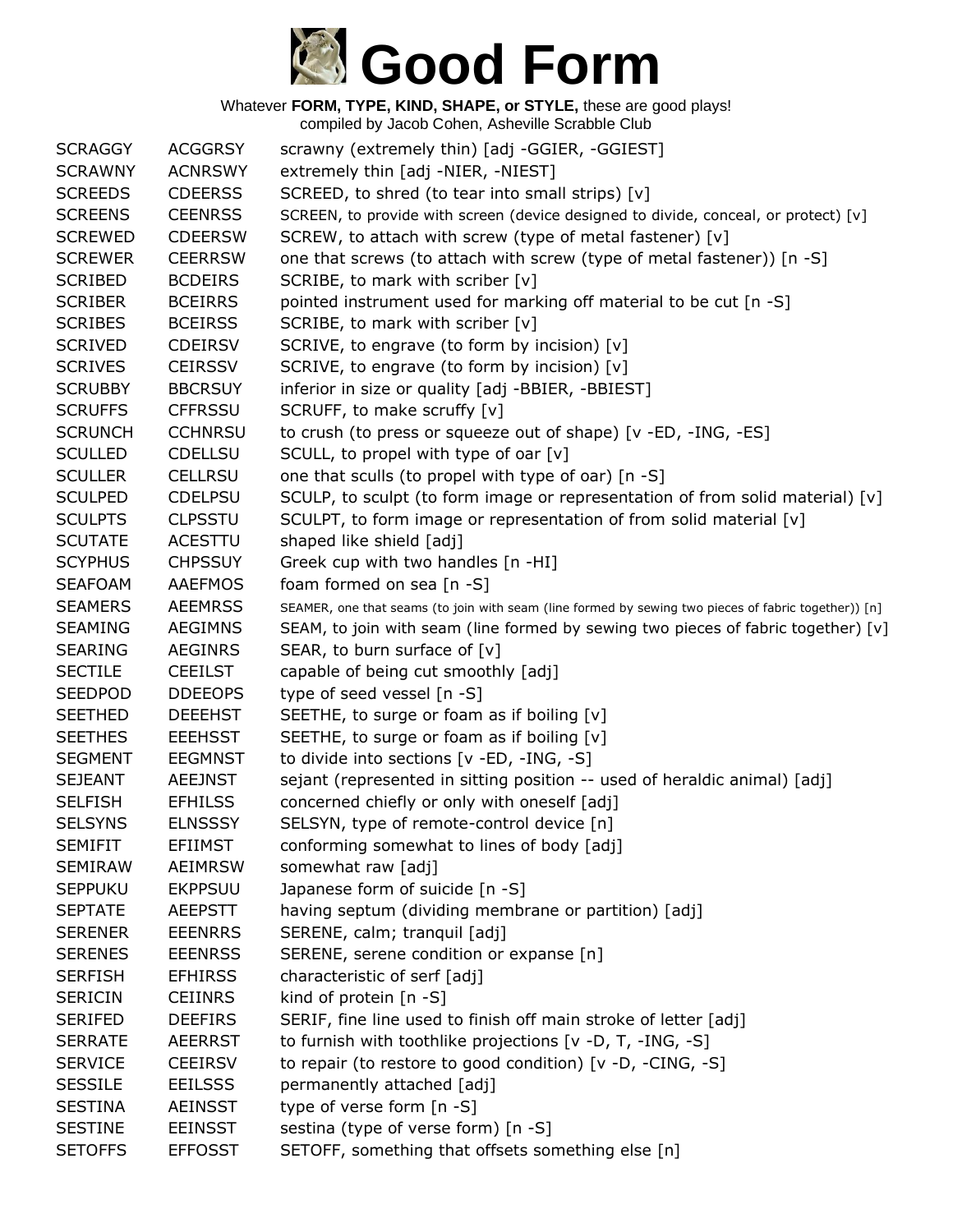

| <b>SETOUTS</b> | <b>EOSSTTU</b> | SETOUT, display [n]                                                 |
|----------------|----------------|---------------------------------------------------------------------|
| <b>SETTLED</b> | <b>DEELSTT</b> | SETTLE, to place in desired state or order [v]                      |
| <b>SETTLER</b> | <b>EELRSTT</b> | one that settles (to place in desired state or order) [n -S]        |
| <b>SETTLES</b> | <b>EELSSTT</b> | SETTLE, to place in desired state or order [v]                      |
| <b>SEXPOTS</b> | <b>EOPSSTX</b> | SEXPOT, sexually attractive woman [n]                               |
| <b>SHACKOS</b> | <b>ACHKOSS</b> | SHACKO, shako (type of military hat) [n]                            |
| <b>SHAGGED</b> | <b>ADEGGHS</b> | SHAG, to make shaggy (covered in long, coarse hair) [v]             |
| <b>SHAIRDS</b> | <b>ADHIRSS</b> | SHAIRD, shard (fragment of broken pottery) [n]                      |
| <b>SHAKEUP</b> | <b>AEHKPSU</b> | total reorganization [n -S]                                         |
| <b>SHAKIER</b> | <b>AEHIKRS</b> | SHAKY, shaking [adj]                                                |
| <b>SHAKILY</b> | AHIKLSY        | in shaky (shaking) manner [adv]                                     |
| <b>SHAKOES</b> | <b>AEHKOSS</b> | SHAKO, type of military hat [n]                                     |
| <b>SHALIER</b> | <b>AEHILRS</b> | SHALEY, shaly (resembling shale (fissile rock)) [adj] / SHALY [adj] |
| <b>SHALLOT</b> | <b>AHLLOST</b> | plant resembling onion [n -S]                                       |
| <b>SHAPELY</b> | <b>AEHLPSY</b> | having pleasing shape [adj -LIER, -LIEST]                           |
| <b>SHAPERS</b> | <b>AEHPRSS</b> | SHAPER, one that shapes (to give shape (outward form) to) [n]       |
| <b>SHAPING</b> | <b>AGHINPS</b> | SHAPE, to give shape (outward form) to [v]                          |
| <b>SHAVING</b> | <b>AGHINSV</b> | something shaved (to sever hair close to roots) off [n -S]          |
| <b>SHEAFED</b> | <b>ADEEFHS</b> | SHEAF, to sheave (to gather into bundle) [v]                        |
| <b>SHEERER</b> | <b>EEEHRRS</b> | SHEER, of very thin texture [adj]                                   |
| <b>SHEERLY</b> | <b>EEHLRSY</b> | SHEER, of very thin texture [adv]                                   |
| <b>SHEEVES</b> | <b>EEEHSSV</b> | SHEEVE, grooved pulley wheel [n]                                    |
| <b>SHEROOT</b> | <b>EHOORST</b> | cheroot (square-cut cigar) [n -S]                                   |
| <b>SHERRIS</b> | <b>EHIRRSS</b> | sherry (type of wine) [n -ES]                                       |
| <b>SHEUCHS</b> | <b>CEHHSSU</b> | SHEUCH, sheugh (ditch) [n]                                          |
| <b>SHEUGHS</b> | <b>EGHHSSU</b> | SHEUGH, ditch [n]                                                   |
| <b>SHIKARA</b> | <b>AAHIKRS</b> | light, flat-bottomed boat in Kashmir [n -S]                         |
| <b>SHINGLY</b> | <b>GHILNSY</b> | covered with small, loose stones [adj]                              |
| <b>SHINNEY</b> | <b>EHINNSY</b> | to play form of hockey [v -ED, -ING, -S]                            |
| <b>SHIPLAP</b> | <b>AHILPPS</b> | to clad vertical surface using rabbeted wood [v -PPED, -PPING, -S]  |
| <b>SHIRRED</b> | <b>DEHIRRS</b> | SHIRR, to draw into three or more parallel rows, as cloth [v]       |
| <b>SHLOCKS</b> | <b>CHKLOSS</b> | SHLOCK, schlock (inferior merchandise) [n]                          |
| <b>SHLOCKY</b> | <b>CHKLOSY</b> | schlocky (of inferior quality) [adj -KIER, -KIEST]                  |
| <b>SHOEBOX</b> | <b>BEHOOSX</b> | oblong box for holding pair of shoes [n -ES]                        |
| <b>SHORANS</b> | <b>AHNORSS</b> | SHORAN, type of navigational system [n]                             |
| <b>SHORTED</b> | <b>DEHORST</b> | SHORT, to cause type of electrical malfunction in [v]               |
| <b>SHOTGUN</b> | <b>GHNOSTU</b> | to shoot with type of gun [v -NNED, -NNING, -S]                     |
| <b>SHRIVEL</b> | <b>EHILRSV</b> | to contract into wrinkles [v -ED, -LLED, -ING, -LLING, -S]          |
| <b>SHROOMS</b> | <b>HMOORSS</b> | SHROOM, mushroom (type of fungus) [n]                               |
| <b>SHTICKY</b> | <b>CHIKSTY</b> | resembling shtick (entertainment routine) [adj -KIER, -KIEST]       |
| <b>SHUCKED</b> | <b>CDEHKSU</b> | SHUCK, to remove husk or shell from [v]                             |
| <b>SHUCKER</b> | <b>CEHKRSU</b> | one that shucks (to remove husk or shell from) [n -S]               |
| <b>SIALOID</b> | ADIILOS        | resembling saliva (fluid secreted by glands of mouth) [adj]         |
| <b>SICKISH</b> | <b>CHIIKSS</b> | somewhat sick [adj]                                                 |
| <b>SIGHTLY</b> | <b>GHILSTY</b> | pleasing to look at [adj -LIER, -LIEST]                             |
| SIGMOID        | <b>DGIIMOS</b> | S-shaped curve in bodily part [n -S]                                |
| <b>SIGNAGE</b> | <b>AEGGINS</b> | system of signs in community [n -S]                                 |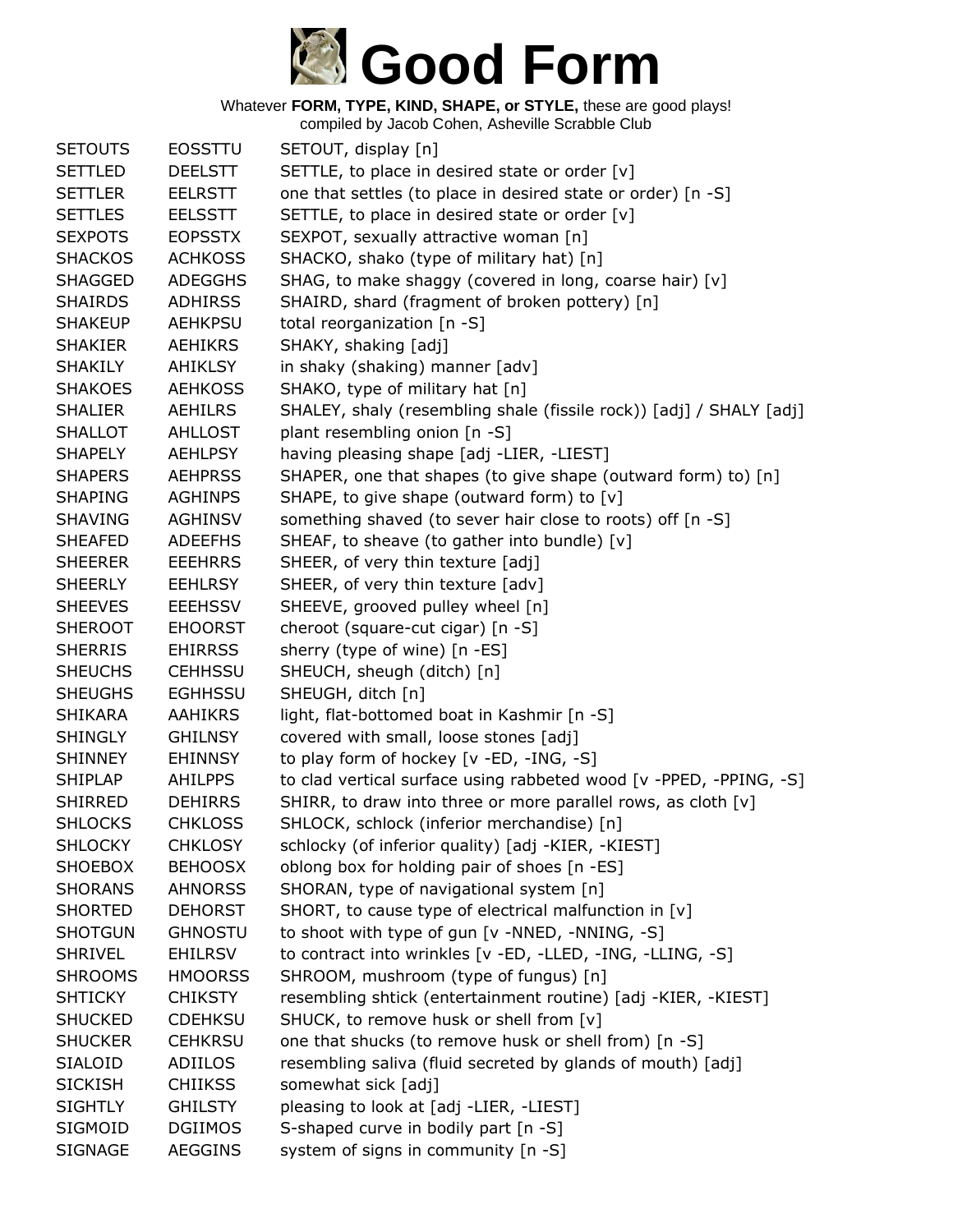

| <b>SIGNETS</b> | <b>EGINSST</b> | SIGNET, to mark with official seal [v]                                                                           |
|----------------|----------------|------------------------------------------------------------------------------------------------------------------|
| <b>SILEXES</b> | <b>EEILSSX</b> | SILEX, silica (form of silicon) [n]                                                                              |
| <b>SILICAS</b> | <b>ACIILSS</b> | SILICA, form of silicon [n]                                                                                      |
| <b>SILIQUA</b> | AIILQSU        | silique (type of seed capsule) [n -E]                                                                            |
| <b>SILIQUE</b> | EIILQSU        | type of seed capsule [n -S]                                                                                      |
| <b>SILKIER</b> | <b>EIIKLRS</b> | SILKY, resembling silk [adj]                                                                                     |
| <b>SILKILY</b> | <b>IIKLLSY</b> | in silky (resembling silk) manner [adv]                                                                          |
| <b>SILVERN</b> | <b>EILNRSV</b> | silvery (resembling silver) [adj]                                                                                |
| <b>SILVERY</b> | <b>EILRSVY</b> | resembling silver [adj -RIER, -RIEST]                                                                            |
| <b>SIMITAR</b> | AIIMRST        | scimitar (curved sword used by Arabs and Turks) [n -S]                                                           |
| <b>SINTERS</b> | <b>EINRSST</b> | SINTER, to make cohesive by combined action of heat and pressure [v]                                             |
| <b>SINUATE</b> | AEINSTU        | to curve in and out $[v -D, -TING, -S]$                                                                          |
| <b>SINUOUS</b> | <b>INOSSUU</b> | characterized by curves, bends, or turns                                                                         |
| <b>SINUSES</b> | <b>EINSSSU</b> | SINUS, cranial cavity [n]                                                                                        |
| <b>SIPHONS</b> | <b>HINOPSS</b> | SIPHON, to draw off through siphon (type of tube) [v]                                                            |
| <b>SIRRAHS</b> | <b>AHIRRSS</b> | SIRRAH, form of address used to inferiors [n]                                                                    |
| <b>SIRREES</b> | <b>EEIRRSS</b> | SIRREE, sir (respectful form of address used to man) [n]                                                         |
| <b>SISSIER</b> | <b>EIIRSSS</b> | SISSY, sissyish (resembling sissy) [adj]                                                                         |
| <b>SKETCHY</b> | <b>CEHKSTY</b> | lacking in completeness or clearness [adj -HIER, -HIEST]                                                         |
| <b>SKIDWAY</b> | <b>ADIKSWY</b> | platform on which logs are piled for loading or sawing [n -S]                                                    |
| <b>SKIFFLE</b> | <b>EFFIKLS</b> | to play particular style of music [v -D, -LING, -S]                                                              |
| <b>SKIVERS</b> | <b>EIKRSSV</b> | SKIVER, one that skives (to pare (to cut off outer covering of)) [n]                                             |
| <b>SKIVING</b> | <b>GIIKNSV</b> | SKIVE, to pare (to cut off outer covering of) [v]                                                                |
| <b>SKYLIKE</b> | <b>EIKKLSY</b> | resembling sky [adj]                                                                                             |
| <b>SKYSAIL</b> | AIKLSSY        | type of sail $[n -S]$                                                                                            |
| <b>SLABBED</b> | <b>ABBDELS</b> | SLAB, to remove slabs (broad, flat pieces) from log [v]                                                          |
| <b>SLACKED</b> | <b>ACDEKLS</b> | SLACK, to slacken (to make less tight or taut) [v]                                                               |
| <b>SLACKEN</b> | <b>ACEKLNS</b> | to make less tight or taut [v -ED, -ING, -S]                                                                     |
| <b>SLACKER</b> | <b>ACEKLRS</b> | shirker (one that shirks (to avoid work or duty)) [n -S] / SLACK, not tight or taut [adj]                        |
| <b>SLACKLY</b> | <b>ACKLLSY</b> | in slack (not tight or taut) manner [adv]                                                                        |
| <b>SLAGGED</b> | <b>ADEGGLS</b> | SLAG, to convert into slag (fused residue of smelted ore) [v]                                                    |
| <b>SLAPPER</b> | <b>AELPPRS</b> | one that slaps (to strike with open hand) [n -S]                                                                 |
| <b>SLASHED</b> | <b>ADEHLSS</b> | SLASH, to cut with violent sweeping strokes [v]                                                                  |
| <b>SLASHER</b> | <b>AEHLRSS</b> | one that slashes (to cut with violent sweeping strokes) [n -S]                                                   |
| <b>SLASHES</b> | <b>AEHLSSS</b> | SLASH, to cut with violent sweeping strokes [v]                                                                  |
| <b>SLATIER</b> | <b>AEILRST</b> | SLATEY, slaty (resembling slate) [adj] / SLATY [adj]                                                             |
| <b>SLATTED</b> | <b>ADELSTT</b> | SLAT, to provide with slats (narrow strips of wood or metal) [v]                                                 |
| <b>SLAVISH</b> | AHILSSV        | pertaining to or characteristic of slave [adj]                                                                   |
| <b>SLEAVED</b> | <b>ADEELSV</b> | SLEAVE, to separate into filaments [v]                                                                           |
| <b>SLEAVES</b> | <b>AEELSSV</b> | SLEAVE, to separate into filaments [v]                                                                           |
| <b>SLEDGED</b> | <b>DDEEGLS</b> | SLEDGE, to convey on type of sled [v]                                                                            |
| <b>SLEDGES</b> | <b>DEEGLSS</b> | SLEDGE, to convey on type of sled [v]                                                                            |
| <b>SLEEKED</b> | <b>DEEEKLS</b> | SLEEK, to make sleek [v]                                                                                         |
| <b>SLEEKEN</b> | <b>EEEKLNS</b> | to sleek (to make sleek) [v -ED, -ING, -S]                                                                       |
| <b>SLEEKER</b> | <b>EEEKLRS</b> | one that sleeks (to make sleek) [n -S] / SLEEK, smooth and glossy [adj] / one that sleeks (to make sleek) [n -S] |
| <b>SLEEKIT</b> | <b>EEIKLST</b> | sleek (smooth and glossy) [adj]                                                                                  |
| <b>SLEEKLY</b> | <b>EEKLLSY</b> | in sleek (smooth and glossy) manner [adv]                                                                        |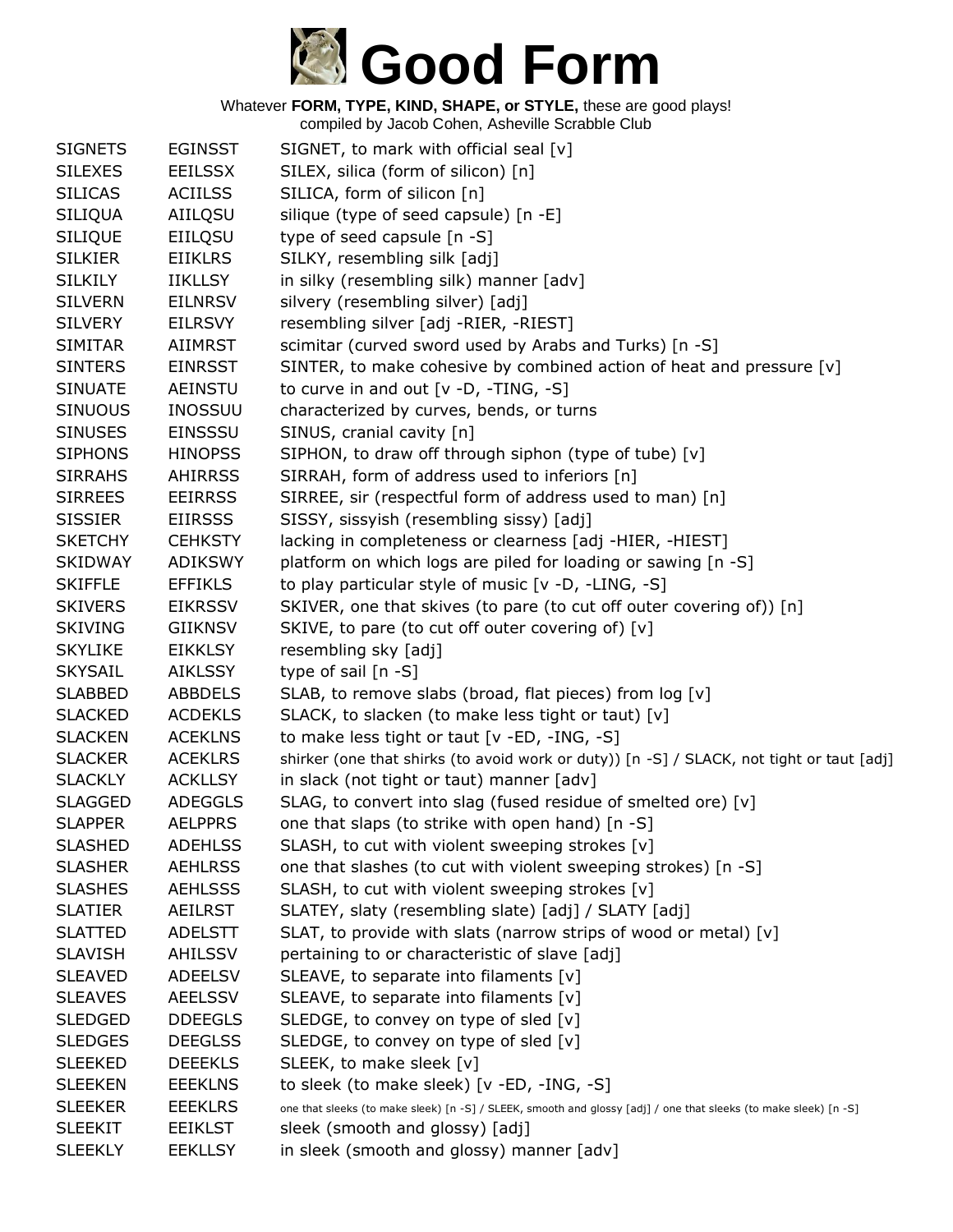

| <b>SLENDER</b> | <b>DEELNRS</b> | thin (having relatively little density or thickness) [adj -DERER, -DEREST]                                                                       |
|----------------|----------------|--------------------------------------------------------------------------------------------------------------------------------------------------|
| <b>SLICERS</b> | <b>CEILRSS</b> | SLICER, one that slices (to cut into thin, flat pieces) [n]                                                                                      |
| <b>SLICING</b> | <b>CGIILNS</b> | SLICE, to cut into thin, flat pieces $[v]$                                                                                                       |
| <b>SLICKED</b> | <b>CDEIKLS</b> | SLICK, to make slick [v]                                                                                                                         |
| <b>SLICKEN</b> | <b>CEIKLNS</b> | to make slick [v -ED, -ING, -S]                                                                                                                  |
| <b>SLICKER</b> | <b>CEIKLRS</b> | oilskin raincoat [n -S] / SLICK, smooth and slippery [adj]                                                                                       |
| <b>SLICKLY</b> | <b>CIKLLSY</b> | in slick (smooth and slippery) manner [adv]                                                                                                      |
| <b>SLIMIER</b> | <b>EIILMRS</b> | SLIMY, resembling slime [adj]                                                                                                                    |
| <b>SLIMILY</b> | <b>IILLMSY</b> | in slimy (resembling slime) manner [adv]                                                                                                         |
| <b>SLIMMED</b> | <b>DEILMMS</b> | SLIM, to make slim [v]                                                                                                                           |
| <b>SLIMMER</b> | <b>EILMMRS</b> | dieter (one that diets (to regulate one's daily sustenance)) [n -S] / SLIM, slender (thin (having relatively little density or thickness)) [adj] |
| <b>SLIMPSY</b> | <b>ILMPSSY</b> | slimsy (flimsy (lacking solidity or strength)) [adj -SIER, -SIEST]                                                                               |
| <b>SLITTED</b> | <b>DEILSTT</b> | SLIT, to make slit (long, narrow cut) in $[v]$                                                                                                   |
| <b>SLITTER</b> | <b>EILRSTT</b> | one that slits (to make slit (long, narrow cut) in) [n -S]                                                                                       |
| <b>SLIVERS</b> | <b>EILRSSV</b> | SLIVER, to cut into long, thin pieces [v]                                                                                                        |
| <b>SLOTTED</b> | <b>DELOSTT</b> | SLOT, to cut long, narrow opening in [v]                                                                                                         |
| <b>SLOUCHY</b> | <b>CHLOSUY</b> | slouching [adj -HIER, -HIEST]                                                                                                                    |
| <b>SLOUGHY</b> | <b>GHLOSUY</b> | miry (swampy (marshy (resembling marsh))) [adj -HIER, -HIEST]                                                                                    |
| <b>SLOWISH</b> | <b>HILOSSW</b> | somewhat slow [adj]                                                                                                                              |
| <b>SLUBBED</b> | <b>BBDELSU</b> | SLUB, to draw out and twist slightly [v]                                                                                                         |
| <b>SLUDGED</b> | <b>DDEGLSU</b> | SLUDGE, to form sludge (muddy mass or sediment) [v]                                                                                              |
| <b>SLUDGES</b> | <b>DEGLSSU</b> | SLUDGE, to form sludge (muddy mass or sediment) [v]                                                                                              |
| <b>SLURVES</b> | <b>ELRSSUV</b> | SLURVE, type of pitch in baseball [n]                                                                                                            |
| <b>SMARTEN</b> | <b>AEMNRST</b> | to improve in appearance [v -ED, -ING, -S]                                                                                                       |
| SMASHED        | <b>ADEHMSS</b> | SMASH, to shatter violently [v]                                                                                                                  |
| <b>SMASHER</b> | <b>AEHMRSS</b> | one that smashes (to shatter violently) [n -S]                                                                                                   |
| <b>SMASHES</b> | <b>AEHMSSS</b> | SMASH, to shatter violently [v]                                                                                                                  |
| <b>SMASHUP</b> | AHMPSSU        | collision of motor vehicles [n -S]                                                                                                               |
| SMEARED        | <b>ADEEMRS</b> | SMEAR, to spread with sticky, greasy, or dirty substance [v]                                                                                     |
| <b>SMEARER</b> | <b>AEEMRRS</b> | one that smears (to spread with sticky, greasy, or dirty substance) [n -S]                                                                       |
| <b>SMEEKED</b> | <b>DEEEKMS</b> | SMEEK, to smoke (to emit smoke (gaseous product of burning materials)) $[v]$                                                                     |
| SMUDGED        | <b>DDEGMSU</b> | SMUDGE, to smear or dirty [v]                                                                                                                    |
| <b>SMUDGES</b> | <b>DEGMSSU</b> | SMUDGE, to smear or dirty [v]                                                                                                                    |
| SMUSHED        | <b>DEHMSSU</b> | SMUSH, to smoosh (to squash (to press into pulp or flat mass)) [v]                                                                               |
| <b>SMUSHES</b> | <b>EHMSSSU</b> | SMUSH, to smoosh (to squash (to press into pulp or flat mass)) [v]                                                                               |
| <b>SNAKIER</b> | <b>AEIKNRS</b> | SNAKEY, snaky (resembling snake) [adj] / SNAKY [adj]                                                                                             |
| <b>SNAKILY</b> | <b>AIKLNSY</b> | SNAKY, resembling snake [adv]                                                                                                                    |
| <b>SNAKISH</b> | <b>AHIKNSS</b> | resembling snake [adj]                                                                                                                           |
| <b>SNAKISH</b> | <b>AHIKNSS</b> | resembling snake [adj]                                                                                                                           |
| SNAWING        | <b>AGINNSW</b> | SNAW, to snow (to fall as snow (precipitation in form of ice crystals)) [v]                                                                      |
| SNEDDED        | <b>DDDEENS</b> | SNED, to prune (to cut off branches or parts from) [v]                                                                                           |
| SNIBBED        | <b>BBDEINS</b> | SNIB, to latch (to close with type of fastening device) [v]                                                                                      |
| <b>SNICKED</b> | <b>CDEIKNS</b> | SNICK, to nick (to make shallow cut in) [v]                                                                                                      |
| <b>SNIFTER</b> | <b>EFINRST</b> | pear-shaped liquor glass [n -S]                                                                                                                  |
| SNIPPED        | <b>DEINPPS</b> | SNIP, to cut with short, quick stroke [v]                                                                                                        |
| <b>SNIPPER</b> | <b>EINPPRS</b> | one that snips (to cut with short, quick stroke) [n -S]                                                                                          |
| <b>SNIPPET</b> | <b>EINPPST</b> | small piece snipped off [n -S]                                                                                                                   |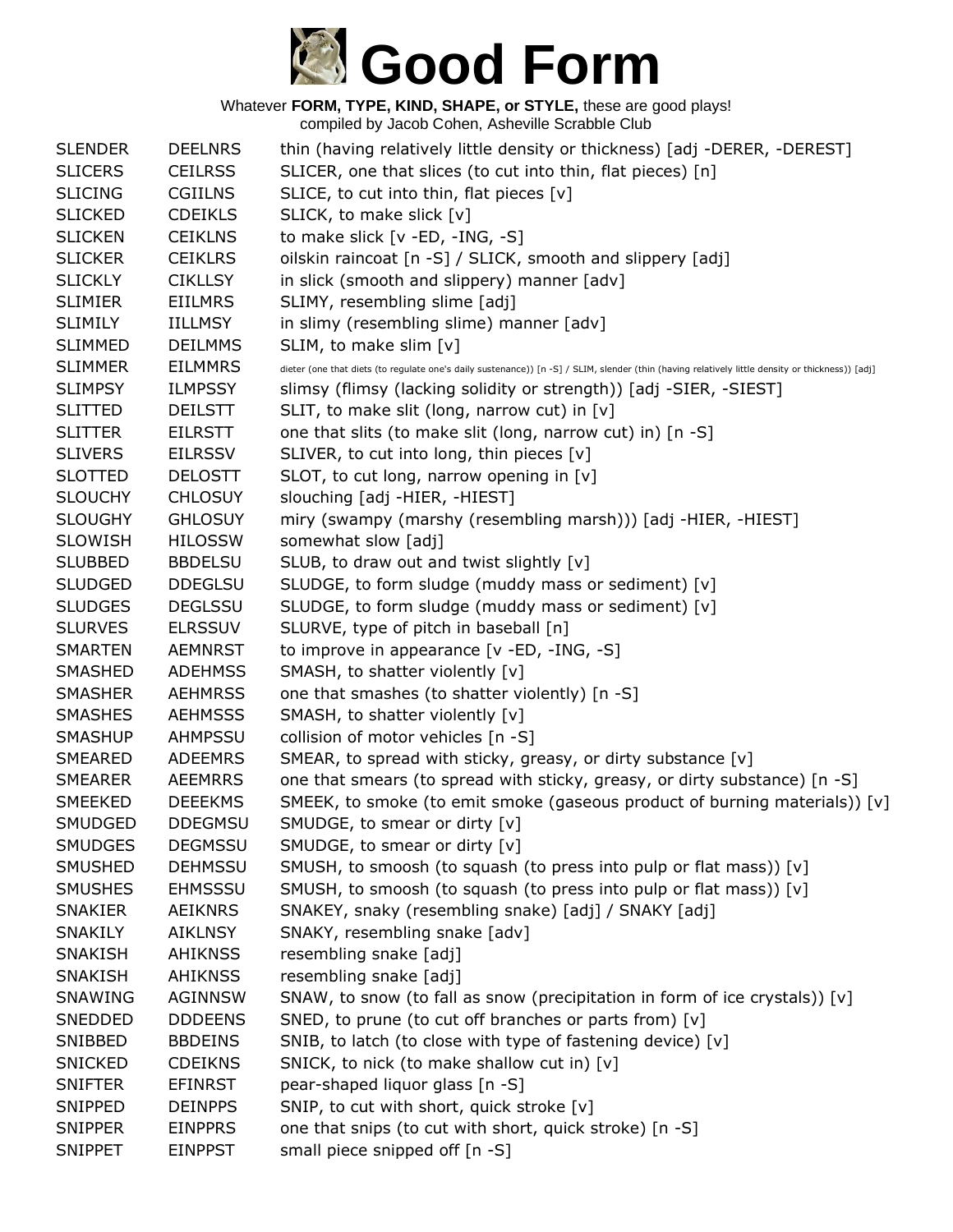

| <b>SNORKEL</b> | <b>EKLNORS</b> | to swim underwater with type of breathing device [v -ED, -LLED, -ING, -LLING, -S] |
|----------------|----------------|-----------------------------------------------------------------------------------|
| SNOUTED        | <b>DENOSTU</b> | SNOUT, to provide with nozzle [v]                                                 |
| SNOWING        | <b>GINNOSW</b> | SNOW, to fall as snow (precipitation in form of ice crystals) [v]                 |
| <b>SOAPIER</b> | <b>AEIOPRS</b> | SOAPY, containing or resembling soap [adj]                                        |
| <b>SOAPILY</b> | <b>AILOPSY</b> | in soapy (containing or resembling soap) manner [adv]                             |
| <b>SOCAGES</b> | <b>ACEGOSS</b> | SOCAGE, form of feudal land tenure [n]                                            |
| <b>SOCCAGE</b> | <b>ACCEGOS</b> | socage (form of feudal land tenure) [n -S]                                        |
| <b>SOCCERS</b> | <b>CCEORSS</b> | SOCCER, type of ball game [n]                                                     |
| SODDING        | <b>DDGINOS</b> | SOD, to cover with sod (turf) [v]                                                 |
| <b>SOFTENS</b> | <b>EFNOSST</b> | SOFTEN, to make soft [v]                                                          |
| <b>SOFTEST</b> | <b>EFOSSTT</b> | SOFT, yielding readily to pressure [adj]                                          |
| <b>SOFTIES</b> | <b>EFIOSST</b> | SOFTIE, softy (sentimental person) [n] / SOFTY, sentimental person [n]            |
| <b>SOFTISH</b> | <b>FHIOSST</b> | somewhat soft [adj]                                                               |
| <b>SOLFEGE</b> | <b>EEFGLOS</b> | type of singing exercise [n -S]                                                   |
| <b>SOLIDER</b> | <b>DEILORS</b> | SOLID, having definite shape and volume [adj]                                     |
| <b>SOLIDLY</b> | <b>DILLOSY</b> | in solid (having definite shape and volume) manner [adv]                          |
| <b>SOLVATE</b> | <b>AELOSTV</b> | to convert into type of ion [v -D, -TING, -S]                                     |
| SOMITAL        | <b>AILMOST</b> | SOMITE, longitudinal segment of body of some animals [adj]                        |
| SOMITES        | <b>EIMOSST</b> | SOMITE, longitudinal segment of body of some animals [n]                          |
| SOMITIC        | <b>CIIMOST</b> | SOMITE, longitudinal segment of body of some animals [adj]                        |
| <b>SONATAS</b> | <b>AANOSST</b> | SONATA, type of musical composition [n]                                           |
| SONLIKE        | <b>EIKLNOS</b> | resembling son (male child (young person)) [adj]                                  |
| <b>SONNETS</b> | <b>ENNOSST</b> | SONNET, to compose sonnet (type of poem) [v]                                      |
| SONSIER        | <b>EINORSS</b> | SONSIE, sonsy (comely (pleasing to look at)) [adj] / SONSY [adj]                  |
| SOONISH        | <b>HINOOSS</b> | SOON, in near future [adj]                                                        |
| SORBOSE        | <b>BEOORSS</b> | type of sugar [n -S]                                                              |
| <b>SORITES</b> | <b>EIORSST</b> | type of argument used in logic [n SORITES]                                        |
| SORITIC        | <b>CIIORST</b> | SORITES, type of argument used in logic [adj]                                     |
| <b>SORORAL</b> | <b>ALOORRS</b> | sisterly (of or resembling sister) [adj]                                          |
| <b>SORTALS</b> | <b>ALORSST</b> | SORTAL, term that classifies entity as being of particular kind [n]               |
| <b>SORTERS</b> | <b>EORRSST</b> | SORTER, one that sorts (to arrange according to kind, class, or size) [n]         |
| <b>SORTING</b> | <b>GINORST</b> | SORT, to arrange according to kind, class, or size [v]                            |
| <b>SOTTISH</b> | <b>HIOSSTT</b> | resembling sot (habitual drunkard) [adj]                                          |
| <b>SOUNDER</b> | <b>DENORSU</b> | SOUND, being in good health or condition [adj]                                    |
| <b>SOUNDLY</b> | <b>DLNOSUY</b> | in sound (being in good health or condition) manner [adv]                         |
| <b>SOURISH</b> | <b>HIORSSU</b> | somewhat sour [adj]                                                               |
| SOZINES        | <b>EINOSSZ</b> | SOZINE, sozin (type of protein (nitrogenous organic compound)) [n]                |
| <b>SPACKLE</b> | <b>ACEKLPS</b> | to fill cracks or holes in surface with paste [v -D, -LING, -S]                   |
| <b>SPALLED</b> | <b>ADELLPS</b> | SPALL, to break up into fragments [v]                                             |
| <b>SPALLER</b> | <b>AELLPRS</b> | one that spalls (to break up into fragments) [n -S]                               |
| SPANNED        | <b>ADENNPS</b> | SPAN, to extend over or across [v]                                                |
| <b>SPANNER</b> | <b>AENNPRS</b> | one that spans (to extend over or across) [n -S]                                  |
| <b>SPATHIC</b> | <b>ACHIPST</b> | sparry (resembling spar (lustrous mineral)) [adj]                                 |
| <b>SPATTER</b> | <b>AEPRSTT</b> | to scatter in drops [v -ED, -ING, -S]                                             |
| <b>SPATZLE</b> | <b>AELPSTZ</b> | spaetzle (tiny dumpling) [n -S]                                                   |
| <b>SPECIAL</b> | <b>ACEILPS</b> | of distinct kind or character [adj -ER, -EST]                                     |
| <b>SPECKED</b> | <b>CDEEKPS</b> | SPECK, to mark with small spots [v]                                               |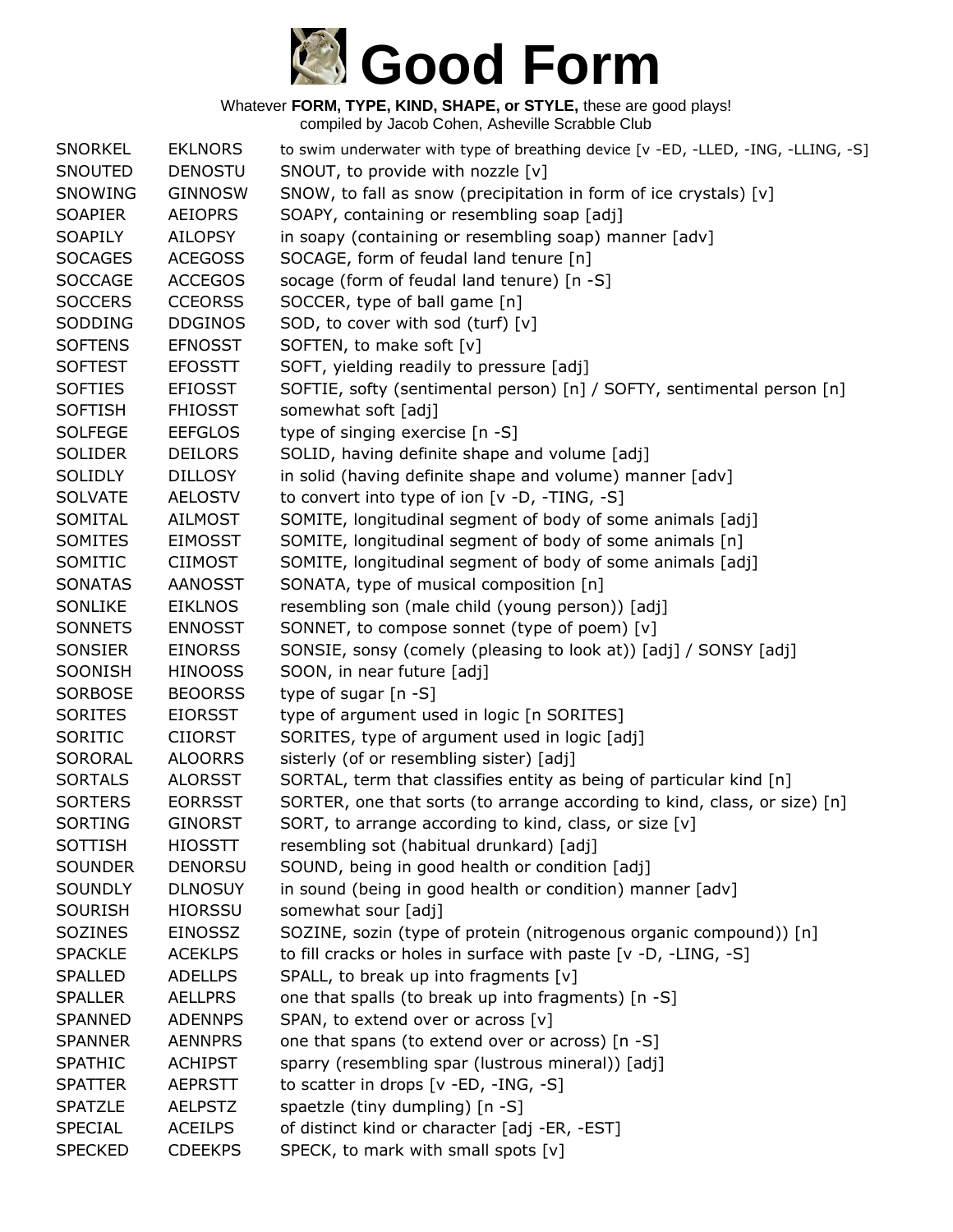

| <b>SPECKLE</b> | <b>CEEKLPS</b> | to speck (to mark with small spots) [v -D, -LING, -S]                                                                        |
|----------------|----------------|------------------------------------------------------------------------------------------------------------------------------|
| <b>SPELTER</b> | <b>EELPRST</b> | zinc in form of ingots [n -S]                                                                                                |
| <b>SPENCER</b> | <b>CEENPRS</b> | trysail (type of sail) [n -S]                                                                                                |
| <b>SPHENIC</b> | <b>CEHINPS</b> | shaped like wedge [adj]                                                                                                      |
| <b>SPHERAL</b> | <b>AEHLPRS</b> | of, pertaining to, or having form of sphere [adj]                                                                            |
| <b>SPHERED</b> | <b>DEEHPRS</b> | SPHERE, to form into sphere (type of geometric solid) [v]                                                                    |
| <b>SPHERES</b> | <b>EEHPRSS</b> | SPHERE, to form into sphere (type of geometric solid) [v]                                                                    |
| <b>SPHERIC</b> | <b>CEHIPRS</b> | spheral (of, pertaining to, or having form of sphere) [adj]                                                                  |
| <b>SPIDERY</b> | <b>DEIPRSY</b> | resembling spider (type of arachnid) [adj -RIER, -RIEST]                                                                     |
| <b>SPIEGEL</b> | <b>EEGILPS</b> | type of cast iron $[n - S]$                                                                                                  |
| <b>SPIFFED</b> | <b>DEFFIPS</b> | SPIFF, to make spiffy [v]                                                                                                    |
| <b>SPIKERS</b> | <b>EIKPRSS</b> | SPIKER, one that spikes (to fasten with spike (long, thick nail)) [n]                                                        |
| <b>SPIKIER</b> | <b>EIIKPRS</b> | SPIKEY, spiky (resembling spike) [adj] / SPIKY [adj]                                                                         |
| <b>SPIKILY</b> | <b>IIKLPSY</b> | SPIKY, resembling spike [adv]                                                                                                |
| <b>SPIKING</b> | <b>GIIKNPS</b> | SPIKE, to fasten with spike (long, thick nail) [v]                                                                           |
| <b>SPILITE</b> | <b>EIILPST</b> | form of basalt $[n -S]$                                                                                                      |
| <b>SPINATE</b> | <b>AEINPST</b> | bearing thorns [adj]                                                                                                         |
| <b>SPINDLY</b> | <b>DILNPSY</b> | long and slender [adj -LIER, -LIEST]                                                                                         |
| <b>SPINIER</b> | <b>EIINPRS</b> | SPINY, bearing or covered with thorns [adj]                                                                                  |
| <b>SPINORS</b> | <b>INOPRSS</b> | SPINOR, type of mathematical vector [n]                                                                                      |
| SPINOSE        | <b>EINOPSS</b> | spiny (bearing or covered with thorns) [adj]                                                                                 |
| <b>SPINOUS</b> | <b>INOPSSU</b> | spiny (bearing or covered with thorns) [adj]                                                                                 |
| <b>SPIRALS</b> | <b>AILPRSS</b> | SPIRAL, to move like spiral (type of plane curve) [v]                                                                        |
| <b>SPIREME</b> | <b>EEIMPRS</b> | filament forming part of cell nucleus during mitosis [n -S]                                                                  |
| <b>SPIREMS</b> | <b>EIMPRSS</b> | SPIREM, spireme (filament forming part of cell nucleus during mitosis) [n]                                                   |
| <b>SPIRIER</b> | <b>EIIPRRS</b> | SPIRY, tall, slender, and tapering [adj]                                                                                     |
| <b>SPIRING</b> | <b>GIINPRS</b> | SPIRE, to rise in tapering manner $[v]$                                                                                      |
| SPIROID        | <b>DIIOPRS</b> | resembling spiral [adj]                                                                                                      |
| SPIRULA        | <b>AILPRSU</b> | spiral-shelled mollusk [n -S or -S]                                                                                          |
| <b>SPLICED</b> | <b>CDEILPS</b> | SPLICE, to join at ends [v]                                                                                                  |
| <b>SPLICER</b> | <b>CEILPRS</b> | one that splices (to join at ends) [n -S]                                                                                    |
| <b>SPLICES</b> | <b>CEILPSS</b> | SPLICE, to join at ends [v]                                                                                                  |
| <b>SPLODGE</b> | <b>DEGLOPS</b> | to splotch (to mark with large, irregular spots) [v -D, GING, -S]                                                            |
| <b>SPLOTCH</b> | <b>CHLOPST</b> | to mark with large, irregular spots [v -ED, -HING, -ES]                                                                      |
| SPONDEE        | <b>DEENOPS</b> | type of metrical foot [n -S]                                                                                                 |
| <b>SPOONED</b> | <b>DENOOPS</b> | SPOON, to take up with spoon (type of eating utensil) [v]                                                                    |
| SPOROID        | <b>DIOOPRS</b> | resembling spore [adj]                                                                                                       |
| <b>SPOTTED</b> | <b>DEOPSTT</b> | SPOT, to mark with spots (small, roundish discolorations) [v]                                                                |
| <b>SPOTTER</b> | <b>EOPRSTT</b> | one that spots (to mark with spots (small, roundish discolorations)) [n -S]                                                  |
| <b>SPRANGS</b> | <b>AGNPRSS</b> | SPRANG, weaving technique to form openwork mesh [n]                                                                          |
| <b>SPRAWLS</b> | <b>ALPRSSW</b> | SPRAWL, to stretch out ungracefully [v]                                                                                      |
| <b>SPRAWLY</b> | <b>ALPRSWY</b> | tending to sprawl [adj -LIER, -LIEST]                                                                                        |
| <b>SPRINGE</b> | <b>EGINPRS</b> | to catch with type of snare $[v -D, GING], -S]$                                                                              |
| <b>SPUMING</b> | <b>GIMNPSU</b> | SPUME, to foam (to form foam (light, bubbly, gas and liquid mass)) [v]                                                       |
| <b>SQUABBY</b> | <b>ABBQSUY</b> | short and fat [adj -BBIER, -BBIEST]                                                                                          |
| SQUARED        | ADEQRSU        | SQUARE, to make square [v]                                                                                                   |
| <b>SQUARER</b> | <b>AEQRRSU</b> | SQUARE, having four equal sides and four right angles; rigidly conventional [adj] / one that squares (to make square) [n -S] |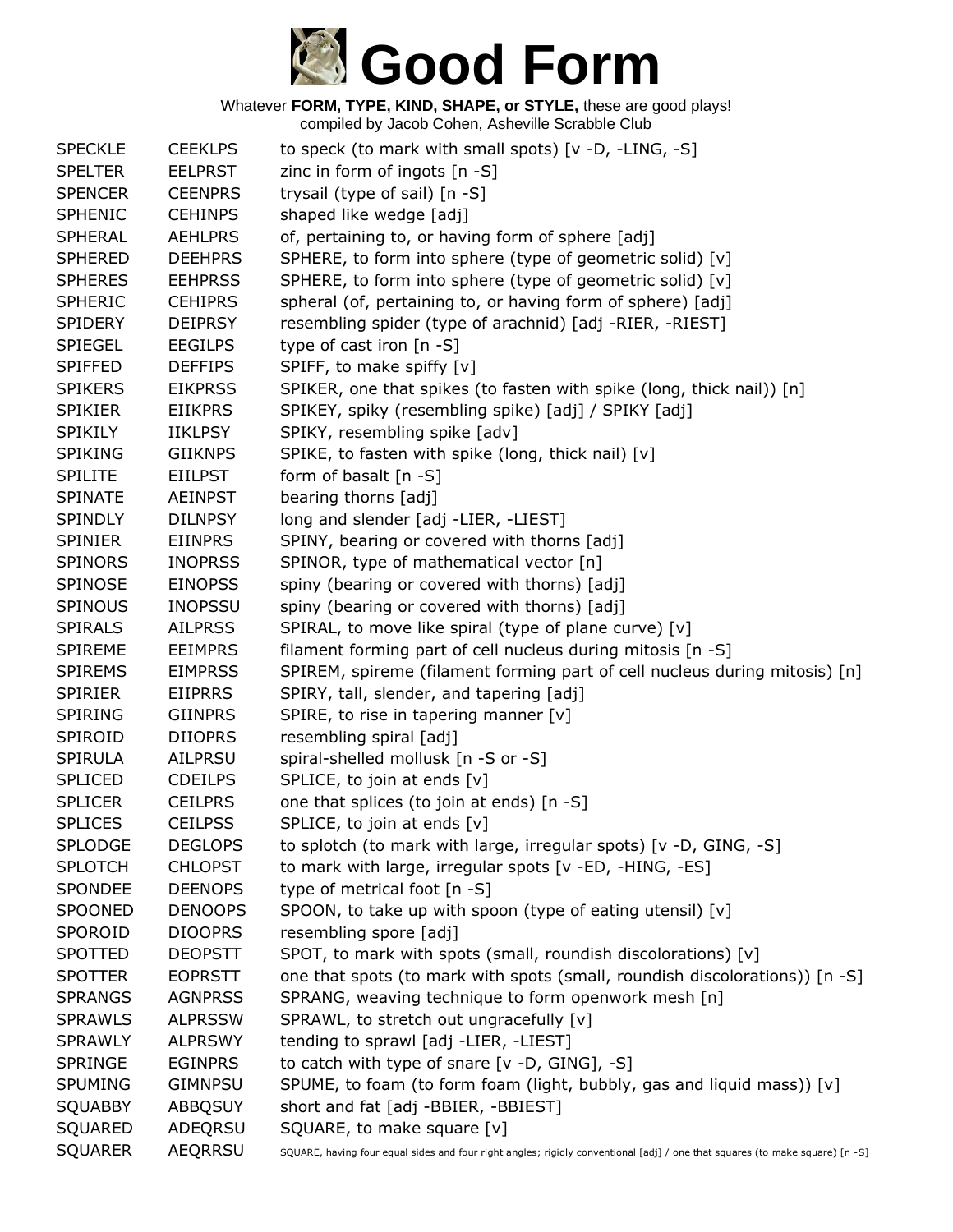

| <b>SQUARES</b> | <b>AEQRSSU</b> | SQUARE, to make square [v]                                                          |
|----------------|----------------|-------------------------------------------------------------------------------------|
| <b>SQUASHY</b> | <b>AHQSSUY</b> | soft and moist [adj -HIER, -HIEST]                                                  |
| <b>SQUATLY</b> | <b>ALQSTUY</b> | SQUAT, short and thick [adv]                                                        |
| <b>SQUATTY</b> | <b>AQSTTUY</b> | squat (short and thick) [adj -TTIER, -TTIEST]                                       |
| SQUIDGY        | <b>DGIQSUY</b> | squashy, soggy [adj -GIER, -GIEST]                                                  |
| <b>SQUIRLS</b> | <b>ILQRSSU</b> | SQUIRL, ornamental curve in handwriting [n]                                         |
| SQUISHY        | <b>HIQSSUY</b> | squashy (soft and moist) [adj -HIER, -HIEST]                                        |
| <b>SQUOOSH</b> | <b>HOOQSSU</b> | to squash (to press into pulp or flat mass) [v -ED, -ING, -ES]                      |
| <b>STABILE</b> | ABEILST        | stationary abstract sculpture [n -S]                                                |
| <b>STABLER</b> | <b>ABELRST</b> | STABLE, resistant to sudden change or position or condition [adj]                   |
| <b>STADDLE</b> | <b>ADDELST</b> | platform on which hay is stacked [n -S]                                             |
| <b>STAGING</b> | <b>AGGINST</b> | temporary platform [n -S]                                                           |
| <b>STAPLED</b> | <b>ADELPST</b> | STAPLE, to fasten by means of U-shaped metal loop [v]                               |
| <b>STAPLES</b> | <b>AELPSST</b> | STAPLE, to fasten by means of U-shaped metal loop [v]                               |
| <b>STATANT</b> | AANSTTT        | standing with all feet on ground -- used of heraldic animal [adj]                   |
| <b>STATUED</b> | ADESTTU        | STATUE, three-dimensional work of art [adj]                                         |
| <b>STATUES</b> | AESSTTU        | STATUE, three-dimensional work of art [n]                                           |
| <b>STATURE</b> | AERSTTU        | natural height of human or animal body [n -S]                                       |
| <b>STAYING</b> | <b>AGINSTY</b> | STAY, to continue in place or condition [v]                                         |
| <b>STEAMED</b> | <b>ADEEMST</b> | STEAM, to expose to steam (water in form of vapor) [v]                              |
| <b>STEEPEN</b> | <b>EEENPST</b> | to make steep (inclined sharply) [v -ED, -ING, -S]                                  |
| <b>STEEPER</b> | <b>EEEPRST</b> | STEEP, inclined sharply [adj]                                                       |
| <b>STEEPLE</b> | <b>EEELPST</b> | to place fingers or hands in form of steeple [v -D, -LING, -S]                      |
| <b>STEEPLY</b> | <b>EELPSTY</b> | in steep (inclined sharply) manner [adv]                                            |
| <b>STENCIL</b> | <b>CEILNST</b> | to mark by means of perforated sheet of material [v -ED, -LLED, -ING, -LLING, -S]   |
| <b>STEREOS</b> | <b>EEORSST</b> | STEREO, to make type of printing plate [v]                                          |
| <b>STEROID</b> | <b>DEIORST</b> | type of chemical compound [n -S]                                                    |
| <b>STEROLS</b> | <b>ELORSST</b> | STEROL, type of solid alcohol [n]                                                   |
| <b>STIFFEN</b> | <b>EFFINST</b> | to make stiff $[v - ED, -ING, -S]$                                                  |
| <b>STIFFER</b> | <b>EFFIRST</b> | STIFF, difficult to bend or stretch [adj]                                           |
| <b>STIFFLY</b> | <b>FFILSTY</b> | in stiff (difficult to bend or stretch) manner [adv]                                |
| <b>STIGMAL</b> | <b>AGILMST</b> | STIGMA, mark of disgrace [adj]                                                      |
| <b>STIGMAS</b> | <b>AGIMSST</b> | STIGMA, mark of disgrace [n]                                                        |
| <b>STOGEYS</b> | <b>EGOSSTY</b> | STOGEY, stogy (long, slender cigar) [n]                                             |
| <b>STOGIES</b> | <b>EGIOSST</b> | STOGIE, stogy (long, slender cigar) [n] / STOGY, long, slender cigar [n]            |
| <b>STOLONS</b> | <b>LNOOSST</b> | STOLON, type of plant stem [n]                                                      |
| <b>STONIER</b> | <b>EINORST</b> | STONY, abounding in stones [adj] / STONEY [adj]                                     |
| <b>STONILY</b> | <b>ILNOSTY</b> | in stony (abounding in stones) manner [adv]                                         |
| <b>STONKER</b> | <b>EKNORST</b> | something very large or impressive of its kind [n -S]                               |
| <b>STOOKED</b> | <b>DEKOOST</b> | STOOK, to stack (as bundles of grain) upright in field for drying [v]               |
| <b>STOOKER</b> | <b>EKOORST</b> | one that stooks (to stack (as bundles of grain) upright in field for drying) [n -S] |
| <b>STOUTEN</b> | <b>ENOSTTU</b> | to make stout [v -ED, -ING, -S]                                                     |
| <b>STOUTER</b> | <b>EORSTTU</b> | STOUT, fat (having abundance of flesh) [adj]                                        |
| <b>STOUTLY</b> | <b>LOSTTUY</b> | in stout (fat (having abundance of flesh)) manner [adv]                             |
| <b>STRAITS</b> | <b>AIRSSTT</b> | STRAIT, narrow waterway connecting two larger bodies of water [n]                   |
| <b>STRAPPY</b> | <b>APPRSTY</b> | having straps [adj -PPIER, -PPIEST]                                                 |
| <b>STRATHS</b> | <b>AHRSSTT</b> | STRATH, wide river valley [n]                                                       |
|                |                |                                                                                     |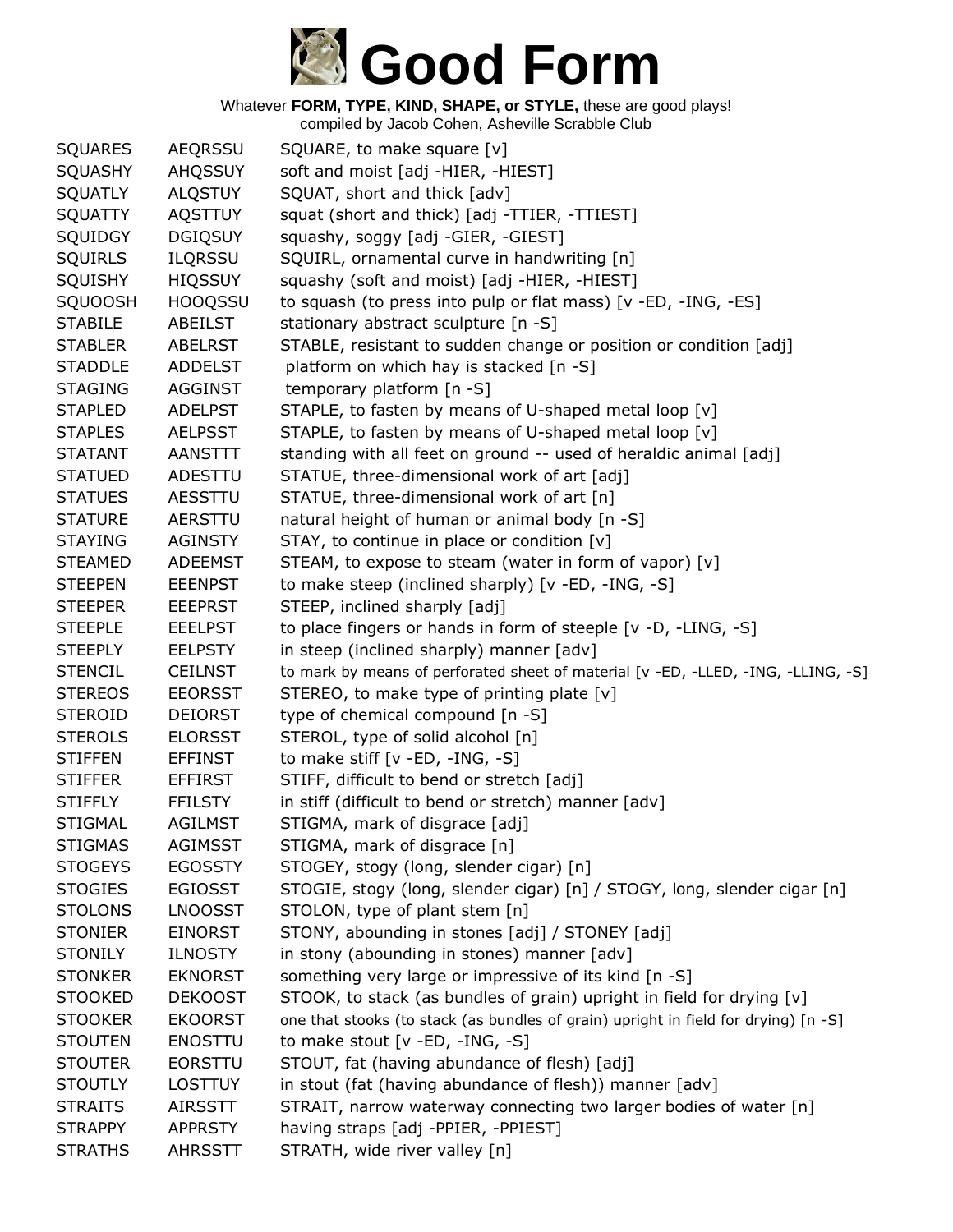

| <b>STRATUS</b> | ARSSTTU        | type of cloud [n -TI, -ES]                                                |
|----------------|----------------|---------------------------------------------------------------------------|
| <b>STRIATE</b> | AEIRSTT        | to mark with striae [v -D, -TING, -S]                                     |
| <b>STRINGY</b> | <b>GINRSTY</b> | resembling string or strings [adj -GIER, -GIEST]                          |
| <b>STRIPED</b> | <b>DEIPRST</b> | STRIPE, to mark with stripes (long, distinct bands) [v]                   |
| <b>STRIPES</b> | <b>EIPRSST</b> | STRIPE, to mark with stripes (long, distinct bands) [v]                   |
| <b>STRIPEY</b> | <b>EIPRSTY</b> | stripy (marked with stripes) [adj -PIER, -PIEST]                          |
| <b>STROMAL</b> | <b>ALMORST</b> | STROMA, substance that forms framework of organ or cell [adj]             |
| <b>STROYED</b> | <b>DEORSTY</b> | STROY, to destroy (to damage beyond repair or renewal) [v]                |
| <b>STROYER</b> | <b>EORRSTY</b> | one that stroys (to destroy (to damage beyond repair or renewal)) [n -S]  |
| <b>STRUDEL</b> | <b>DELRSTU</b> | type of pastry (sweet baked food) [n -S]                                  |
| <b>STUCCOS</b> | CCOSSTU        | STUCCO, to coat with type of plaster [v]                                  |
| <b>STUDDED</b> | <b>DDDESTU</b> | STUD, to set thickly with small projections [v]                           |
| <b>STYLATE</b> | <b>AELSTTY</b> | bearing stylet (small, stiff organ or appendage of certain animals) [adj] |
| <b>STYLERS</b> | <b>ELRSSTY</b> | STYLER, one that styles (to name (to give title to)) [n]                  |
| <b>STYLETS</b> | <b>ELSSTTY</b> | STYLET, small, stiff organ or appendage of certain animals [n]            |
| <b>STYLING</b> | <b>GILNSTY</b> | way in which something is styled [n -S]                                   |
| <b>STYLISE</b> | <b>EILSSTY</b> | to stylize (to make conventional) [v -D, -SING, -S]                       |
| <b>STYLISH</b> | <b>HILSSTY</b> | fashionable [adj]                                                         |
| <b>STYLIST</b> | <b>ILSSTTY</b> | one who is master of literary or rhetorical style [n -S]                  |
| <b>STYLIZE</b> | <b>EILSTYZ</b> | to make conventional [v -D, -ZING, -S]                                    |
| <b>SUBITEM</b> | <b>BEIMSTU</b> | item that forms subdivision of larger topic [n -S]                        |
| <b>SUBOVAL</b> | <b>ABLOSUV</b> | nearly oval [adj]                                                         |
| <b>SUBPENA</b> | <b>ABENPSU</b> | to subpoena (to summon with type of judicial writ) [v -ED, -ING, -S]      |
| <b>SUBSERE</b> | <b>BEERSSU</b> | type of ecological succession [n -S]                                      |
| <b>SUBTYPE</b> | <b>BEPSTUY</b> | type that is subordinate to or included in another type [n -S]            |
| <b>SUCROSE</b> | <b>CEORSSU</b> | type of sugar [n -S]                                                      |
| <b>SUEDING</b> | <b>DEGINSU</b> | SUEDE, to finish leather with soft, napped surface [v]                    |
| <b>SULCATE</b> | <b>ACELSTU</b> | having long, narrow furrows [adj]                                         |
| <b>SULFURY</b> | <b>FLRSUUY</b> | resembling sulfur [adj]                                                   |
| <b>SUNBACK</b> | <b>ABCKNSU</b> | cut low to expose back to sunlight [adj]                                  |
| <b>SUNBOWS</b> | <b>BNOSSUW</b> | SUNBOW, arc of spectral colors formed by sun shining through mist [n]     |
| <b>SUNDERS</b> | <b>DENRSSU</b> | SUNDER, to break apart [v]                                                |
| <b>SUNDIAL</b> | ADILNSU        | type of time-telling device [n -S]                                        |
| <b>SUNDOGS</b> | <b>DGNOSSU</b> | SUNDOG, small rainbow (arc of spectral colors formed in sky) [n]          |
| <b>SUNLIKE</b> | <b>EIKLNSU</b> | resembling sun [adj]                                                      |
| <b>SUNSTAR</b> | ANRSSTU        | type of starfish (star-shaped marine animal) [n -S]                       |
| <b>SUNSUIT</b> | <b>INSSTUU</b> | type of playsuit (sports outfit for women and children) [n -S]            |
| <b>SURTOUT</b> | ORSTTUU        | close-fitting overcoat [n -S]                                             |
| <b>SVELTER</b> | <b>EELRSTV</b> | SVELTE, gracefully slender [adj]                                          |
| <b>SWAGERS</b> | <b>AEGRSSW</b> | SWAGER, one that swages (to shape with hammering tool) [n]                |
| <b>SWAGING</b> | <b>AGGINSW</b> | SWAGE, to shape with hammering tool [v]                                   |
| <b>SWANKER</b> | <b>AEKNRSW</b> | SWANK, imposingly elegant [adj]                                           |
| <b>SWELLER</b> | <b>EELLRSW</b> | SWELL, stylish (fashionable) [adj]                                        |
| <b>SWINISH</b> | <b>HIINSSW</b> | resembling or befitting pig [adj]                                         |
| <b>SWISHER</b> | <b>EHIRSSW</b> | SWISH, fashionable [adj]                                                  |
| <b>SYLPHIC</b> | <b>CHILPSY</b> | SYLPH, slender, graceful girl or woman [adj]                              |
| <b>SYLPHID</b> | <b>DHILPSY</b> | young sylph [n -S]                                                        |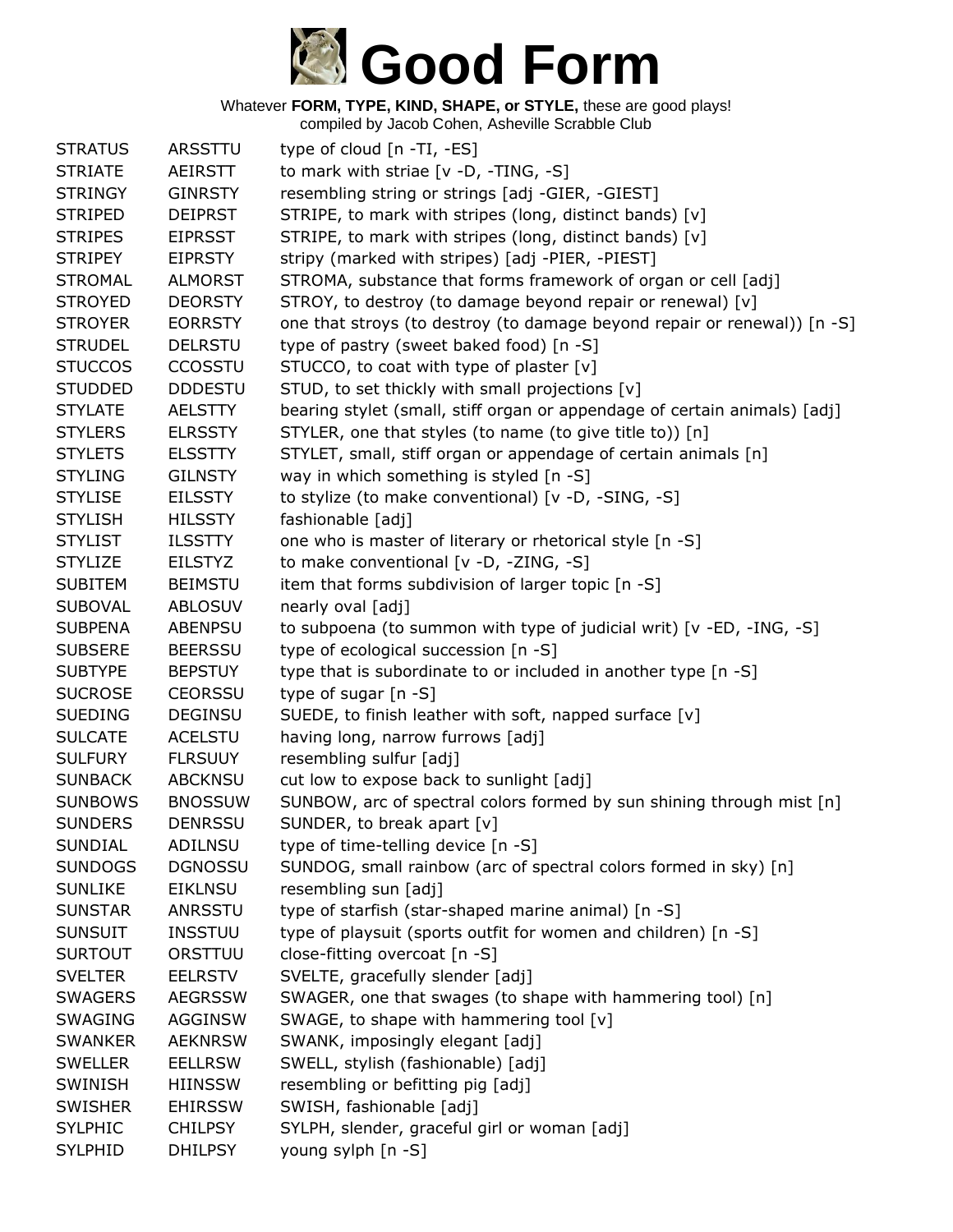

| <b>SYMBOLS</b> | <b>BLMOSSY</b> | SYMBOL, to serve as symbol (representation) of [v]                             |
|----------------|----------------|--------------------------------------------------------------------------------|
| <b>SYNCHRO</b> | <b>CHNORSY</b> | selsyn (type of remote-control device) [n -S]                                  |
| <b>SYNCOMS</b> | <b>CMNOSSY</b> | SYNCOM, type of communications satellite [n]                                   |
| <b>SYNESIS</b> | <b>EINSSSY</b> | type of grammatical construction [n -ES]                                       |
| <b>SYNTYPE</b> | <b>ENPSTYY</b> | each of set of type specimens on which name of new species is based [n -S]     |
| <b>SYPHERS</b> | <b>EHPRSSY</b> | SYPHER, to overlap so as to make even surface, as beveled plank edges [v]      |
| <b>SYPHONS</b> | <b>HNOPSSY</b> | SYPHON, to siphon (to draw off through siphon (type of tube)) [v]              |
| <b>SYSTEMS</b> | <b>EMSSSTY</b> | SYSTEM, group of interacting elements forming unified whole [n]                |
|                |                | T 7s                                                                           |
| <b>TABARDS</b> | <b>AABDRST</b> | TABARD, sleeveless outer garment [n]                                           |
| <b>TABBIED</b> | <b>ABBDEIT</b> | TABBY, to give wavy appearance to [v]                                          |
| <b>TABLEAU</b> | AABELTU        | picture $[n -S, -X]$                                                           |
| <b>TABULAR</b> | <b>AABLRTU</b> | of or pertaining to list [adj]                                                 |
| <b>TACNODE</b> | <b>ACDENOT</b> | point of contact between two curves [n -S]                                     |
| <b>TAGGERS</b> | <b>AEGGRST</b> | TAGGER, one that tags (to provide with tag (identifying marker)) [n]           |
| <b>TAGGING</b> | <b>AGGGINT</b> | TAG, to provide with tag (identifying marker) [v]                              |
| <b>TAGLIKE</b> | <b>AEGIKLT</b> | resembling tag [adj]                                                           |
| <b>TAILING</b> | AGIILNT        | TAIL, to provide with tail (hindmost part) [v]                                 |
| <b>TALIPES</b> | <b>AEILPST</b> | clubfoot (deformed foot) [n TALIPES]                                           |
| <b>TALLISH</b> | AHILLST        | somewhat tall [adj]                                                            |
| <b>TALLOWY</b> | <b>ALLOTWY</b> | resembling tallow [adj -WIER, -WIEST]                                          |
| <b>TAMPING</b> | <b>AGIMNPT</b> | act of packing down by tapping [n -S] / TAMP, to pack down by tapping [v]      |
| <b>TANGENT</b> | <b>AEGNNTT</b> | straight line in contact with curve at one point [n -S]                        |
| <b>TANGRAM</b> | <b>AAGMNRT</b> | Chinese puzzle [n -S]                                                          |
| <b>TANKERS</b> | <b>AEKNRST</b> | TANKER, ship designed to transport liquids [n]                                 |
| <b>TANNISH</b> | <b>AHINNST</b> | somewhat tan [adj]                                                             |
| <b>TAPERED</b> | <b>ADEEPRT</b> | TAPER, to become gradually narrower toward one end [v]                         |
| <b>TARRIER</b> | AEIRRRT        | TARRY, resembling tar [adj]                                                    |
| <b>TARSIAS</b> | <b>AAIRSST</b> | TARSIA, intarsia (decorative technique) [n]                                    |
| <b>TARTANS</b> | <b>AANRSTT</b> | TARTAN, patterned woolen fabric [n]                                            |
| <b>TARTIER</b> | AEIRRTT        | TARTY, suggestive of prostitute [adj]                                          |
| <b>TARTILY</b> | <b>AILRTTY</b> | TARTY, suggestive of prostitute [adv]                                          |
| <b>TARTISH</b> | <b>AHIRSTT</b> | somewhat tart [adj]                                                            |
| <b>TATTIER</b> | AEIRTTT        | TATTY, shabby (ragged (tattered)) [adj]                                        |
| <b>TATTILY</b> | <b>AILTTTY</b> | in tatty (shabby (ragged (tattered))) manner [adv]                             |
| <b>TATTOOS</b> | <b>AOOSTTT</b> | TATTOO, to mark skin with indelible pigments [v]                               |
| <b>TAUTENS</b> | <b>AENSTTU</b> | TAUTEN, to make taut [v]                                                       |
| <b>TAUTEST</b> | AESTTTU        | TAUT, fully stretched, so as not to be slack [adj]                             |
| <b>TEALIKE</b> | AEEIKLT        | resembling tea (beverage made by infusing dried leaves in boiling water) [adj] |
| <b>TEAMING</b> | <b>AEGIMNT</b> | TEAM, to form team (group of persons associated in joint action) [v]           |
| <b>TEARERS</b> | <b>AEERRST</b> | TEARER, one that tears or rips [n]                                             |
| <b>TECHNOS</b> | <b>CEHNOST</b> | TECHNO, style of disco music [n]                                               |
| <b>TEGULAE</b> | <b>AEEGLTU</b> | TEGULA, flat roof tile used in ancient Rome [n]                                |
| <b>TEGULAR</b> | <b>AEGLRTU</b> | resembling tile [adj]                                                          |
| <b>TELAMON</b> | <b>AELMNOT</b> | male figure used as supporting column [n -S]                                   |
| <b>TELEXED</b> | <b>DEEELTX</b> | TELEX, to send message by type of telegraphic system [v]                       |
| <b>TELEXES</b> | <b>EEELSTX</b> | TELEX, to send message by type of telegraphic system [v]                       |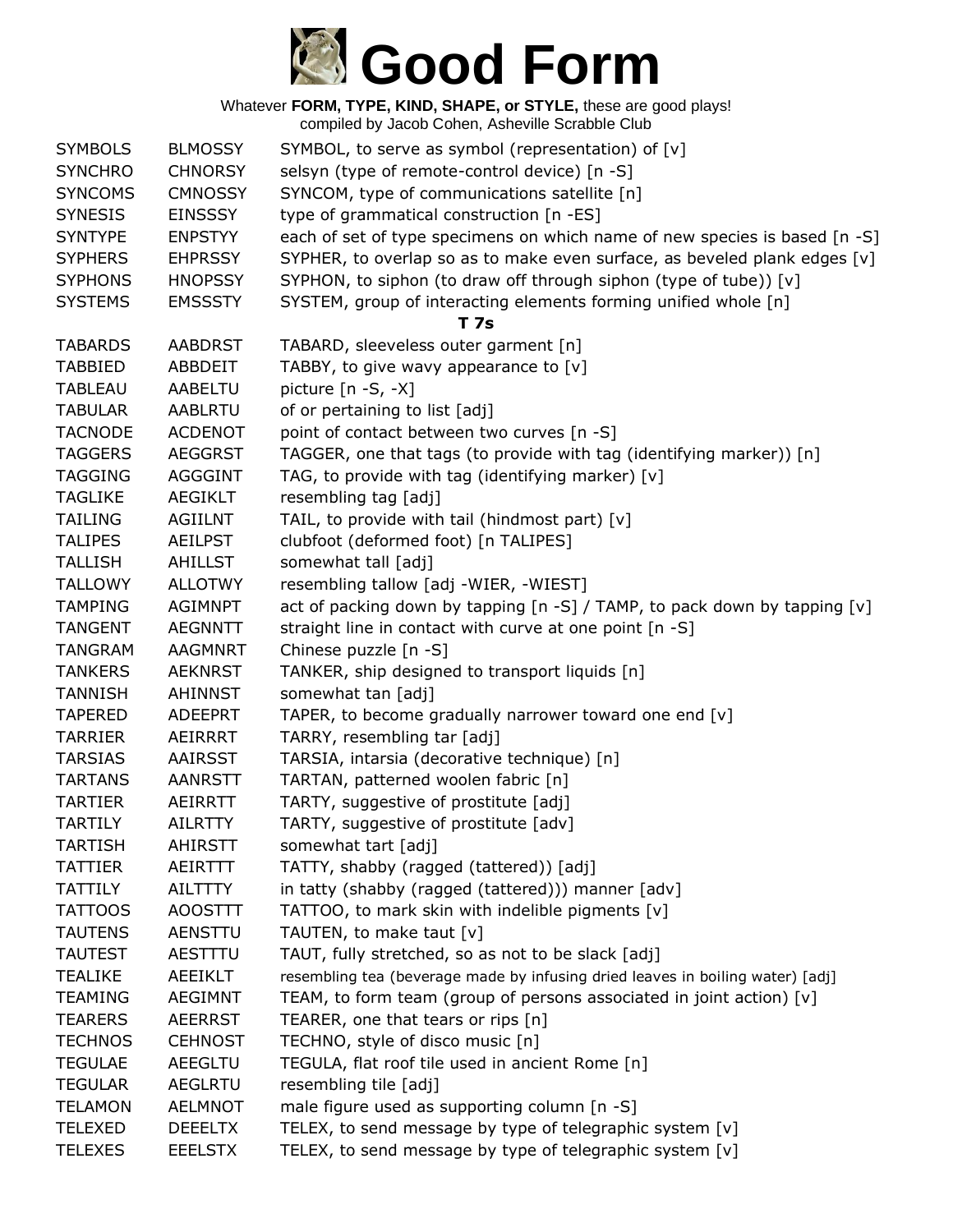

| <b>TEMPLET</b> | <b>EELMPTT</b> | template (pattern used as guide in making something) [n -S]                                           |
|----------------|----------------|-------------------------------------------------------------------------------------------------------|
| <b>TENTERS</b> | <b>EENRSTT</b> | TENTER, to stretch on type of frame [v]                                                               |
| <b>TENTING</b> | <b>EGINNTT</b> | TENT, to live in tent (type of portable shelter) [v]                                                  |
| <b>TENUITY</b> | <b>EINTTUY</b> | lack of substance or strength [n -TIES]                                                               |
| <b>TENUOUS</b> | <b>ENOSTUU</b> | having little substance or strength [adj]                                                             |
| <b>TERMITE</b> | <b>EEIMRTT</b> | insect resembling ant [n -S]                                                                          |
| <b>TERNATE</b> | <b>AEENRTT</b> | arranged in groups of three [adj]                                                                     |
| <b>TERRANE</b> | <b>AEENRRT</b> | rock formation [n -S]                                                                                 |
| <b>TESSERA</b> | <b>AEERSST</b> | small square used in mosaic work [n -E]                                                               |
| <b>TETRODE</b> | <b>DEEORTT</b> | type of electron tube [n -S]                                                                          |
| <b>THATCHY</b> | <b>ACHHTTY</b> | resembling thatch [adj -HIER, -HIEST]                                                                 |
| <b>THEROID</b> | <b>DEHIORT</b> | resembling beast (animal (living organism typically capable of voluntary motion and sensation)) [adj] |
| <b>THICKEN</b> | <b>CEHIKNT</b> | to make thick (having relatively great extent from one surface to its opposite) [v -ED, -ING, -S]     |
| <b>THICKER</b> | <b>CEHIKRT</b> | THICK, having relatively great extent from one surface to its opposite [adj]                          |
| <b>THINKER</b> | <b>EHIKNRT</b> | one that thinks (to formulate in mind) [n -S]                                                         |
| <b>THINNED</b> | <b>DEHINNT</b> | THIN, to make thin [v]                                                                                |
| <b>THINNER</b> | <b>EHINNRT</b> | one that thins (to make thin) [n -S] / THIN, having relatively little density or thickness [adj]      |
| <b>THISTLY</b> | <b>HILSTTY</b> | prickly (having many sharp points) [adj -LIER, -LIEST]                                                |
| <b>THORNED</b> | <b>DEHNORT</b> | THORN, to prick with thorn (sharp, rigid projection on plant) [v]                                     |
| <b>THORONS</b> | <b>HNOORST</b> | THORON, radioactive isotope of radon [n]                                                              |
| <b>THOUGHT</b> | <b>GHHOTTU</b> | THINK, to formulate in mind [v]                                                                       |
| <b>THRASHY</b> | <b>AHHRSTY</b> | characteristic of style of fast, loud, punk-rock music [adj -HIER, -HIEST]                            |
| <b>THRAWED</b> | <b>ADEHRTW</b> | THRAW, to twist (to combine by winding together) [v]                                                  |
| <b>THREADY</b> | <b>ADEHRTY</b> | resembling thread [adj -DIER, -DIEST]                                                                 |
| <b>THRUMMY</b> | <b>HMMRTUY</b> | shaggy (covered with long, coarse hair) [adj -MMIER, -MMIEST]                                         |
| <b>THYRSES</b> | <b>EHRSSTY</b> | THYRSE, thyrsus (type of flower cluster) [n]                                                          |
| <b>THYRSUS</b> | <b>HRSSTUY</b> | type of flower cluster [n -SI]                                                                        |
| <b>THYSELF</b> | <b>EFHLSTY</b> | yourself (form of 2d person pronoun) [pron]                                                           |
| <b>TIGRISH</b> | <b>GHIIRST</b> | tigerish (resembling tiger (large feline mammal)) [adj]                                               |
| <b>TIMBALE</b> | ABEILMT        | pastry shell shaped like drum [n -S]                                                                  |
| <b>TINKERS</b> | <b>EIKNRST</b> | TINKER, to repair in unskilled or experimental manner [v]                                             |
| <b>TINLIKE</b> | <b>EIIKLNT</b> | resembling tin [adj]                                                                                  |
| <b>TINNIER</b> | <b>EIINNRT</b> | TINNY, of or resembling tin [adj]                                                                     |
| <b>TINNILY</b> | <b>IILNNTY</b> | in tinny (of or resembling tin) manner [adv]                                                          |
| <b>TINSELY</b> | <b>EILNSTY</b> | tinselly (cheaply gaudy) [adj -LIER, -LIEST]                                                          |
| <b>TINTYPE</b> | <b>EINPTTY</b> | kind of photograph [n -S]                                                                             |
| <b>TIPCART</b> | <b>ACIPRTT</b> | type of cart $[n - S]$                                                                                |
| <b>TIPCATS</b> | <b>ACIPSTT</b> | TIPCAT, game resembling baseball [n]                                                                  |
| <b>TIPLESS</b> | <b>EILPSST</b> | having no point or extremity [adj]                                                                    |
| <b>TISSUEY</b> | <b>EISSTUY</b> | resembling tissue [adj]                                                                               |
| <b>TOADISH</b> | <b>ADHIOST</b> | resembling toad (tailless, jumping amphibian) [adj]                                                   |
| <b>TOELIKE</b> | <b>EEIKLOT</b> | resembling toe [adj]                                                                                  |
| <b>TOGGLED</b> | <b>DEGGLOT</b> | TOGGLE, to fasten with type of pin or short rod [v]                                                   |
| <b>TOGGLER</b> | <b>EGGLORT</b> | one that toggles (to fasten with type of pin or short rod) [n -S]                                     |
| <b>TOGGLES</b> | <b>EGGLOST</b> | TOGGLE, to fasten with type of pin or short rod [v]                                                   |
| <b>TOKAMAK</b> | <b>AAKKMOT</b> | doughnut-shaped nuclear reactor [n -S]                                                                |
| <b>TOKENED</b> | <b>DEEKNOT</b> | TOKEN, to serve as sign of $[v]$                                                                      |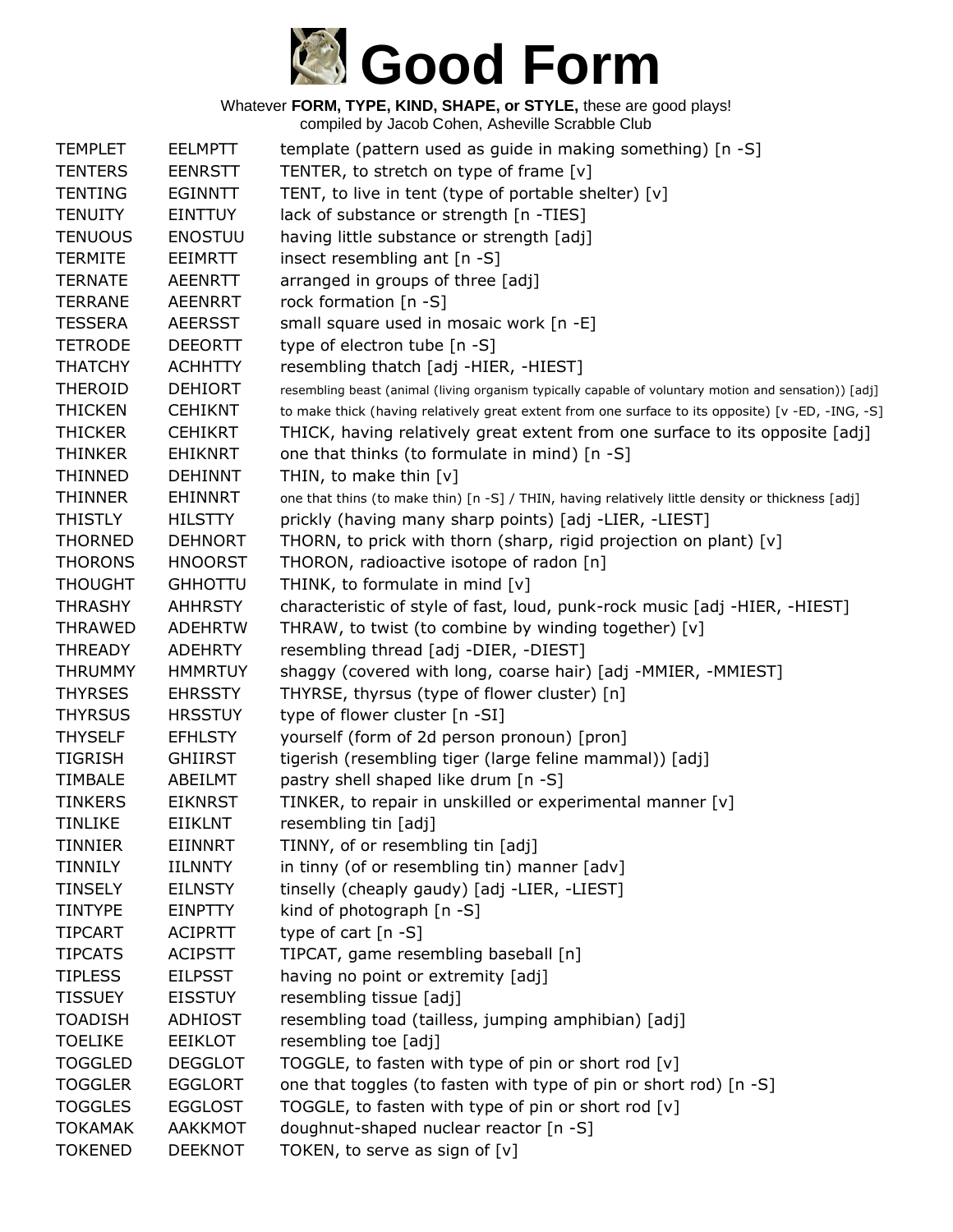

| <b>TOKOMAK</b> | <b>AKKMOOT</b> | tokamak (doughnut-shaped nuclear reactor) [n -S]                                            |
|----------------|----------------|---------------------------------------------------------------------------------------------|
| <b>TOLUIDE</b> | <b>DEILOTU</b> | amide (type of chemical compound) [n -S]                                                    |
| <b>TOLUIDS</b> | <b>DILOSTU</b> | TOLUID, toluide (amide (type of chemical compound)) [n]                                     |
| <b>TOMBOLA</b> | ABLMOOT        | gambling game that is type of lottery [n -S]                                                |
| <b>TONGERS</b> | <b>EGNORST</b> | TONGER, one that tongs (to lift with type of grasping device) [n]                           |
| <b>TONGING</b> | <b>GGINNOT</b> | TONG, to lift with type of grasping device [v]                                              |
| <b>TONIEST</b> | <b>EINOSTT</b> | TONEY, tony (stylish (fashionable)) [adj] / TONY, stylish (fashionable) [adj]               |
| <b>TONNISH</b> | <b>HINNOST</b> | tonish (stylish (fashionable)) [adj]                                                        |
| <b>TONTINE</b> | <b>EINNOTT</b> | form of collective life insurance [n -S]                                                    |
| <b>TOOLERS</b> | <b>ELOORST</b> | TOOLER, one that tools (to form or finish with tool (implement used in manual work)) [n]    |
| <b>TOOLING</b> | <b>GILNOOT</b> | TOOL, to form or finish with tool (implement used in manual work) [v]                       |
| <b>TOOTSES</b> | <b>EOOSSTT</b> | TOOTS, woman or girl -- usually used as form of address [n]                                 |
| <b>TOPIARY</b> | <b>AIOPRTY</b> | art of trimming shrubs into shapes [n -S]                                                   |
| <b>TOPICAL</b> | <b>ACILOPT</b> | postage stamp in collection with designs relating to same subject [n -S]                    |
| <b>TOPPING</b> | <b>GINOPPT</b> | something that forms top [n -S]                                                             |
| <b>TOQUETS</b> | EOQSTTU        | TOQUET, toque (close-fitting woman's hat) [n]                                               |
| <b>TORCHED</b> | <b>CDEHORT</b> | TORCH, to set on fire [v]                                                                   |
| <b>TORCHES</b> | <b>CEHORST</b> | TORCH, to set on fire [v]                                                                   |
| <b>TOROIDS</b> | <b>DIOORST</b> | TOROID, type of geometric surface [n]                                                       |
| <b>TORSADE</b> | <b>ADEORST</b> | twisted cord [n -S]                                                                         |
| <b>TORTILE</b> | <b>EILORTT</b> | twisted; coiled [adj]                                                                       |
| <b>TORTONI</b> | <b>INOORTT</b> | type of ice cream [n -S]                                                                    |
| <b>TORULAE</b> | <b>AELORTU</b> | TORULA, type of fungus (any of major group of lower plants) [n]                             |
| <b>TORULAS</b> | <b>ALORSTU</b> | TORULA, type of fungus (any of major group of lower plants) [n]                             |
| <b>TORUSES</b> | <b>EORSSTU</b> | TORUS, large convex molding [n]                                                             |
| <b>TOTALLY</b> | <b>ALLOTTY</b> | completely (in complete (having all necessary parts) manner) [adv]                          |
| <b>TOUCHUP</b> | <b>CHOPTUU</b> | act of finishing by adding minor improvements [n -S]                                        |
| <b>TOUSING</b> | <b>GINOSTU</b> | TOUSE, to tousle (to dishevel (to make messy)) [v]                                          |
| <b>TOWERED</b> | <b>DEEORTW</b> | TOWER, to rise to great height [v]                                                          |
| <b>TOWNISH</b> | <b>HINOSTW</b> | characteristic of town [adj]                                                                |
| <b>TOXOIDS</b> | <b>DIOOSTX</b> | TOXOID, type of toxin (poisonous substance) [n]                                             |
| <b>TOYLIKE</b> | <b>EIKLOTY</b> | resembling toy [adj]                                                                        |
| TRACERY        | <b>ACERRTY</b> | ornamental work of interlaced lines [n -RIES]                                               |
| <b>TRANGAM</b> | <b>AAGMNRT</b> | gewgaw (showy trinket) [n -S]                                                               |
| <b>TRAVOIS</b> | <b>AIORSTV</b> | type of sled [n -S]                                                                         |
| <b>TREHALA</b> | AAEHLRT        | sweet, edible substance forming pupal case of certain weevils [n -S]                        |
| TRIACID        | ACDIIRT        | type of acid (type of chemical compound) [n -S]                                             |
| <b>TRIENES</b> | <b>EEINRST</b> | TRIENE, type of chemical compound [n]                                                       |
| <b>TRIFOLD</b> | <b>DFILORT</b> | having three parts [adj]                                                                    |
| <b>TRIFORM</b> | <b>FIMORRT</b> | having three forms [adj]                                                                    |
| <b>TRIMERS</b> | <b>EIMRRST</b> | TRIMER, type of chemical compound [n]                                                       |
| <b>TRIMMED</b> | <b>DEIMMRT</b> | TRIM, to make trim by cutting [v]                                                           |
| <b>TRIMMER</b> | <b>EIMMRRT</b> | one that trims (to make trim by cutting) [n -S] / TRIM, neat and orderly [adj]              |
| <b>TRIODES</b> | <b>DEIORST</b> | TRIODE, type of electron tube [n]                                                           |
| <b>TRIOLET</b> | <b>EILORTT</b> | short poem of fixed form [n -S]                                                             |
| TRIOXID        | <b>DIIORTX</b> | trioxide (type of oxide (binary compound of oxygen with another element or radical)) [n -S] |
| <b>TRIPACK</b> | <b>ACIKPRT</b> | type of film pack [n -S]                                                                    |
|                |                |                                                                                             |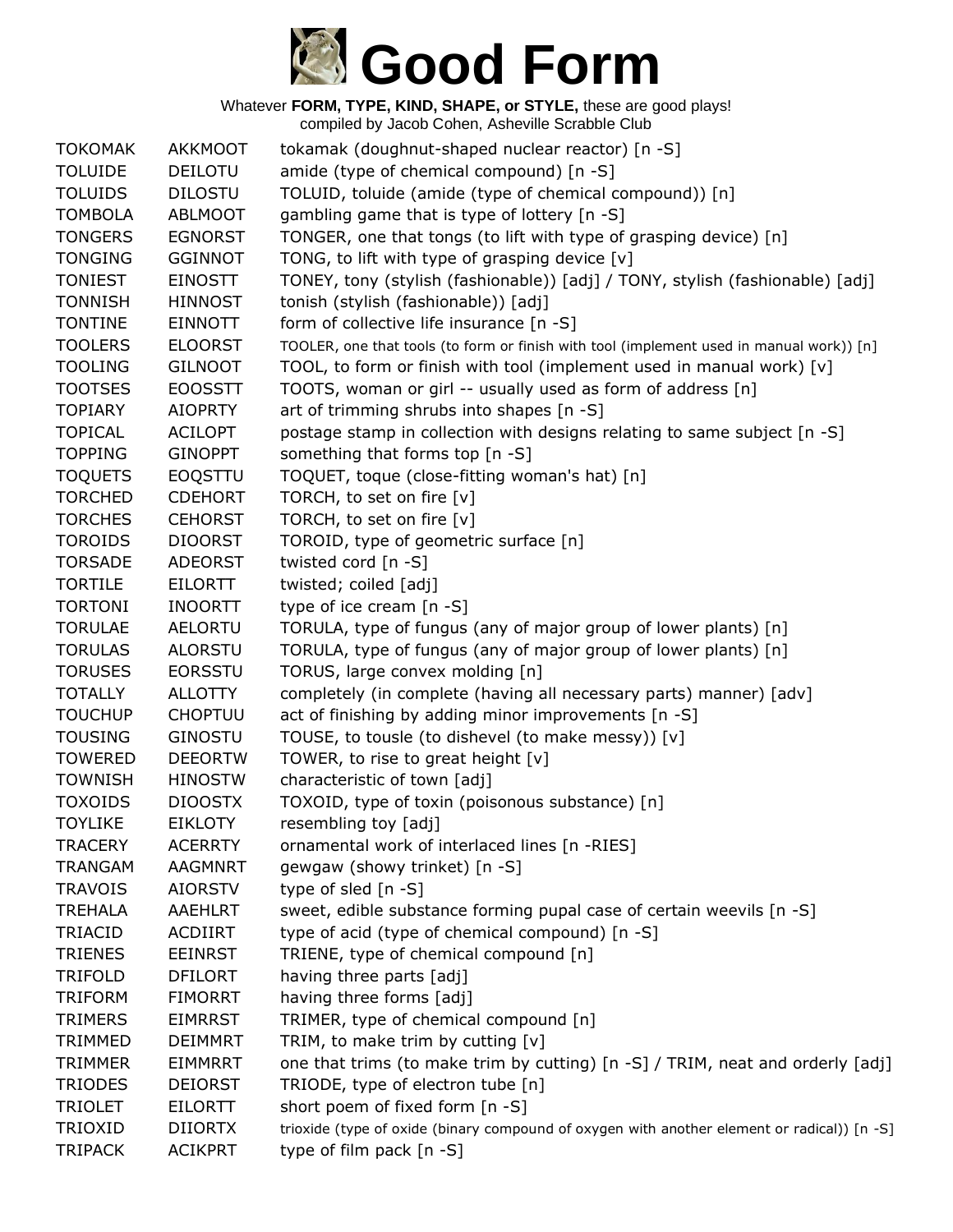

| <b>TRIPLET</b> | <b>EILPRTT</b> | group of three of one kind [n -S]                                                                                             |
|----------------|----------------|-------------------------------------------------------------------------------------------------------------------------------|
| <b>TRIPODS</b> | <b>DIOPRST</b> | TRIPOD, stand having three legs [n]                                                                                           |
| <b>TRIPPET</b> | <b>EIPPRTT</b> | part of mechanism designed to strike another part [n -S]                                                                      |
| <b>TRISEME</b> | <b>EEIMRST</b> | type of metrical foot [n -S]                                                                                                  |
| TRISMIC        | <b>CIIMRST</b> | TRISMUS, lockjaw (form of tetanus) [adj]                                                                                      |
| <b>TRISMUS</b> | <b>IMRSSTU</b> | lockjaw (form of tetanus) [n -ES]                                                                                             |
| TRITIUM        | <b>IIMRTTU</b> | isotope of hydrogen [n -S]                                                                                                    |
| <b>TROCHAL</b> | <b>ACHLORT</b> | shaped like wheel [adj]                                                                                                       |
| <b>TROCHEE</b> | <b>CEEHORT</b> | type of metrical foot [n -S]                                                                                                  |
| <b>TROUGHS</b> | <b>GHORSTU</b> | TROUGH, long, narrow receptacle [n]                                                                                           |
| <b>TROVERS</b> | <b>EORRSTV</b> | TROVER, type of legal action [n]                                                                                              |
| <b>TROWTHS</b> | <b>HORSTTW</b> | TROWTH, truth (conformity to fact or reality) [n]                                                                             |
| <b>TRUCKED</b> | <b>CDEKRTU</b> | TRUCK, to transport by truck (automotive vehicle designed to carry loads) $[v]$                                               |
| <b>TRUEING</b> | <b>EGINRTU</b> | TRUE, to bring to conformity with standard or requirement [v]                                                                 |
| <b>TRUTHER</b> | <b>EHRRTTU</b> | type of conspiracy theorist [n -S]                                                                                            |
| <b>TRYMATA</b> | <b>AAMRTTY</b> | TRYMA, type of nut [n]                                                                                                        |
| <b>TRYSAIL</b> | <b>AILRSTY</b> | type of sail [n -S]                                                                                                           |
| <b>TUBBIER</b> | <b>BBEIRTU</b> | TUBBY, short and fat [adj]                                                                                                    |
| <b>TUBINGS</b> | <b>BGINSTU</b> | TUBING, material in form of tube [n]                                                                                          |
| <b>TUBLIKE</b> | <b>BEIKLTU</b> | resembling tub [adj]                                                                                                          |
| <b>TUBULIN</b> | <b>BILNTUU</b> | protein that polymerizes to form tiny tubules [n -S]                                                                          |
| <b>TUCKING</b> | <b>CGIKNTU</b> | series of stitched folds in garment [n -S] / TUCK, to fold under [v]                                                          |
| <b>TUFFETS</b> | <b>EFFSTTU</b> | TUFFET, clump of grass [n]                                                                                                    |
| <b>TUFTERS</b> | <b>EFRSTTU</b> | TUFTER, one that tufts (to form into tufts (clusters of flexible outgrowths attached at base)) [n]                            |
| <b>TUFTIER</b> | <b>EFIRTTU</b> | TUFTY, abounding in tufts [adj]                                                                                               |
| <b>TUFTILY</b> | <b>FILTTUY</b> | TUFTY, abounding in tufts [adv]                                                                                               |
| <b>TUFTING</b> | <b>FGINTTU</b> | cluster of tufts used for decoration [n -S] / TUFT, to form into tufts (clusters of flexible outgrowths attached at base) [v] |
| <b>TUMBREL</b> | <b>BELMRTU</b> | type of cart $[n - S]$                                                                                                        |
| <b>TUMBRIL</b> | <b>BILMRTU</b> | tumbrel (type of cart) $[n -S]$                                                                                               |
| <b>TUMESCE</b> | <b>CEEMSTU</b> | to become swollen [v -D, -CING, -S]                                                                                           |
| <b>TUMIDLY</b> | <b>DILMTUY</b> | TUMID, swollen [adv]                                                                                                          |
| <b>TUMULAR</b> | <b>ALMRTUU</b> | having form of mound [adj]                                                                                                    |
| <b>TUMULUS</b> | <b>LMSTUUU</b> | mound over grave [n -LI, -ES]                                                                                                 |
| <b>TUNICLE</b> | <b>CEILNTU</b> | type of vestment (one of ceremonial garments of clergy) [n -S]                                                                |
| <b>TURBINE</b> | <b>BEINRTU</b> | type of engine [n -S]                                                                                                         |
| <b>TUREENS</b> | <b>EENRSTU</b> | TUREEN, large, deep bowl [n]                                                                                                  |
| <b>TURFSKI</b> | <b>FIKRSTU</b> | type of ski [n -S]                                                                                                            |
| <b>TURNERY</b> | <b>ENRRTUY</b> | process of shaping articles on lathe [n -RIES]                                                                                |
| <b>TUSHERY</b> | <b>EHRSTUY</b> | pretentious writing [n -RIES]                                                                                                 |
| <b>TUSHIES</b> | <b>EHISSTU</b> | TUSHIE, buttocks (either of two rounded parts of rump) [n] / TUSHY, tushie [n]                                                |
| <b>TWEETER</b> | <b>EEERTTW</b> | loudspeaker designed to reproduce high-pitched sounds [n -S]                                                                  |
| <b>TWERKED</b> | <b>DEEKRTW</b> | TWERK, to dance in particular style originating in New Orleans [v]                                                            |
| TWILLED        | <b>DEILLTW</b> | TWILL, to weave so as to produce diagonal pattern [v]                                                                         |
| <b>TWINIER</b> | EIINRTW        | TWINY, resembling twine (strong string) [adj]                                                                                 |
| <b>TWISTER</b> | <b>EIRSTTW</b> | one that twists (to combine by winding together) [n -S]                                                                       |
| <b>TYPHONS</b> | <b>HNOPSTY</b> | TYPHON, type of signal horn [n]                                                                                               |
| <b>TYPIEST</b> | <b>EIPSTTY</b> | TYPEY, typy (characterized by strict conformance to characteristics of group) [adj] / TYPY [adj]                              |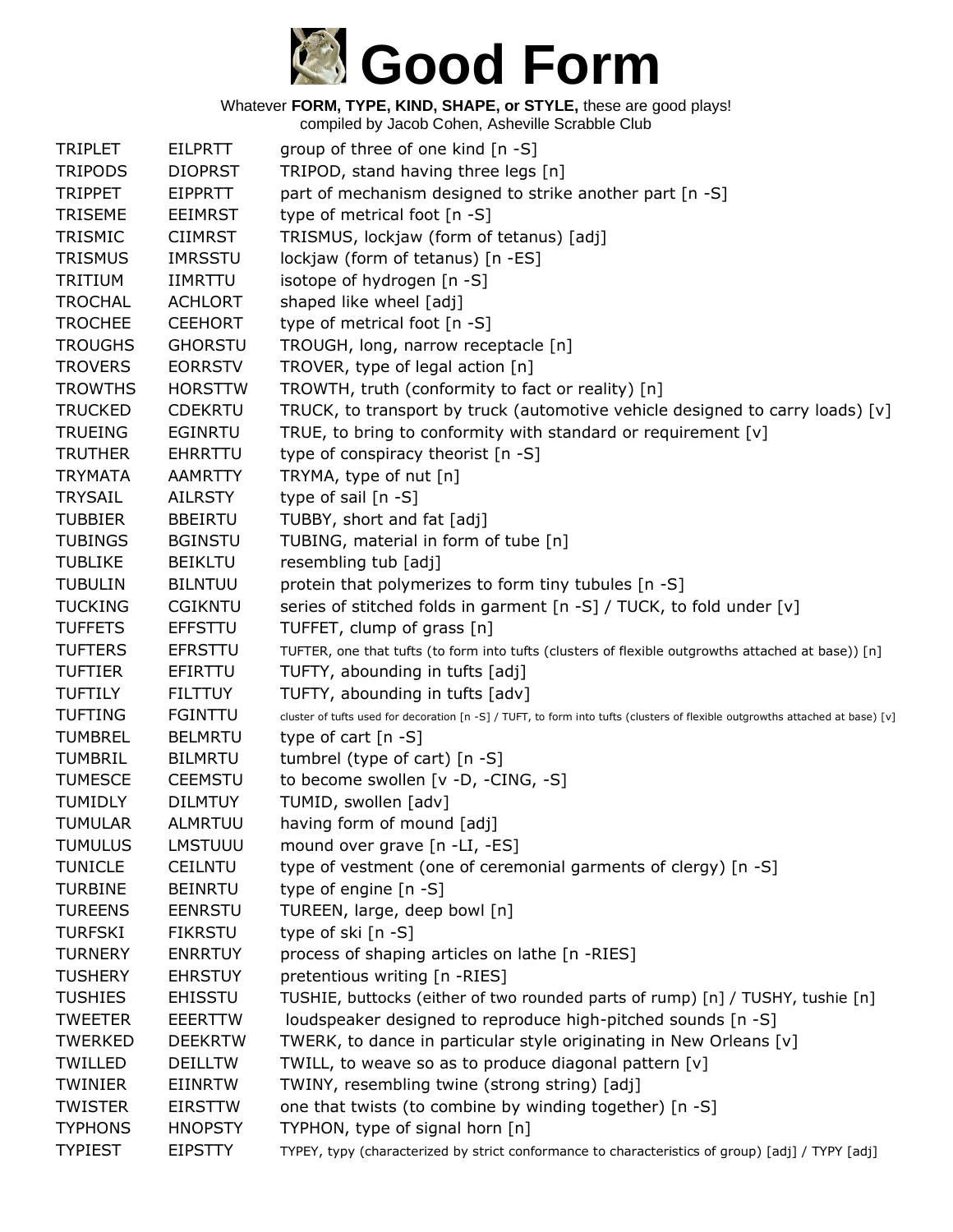

Whatever **FORM, TYPE, KIND, SHAPE, or STYLE,** these are good plays! compiled by Jacob Cohen, Asheville Scrabble Club

#### **U 7s**

| <b>UGLIEST</b> | <b>EGILSTU</b> | UGLY, displeasing to sight [adj]                                                                  |
|----------------|----------------|---------------------------------------------------------------------------------------------------|
| <b>ULCERED</b> | CDEELRU        | ULCER, to affect with ulcer (type of lesion) $[v]$                                                |
| <b>UMBELED</b> | <b>BDEELMU</b> | UMBEL, type of flower cluster [adj]                                                               |
| <b>UMBONAL</b> | ABLMNOU        | UMBO, rounded elevation at center of shield [adj]                                                 |
| <b>UMBONES</b> | <b>BEMNOSU</b> | UMBO, rounded elevation at center of shield [n]                                                   |
| <b>UMBONIC</b> | <b>BCIMNOU</b> | UMBO, rounded elevation at center of shield [adj]                                                 |
| <b>UNACTED</b> | <b>ACDENTU</b> | not acted (to do something) [adj]                                                                 |
| <b>UNALIKE</b> | AEIKLNU        | not alike (having close resemblance) [adj]                                                        |
| <b>UNAPTLY</b> | <b>ALNPTUY</b> | not aptly (in apt (suitable (appropriate)) manner) [adv]                                          |
| <b>UNBENDS</b> | <b>BDENNSU</b> | UNBEND, to make or allow to become straight [v]                                                   |
| <b>UNBROKE</b> | <b>BEKNORU</b> | not broke (to reduce to fragments) [adj]                                                          |
| <b>UNBULKY</b> | <b>BKLNUUY</b> | not bulky (massive (of considerable size)) [adj]                                                  |
| <b>UNBURNT</b> | <b>BNNRTUU</b> | not burnt (to destroy by fire) [adj]                                                              |
| <b>UNCAKED</b> | <b>ACDEKNU</b> | UNCAKE, to break up cake (block of compacted matter) [v]                                          |
| <b>UNCAKES</b> | <b>ACEKNSU</b> | UNCAKE, to break up cake (block of compacted matter) [v]                                          |
| <b>UNCIALS</b> | <b>ACILNSU</b> | UNCIAL, style of writing [n]                                                                      |
| <b>UNCINAL</b> | <b>ACILNNU</b> | uncinate (bent at end like hook) [adj]                                                            |
| <b>UNCINUS</b> | <b>CINNSUU</b> | uncinate structure [n -NI]                                                                        |
| <b>UNCLEFT</b> | <b>CEFLNTU</b> | not cleft (to split or divide) [adj]                                                              |
| <b>UNCOILS</b> | <b>CILNOSU</b> | UNCOIL, to release from coiled position [v]                                                       |
| <b>UNCURLS</b> | <b>CLNRSUU</b> | UNCURL, to straighten curls of [v]                                                                |
| <b>UNDRIED</b> | DDEINRU        | not dried (to make dry) [adj]                                                                     |
| <b>UNFANCY</b> | <b>ACFNNUY</b> | not fancy (ornamental) [adj]                                                                      |
| <b>UNFOLDS</b> | <b>DFLNOSU</b> | UNFOLD, to open something that is folded $[v]$                                                    |
| <b>UNHANDY</b> | <b>ADHNNUY</b> | difficult to handle [adj -DIER, -DIEST]                                                           |
| <b>UNIBODY</b> | <b>BDINOUY</b> | single molded unit that forms bodywork and chassis of vehicle [n -DIES]                           |
| <b>UNIBROW</b> | <b>BINORUW</b> | single continuous eyebrow formed when hair grows above bridge of nose [n -S]                      |
| <b>UNIFACE</b> | <b>ACEFINU</b> | coin having design on only one side [n UNIFACES]                                                  |
| <b>UNIFORM</b> | <b>FIMNORU</b> | unchanging (not changing (to make different)) [adj -ER, -EST] / to make uniform [v -ED, -ING, -S] |
| <b>UNIQUER</b> | EINQRUU        | UNIQUE, existing as only one of its kind; very unusual [adj]                                      |
| <b>UNITERS</b> | <b>EINRSTU</b> | UNITER, one that unites (to bring together so as to form whole) [n]                               |
| <b>UNITING</b> | GIINNTU        | UNITE, to bring together so as to form whole $[v]$                                                |
| UNITIVE        | <b>EIINTUV</b> | serving to unite [adj]                                                                            |
| <b>UNITIZE</b> | EIINTUZ        | to divide into units [v -D, -ZING, -S]                                                            |
| <b>UNJOINT</b> | <b>IJNNOTU</b> | to separate at juncture [v -ED, -ING, -S]                                                         |
| <b>UNKINKS</b> | <b>IKKNNSU</b> | UNKINK, to remove curls from [v]                                                                  |
| UNLINED        | DEILNNU        | not lined (to mark with lines (slender, continuous marks)) [adj]                                  |
| <b>UNLOBED</b> | <b>BDELNOU</b> | LOBE, rounded, projecting anatomical part [adj]                                                   |
| <b>UNMAKER</b> | AEKMNRU        | one that unmakes (to destroy (to damage beyond repair or renewal)) [n -S]                         |
| <b>UNMAKES</b> | AEKMNSU        | UNMAKE, to destroy (to damage beyond repair or renewal) [v]                                       |
| <b>UNMOLDS</b> | <b>DLMNOSU</b> | UNMOLD, to remove from mold [v]                                                                   |
| <b>UNMOULD</b> | <b>DLMNOUU</b> | to unmold (to remove from mold) [v -ED, -ING, -S]                                                 |
| <b>UNPAVED</b> | <b>ADENPUV</b> | not paved (to cover with material that forms firm, level surface) [adj]                           |
| <b>UNPILED</b> | <b>DEILNPU</b> | UNPILE, to take or disentangle from pile [v]                                                      |
| <b>UNPILES</b> | <b>EILNPSU</b> | UNPILE, to take or disentangle from pile [v]                                                      |
| <b>UNROUGH</b> | <b>GHNORUU</b> | not rough (having uneven surface) [adj]                                                           |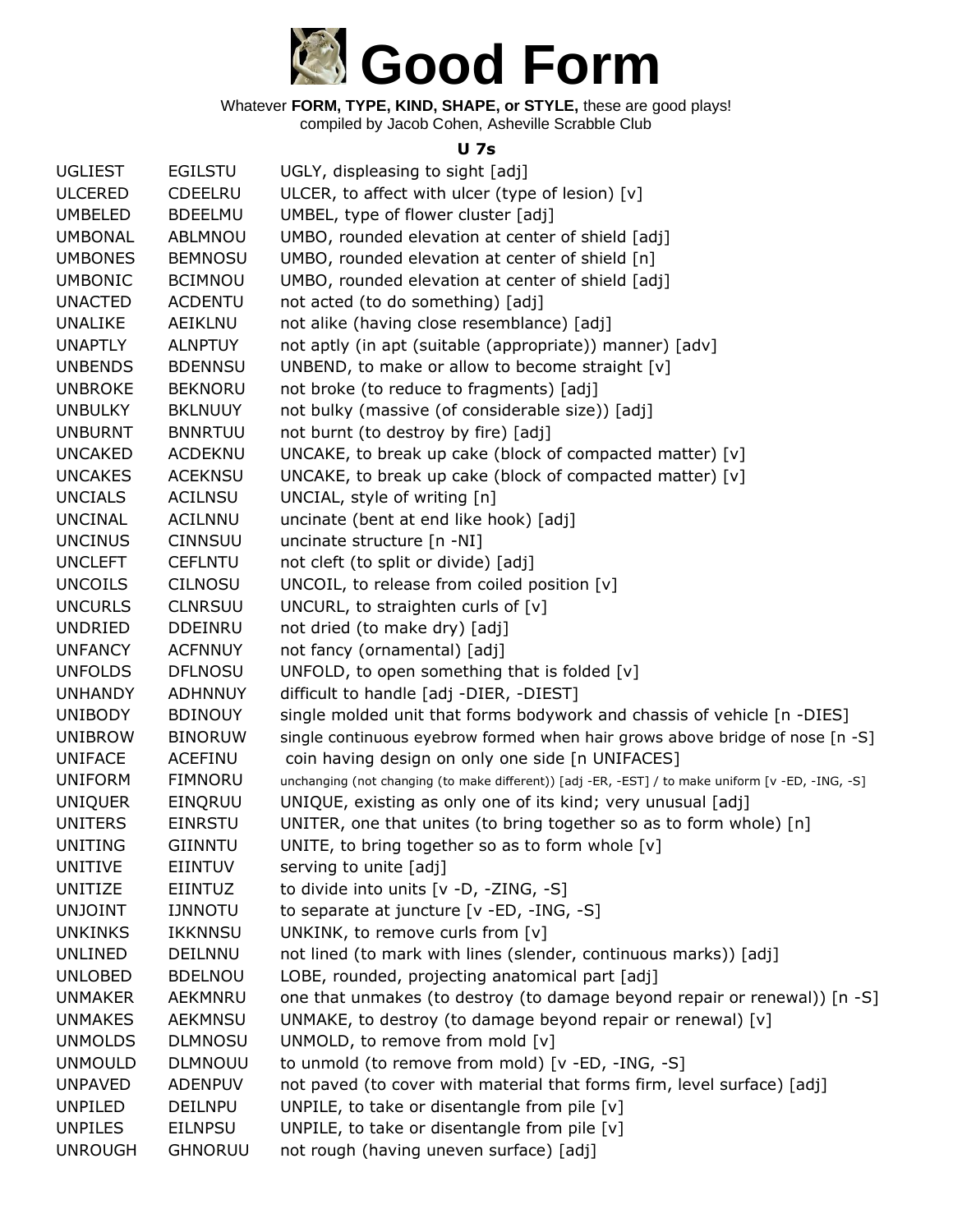

| <b>UNROUND</b>                   | <b>DNNORUU</b>                   | to articulate without rounding lips $[v - ED, -ING, -S]$                                                                 |
|----------------------------------|----------------------------------|--------------------------------------------------------------------------------------------------------------------------|
| <b>UNSHARP</b>                   | <b>AHNPRSU</b>                   | not sharp (suitable for or capable of cutting or piercing) [adj]                                                         |
| <b>UNSHOWY</b>                   | <b>HNOSUWY</b>                   | not showy (making great or brilliant display) [adj -WIER, -WIEST]                                                        |
| <b>UNSLICK</b>                   | <b>CIKLNSU</b>                   | not slick (smooth and slippery) [adj]                                                                                    |
| <b>UNSOLID</b>                   | <b>DILNOSU</b>                   | SOLID, having definite shape and volume [adj]                                                                            |
| <b>UNSOUND</b>                   | <b>DNNOSUU</b>                   | not sound (being in good health or condition) [adj -ER, -EST]                                                            |
| <b>UNSPLIT</b>                   | <b>ILNPSTU</b>                   | not split (to separate lengthwise) [adj]                                                                                 |
| <b>UNSTEEL</b>                   | <b>EELNSTU</b>                   | to make soft [v -ED, -ING, -S]                                                                                           |
| <b>UNTRULY</b>                   | LNRTUUY                          | not truly (in conformity with fact or reality) [adv]                                                                     |
| <b>UNWAXED</b>                   | ADENUWX                          | not waxed (to coat with wax (natural, heat-sensitive substance)) [adj]                                                   |
| <b>UPCOILS</b>                   | <b>CILOPSU</b>                   | UPCOIL, to coil up $[v]$                                                                                                 |
| <b>UPCURVE</b>                   | <b>CEPRUUV</b>                   | to curve upward [v -D, -VING, -S]                                                                                        |
| <b>UPDRIED</b>                   | <b>DDEIPRU</b>                   | UPDRY, to dry completely [v]                                                                                             |
| <b>UPDRIES</b>                   | <b>DEIPRSU</b>                   | UPDRY, to dry completely [v]                                                                                             |
| <b>UPFOLDS</b>                   | <b>DFLOPSU</b>                   | UPFOLD, to fold up [v]                                                                                                   |
| <b>UPKEEPS</b>                   | <b>EEKPPSU</b>                   | UPKEEP, cost of maintaining something in good condition [n]                                                              |
| <b>URNLIKE</b>                   | EIKLNRU                          | URN, type of vase (rounded, decorative container) [adj]                                                                  |
| <b>URODELE</b>                   | <b>DEELORU</b>                   | type of amphibian (cold-blooded animal that grows from juvenile water-breathing form to adult air-breathing form) [n -S] |
| <b>USEABLE</b>                   | <b>ABEELSU</b>                   | usable (capable of being used) [adj]                                                                                     |
| <b>USEABLY</b>                   | <b>ABELSUY</b>                   | USEABLE, usable (capable of being used) [adv]                                                                            |
| <b>USELESS</b>                   | <b>EELSSSU</b>                   | serving no purpose [adj]                                                                                                 |
| <b>USUALLY</b>                   | <b>ALLSUUY</b>                   | ordinarily (in ordinary (of kind to be expected in normal order of events) manner) [adv]                                 |
|                                  |                                  |                                                                                                                          |
|                                  |                                  | <b>V</b> 7s                                                                                                              |
| <b>VAGUELY</b>                   | <b>AEGLUVY</b>                   | VAGUE, not clearly expressed or understood [adv]                                                                         |
| <b>VAGUEST</b>                   | <b>AEGSTUV</b>                   | VAGUE, not clearly expressed or understood [adj]                                                                         |
| VAGUISH                          | <b>AGHISUV</b>                   | VAGUE, not clearly expressed or understood [adj]                                                                         |
| <b>VALLATE</b>                   | <b>AAELLTV</b>                   | bordered by raised edge [adj]                                                                                            |
| <b>VALLEYS</b>                   | <b>AELLSVY</b>                   | VALLEY, depression of earth's surface [n]                                                                                |
| <b>VALVATE</b>                   | AAELTVV                          | having valves or parts resembling valves [adj]                                                                           |
| <b>VAMPERS</b>                   | <b>AEMPRSV</b>                   | VAMPER, one that vamps (to repair or patch) [n]                                                                          |
| VAMPING                          | <b>AGIMNPV</b>                   | VAMP, to repair or patch [v]                                                                                             |
| <b>VAMPISH</b>                   | <b>AHIMPSV</b>                   | seductive [adj]                                                                                                          |
| VANDYKE                          | <b>ADEKNVY</b>                   | short, pointed beard [n -S]                                                                                              |
| VANNING                          | <b>AGINNNV</b>                   | VAN, to transport in van (type of motor vehicle) $[v]$                                                                   |
| <b>VAPOURY</b>                   | <b>AOPRUVY</b>                   | vapory (vaporish (resembling vapor)) [adj]                                                                               |
| VARIANT                          | <b>AAINRTV</b>                   | variable (something that varies (to become or make different)) [n -S]                                                    |
| VARIATE                          | <b>AAEIRTV</b>                   | to vary (to become or make different) [v -D, -TING, -S]                                                                  |
| <b>VARIERS</b>                   | <b>AEIRRSV</b>                   | VARIER, one that varies (to become or make different) [n]                                                                |
| VARIETY                          | <b>AEIRTVY</b>                   | something differing from others of same general kind [n -TIES]                                                           |
| VARIOUS                          | <b>AIORSUV</b>                   | of diverse kinds [adj]                                                                                                   |
| <b>VARUSES</b>                   | <b>AERSSUV</b>                   | VARUS, malformation of bone or joint [n]                                                                                 |
| <b>VAULTED</b>                   | <b>ADELTUV</b>                   | VAULT, to provide with vault (arched ceiling) [v]                                                                        |
| <b>VEINOUS</b>                   | <b>EINOSUV</b>                   | having prominent veins [adj]                                                                                             |
| <b>VELLUMS</b>                   | <b>ELLMSUV</b>                   | VELLUM, fine parchment [n]                                                                                               |
| <b>VELOURS</b>                   | <b>ELORSUV</b>                   | VELOUR, fabric resembling velvet [n]                                                                                     |
| <b>VELOUTE</b><br><b>VELVETY</b> | <b>EELOTUV</b><br><b>EELTVVY</b> | type of sauce $[n - S]$<br>resembling velvet in texture [adj -TIER, -TIEST]                                              |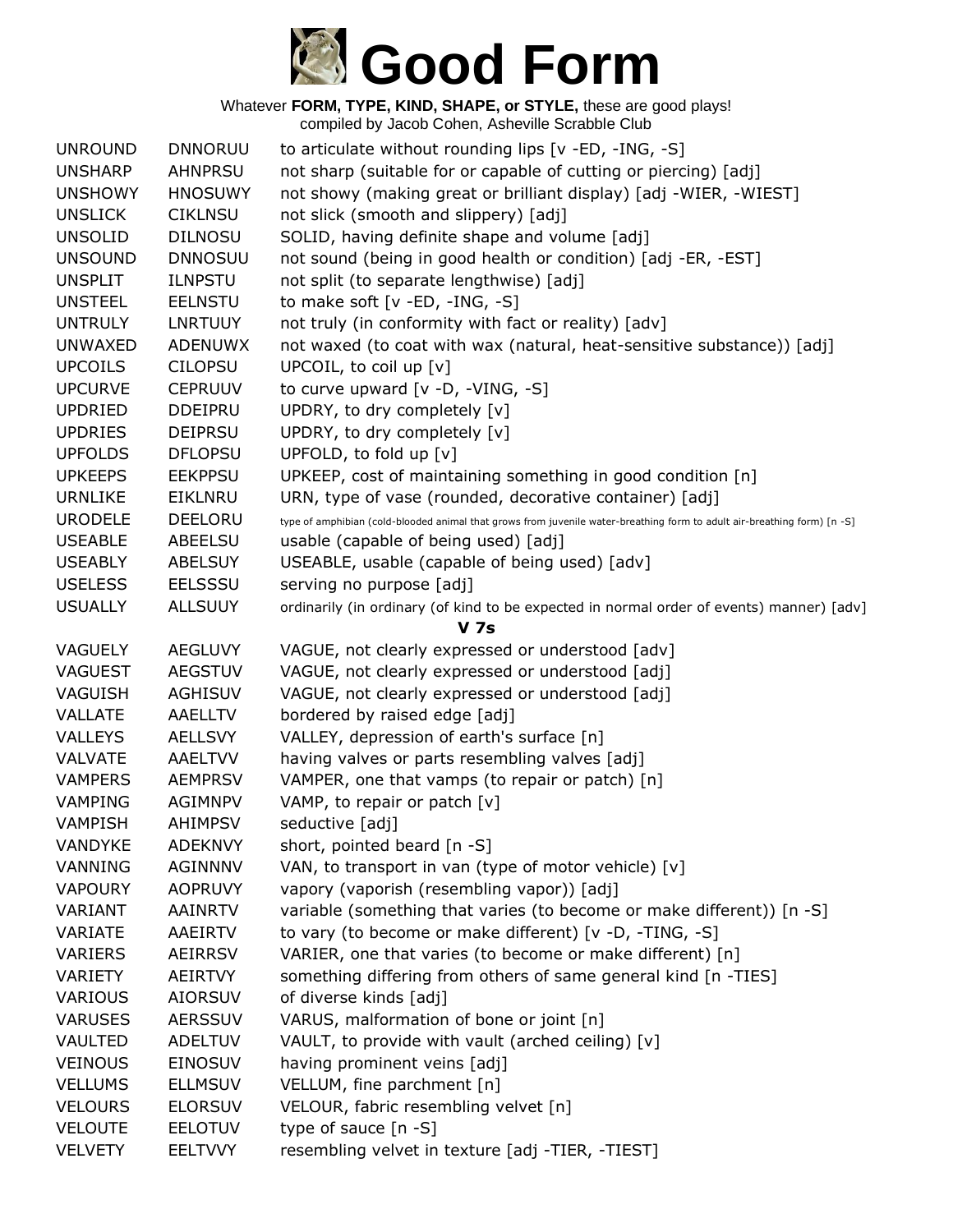

| <b>EEINRSV</b> | VENIRE, type of judicial writ [n]                                                                                                                                                        |  |  |  |
|----------------|------------------------------------------------------------------------------------------------------------------------------------------------------------------------------------------|--|--|--|
| <b>AEEGNTV</b> | small opening [n -S]                                                                                                                                                                     |  |  |  |
| <b>AADENRV</b> | type of porch (covered structure at entrance to building) [n -S]                                                                                                                         |  |  |  |
| CDEIIRV        | truthful (telling truth (conformity to fact or reality)) [adj]                                                                                                                           |  |  |  |
| <b>AEIRSTV</b> | truth (conformity to fact or reality) [n -ATES]                                                                                                                                          |  |  |  |
| <b>EFIRSVY</b> | to change from prose into metrical form [v -FIED, -ING, -FIES]                                                                                                                           |  |  |  |
|                | VERSE, to versify (to change from prose into metrical form) [v]                                                                                                                          |  |  |  |
| <b>EEGISTV</b> | visible sign of something that is no longer in existence [n -S]                                                                                                                          |  |  |  |
| <b>ACDITUV</b> | type of bridge [n -S]                                                                                                                                                                    |  |  |  |
| <b>BIINORV</b> | vibrio (any of genus of bacteria shaped like comma) [n -S]                                                                                                                               |  |  |  |
| <b>BIIORSV</b> | VIBRIO, any of genus of bacteria shaped like comma [n]                                                                                                                                   |  |  |  |
| <b>CEHIISV</b> | VICHY, type of mineral water [n]                                                                                                                                                         |  |  |  |
| CDIINOV        | type of television camera tube [n -S]                                                                                                                                                    |  |  |  |
| AEHILUV        | type of early Spanish guitar [n -S]                                                                                                                                                      |  |  |  |
| EIILLNV        | type of serf (feudal slave) [n -S]                                                                                                                                                       |  |  |  |
| <b>CIILNVY</b> | VINYL, type of plastic (any of group of synthetic or natural moldable materials) [adj]                                                                                                   |  |  |  |
| AEIILRV        | virelay (medieval French verse form) [n -S]                                                                                                                                              |  |  |  |
| AEILRVY        | medieval French verse form [n -S]                                                                                                                                                        |  |  |  |
| <b>AILRTUV</b> | having effect but not actual form of what is specified [adj]                                                                                                                             |  |  |  |
| ADEGISV        | VISAGE, face or facial expression of person [adj]                                                                                                                                        |  |  |  |
| <b>CDIIOSV</b> | somewhat viscid [adj]                                                                                                                                                                    |  |  |  |
| <b>CEIOSSV</b> | viscous solution [n -S]                                                                                                                                                                  |  |  |  |
| <b>CIOSSUV</b> | having relatively high resistance to flow [adj]                                                                                                                                          |  |  |  |
| <b>BEIILSV</b> | someone that can be seen [n -S]                                                                                                                                                          |  |  |  |
| <b>IINOSSV</b> | VISION, to imagine (to form mental picture of) [v]                                                                                                                                       |  |  |  |
| <b>AEIMRTV</b> | type of chemical compound [n -S]                                                                                                                                                         |  |  |  |
| AEIITTV        | to impair value or quality of [v -D, -TING, -S]                                                                                                                                          |  |  |  |
| <b>CIIRSTV</b> | art of making or decorating glass articles [n -S]                                                                                                                                        |  |  |  |
| <b>EGORSUV</b> | VOGUER, one that vogues (to imitate poses of fashion models) [n]                                                                                                                         |  |  |  |
| GGINOUV        | dance consisting of series of styled poses [n -S] / VOGUE, to imitate poses of fashion models [v]                                                                                        |  |  |  |
| <b>GHIOSUV</b> | fashionable [adj]                                                                                                                                                                        |  |  |  |
| <b>DELOTUV</b> | VOLUTE, spiral architectural ornament [adj]                                                                                                                                              |  |  |  |
| <b>ELOSTUV</b> | VOLUTE, spiral architectural ornament [n]                                                                                                                                                |  |  |  |
| <b>DEELOVW</b> | VOWEL, type of speech sound [adj]                                                                                                                                                        |  |  |  |
| <b>W</b> 7s    |                                                                                                                                                                                          |  |  |  |
| <b>ADDERSW</b> | WADDER, one that wads (to form into wad (small mass of soft material)) [n]                                                                                                               |  |  |  |
|                | wad [n WADDINGS] / WAD, to form into wad (small mass of soft material) [v]                                                                                                               |  |  |  |
|                | WAFF, to wave (to move freely back and forth or up and down) [v]                                                                                                                         |  |  |  |
|                | playfully humorous [adj]                                                                                                                                                                 |  |  |  |
|                | waiflike (resembling waif (homeless child)) [adj]                                                                                                                                        |  |  |  |
|                | WALLET, flat folding case [n]                                                                                                                                                            |  |  |  |
|                | WALLEY, type of jump in figure skating [n]                                                                                                                                               |  |  |  |
|                | WALLY, waly (something visually pleasing) [n]                                                                                                                                            |  |  |  |
|                | WANEY, wany (waning in some parts) [adj] / WANY [adj]                                                                                                                                    |  |  |  |
|                | WAP, to wrap (to enclose in something wound or folded about) [v]                                                                                                                         |  |  |  |
|                | disposed to engage in war [adj]                                                                                                                                                          |  |  |  |
|                | somewhat warm [adj]                                                                                                                                                                      |  |  |  |
|                | <b>EGINRSV</b><br>ADDGINW<br><b>AFFGINW</b><br><b>AGGHISW</b><br>AFHIISW<br><b>AELLSTW</b><br><b>AELLSWY</b><br><b>AEILLSW</b><br><b>AEINSTW</b><br><b>AGINPPW</b><br>AEIKLRW<br>AHIMRSW |  |  |  |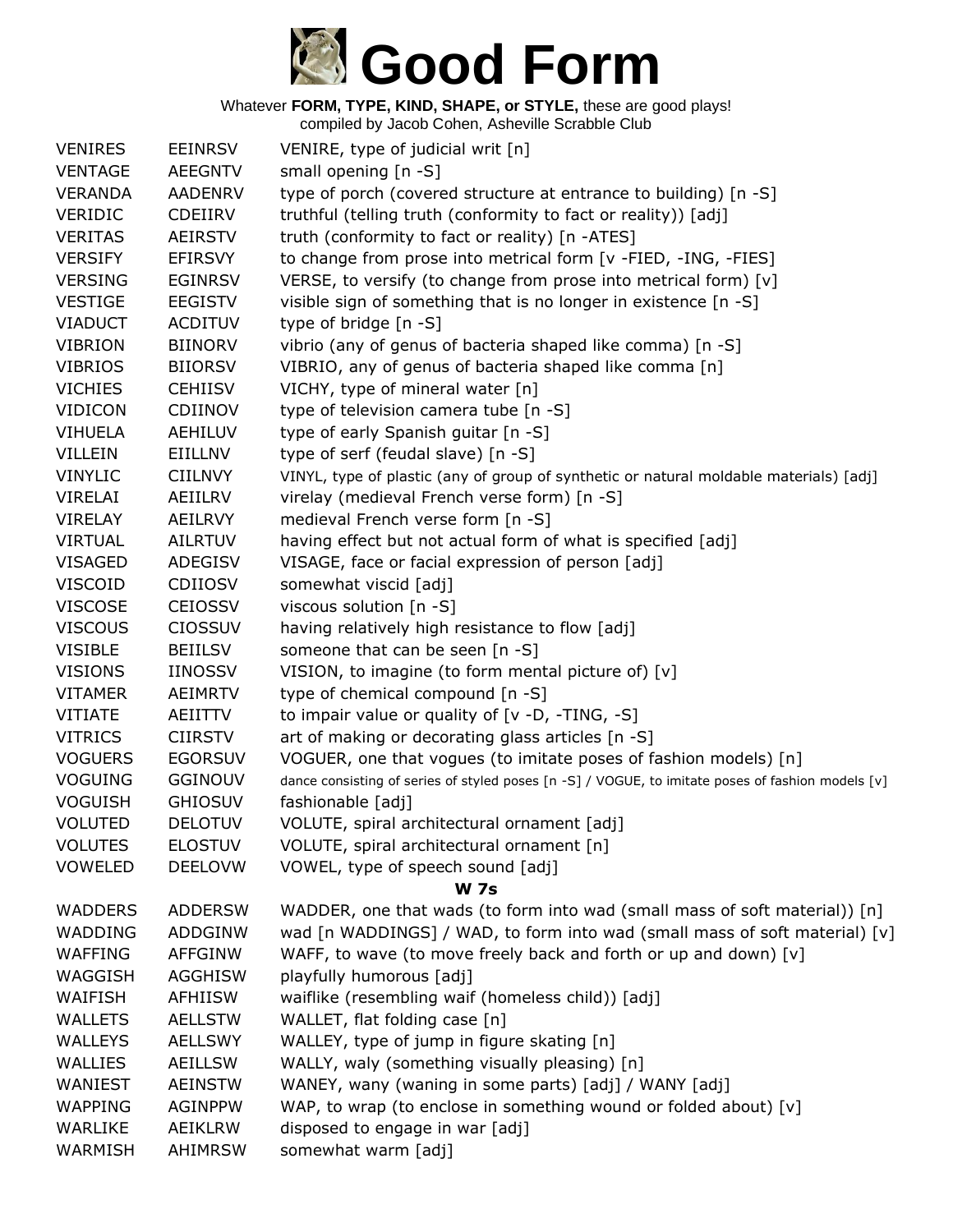

| WARPAGE        | <b>AAEGPRW</b> | act of warping (to turn or twist out of shape) [n -S]                                   |
|----------------|----------------|-----------------------------------------------------------------------------------------|
| <b>WARPERS</b> | <b>AEPRRSW</b> | WARPER, one that warps (to turn or twist out of shape) [n]                              |
| WARPING        | <b>AGINPRW</b> | WARP, to turn or twist out of shape $[v]$                                               |
| WARSLED        | <b>ADELRSW</b> | WARSLE, to wrestle (to engage in type of hand-to-hand contest) [v]                      |
| <b>WARSLER</b> | <b>AELRRSW</b> | wrestler (one that wrestles (to engage in type of hand-to-hand contest)) [n -S]         |
| <b>WARSLES</b> | <b>AELRSSW</b> | WARSLE, to wrestle (to engage in type of hand-to-hand contest) [v]                      |
| <b>WARSTLE</b> | <b>AELRSTW</b> | to wrestle (to engage in type of hand-to-hand contest) [v -D, -LING, -S]                |
| <b>WARWORN</b> | ANORRWW        | showing effects of war [adj]                                                            |
| WASPIER        | <b>AEIPRSW</b> | WASPY, resembling wasp (stinging insect) [adj]                                          |
| WASPILY        | <b>AILPSWY</b> | WASPY, resembling wasp (stinging insect) [adv]                                          |
| WASPISH        | <b>AHIPSSW</b> | WASP, stinging insect [adj]                                                             |
| <b>WAVELET</b> | <b>AEELTVW</b> | small wave [n -S]                                                                       |
| WAVIEST        | <b>AEISTVW</b> | WAVY, having waves [adj]                                                                |
| WAXIEST        | <b>AEISTWX</b> | WAXY, resembling wax [adj]                                                              |
| WAXLIKE        | AEIKLWX        | resembling wax [adj]                                                                    |
| WAXWING        | AGINWWX        | type of passerine bird [n -S]                                                           |
| <b>WAXWORK</b> | <b>AKORWWX</b> | effigy made of wax [n -S]                                                               |
| WEAKISH        | <b>AEHIKSW</b> | somewhat weak [adj]                                                                     |
| WEARISH        | <b>AEHIRSW</b> | tasteless [adj]                                                                         |
| WEASELY        | <b>AEELSWY</b> | weaselly (resembling weasel (small carnivorous mammal)) [adj]                           |
| <b>WEAVERS</b> | <b>AEERSVW</b> | WEAVER, one that weaves (to form by interlacing threads) [n]                            |
| WEAVING        | <b>AEGINVW</b> | activity of creating woven materials [n -S] / WEAVE, to form by interlacing threads [v] |
| WEBBIER        | <b>BBEEIRW</b> | WEBBY, weblike (resembling web) [adj]                                                   |
| WEBLIKE        | <b>BEEIKLW</b> | resembling web [adj]                                                                    |
| <b>WEBSTER</b> | <b>BEERSTW</b> | weaver (one that weaves (to form by interlacing threads)) [n -S]                        |
| <b>WEBWORK</b> | <b>BEKORWW</b> | weblike pattern or structure [n -S]                                                     |
| WEDGIER        | <b>DEEGIRW</b> | WEDGY, resembling wedge [adj]                                                           |
| WEDGIES        | <b>DEEGISW</b> | WEDGIE, type of woman's shoe [n]                                                        |
| WEDGING        | <b>DEGGINW</b> | WEDGE, to force apart with wedge (tapering piece of wood or metal) [v]                  |
| WEEDIER        | <b>DEEEIRW</b> | WEEDY, resembling weed [adj]                                                            |
| WEEDILY        | <b>DEEILWY</b> | in weedy (resembling weed) manner [adv]                                                 |
| WEIRDER        | <b>DEEIRRW</b> | WEIRD, mysteriously strange [adj]                                                       |
| WEIRDIE        | <b>DEEIIRW</b> | very strange person [n -S]                                                              |
| WEIRDLY        | <b>DEILRWY</b> | in weird (mysteriously strange) manner [adv]                                            |
| WEIRDOS        | <b>DEIORSW</b> | WEIRDO, weirdie (very strange person) [n]                                               |
| WENNIER        | <b>EEINNRW</b> | WENNY, resembling wen (benign tumor of skin) [adj]                                      |
| WENNISH        | <b>EHINNSW</b> | wenny (resembling wen (benign tumor of skin)) [adj]                                     |
| <b>WERWOLF</b> | <b>EFLORWW</b> | werewolf (person capable of assuming form of wolf) [n -LVES]                            |
| WETTISH        | <b>EHISTTW</b> | somewhat wet [adj]                                                                      |
| <b>WHATSIS</b> | <b>AHISSTW</b> | whatsit (something whose name is unknown or forgotten) [n -ES]                          |
| <b>WHATSIT</b> | <b>AHISTTW</b> | something whose name is unknown or forgotten [n -S]                                     |
| WHEELED        | <b>DEEEHLW</b> | WHEEL, to convey on wheels (circular frames designed to turn on axis) $[v]$             |
| WHEELED        | <b>DEEEHLW</b> | WHEEL, to convey on wheels (circular frames designed to turn on axis) $[v]$             |
| <b>WHEELER</b> | <b>EEEHLRW</b> | one that wheels (to convey on wheels (circular frames designed to turn on axis)) [n -S] |
| <b>WHETTED</b> | <b>DEEHTTW</b> | WHET, to sharpen by friction [v]                                                        |
| <b>WHEYISH</b> | <b>EHHISWY</b> | WHEY, watery part of milk [adj]                                                         |
| WHIPRAY        | AHIPRWY        | stingray (flat-bodied marine fish) [n -S]                                               |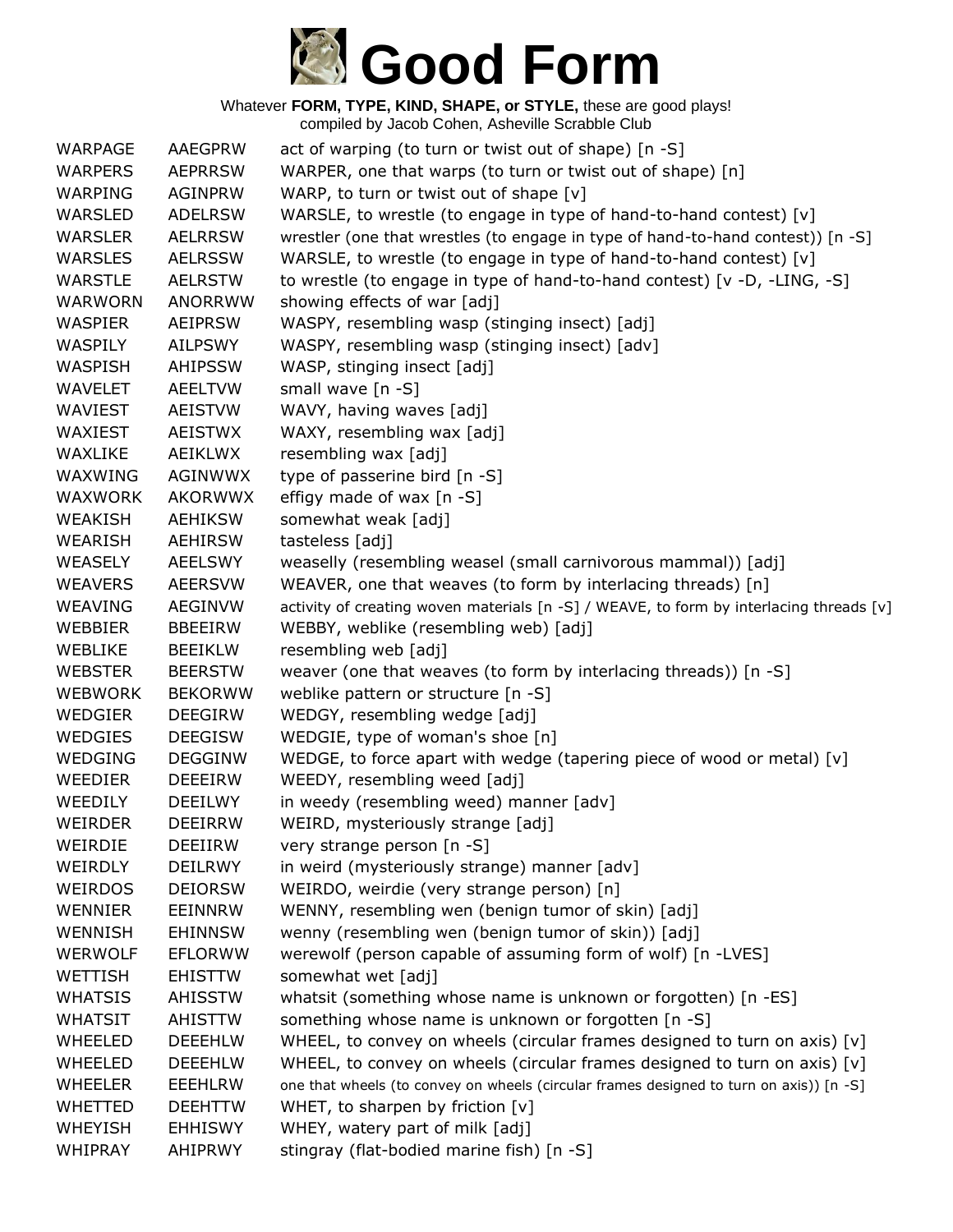

| WHITISH        | <b>HHIISTW</b> | somewhat white [adj]                                                                                         |
|----------------|----------------|--------------------------------------------------------------------------------------------------------------|
| <b>WHITTLE</b> | <b>EHILTTW</b> | to cut or shave bits from [v -D, -LING, -S]                                                                  |
| <b>WHORISH</b> | <b>HHIORSW</b> | lewd (obscene (indecent (not decent))) [adj]                                                                 |
| <b>WHORLED</b> | <b>DEHLORW</b> | WHORL, to move in a twisted or convoluted fashion [v]                                                        |
| <b>WICCANS</b> | <b>ACCINSW</b> | WICCAN, one who practices wicca (form of nature-oriented witchcraft) [n]                                     |
| WIGLIKE        | <b>EGIIKLW</b> | resembling wig [adj]                                                                                         |
| WILDISH        | <b>DHIILSW</b> | somewhat wild [adj]                                                                                          |
| WILLOWY        | ILLOWWY        | pliant (easily bent) [adj -WIER, -WIEST]                                                                     |
| WILTING        | <b>GIILNTW</b> | WILT, to become limp [v]                                                                                     |
| WIMPISH        | <b>HIIMPSW</b> | wimpy (weak, ineffectual) [adj]                                                                              |
| WIMPLED        | <b>DEILMPW</b> | WIMPLE, to pleat (to fold in even manner) [v]                                                                |
| <b>WIMPLES</b> | <b>EILMPSW</b> | WIMPLE, to pleat (to fold in even manner) [v]                                                                |
| <b>WINCEYS</b> | <b>CEINSWY</b> | WINCEY, type of fabric (woven, felted, or knitted material) [n]                                              |
| WINDROW        | <b>DINORWW</b> | to arrange as hay or grain in long rows [v -ED, -ING, -S]                                                    |
| WINGMAN        | <b>AGIMNNW</b> | pilot behind leader of flying formation [n -MEN]                                                             |
| WINGTIP        | <b>GIINPTW</b> | type of man's shoe [n -S]                                                                                    |
| WIRIEST        | <b>EIIRSTW</b> | WIRY, resembling wire [adj]                                                                                  |
| <b>WISPIER</b> | <b>EIIPRSW</b> | WISPY, resembling wisp [adj]                                                                                 |
| WISPILY        | IILPSWY        | in wispy (resembling wisp) manner [adv]                                                                      |
| WISPING        | <b>GIINPSW</b> | WISP, to twist into wisp (small bunch or bundle) [v]                                                         |
| WISPISH        | <b>HIIPSSW</b> | wispy (resembling wisp) [adj]                                                                                |
| WISTING        | <b>GIINSTW</b> | WIST, WIS, to know -- WIS and WIST are only accepted forms of this verb; it cannot be conjugated further [v] |
| <b>WITHERS</b> | <b>EHIRSTW</b> | WITHER, to dry up and wilt $[v]$                                                                             |
| <b>WITHIER</b> | <b>EHIIRTW</b> | WITHY, flexible and tough [adj]                                                                              |
| <b>WITHIES</b> | <b>EHIISTW</b> | WITHY, flexible twig [n]                                                                                     |
| <b>WOLFISH</b> | <b>FHILOSW</b> | wolflike (resembling wolf (carnivorous mammal)) [adj]                                                        |
| <b>WOMBIER</b> | <b>BEIMORW</b> | WOMBY, hollow (not solid (having definite shape and volume)) [adj]                                           |
| <b>WONKISH</b> | <b>HIKNOSW</b> | WONK, overly studious student [adj]                                                                          |
| <b>WOODCUT</b> | <b>CDOOTUW</b> | engraved block of wood [n -S]                                                                                |
| <b>WOODIER</b> | <b>DEIOORW</b> | WOODY, containing or resembling wood [adj]                                                                   |
| <b>WOOFERS</b> | <b>EFOORSW</b> | WOOFER, loudspeaker designed to reproduce low-pitched sounds [n]                                             |
| <b>WOOLIER</b> | <b>EILOORW</b> | WOOLY, woolly (consisting of or resembling wool) [adj]                                                       |
| <b>WOOLLED</b> | <b>DELLOOW</b> | wooled (having wool of specified kind) [adj]                                                                 |
| <b>WORDING</b> | <b>DGINORW</b> | act or style of expressing in words [n -S]                                                                   |
| <b>WORMISH</b> | <b>HIMORSW</b> | wormlike (resembling worm) [adj]                                                                             |
| <b>WORSENS</b> | <b>ENORSSW</b> | WORSEN, to make or become worse [v]                                                                          |
| <b>WRACKED</b> | <b>ACDEKRW</b> | WRACK, to wreck (to cause ruin of) $[v]$                                                                     |
| <b>WRAPPED</b> | <b>ADEPPRW</b> | WRAP, to enclose in something wound or folded about [v]                                                      |
| <b>WRAPPER</b> | <b>AEPPRRW</b> | one that wraps (to enclose in something wound or folded about) [n -S]                                        |
| WRASSLE        | <b>AELRSSW</b> | to wrastle (to wrestle (to engage in type of hand-to-hand contest)) [v -D, -LING, -S]                        |
| <b>WRASTLE</b> | <b>AELRSTW</b> | to wrestle (to engage in type of hand-to-hand contest) [v -D, LING, -S]                                      |
| <b>WREATHE</b> | <b>AEEHRTW</b> | to shape into wreath $[v -D, -N, -HING, -S]$                                                                 |
| <b>WREATHE</b> | <b>AEEHRTW</b> | to shape into wreath $[v -D, -N, -ING, -S]$                                                                  |
| <b>WRECKED</b> | <b>CDEEKRW</b> | WRECK, to cause ruin of $[v]$                                                                                |
| <b>WRECKER</b> | <b>CEEKRRW</b> | one that wrecks (to cause ruin of) [n -S]                                                                    |
| <b>WRESTLE</b> | <b>EELRSTW</b> | to engage in type of hand-to-hand contest [v -D, -LING, -S]                                                  |
| WRINGED        | <b>DEGINRW</b> | WRING, to twist so as to compress $[v]$                                                                      |